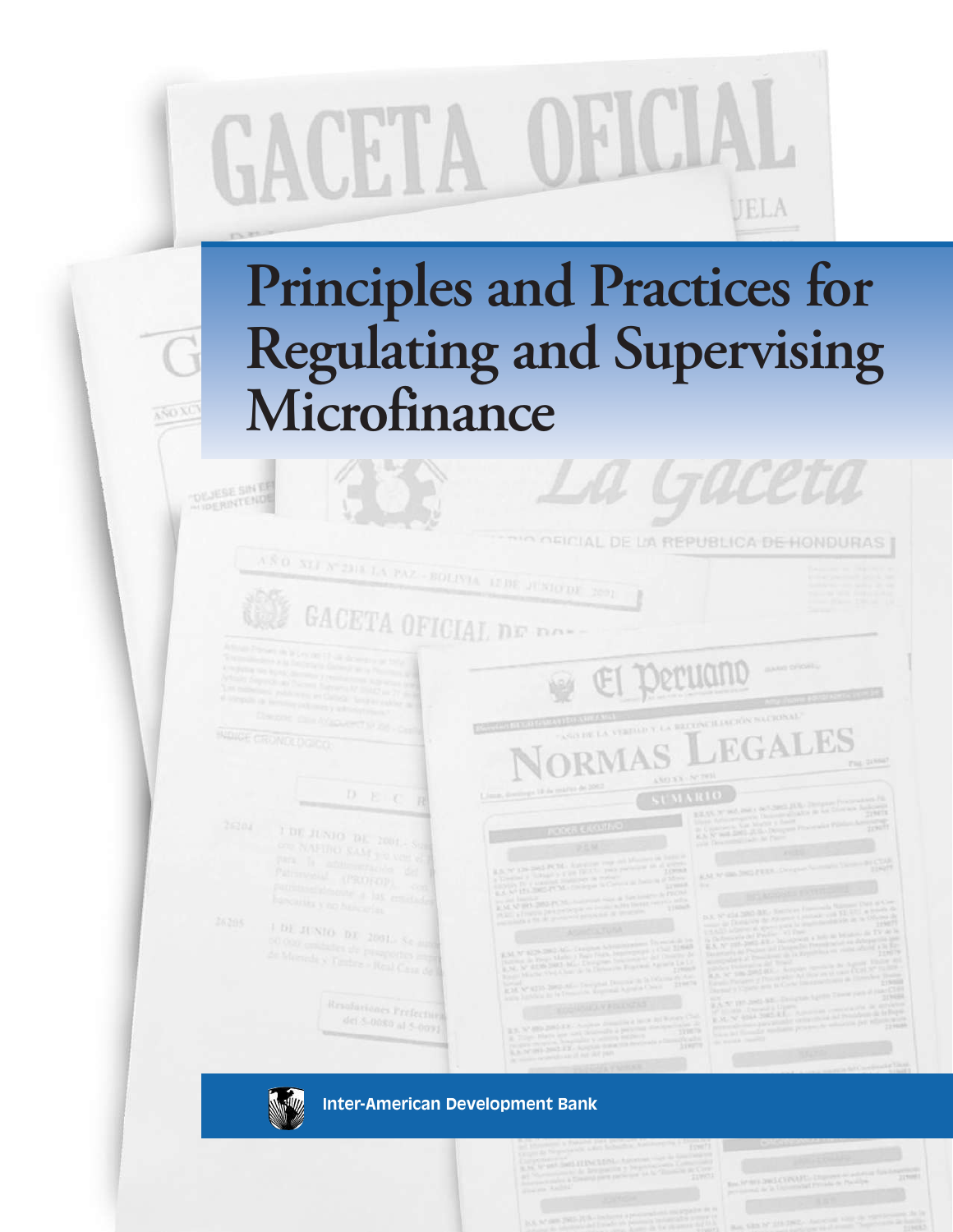## PRINCIPLES AND PRACTICES FOR REGULATING AND SUPERVISING MICROFINANCE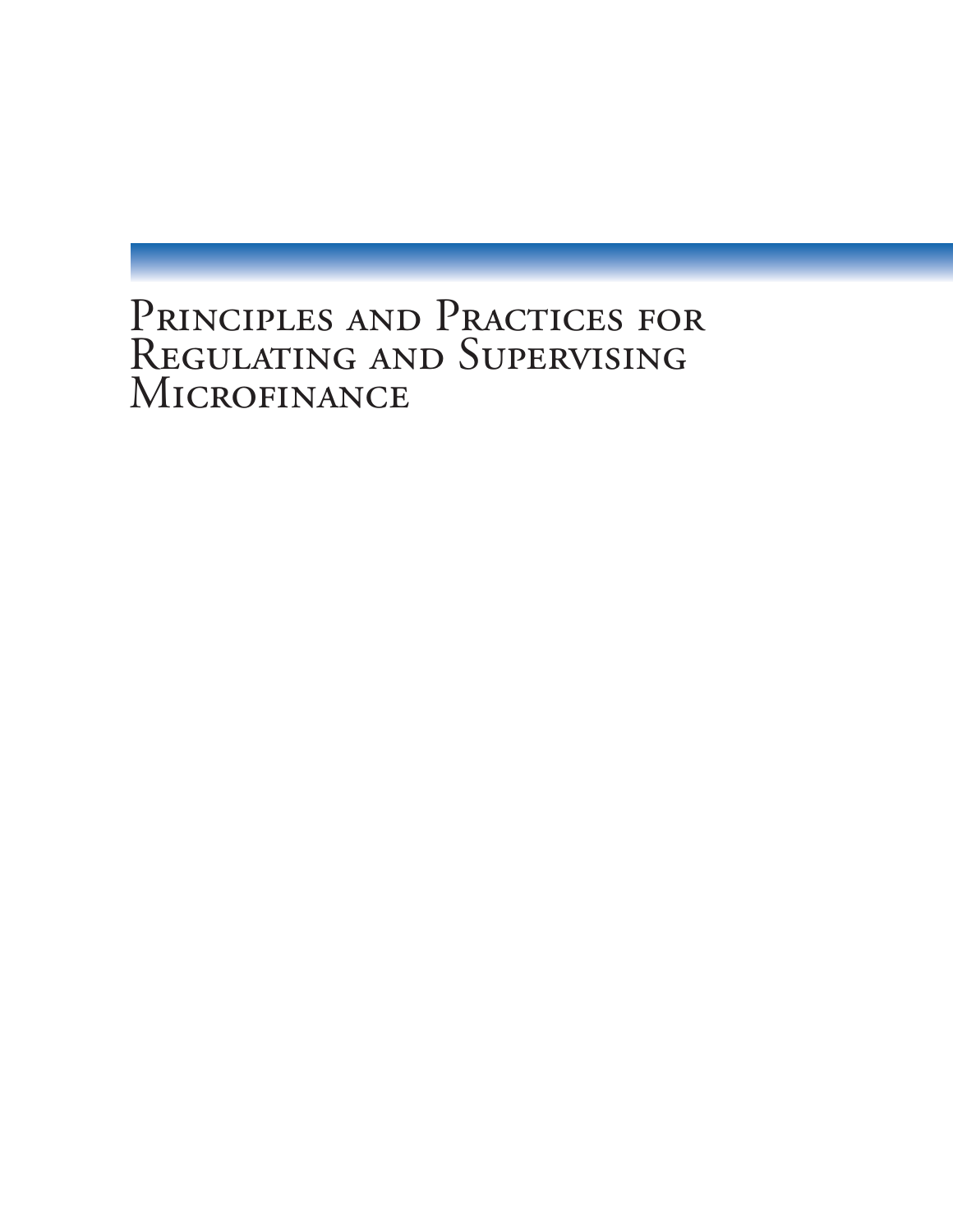## Principles and Practices for Regulating and Supervising Microfinance

Tor Jansson

Ramón Rosales

Glenn D. Westley

Inter-American Development Bank Sustainable Development Department Micro, Small and Medium Enterprise Division

Washington, D.C.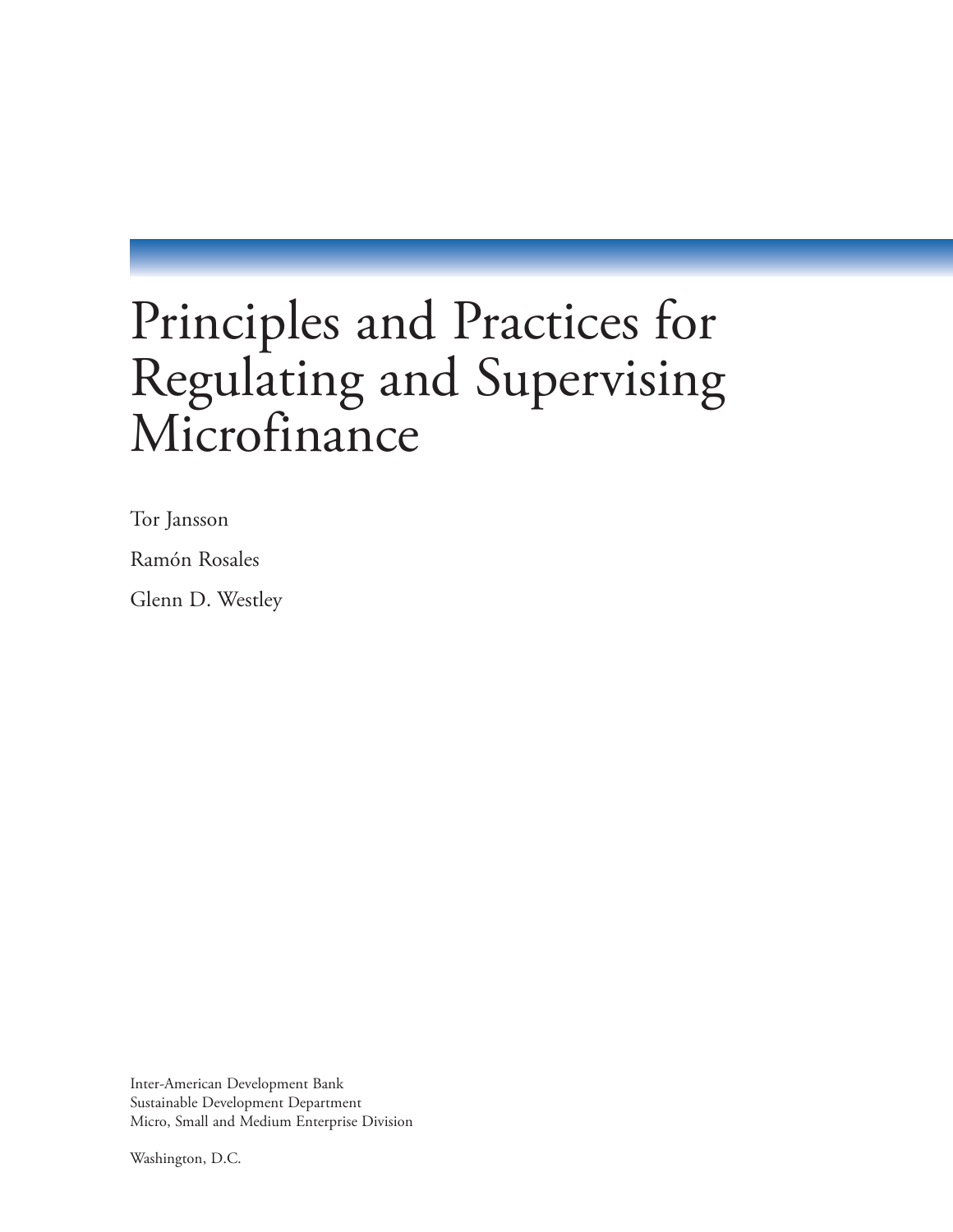**Cataloging-in-publication provided by the Inter-American Development Bank Felipe Herrera Library**

#### Jansson, Tor.

Principles and practices for regulating and supervising microfinance / Tor Jansson, Ramón Rosales, GlennWestley.

p.cm.

Includes bibliographical references.

1. Small business investment companies—Latin America—State supervision. 2. Microfinance—Law and legislation—Latin America. I. Rosales, Ramón. II. Westley, Glenn D. III. Inter-American Development Bank. Sustainable Development Dept. Micro, Small and Medium Enterprise Division.

#### 338.642 J282—dc21

This publication is the result of a research project that was prepared and approved by the Inter-American Development Bank in 1999. The project responded to a general mandate from the 1994 Summit of the Americas in which the Bank was invited to develop the guidelines for regulatory and supervisory frameworks that would be appropriate for microfinance activities. The project was financed with resources from the IDB and the Norwegian Fund for Microenterprise Development.

The authors of the publication are Tor Jansson, Microenterprise Specialist in the Micro, Small and Medium Enterprise Division; Glenn D. Westley, Senior Adviser in the Micro, Small and Medium Enterprise Division; and Ramón Rosales, President of the International Consulting Consortium and principal project consultant. The following persons also played a fundamental role in the project either as consultants or country counterparts in the bank supervisory authorities: Carlos Alba, Bolivia case studies; Miguel Arango, Colombia case study; Miguel Barba, legal advice; Santiago Díaz, Colombia counterpart; Luis Echarte, Paraguay case studies; Beatriz Marulanda, Colombia case study; Felipe Morris, Peru case study; Michael Steidl, regional survey; Felipe Portocarrero, Peru case studies; María Rodríguez, Paraguay counterpart; Yolanda de Reyes and Waldo Salinas, Bolivia counterparts; Narda Sotomayor, Peru counterpart.

2004 © 2004 Inter-American Development Bank 1300 New York Avenue, N.W. Washington, D.C. 20577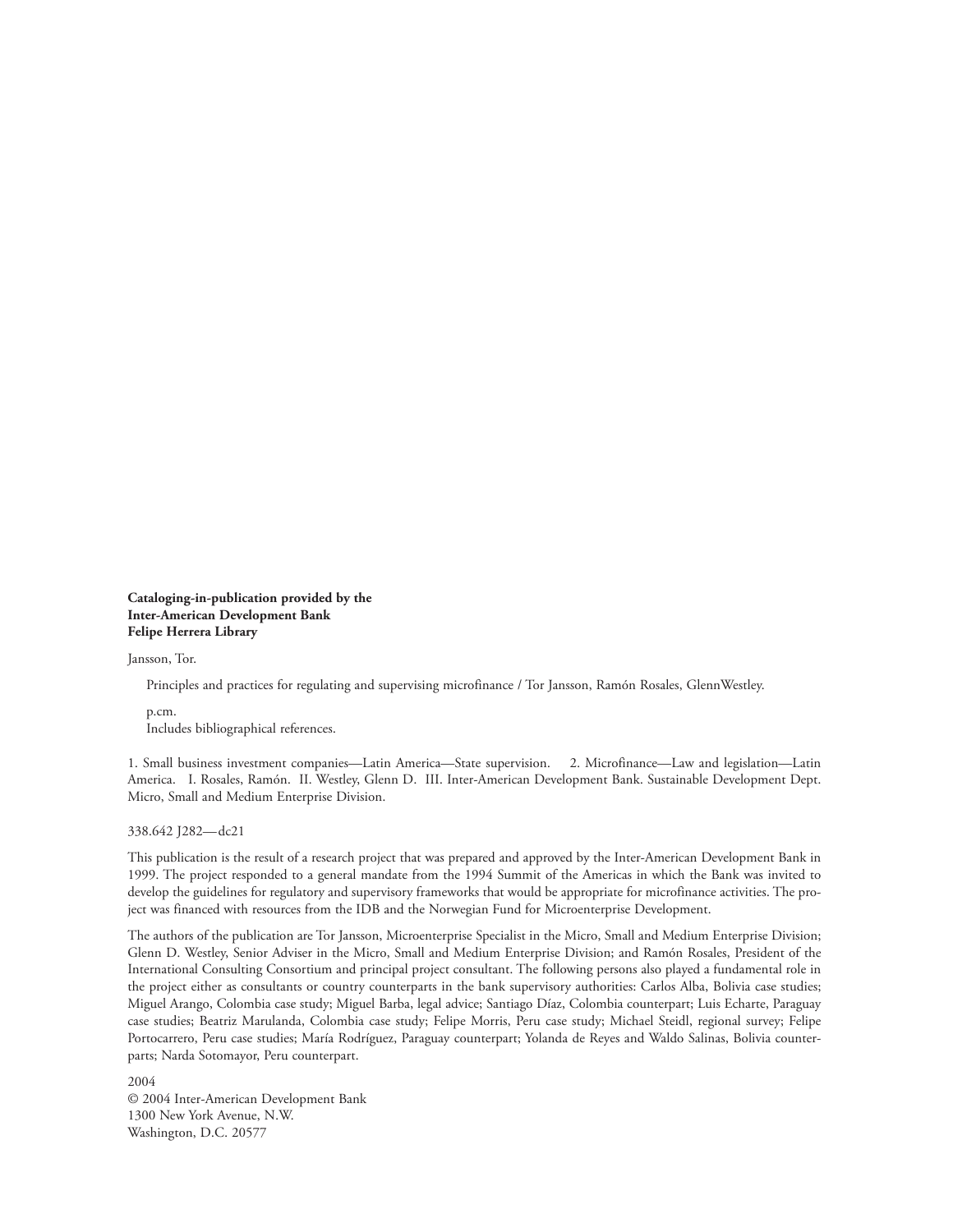## FOREWORD

and super

his publication is aimed at bank supervisory authorities interested in or charged with developing a regulatory and supervisory framework for microfinance. It is intended to meet a growing demand for clearly identifiable principles and guidelines on how microfinance can be appropriately regulated

and supervised. The growing awareness of the potential of microfinance, coupled with the emergence of several highly successful and fast-growing institutions, has effectively put the issue on the political agenda in most developing countries.

Bank supervisors in several Latin American countries have now begun taking active measures to address the issue of microfinance. The challenge they face, which is sometimes complicated by a multitude of legal initiatives in this area, is how to accommodate, or reasonably encourage, microfinance within a framework of generally accepted norms and prudential standards for the financial services industry. A framework that does not adequately address the particular features and risks of microfinance will not serve these institutions or, consequently, the people who depend upon them. For instance, a very inflexible and conservative approach may unduly restrict the supply and expansion of microfinance by not allowing financial institutions to adopt appropriate lending technologies. On the other hand, and much more common, well-intended efforts to promote microfinance may result in an overly lenient framework that enables and permits weak institutions to operate, which in turn may lead to bankruptcies, shake confidence in a budding industry and cause poor people to lose their savings.

The issue of savings is central to the regulation and supervision of microfinance. Supervisory authorities are supposed to make sure people do not lose their savings in failing institutions. Conversely, if an institution does not capture savings, the reason for bank supervisors to be involved is usually much weaker. They have limited budgets and must focus on those institutions and situations where they are really needed. Savings are also crucial for another reason: microfinance institutions want them. Historically, microcredit has been provided primarily by nonprofit organizations, which are typically not permitted to mobilize savings. As these institutions have grown, so has their demand for funding. Some have played by the rules and sought a bank or finance company license as a way to access funding in the form of savings. Others have pursued a different tactic—changing the rules to fit their particular situation.

During the past few years, nonprofit foundations in several Latin American countries have introduced legal initiatives to create new types of financial institutions specifically suited to their needs and ambitions. In some cases, where the bank supervisor has been part of the process, it has resulted in innovative and useful frameworks that can enable a rapid and balanced growth of the industry. In other countries, where the bank supervisor has not participated in the process, it has resulted in frameworks that are inconsistent with generally accepted banking practices.

That is where this publication comes in. It is meant to give supervisory authorities the tool they need to actively and constructively participate in the development of regulatory and supervisory frameworks for microfinance. In essence, it provides a checklist of the aspects that such a framework should include, based on the particular features and risks of this activity. Its level of detail is sufficient to guide the drafting of a law, as well as its primary regulations, on the matter.

One of the main challenges for developing an appropriate regulatory and supervisory framework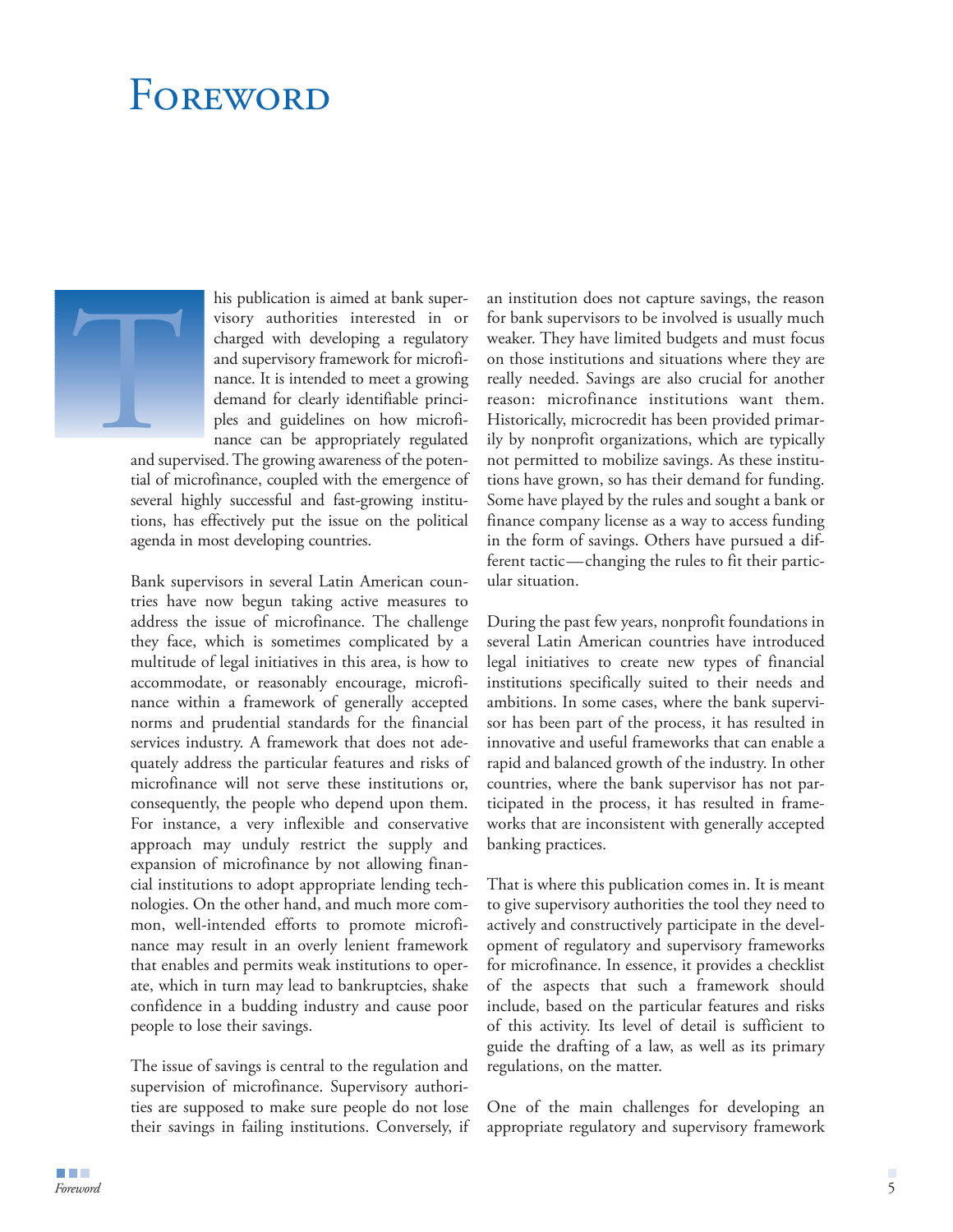for microfinance lies in the great diversity of institutions that offer these services. No longer is the supply of microcredit dominated by nonprofit organizations; today, many banks and finance companies have developed significant portfolios in this market. In some cases, these institutions have been created through the "transformation" of nonprofit organizations and are dedicated exclusively to microfinance. In other cases, traditional banks and finance companies are building profitable microenterprise segments in their corporate or consumer portfolios. Meanwhile, a very significant share of microfinance services is provided by credit unions; there are about 5,800 such cooperatives in the region and 20% to 40% of their lending is typically directed to microenterprises. This institutional landscape is further complicated by the fact that several countries have created or are about to create new and distinct institutional forms specialized in microfinance.

As the publication points out, a coherent and comprehensive framework will to a significant extent be based on microlending as an activity, which would make it applicable to all supervised institutions that offer this service, regardless of whether they are licensed as a bank, finance company, credit union, or some new institutional form created specifically for microfinance. The implementation of these regulations—which among other issues include standards for portfolio classification, loan loss provisioning and write-offs—is relatively straightforward once microcredit has been defined.

More complex, however, is the design and implementation of regulations that are tied to an institution as such, for example capital adequacy or permitted operations. Any recommendations or limitations in these areas are hard to apply across the board to all banks, finance companies or credit unions since many of them operate only minimally or not at all in microlending. It just would not make sense, even if the unlikely opportunity presented itself, to change the basic framework for all banks just to accommodate or correctly regulate the few of them that operate in microfinance. Rather, supervisory authorities would have to negotiate any unique standards and requirements on a case-bycase basis at the time the institutions in question are licensed.

Finally, while perhaps overly ambitious, it may be useful to condense the recommendations of the publication into a few core principles. Of course, these principles, which are explained and justified in more detail in the remainder of this publication, are just a first attempt at distilling the general lessons learned in this field:

1. Supervise only those microfinance institutions that mobilize deposits from the public. If the institution does not mobilize deposits, there is no compelling reason for the supervisory authorities to be involved.

2. Allow only incorporated, shareholder-based microfinance institutions and cooperatives (not nonprofit organizations) to mobilize deposits from the public. Nonprofit organizations have no owners with money at stake (in fact, they have no owners at all) and therefore present important weaknesses in terms of governance and institutional stability.

3. Do not create new and distinct institutional forms for microfinance unless: (a) there are several mature and well-managed nonprofit organizations ready to transform into such financial intermediaries, and (b) the existing institutional forms such as bank or finance company—are for all practical purposes unusable (due to high minimum capital requirements, for instance) or carry important operational restrictions (such as the inability to mobilize deposits).

4. Encourage the participation of private strategic investors in deposit-taking microfinance institutions that are formed through the transformation of nonprofit foundations. These institutions are typically dominated by the original nonprofit organization and therefore need profit-minded investors as a counterweight.

5. Define microcredit as a new form of lending, distinct from consumer, commercial and mortgage lending. This, in turn, will make it possible to simplify prudential rules and requirements for providing and managing microenterprise loans.

6. Create distinct standards for risk classification, client loan documentation, loan loss provisions and write-offs for operations defined as microloans. In some areas, the standards need to be stricter than current practice, in others more flexible; however, they should always be simple.

7. Implement risk-based supervision that, in the

**CONTRACTOR**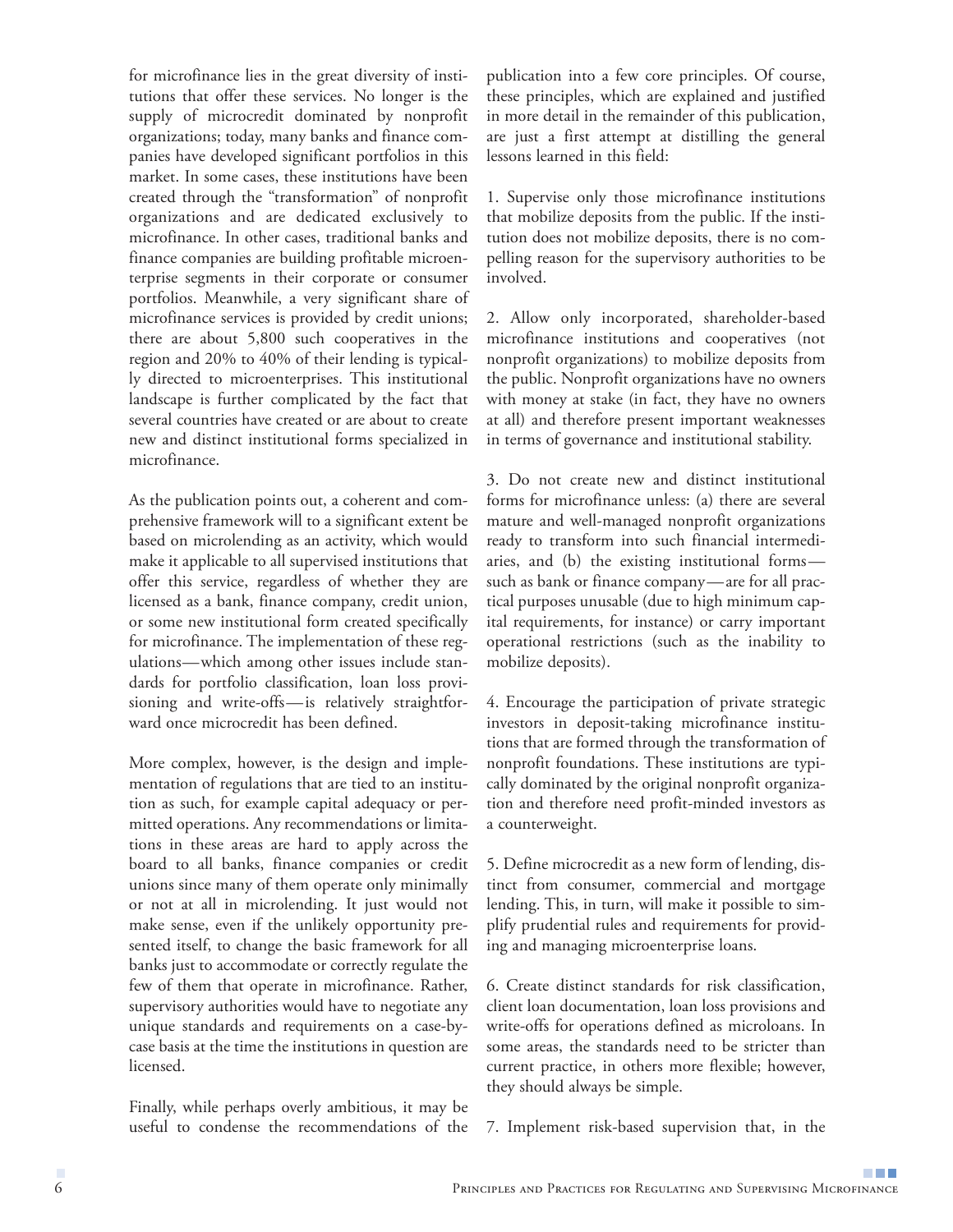case of microfinance institutions, focuses on: (a) governance and ownership, (b) lending methodology, and (c) internal control mechanisms and procedures. This will require bank supervisors to provide specialized training to its personnel and, in some cases, to form a specialized group or unit to handle the supervision of microfinance institutions.

8. Encourage the development and use of credit bureaus so that microfinance institutions can more easily assess the creditworthiness of potential clients and so that microenterprise clients can more easily use their credit histories to shop around among financial institutions.

While these core principles are based on the Latin American experience, we believe their general applicability extends to other regions as well. Clearly, specific regulations will have to be adapted to the conditions and context of each country, but we think the core principles should be as applicable in Asia, Africa, and Eastern Europe as they are in Latin America and the Caribbean.

We trust that the recommendations set forth in this publication, which by necessity are general, can be adapted to national circumstances to foster the growth of microfinance, which is so crucial for poverty reduction, economic growth, and the development of our countries.

> Antonio Vives *Deputy Manager* Private Enterprise and Financial Markets Sustainable Development Department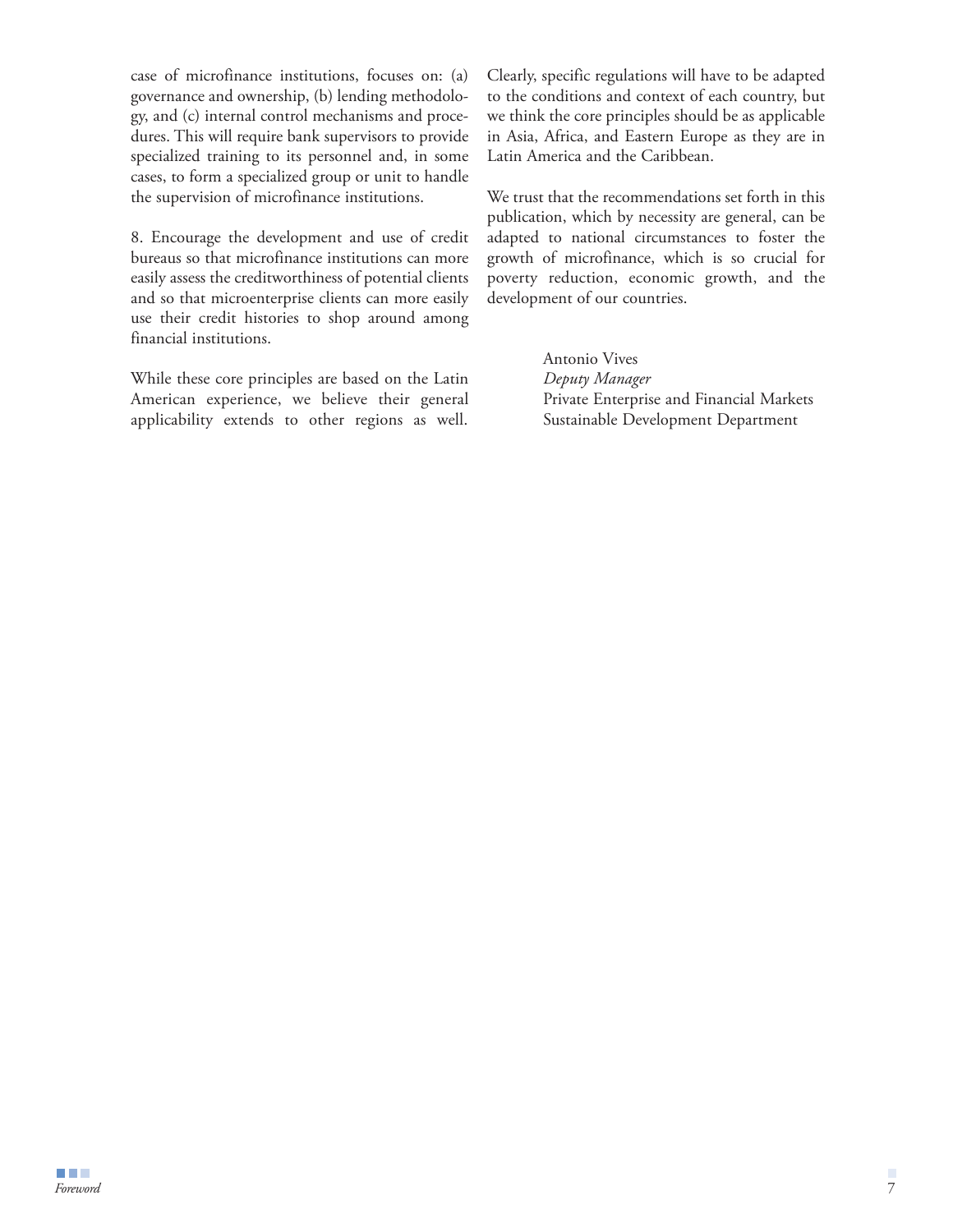## PREFACE

### **Background**

This publication is the product of a two-year research project that brought together some of the most renowned experts on microfinance in Latin America. During 2000 and 2001, the project financed research in four countries—Bolivia, Colombia, Paraguay, and Peru—which were chosen based on the characteristics of their microfinance markets and the sophistication (or lack thereof) of their regulatory frameworks in relation to microfinance.

Bolivia and Peru are similar in that their microfinance markets and regulatory frameworks are relatively mature and have been firmly in place for the last eight or nine years. They have a significant number of financial institutions specialized in microcredit that are supervised by the agency in charge of supervising banks and other financial institutions. They can be distinguished in that Peru's framework is more open and plays more of a promotional role than Bolivia's. As a result, Peru has more than 30 regulated institutions specialized in providing microcredit, whereas Bolivia has five. In both countries, these regulated microfinance entities, which grew out of nonprofit foundations, dominate the supply of microcredit in their countries.

Colombia and Paraguay also have large microfinance markets, but their markets differ from one another and from those in Bolivia and Peru. In Colombia, the microfinance market is dominated by nonprofit organizations, and there are only two supervised financial institutions specialized in microcredit. In Paraguay, the market is dominated by supervised financial institutions that have entered the sector after having experienced a decline or increased competition in their tradtional markets (consumer and/or commercial loans for small and medium clients). In both cases, the reg-

ulatory framework for microfinance is incipient and not yet well-defined.

In order to examine the topic of microfinance regulation and supervision more broadly, this publication includes an analysis of credit unions, which are important providers of financial services (including microcredit) for middle- and lowincome populations in the region. The supervisory context for credit unions varies among the four countries. In Bolivia, credit unions are supervised by the banking supervisor. In Colombia, the bank supervisor is in charge of large credit unions, while another specialized government agency handles the rest. In Peru, the bank supervisor has delegated the daily supervisory tasks to the credit union federation. Finally, in Paraguay, credit unions are unsupervised, although the central bank recently approved a resolution for the bank superintendency to supervise the largest ones.

In addition to the in-depth case studies of regulation and supervision of microfinance in these four countries, the project sponsored a region-wide survey to broaden the information base for this publication. The results of this survey are interspersed throughout the publication and provide a regional perspective on various regulatory and supervisory topics.

A total of eight consultants were hired to support the IDB in this project, several of whom had previous experience as bank supervisors. Throughout the period, the IDB and the consultants had the full cooperation of the supervisory authorities in the case study countries, which contributed significantly to the endeavor in the form of time and effort of their personnel. The publication builds upon the accumulated knowledge and experience of this group of professionals, many of whom are today considered among the foremost experts in the regulation and supervision of microfinance.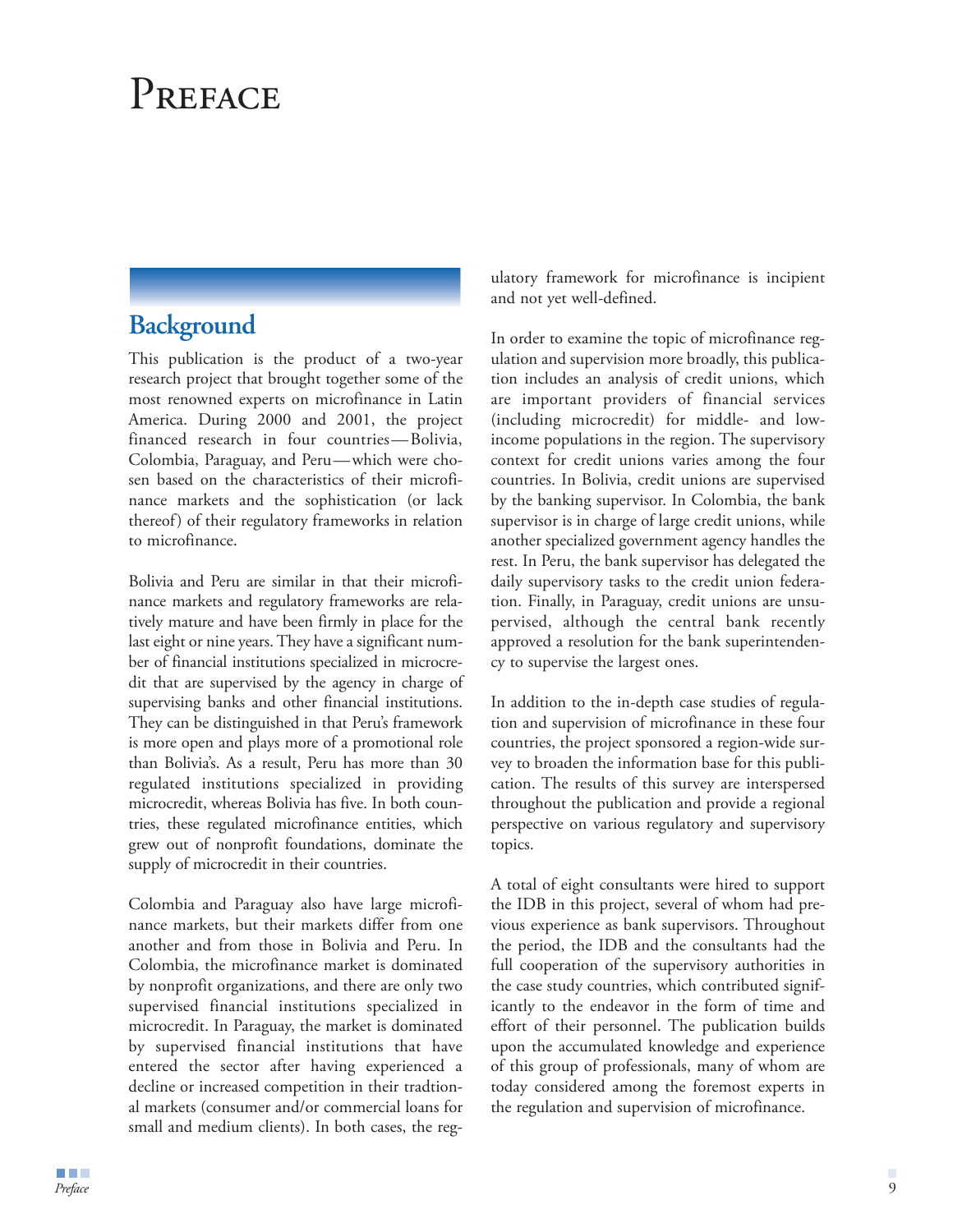In addition to the research, the project financed two high level seminars that brought together virtually all of the region's bank superintendents to discuss the issue of microfinance. The first was held in Washington in June of 2000, and the second in Lima, Peru, in June of 2001. These seminars, and the subsequent support by the Association of Bank Supervisors of the Americas (ASBA), have been instrumental in building awareness of and interest in microfinance among the region's supervisory authorities.

## **Acknowledgments**

The authors would like to thank the numerous professionals involved, at one point or another, in the research project. The complete list of these persons appears under the cataloging information.

The draft report of the research project was submitted for an extensive peer review by various experts. In all, more than 50 people participated in this review in one form or another, including specialized consultants, development organizations, and a large number of bank supervisors. Apart from the people mentioned in the cataloguing information, the authors would like to specifically acknowledge the support and observations of Carlos Cuevas, Richard Rosenberg, Robert Vogel and Jacques Trigo.

## **Authors' Note**

The principles and recommendations outlined in the publication generally represent a broad consensus among experts and officials in the field of regulation and supervision of microfinance. However, there is open debate regarding the appropriate policy response in a few areas, particularly in relation to capital adequacy of specialized microfinance institutions and whether small credit unions not supervised by the country's bank superintendency should be permitted to mobilize deposits.

In these specific cases, the opinion of the two IDB authors is that fully specialized microfinance institutions should be subject to somewhat higher capital adequacy requirements than commercial banks and that small, unsupervised credit unions should be permitted to mobilize deposits. The justification for and thinking behind these positions are outlined in the publication.

Nonetheless, in the interest of full disclosure, the IDB authors would like to acknowledge that the principal consultant does not agree with these two positions, but maintains instead that capital adequacy standards should be uniform across institutions and that no unsupervised credit union, regardless of its size, should be allowed to mobilize deposits (only shares). These positions were expressed in the original draft submitted to the IDB, but were subsequently modified by the IDB authors.

*The authors*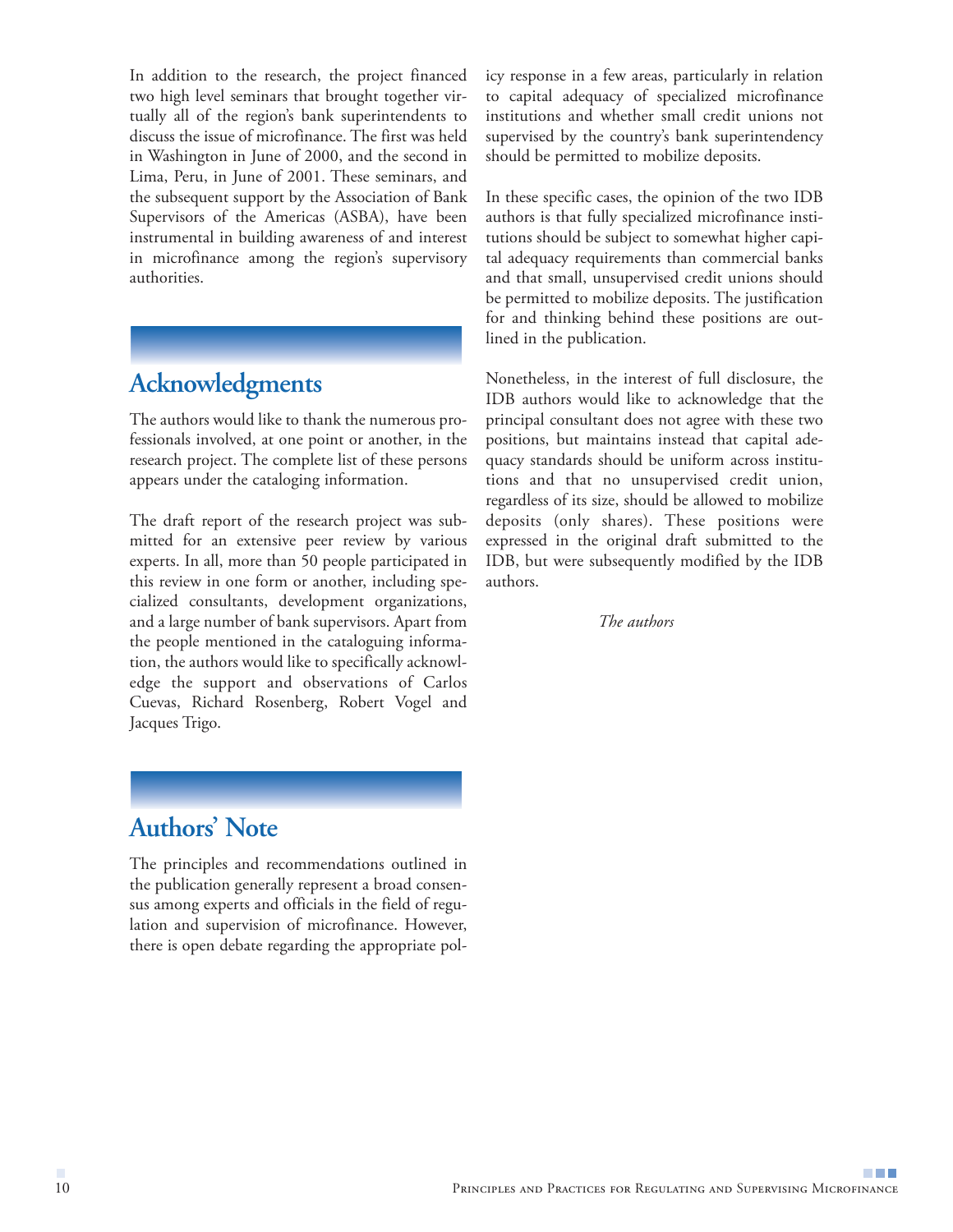## **CONTENTS**

#### **I. Why Bank Supervisors Should Care about Microfinance 13**

| The Importance of Microenterprises in<br>Latin America | 13 |
|--------------------------------------------------------|----|
| The Importance of Financial Services for               |    |
| Microenterprises                                       | 14 |
| Trends in the Microfinance Industry                    | 16 |
| The Distinctive Features of Microfinance               | 22 |
| The Microlending Methodology                           | 24 |
| Variations in the Microlending Methodology             | 26 |

#### **II. Principles and Practices for Regulating Microenterprise Lending 27**

| Definition of Microenterprise Credit   | 29 |
|----------------------------------------|----|
| <b>Internal Lending Process</b>        | 31 |
| <b>Interest Rates</b>                  | 32 |
| Contractual Transparency               | 33 |
| Collateral                             | 35 |
| Loan Contract Currency                 | 36 |
| <b>Client Documentation</b>            | 37 |
| Non-Performing Loans                   | 39 |
| Risk Classification of Loans           | 40 |
| Rescheduling or Restructuring of Loans | 41 |
| Loan Loss Provisions                   | 43 |
| Loan Write-Offs                        | 45 |
| Legal Recovery                         | 46 |
| Risk Weighting                         | 47 |
|                                        |    |

#### **III. Principles for Regulating Microfinance Institutions and Credit Unions 49**

| Legal Form and Purpose            | 52 |
|-----------------------------------|----|
| Ownership                         | 54 |
| Control by Owners                 | 56 |
| Board of Directors and Management | 58 |

| Internal Control                                | 61 |
|-------------------------------------------------|----|
| Minimum Capital                                 | 62 |
| Capital Adequacy                                | 63 |
| <b>Credit Concentration</b>                     | 67 |
| Permitted Operations                            | 68 |
| Distribution of Dividends                       | 71 |
| Geographic Scope and Hours of Operation         | 72 |
| Related Party Lending                           | 74 |
| Indebtedness                                    | 76 |
| Noncommercial Credit                            | 77 |
| Investments in Fixed Assets and Other Companies | 78 |

#### **IV. Practices for Supervising Microfinance Institutions and Credit Unions 81**

| Organization of the Supervisory Agency                      | 84 |
|-------------------------------------------------------------|----|
| Role of Microfinance and Credit<br>Union Specialists        | 86 |
| Licensing of Microfinance Institutions<br>and Credit Unions | 87 |
| Off-site Supervision                                        | 90 |
| On-site Supervision                                         | 91 |
| Sanctions                                                   | 92 |
| <b>Accounting Standards</b>                                 | 92 |
| Disclosure and Reporting of Financial<br>Information        | 93 |
| External Audit and Risk Rating                              | 95 |
| Credit Bureaus                                              | 96 |

| <b>V. Reflections and Perspectives</b> |     |
|----------------------------------------|-----|
| on the Future                          | 101 |
|                                        |     |

```
Bibliography 103
```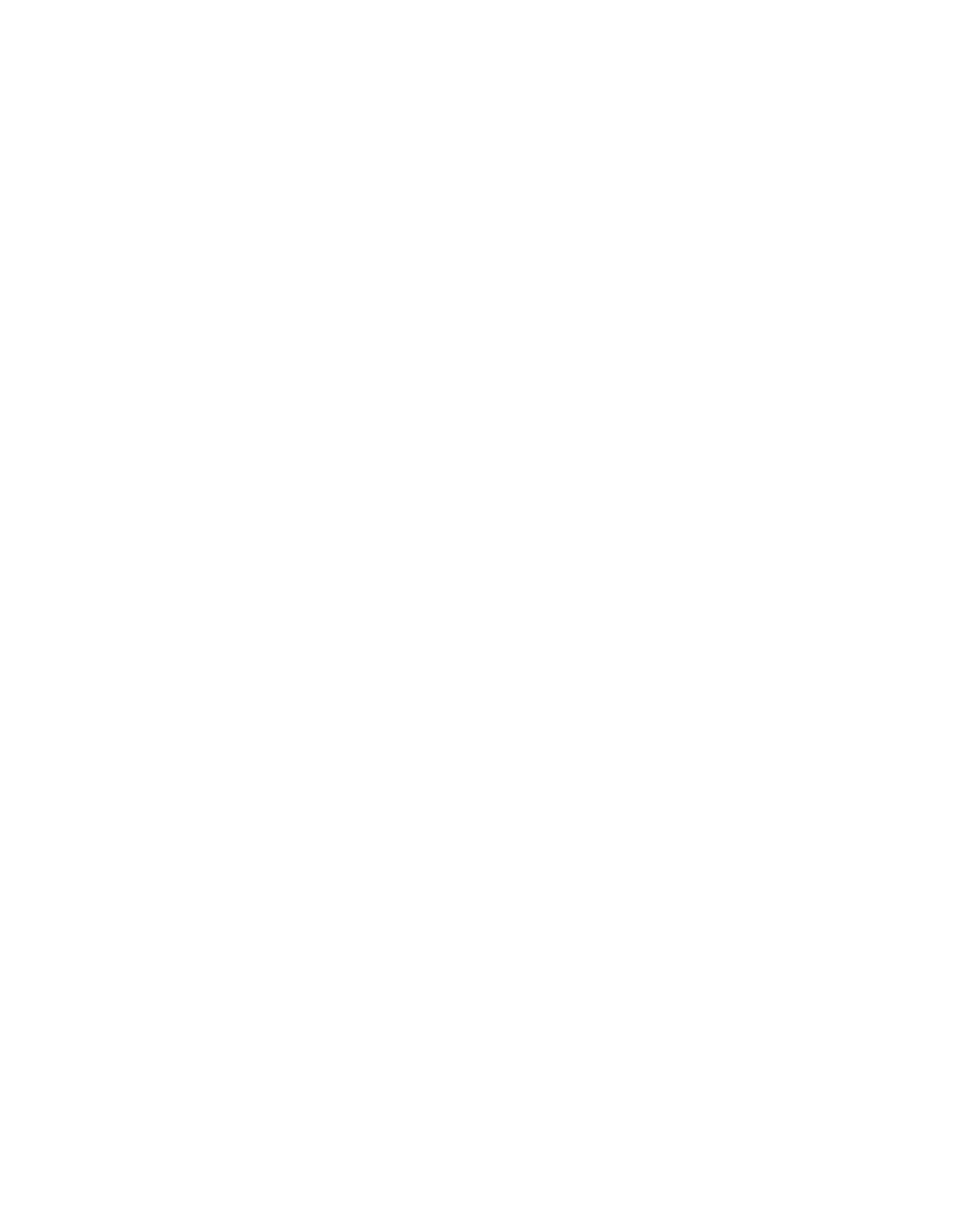## WHY BANK SUPERVISIORS **SHOULD CARE ABOUT** MICROFINANCE



here are at least three reasons why bank supervisors should care about microfinance:

> (a) **The Importance of the Microenterprise Sector**. Microcredit is crucial for millions of low-income people who depend on it to

finance their business activities. Together, microenterprises constitute more than 90% of all businesses in Latin American, employ over half of the labor force and produce approximately 20% of the region's GDP. Given the importance of the sector, in terms of both output and employment, any increase in financial flows to the sector will likely have a noticeable impact on poverty levels and the national economy as a whole.

- (b) **Trends in the Microfinance Industry**. Supervisors are caught between two trends—the increasing number of commercial banks adding microcredit to their lending activities, and the growing number of nonprofit microfinance organizations striving to acquire licenses as supervised financial intermediaries. There is also increased political and civil society interest in this topic. As a result, there is really not much of a choice; sooner or later bank supervisors will have to deal with the issue of microfinance.
- (c) **The Distinctive Features of Microcredit**. Microcredit is not like commercial and consumer credit. The characteristics of the clients are distinct, the credit methodology is different and, in many cases, the ownership structure of the institutions is not the same as that typically found in conventional financial institutions. These factors give rise to a unique risk profile

that needs to be addressed through adaptations in the regulatory framework and supervisory practices.

In view of the foregoing, it is important for supervisory authorities to be familiar with the risks of the industry and to establish a simple and rational regulatory and supervisory framework aimed at facilitating its balanced growth. Such a framework should promote transparency, control risks faced by institutions engaged in microfinance, and eliminate any barriers and unnecessary requirements they face. Without an appropriate regulatory and supervisory framework, it is hard to see how these institutions can reasonably expect to continue their rapid growth while providing the safety and stability expected by depositors and the general public.

## **The Importance of Microenterprises in Latin America**

Microenterprises play a significant role in terms of job creation and gross domestic product in all coun-

#### Topics—Chapter I

| The Importance of Microenterprises<br>in Latin America       | 13 |
|--------------------------------------------------------------|----|
| The Importance of Financial Services for<br>Microenterprises | 14 |
| Trends in the Microfinance Industry                          | 16 |
| The Distinctive Features of Microfinance                     | 22 |
| The Microlending Methodology                                 | 24 |
| Variations in the Microlending Methodology                   | 26 |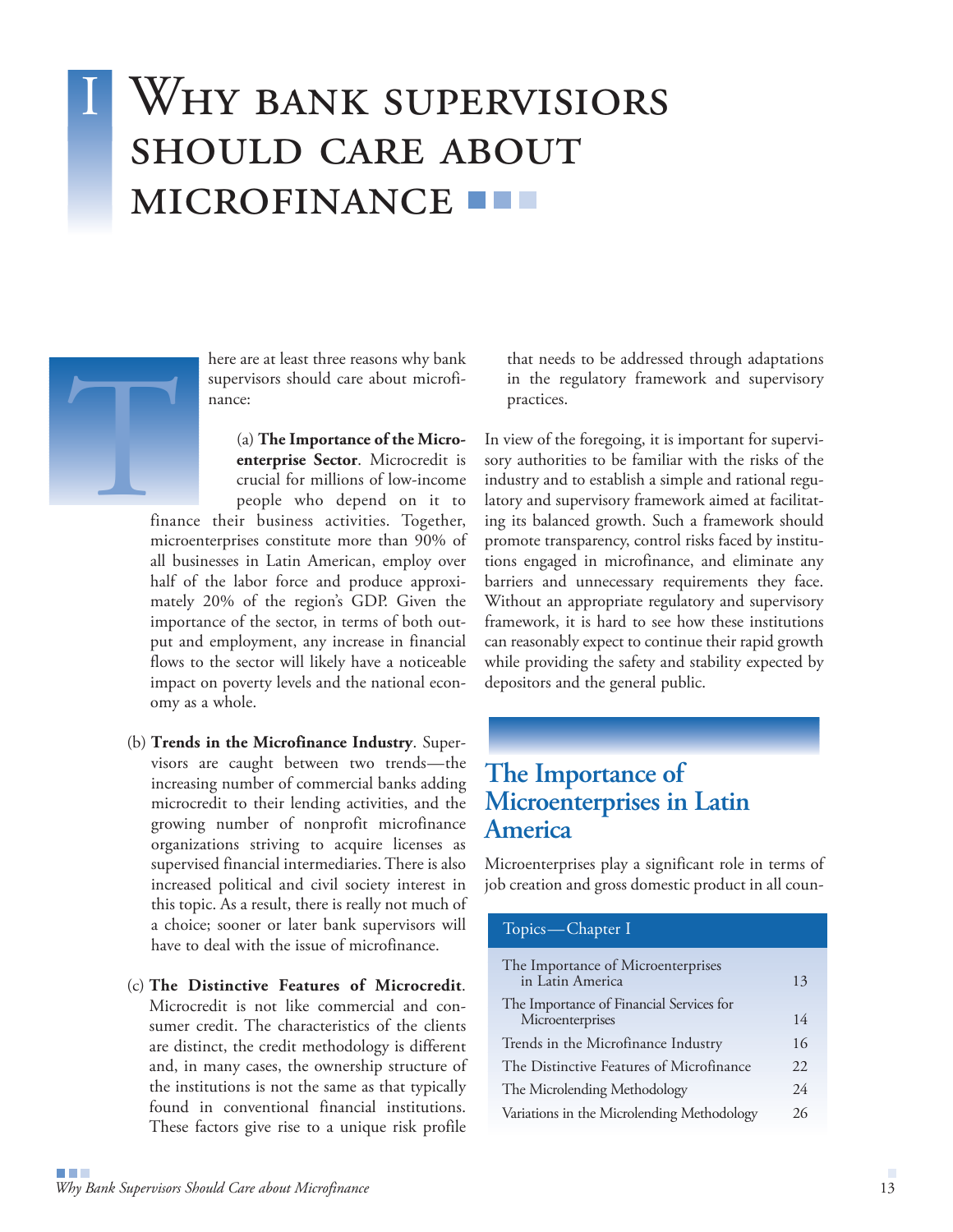tries of Latin America and the Caribbean, but they appear to be especially important in countries such as Peru, Paraguay, Brazil, Mexico, and Bolivia. Their increased importance in recent years coincides with the fact that economic growth has not been accompanied by improvements in employment. As a result, many prospective workers have had to devote themselves to entrepreneurial activities because they have not found employment in the formal sector.

While the socioeconomic characteristics and official definitions of microenterprise vary from one country to the next, the similarities are greater than the differences. In general, microentrepreneurs work alone or with a few employees, and they oftentimes rely on unpaid workers, apprentices and family members. Most individuals linked to microenterprises have below-average incomes, and, in some cases, are among the poorest members of society. Generally, they work informally, without a business license or formal records of their activities or earnings.<sup>1</sup>

Microentrepreneurs are often held back by a lack of credit, technical knowledge, raw materials and access to water or electricity. Like any other economic undertaking, microenterprises require an enabling economic environment and access to different kinds of infrastructure and means of production, including financial resources on reasonable conditions in terms of amounts, cost and timeliness. In many cases, access to finance is given as the business's primary constraint.

### **The Importance of Financial Services for Microenterprises**

The lack of access to credit services is a significant obstacle to the development and sustainability of microenterprises in Latin America and the Caribbean. Several studies indicate that the smallest firms seeking bank loans face considerable credit constraints, and that they receive credit much less

|                |                              | As % of the Labor Force                  |                                         |                                                          |                                                  |
|----------------|------------------------------|------------------------------------------|-----------------------------------------|----------------------------------------------------------|--------------------------------------------------|
| <b>Country</b> | Labor<br>Force<br>(millions) | Self-employed<br>Micro-<br>entrepreneurs | <b>Employees of</b><br>Microenterprises | <b>Total</b><br><b>Employment</b> in<br>Microenterprises | <b>Millions of Jobs</b><br>in<br>Microenterprise |
| Argentina      | 14.3                         | 27.0                                     | 18.1                                    | 45.1                                                     | 6.5                                              |
| Bolivia        | 2.5                          | 37.1                                     | 19.0                                    | 56.1                                                     | 1.4                                              |
| <b>Brazil</b>  | 59.4                         | 23.4                                     | 24.5                                    | 47.9                                                     | 28.5                                             |
| Chile          | 5.2                          | 23.7                                     | 20.6                                    | 44.3                                                     | 2.3                                              |
| Colombia       | 11.7                         | 26.4                                     | 30.9                                    | 57.3                                                     | 6.7                                              |
| Costa Rica     | 1.2                          | 17.8                                     | 23.1                                    | 40.9                                                     | 0.5                                              |
| Ecuador        | 3.3                          | 31.5                                     | 15.0                                    | 46.5                                                     | 1.6                                              |
| Honduras       | 1.7                          | 31.5                                     | 15.1                                    | 46.6                                                     | 0.8                                              |
| Mexico         | 33.6                         | 30.7                                     | 20.9                                    | 51.6                                                     | 17.4                                             |
| Panama         | 0.9                          | 19.5                                     | 12.9                                    | 32.4                                                     | 0.3                                              |
| Paraguay       | 1.1                          | 22.3                                     | 34.9                                    | 57.2                                                     | 0.6                                              |
| Peru           | 2.9                          | 35.2                                     | 16.2                                    | 51.4                                                     | 1.5                                              |
| Venezuela      | 7.5                          | 27.3                                     | 14.5                                    | 41.8                                                     | 3.1                                              |
| Total          | 145.6                        | 27.2                                     | 20.4                                    | 47.6                                                     | 71.2                                             |

*Source: Berger (2001). Data are from the mid 1990s.*

**CONTRACTOR** 

<sup>&</sup>lt;sup>1</sup> Microenterprises operate in commerce, agriculture, construction, manufacturing, transportation, and services, that is, in practically the entire economy. They are found in nearly all trades and occupations, including hairdressers, beauticians, moneychangers, cigarette makers, calash drivers, plumbers, mechanics, garbage collectors, vegetable vendors, kiosk operators, sellers of second-hand clothing, tailors, textile workers, woodcarvers, watchmakers, furniture-makers, coal and charcoal vendors, domestic workers and workers in cleaning services.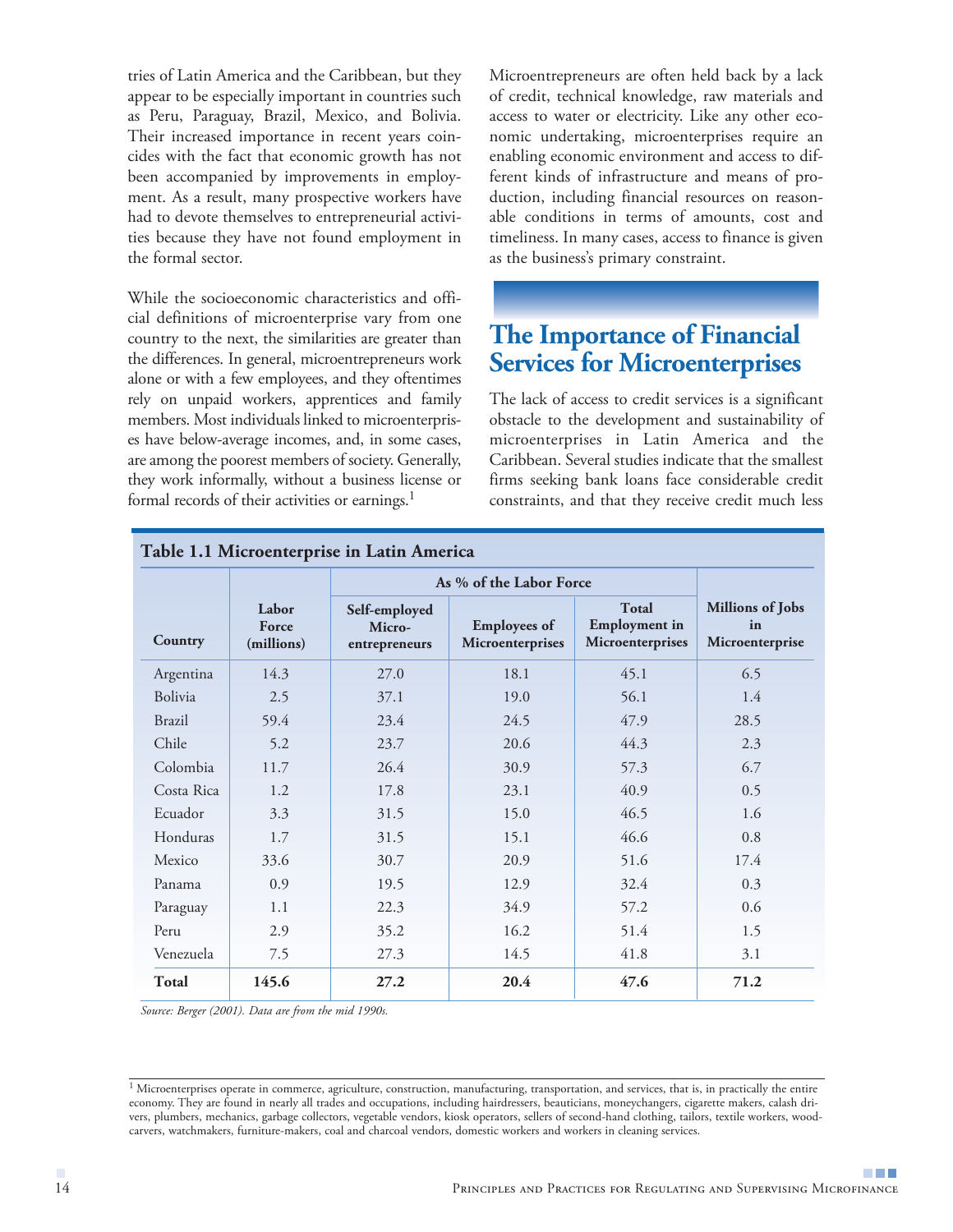frequently than larger ones. $2$  It is also known that many entrepreneurs would like to start up their own businesses, but refrain from doing so due to the lack of credit to finance their initial or subsequent operations. The fact that entrepreneurs and small firms face credit constraints bolsters the argument that national output and employment would increase if such constraints diminished.

While microentrepreneurs demand a diverse array of financial services, such as checking and savings accounts, drafts, transfers, and even international payments and remittances, their most pressing need has to do with access to short- and medium-term loans to finance their productive and commercial activities. Nonetheless, the coverage of the demand for this simple type of credit by the microenterprise sector is far from satisfactory in most of the countries of the region: only Bolivia and Nicaragua have coverage greater than 20%.

Naturally, not all microenterprises are commercially viable even if afforded access to additional financial resources. Bankable microenterprises may account for 25% to 50% of all microenterprises at any given time in any particular country. This suggests that only in countries such as Bolivia and Nicaragua is the market being reasonably covered, at least in the urban areas.

When creditworthy microentrepreneurs receive access to credit, the result can be dramatic. Although it is always difficult to separate the vari-

| Table 1.2 Percentage of Microenterprises in Latin America with Access to Credit from |  |  |
|--------------------------------------------------------------------------------------|--|--|
| <b>Microfinance Institutions</b>                                                     |  |  |

| Country<br>and Date     | Number of One-<br><b>Person Enterprises</b> | <b>Enterprises with</b><br>1-5 Employees | <b>Total Number of</b><br>Microenterprises | Microenterprises<br>with Access to<br><b>Credit from MFIs</b> | Percentage with<br><b>Credit from</b><br><b>MFIs</b> |
|-------------------------|---------------------------------------------|------------------------------------------|--------------------------------------------|---------------------------------------------------------------|------------------------------------------------------|
| Bolivia, 1999           | 1,300,313                                   | 62,008                                   | 1,362,321                                  | 379,117                                                       | 27.8%                                                |
| Nicaragua, 1998         | 377,148                                     | 40,422                                   | 417,570                                    | 84,285                                                        | 20.2%                                                |
| El Salvador, 1998       | 606,569                                     | 60,617                                   | 667,186                                    | 93,808                                                        | 14.1%                                                |
| Honduras, 1999          | 832,941                                     | 58,239                                   | 891,180                                    | 107,054                                                       | 12.0%                                                |
| Chile, 1998             | 1,069,139                                   | 138,045                                  | 1,207,184                                  | 82,825                                                        | 6.9%                                                 |
| Colombia, 1998          | 1,328,476                                   | 93,238                                   | 1,421,714                                  | 71,187                                                        | 5.0%                                                 |
| Costa Rica, 1998        | 232,328                                     | 78,891                                   | 311,219                                    | 12,794                                                        | 4.1%                                                 |
| Ecuador, 1998           | 1,396,139                                   | 298,524                                  | 1,694,663                                  | 65,719                                                        | 3.9%                                                 |
| Dominican Rep., 1998    | 1,315,016                                   | 77,172                                   | 1392,188                                   | 49,437                                                        | 3.6%                                                 |
| Colombia, 1999          | 5,726,653                                   | 775,152                                  | 6,501,805                                  | 219,240                                                       | 3.4%                                                 |
| Paraguay, 1998          | 319,113                                     | 668,213                                  | 987,326                                    | 30,203                                                        | 3.1%                                                 |
| Peru, 1997              | 4,102,561                                   | 2,763,632                                | 6,866,193                                  | 185,431                                                       | 2.7%                                                 |
| Panama, 1999            | 267,854                                     | 21,150                                   | 289,004                                    | 6,390                                                         | 2.2%                                                 |
| Mexico, 1998            | 8,503,552                                   | 1,770,393                                | 10,273,945                                 | 67,249                                                        | 0.7%                                                 |
| Uruguay, 1998           | 314,891                                     | 27,018                                   | 341,909                                    | 1,600                                                         | 0.5%                                                 |
| Brazil, 1999            | 16,567,943                                  | 2,421,810                                | 18,989,753                                 | 62,485                                                        | 0.3%                                                 |
| Argentina, 1998         | 1,807,615                                   | 103,555                                  | 1,911,170                                  | 4,940                                                         | 0.3%                                                 |
| Venezuela, 1999         | 2,906,975                                   | 340,296                                  | 3,247,271                                  | 2,364                                                         | 0.1%                                                 |
| <b>Total</b>            | 48,975,225                                  | 9,798,375                                | 58,773,600                                 | 1,526,128                                                     |                                                      |
| <b>Weighted Average</b> |                                             |                                          |                                            |                                                               | 2.6%                                                 |
| <b>Simple Average</b>   |                                             |                                          |                                            |                                                               | 6.2%                                                 |

*Source: Westley (2001).*

*Note: In some of the more developed countries, micro and small enterprises are likely to have access to financing from traditional banks and finance companies.*

<sup>2</sup> See Diagne, Zeller and Sharma (2000) for a discussion of this topic.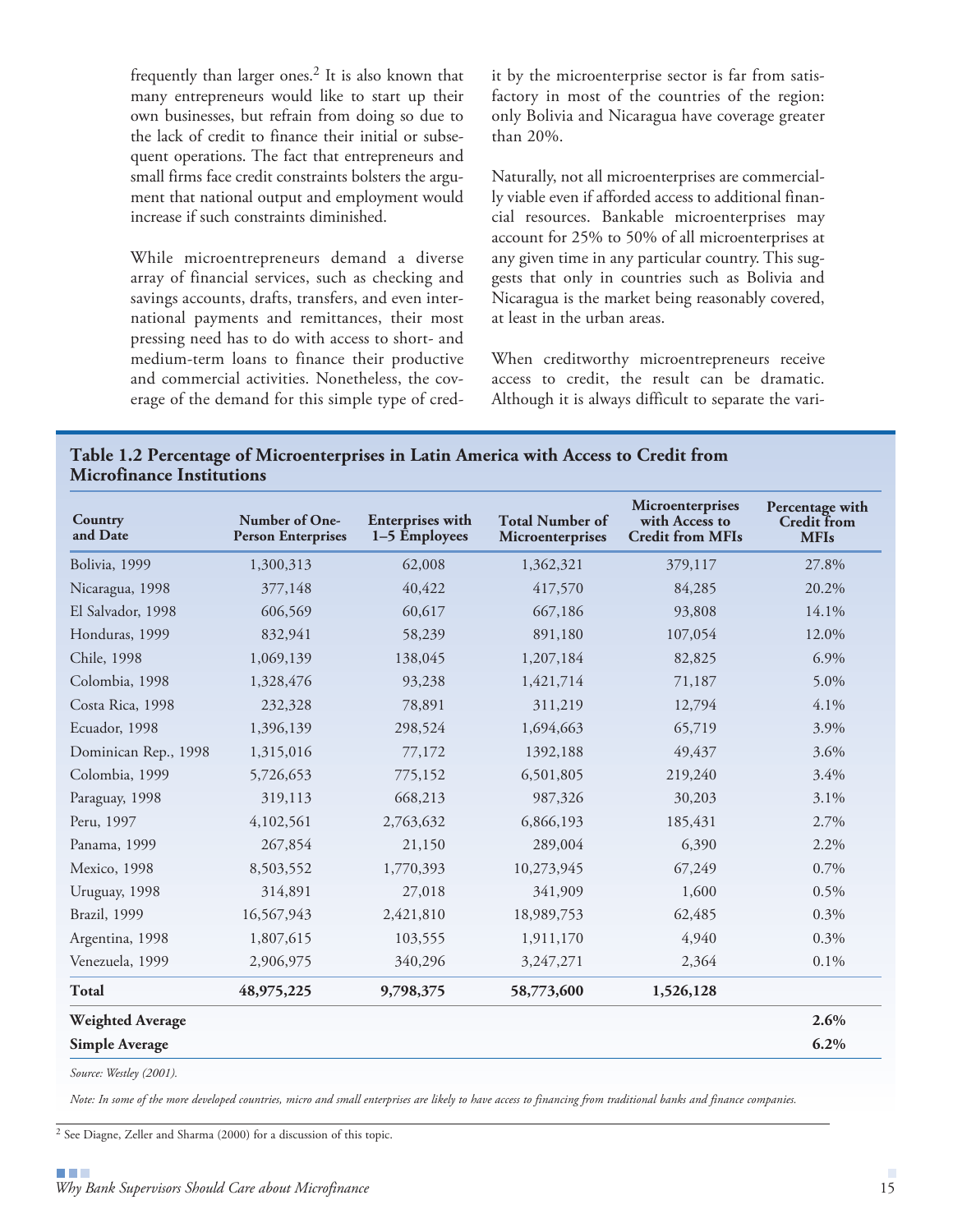ous factors that determine household welfare, access to credit does appear to lead to significant increases in income. $3$  Such an improvement typically also has a positive effect on other aspects of household welfare, including nutrition and education. It also drastically improves the household's capacity to save. Given such improvements, it is not unreasonable to assume that microloans allow microenterprises to undertake projects with high rates of return that previously were not feasible.<sup>4</sup> Indeed, one sign that the smallest enterprises have many projects with high rates of return that are ready to go, but that are thwarted by the lack of financing, is the high interest that these firms are willing to pay on microenterprise loans, often from 30% to 80% annually in real terms.

Loans to microenterprises and relatively poor households have a positive effect when tailored to the needs and circumstances of the clients. Otherwise, access to credit may result in an evergreater debt burden, eventually leading to the loss of assets that the microentrepreneur has accumu-

| Table 1.3 Impact of Access to Credit for |
|------------------------------------------|
| <b>Microentrepreneurs in Peru</b>        |

| Concept                         | <b>With Access</b><br>to Credit | <b>Without Access</b><br>to Credit |
|---------------------------------|---------------------------------|------------------------------------|
| Total income                    | US\$9,300                       | Less than<br>US\$6,000             |
| Per capita income               | US\$1,800                       | US\$1,316                          |
| Below the poverty<br>line       | 28%                             | 41%                                |
| Sources of income               | 3.3                             | 2.8                                |
| Spending on<br>education        | <b>US\$227</b>                  | US\$191                            |
| Spending on food                | $41\%$ of income                | 56% of income                      |
| Accumulation of<br>fixed assets | 2x                              | 1x                                 |
| Jobs created                    | 2.3                             | 1.9                                |

*Source: Dunn (1999).* 

*Note: Study carried out with the support of Acción Comunitaria of Peru (now Mibanco), a leading institution with over 70,000 loan clients.*

lated over many years, and which he may have mortgaged or pledged as collateral. This problem can become especially serious in countries in which microentrepreneurs are often indebted to several institutions at once, as in Bolivia, Nicaragua, and Peru, where microfinance institutions compete with one another and operate with different objectives, policies, limits, and controls.<sup>5</sup>

The risk of overindebtedness points to the need for credit markets to offer access to basic information on actual and potential borrowers. In addition, it suggests the need for institutions that make loans to microentrepreneurs to have adequately trained loan officers, as well as specialized internal control mechanisms. The risk of overindebtedness also highlights the importance of having a differentiated regulatory and supervisory framework that effectively addresses the particular risks of microfinance.

In the end, the only way to stimulate a sufficient flow of financing to the sector is to consider microfinance as a financial activity in its own right, and not as an isolated, passing or philanthropic activity. The stability and sustainability that accompanies a more commercial approach within an appropriate regulatory and supervisory framework is necessary for generating confidence among depositors, creditors and investors, who are the ones that in the long run will provide the funds to sustain the growth of the microfinance industry.

### **Trends in the Microfinance Industry**

The need for bank supervisors to care about microfinance is also rooted in industry trends. The pressure to accommodate microfinance is increasing in the region and indeed in the rest of the world as well. In some countries, this dynamic has resulted from the work, over many years, of nonprofit organizations which, with the support of grant-making institutions and international organizations, have

 $3$  For a more extensive discussion of the impact of microcredit, see articles by Shreider and Sharma (1999) and Sebstad and Chen (1996).

<sup>4</sup> Often, microentrepreneurs' incomes increase even when they employ loan funds to resolve personal problems or address temporary economic difficulties, both of which can have major impacts on the incomes of poor households since these households typically have few assets with which to address such problems or difficulties in the first place.

 $5$  As pointed out by MicroRate, a specialized microfinance assessment firm, there are 285 organizations offering microcredit in Nicaragua, many of which operate with high administrative costs, high lending rates, and considerable dependence on grant monies.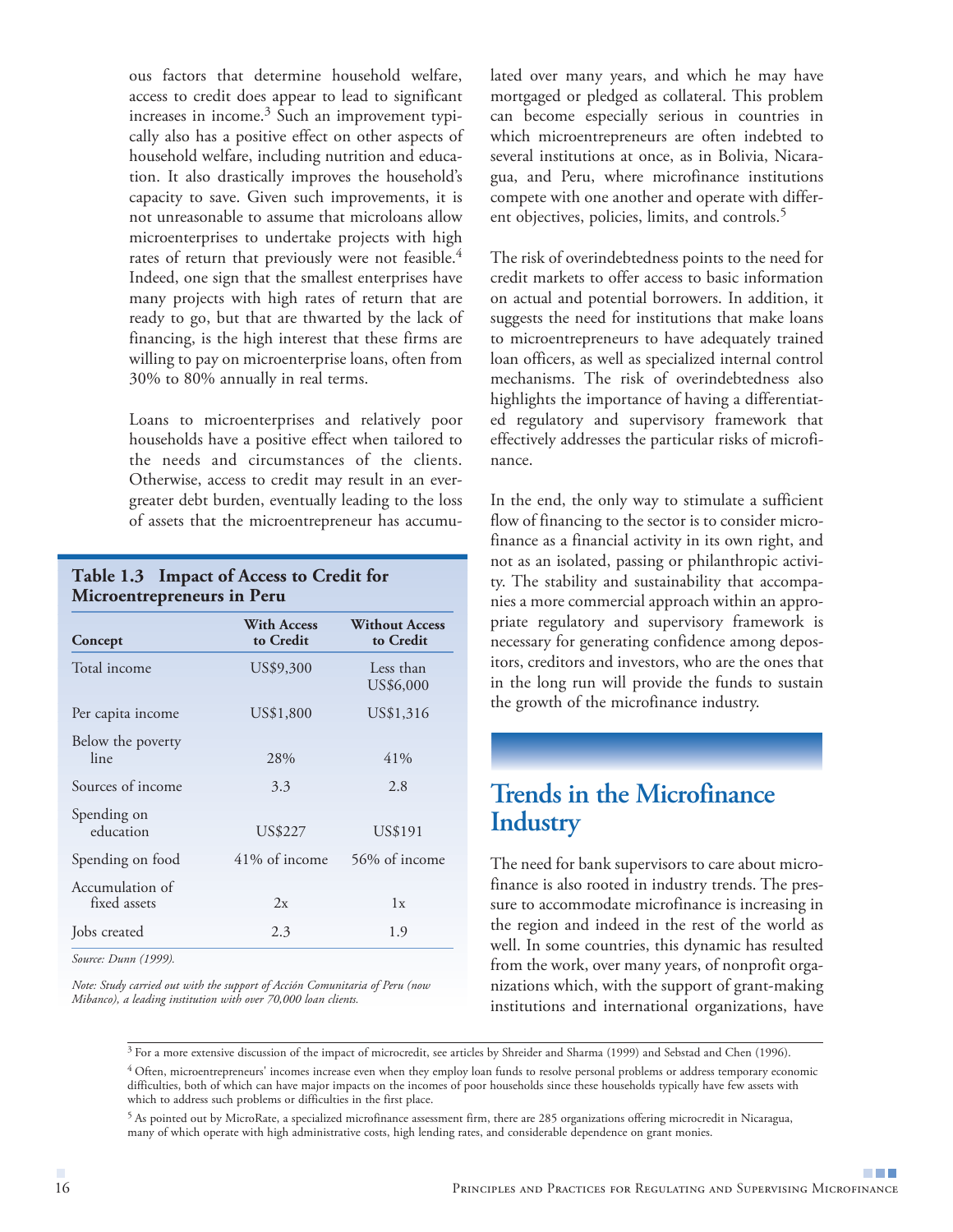made efforts to develop technologies for microenterprise financing and have later participated in creating financial institutions specialized in microfinance. In other countries, the dynamic reflects the commercial initiatives of traditional intermediaries who, pushed by competition in established markets and attracted by the profitability and growth possible in microfinance, are attempting to enter the microenterprise market.

These two trends—of rapidly growing nonprofit organizations and greater involvement in the sector by traditional financial intermediaries—mean that bank supervisors will sooner or later have to deal with the issue of microfinance. On the one hand, mature and profitable nonprofit organizations are increasingly seeking licenses to operate as supervised intermediaries, as a way to offer a broader

range of services to their clients and to raise funds from financial markets and depositors. On the other hand, established financial intermediaries often encounter regulatory difficulties and inconveniences as they try to serve this segment of the market.

The pressure for regulatory reform often manifests itself in the political arena. In particular, nonprofit microcredit organizations have taken an increasingly active role in promoting legal reforms to facilitate microfinance. For instance, the desire and pressure to accommodate microfinance have led some countries to create new types of financial institutions, precisely for the purpose of enabling nonprofit microcredit organizations to convert into financial institutions that can raise funds in the financial markets and capture deposits from the public.

| Year | Country        | Name                                                     | <b>Legal Form</b>        | <b>Owners</b>                                                                 |
|------|----------------|----------------------------------------------------------|--------------------------|-------------------------------------------------------------------------------|
| 1980 | Peru           | Caja Municipal de Ahorro y Crédito-CMAC                  | Municipal enterprise     | Municipal governments                                                         |
| 1992 | Peru           | Caja Rural de Ahorro y Crédito-CRAC                      | Shareholder company      | Individuals and institutions                                                  |
| 1994 | Peru           | Entidad de Desarrollo a la Pequeña y                     |                          |                                                                               |
|      |                | Microempresa-EDPYME                                      | Shareholder company      | Individuals and institutions                                                  |
| 1995 | <b>Bolivia</b> | Fondo Financiero Privado—FFP                             | Shareholder company      | Individuals and institutions                                                  |
| 2000 | <b>Brazil</b>  | Sociedad de Crédito para el                              |                          |                                                                               |
|      |                | Microempresario-SCM                                      | Shareholder company      | Individuals and institutions                                                  |
| 2000 | El Salvador    | Sociedad de Ahorro y Crédito-SAC                         | Shareholder company      | Individuals and institutions                                                  |
| 2001 | Venezuela      | Banco de Desarrollo Especializado en<br>Microcrédito-BEM | Shareholder company      | Individuals, institutions,<br>federal and municipal<br>governments, and banks |
| 2001 | Honduras       | Organización Privada de Desarrollo<br>Financiero-OPDF    | Private nonprofit entity | There are no owners,<br>only founders                                         |
| 2001 | Mexico         | Sociedad Financiera Popular-SOFIPO                       | Shareholder company      | Individuals and institutions                                                  |
| 2001 | Mexico         | Sociedad Cooperativa de Ahorro y<br>Préstamo-SOCAP       | Cooperative              | Individuals                                                                   |
| 2001 | Panama         | Banco de Microfinanzas — BMF <sup>(a)</sup>              | Shareholder company      | All those who can be<br>shareholders of a bank                                |

#### **Table 1.4 Financial Institutions Created to Provide Microcredit**

*Source: Prepared by authors based on case reports and the project survey.*

*Note: (a) At least 75% of the portfolio of these banks must be made up of loans each of which is less than 3% of the BMF's net worth. The remaining 25% may be graned in loans subject to the credit limits of commercial banks (each loan smaller than 50% of the BMF's net worth).*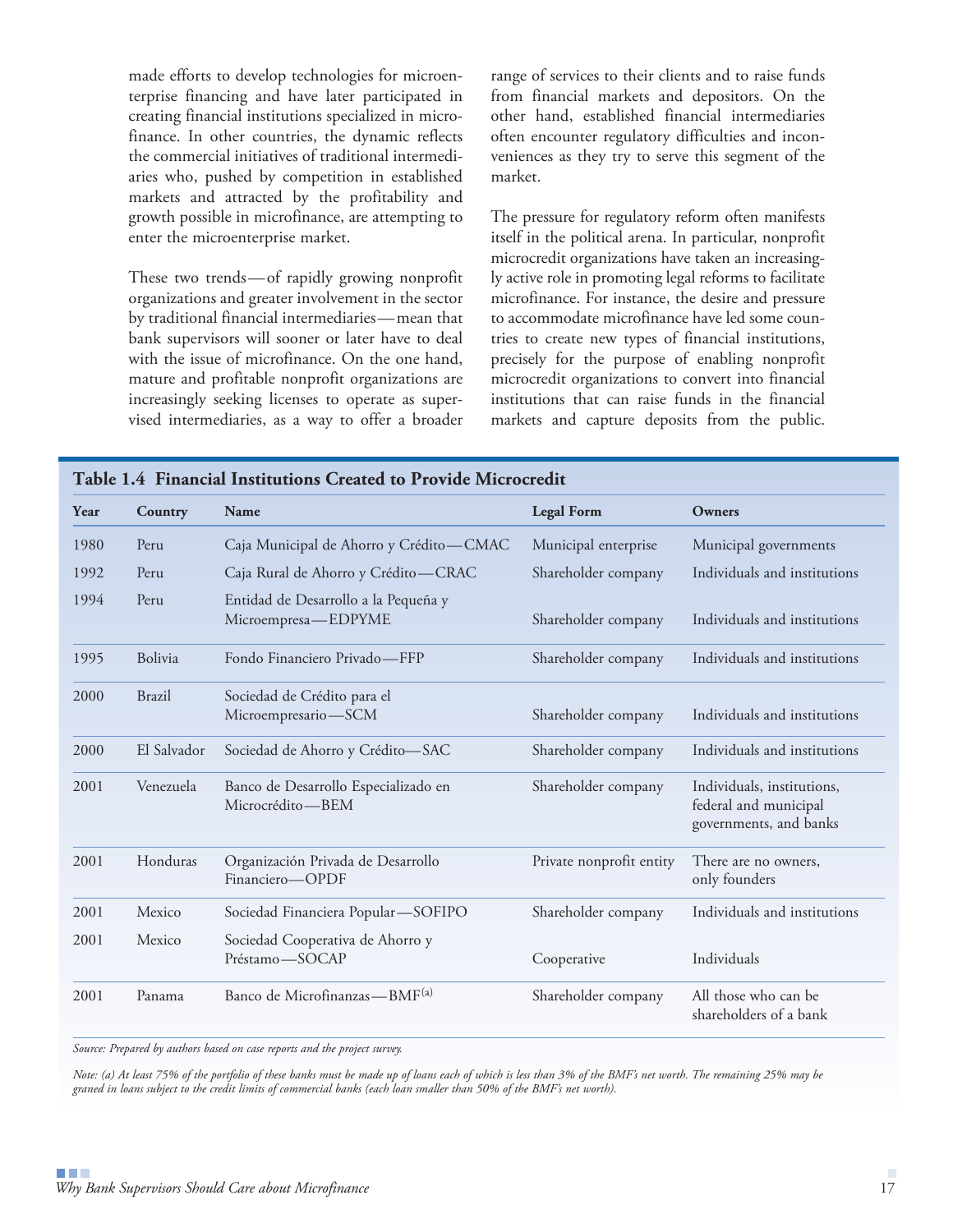Unfortunately, this can sometimes be a high profile response to a problem that could be better solved by a more modest regulatory approach.

So far, a total of 11 different types of financial institutions have been created in Latin America wholly or partly for the purpose of facilitating microfinance—in Bolivia, Brazil, El Salvador, Honduras, Mexico, Panama, Peru, and Venezuela. Except for the cases of Bolivia and Peru, which are both recognized to have the most advanced regulatory frameworks for microfinance in the region, the creation of these institutional forms is too recent to generate any firm track record or experience. As far as these two countries are concerned, the regulatory framework of Bolivia is generally considered somewhat more successful than that of Peru.

The majority of the eleven institutional forms are structured as shareholder-based corporations, consistent with the general practice of permitting only credit unions and shareholder-based institutions to operate as deposit-taking intermediaries. Nevertheless, some exceptions exist. In Peru, for instance, the *Cajas Municipales de Ahorro y Crédito* are fully owned by municipalities, although many of them are currently exploring privatization. The case of Honduras offers another interesting exception to the rule. There, a 2001 law enables nonprofit organizations to acquire licenses and operate as financial intermediaries while retaining their original legal structure. This highly unusual, and questionable, arrangement is unique in the countries of Latin America and the Caribbean.

There are two situations in which it may be appropriate to create a new type of financial institution to facilitate the transformation of nonprofit organizations into licensed and supervised intermediaries. First, if the minimum capital requirements for existing institutional forms (typically, banks and finance companies) are very high, such requirements could prevent, or at least delay, mature and well-managed nonprofit organizations from constituting themselves as financial intermediaries and entering the formal financial system. Second, if the existing

institutional form that has the lowest minimum capital requirement (typically, a finance company) is severely limited in the type of operations it can carry out— particularly in the area of savings mobilization— then it may simply be an unattractive institutional form for those nonprofit organizations that want to become financial intermediaries.<sup>6</sup> In such cases, one would have to amend these limits or create a new type of institution that makes it possible for nonprofit organizations to form specialized financial intermediaries. On the other hand, if there are no large and mature nonprofit organizations ready and willing to become financial intermediaries, it is evidently premature to create a new type of institution for this purpose.

Consequently, if the minimum capital requirement for finance companies is reasonable (i.e., less than US\$3 million) and if they are permitted to mobilize not only time deposits but also savings deposits, then there is really not much reason to create a new type of institution for microfinance. And if finance companies cannot mobilize savings, then the first alternative should be to see if it is possible to change that restriction—either on a case-by-case basis or as wholesale change to the institutional form—rather than creating a completely new type of institution. There is no value in an unnecessary proliferation of institutional forms; it only makes the job of supervisors that much harder.7

Some of these eleven institutional forms have not only been useful in encouraging microfinance, but even necessary. In other cases, however, the creation of a new type of financial institution appears to have been premature or less than perfectly designed. In these latter cases, the effort of policymakers is likely to have a more muted impact on the financing available to microentrepreneurs.

Of the eleven institutional forms that have been created in the region to facilitate microfinance, the ones in Bolivia and El Salvador appear to be the most justified and balanced because: (a) they fill the role of both finance company and microfinance institution, thus avoiding a proliferation of institu-

 $<sup>6</sup>$  In some Latin American countries, the permitted operations for finance companies are so limited that it is impossible to offer microfinance</sup> services through them. In Guatemala, for example, finance companies cannot mobilize savings deposits and can only lend over the medium to long term. Since the ability to capture savings is one of the primary motivations in the transformation of NGOs, and microloans usually have a term of 3 to 12 months, the Guatemalan finance company is completely unattractive for entities that wish to provide microfinance services.

 $^7$  The bad reputation of finance companies in some Latin American countries has at times been mentioned as a reason for creating a new insttutional form for nonprofit organizations that want to transform into formal financial intermediaries. However, if the reputation of finance companies is badly damaged, it might be better to propose replacing that type of institution and creating an institutional form that is flexible enough to accommodate the traditional activities of finance companies as well as microfinance (such as was done in Bolivia).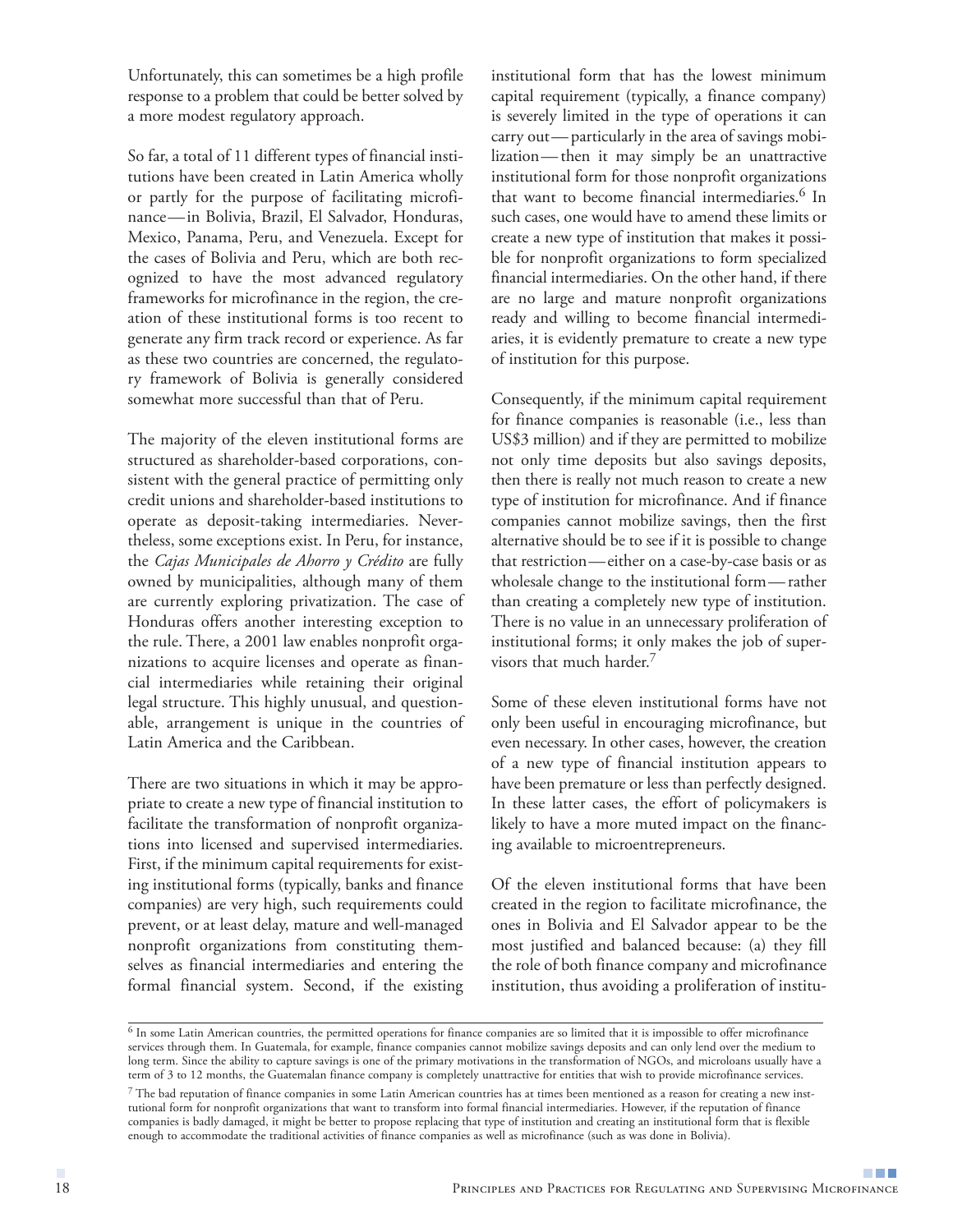| Country         | Institution                                 | <b>Deposits</b>                                     | Minimum<br>Capital (US\$)      | <b>Capital Adequacy</b><br>Requirement                   | Minimum Capital for<br><b>Banks/Finance</b><br>Companies<br>(US\$)  |
|-----------------|---------------------------------------------|-----------------------------------------------------|--------------------------------|----------------------------------------------------------|---------------------------------------------------------------------|
| Bolivia         | <b>FFP</b>                                  | Savings, Time                                       | 820,000                        | 10%, same as banks                                       | Banks: 7,500,000<br>Finance cos.: none exist                        |
| <b>Brazil</b>   | <b>SCM</b>                                  | $\rm No$                                            | 53,000                         | 16.6%, more than banks<br>and finance companies $(11\%)$ | Banks: 6,500,000<br>Finance cos.: 2,600,000                         |
| El Salvador SAC |                                             | Savings, Time                                       | 2,850,000<br>$1,140,000^{(a)}$ | 12%, same as banks                                       | Banks: 11,400,000<br>Finance cos.: none exist                       |
| Honduras        | <b>OPDF</b>                                 | Savings, Time                                       | 60,000                         | 16.6%, more than banks<br>and finance companies (10%)    | Banks: 6,000,000<br>Finance cos.: 1,200,000                         |
| Mexico          | <b>SOFIPO</b><br><b>SOCAP</b>               | Savings, Time <sup>(b)</sup>                        | 45,000                         | 8-11%, more than banks (8%) Banks: 19,000,000            |                                                                     |
| Panama          | <b>BMF</b>                                  | Demand,<br>Savings, Time                            | 3,000,000                      | 8%, same as banks                                        | Banks: 10,000,000<br>Finance cos.: none<br>regulated <sup>(c)</sup> |
| Peru            | <b>CMAC</b><br><b>CRAC</b><br><b>EDPYME</b> | Savings, Time<br>Savings, Time<br>No <sup>(d)</sup> | 270,000                        | 9%, same as banks                                        | Banks: 5,200,000<br>Finance cos.: 2,600,000                         |
| Venezuela       | <b>BEM</b>                                  | Demand,<br>Savings, Time                            | 2,370,000                      | 12%, same as banks                                       | Banks: 19,800,000<br>Development banks:<br>5,700,000                |

#### **Table 1.5 Financial Institutions Specialized in Microcredit**

*Source: Prepared by authors based on case reports and the project survey.* 

*Notes: (a) This lesser requirement is applied if the institution lends only to micro and small enterprises and mobilizes savings only from its borrowers. A microenterprise is defined as a business with less than 10 employees or less than US\$5,700 in monthly sales. A small enterprise is defined as a business with 10 to 50 employees or monthly sales ranging from US\$5,700 to US\$57,000.*

*(b) SOFIPO and SOCAP are subject to a tiered regulatory regime based on their capital. Institutions with more than US\$7,500,000 in capital operate in a manner similar to banks.*

*(c) There are finance companies in Panama; however, they are not supervised by the bank superintendency and they are not allowed to mobilize savings. (d) All specialized institutions are subject to a tiered regulatory regime based on their minimum capital. The EDPYMEs may mobilize savings and time deposits when they are classified as module 1, which, among other conditions, requires capital of about US\$1 million.* 

tional forms (as has occurred in Peru); (b) they are allowed to mobilize deposits from the public; (c) they have minimum capital requirements that demand a certain level of financial strength yet are low enough to enable nonprofit organizations to transform into the new structure; and (d) they are created as incorporated, shareholder-based companies which, while far from perfect, still offer the institutional form that provides the best set of checks and balances in terms of governance.

The designs of and rationales for the other nine institutional forms are less convincing. In some

cases, the minimum capital requirements seem too low to ensure that the institutions can mount a sustainable operation; in other cases, the institutions are not permitted to mobilize savings, which begs the question of why they are supervised in the first place.

For instance, the minimum capital requirements for the institutional forms created in Mexico, Honduras, Brazil, and Peru are quite low, and in the cases of the EDPYMES of Peru and SCMs of Brazil, they are not permitted to capture deposits. The case of Honduras stands out for a different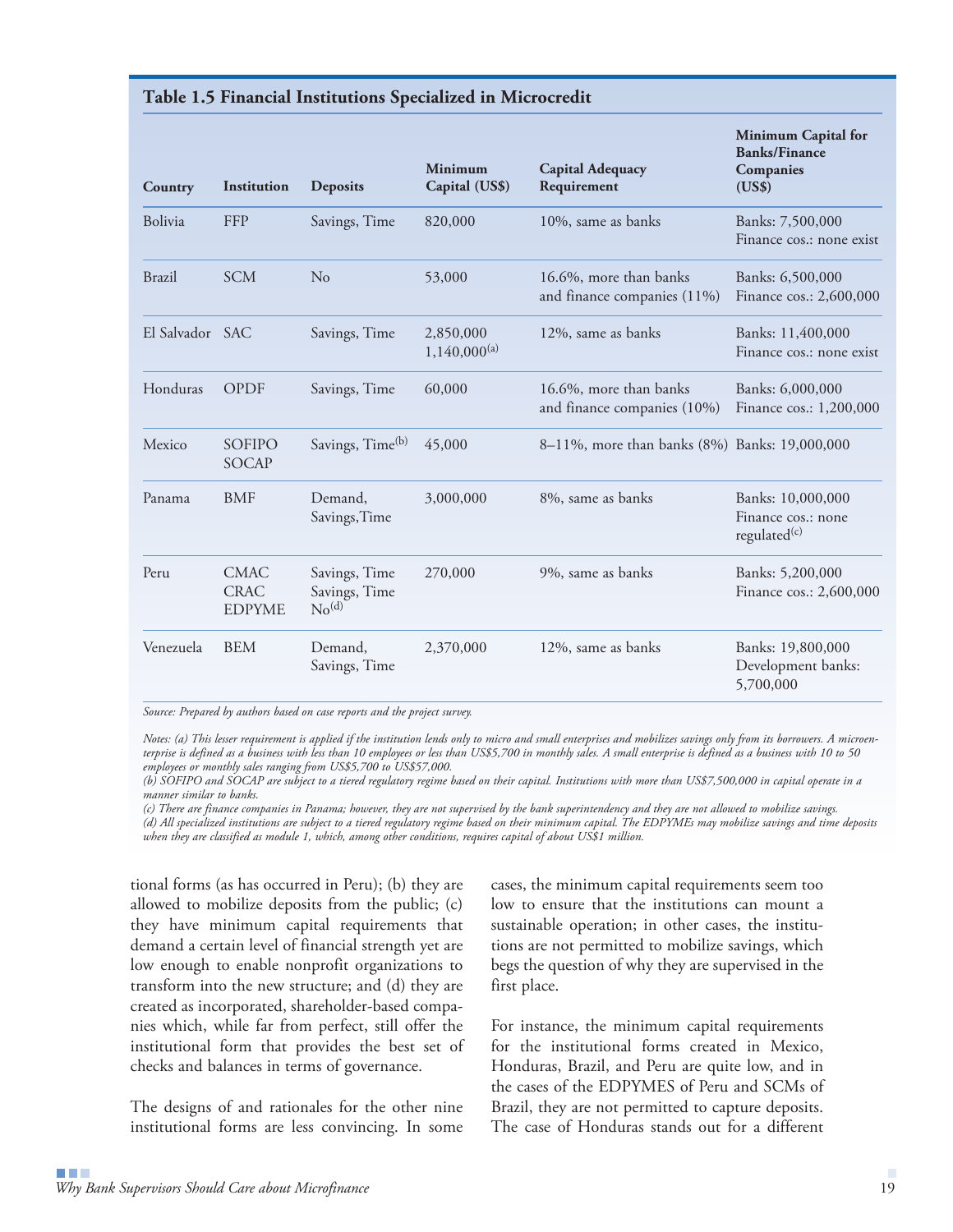reason: it is the only example where nonprofit organizations are permitted to operate as financial intermediaries (capturing savings) while retaining their legal status as foundations or associations. In Venezuela, the high capital requirements for conventional banks, coupled with the lack of an institutional form with a lower level of capital (such as a finance company), means that the new institutional form, *Banco de Desarrollo Especializado en Microcrédito,* fills a significant void. However, there are few, if any, nonprofit organizations in Venezuela that are mature or successful enough to actually transform into this new type of institution. In Panama, the creation of a new institutional form, *Banco de Microfinanzas,* was brought on and justified by the high capital requirements demanded of commercial banks; however, another option might have been to enable the existing finance companies (which are presently unsupervised and cannot mobilize deposits) to seek licenses to become supervised, deposit-mobilizing financial institutions.

In Mexico, the creation of two new institutions, *Sociedad Financiera Popular* and *Sociedad Cooperativa de Ahorro y Préstamo,* is part of an effort to consolidate the large number of institu-

tional forms that currently exist in the financial system. It is a unique initiative in that it also explicitly deals with microfinance through the lens of credit unions, attempting to establish a fair and competitive framework that treats these institutions on a par with other financial intermediaries in the area of prudential regulation.

Credit unions play a leading role in providing microcredit in Latin America, considering that from 20% to 40% of their portfolios, or US\$830 million to US\$1.65 billion, is lent to microentrepreneurs. However, while credit unions in some cases have microlending volumes greater than those of banks and finance companies, they are usually subject only to the legislation and supervision applicable to cooperatives generally, along with thousands of productive, commercial, transport, education and health cooperatives. In other words, the regulatory and supervisory practices of most countries in the region place most credit unions in a virtual regulatory vacuum.

This lack of attention by supervisory authorities is becoming hard to justify. The large size of many credit unions means that the original bond among credit union members is becoming diluted, or dis-

#### **Box 1.1 Why NGOs Shouldn't Mobilize Deposits from the Public**

Most non-governmental organizations that provide microcredit in Latin America are organized as nonprofit foundations or associations established in keeping with the provisions of the civil codes.

Unlike commercial organizations, associations and foundations are governed by their own charters, drafted with broad legal discretion. In particular:

- **●** Foundations and associations do not have owners in the strict sense of the word; instead they have founders, who may or may not have contributed economic resources to start up the organization.
- They are commonly governed by a board of directors and run by a manager or executive director. The board of directors is appointed by the board of trustees and may also include some trustees. The number of members of the board and the frequency of their meetings vary; the legislation leaves it up to each organization.
- Their operating framework allows them to engage in a wide range of operations that may easily create a distraction from handling deposits, such as: (a) implementing, promoting, and supporting the education and development of those in marginal economic sectors; (b) developing promotional services and technical education; (c) providing advisory services to groups working in community development activities; and (d) providing reimbursable and non-reimbursable financing to depressed social sectors.

As for means of dissolution, the civil codes provide only for voluntary liquidation of these entities for the causes set forth in their charters, or forced liquidation when they engage in illegal acts.

This breadth of form and objectives in the conduct of their business makes the association or foundation a suitable vehicle for managing resources earmarked for cultural, social, educational, and charitable purposes in poor or marginalized sectors. Nonetheless, these same characteristics also render them completely inadequate when it comes to mobilizing deposits from the public, including deposits from poor and/or marginalized communities.

**CONTRACTOR**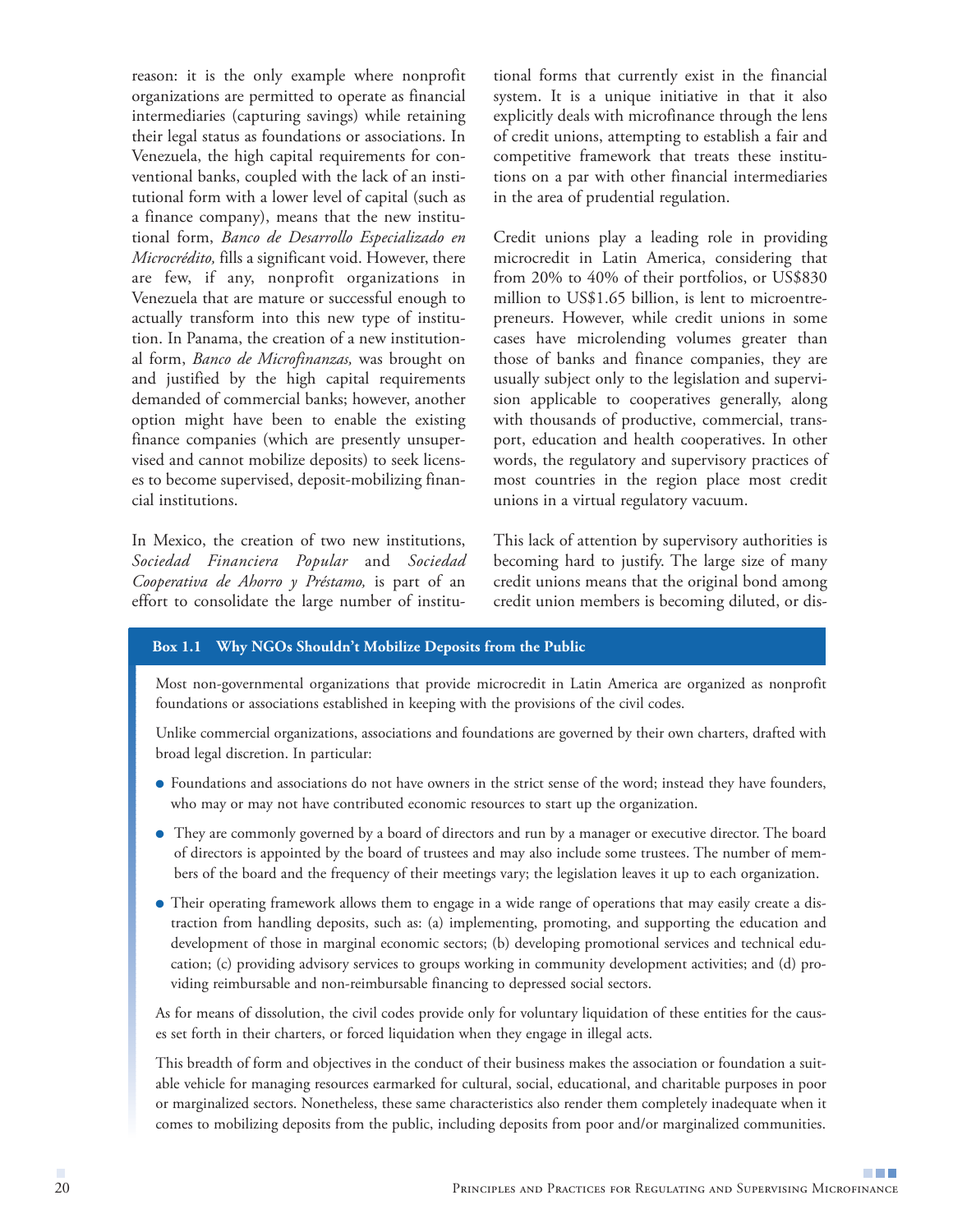appearing altogether. This, in turn, means that they tend to lose the ability to effectively supervise themselves, and should therefore be treated in all significant respects like any other deposit-taking financial institutions.8 In other words, they should be regulated and supervised by the same authority that supervises banks and finance companies.

Nevertheless, given their large numbers and unusual governance structure, regulating and supervising credit unions is an enormous challenge to supervisory authorities. Considering, moreover, that credit unions are not usually thought to pose systemic risk to the financial system, most bank supervisors prefer to have them supervised by other government or industry organizations. However, delegated supervision of credit unions has not worked well in Latin America. Furthermore, supervisors need to understand that in many cases there is, in fact, systemic risk in credit unions. The sheer number of depositors and borrowers that belong to credit unions means that the failure of even a single one of these institutions can affect tens of thousands of people, most of whom have very limited means of coping with the loss of their savings or source of credit. The risks may not be systemic in the traditional sense, but they are certainly systemic in their possible political ramifications.

For the reasons mentioned, supervisors need to take a closer look at how to address the issue of credit unions. Supervisors in some countries have already begun developing frameworks for regulating and supervising credit unions, including Bolivia, Chile, Colombia, El Salvador, Jamaica, Mexico and Paraguay. While this is likely the beginning of a larger trend in the region, the implementation of these frameworks is still very much a work in progress. Finding models for how to effectively regulate and, in particular, supervise credit unions constitutes a major challenge for the region's supervisory authorities.

| <b>Areas</b>                             | <b>Key Objectives</b>                                                                                                                                                       | Vehicle                                                |
|------------------------------------------|-----------------------------------------------------------------------------------------------------------------------------------------------------------------------------|--------------------------------------------------------|
| Administrative<br>Disciplines            | Appointment of directors<br>Powers and responsibilities of directors<br>Bonds to be posted by managers and loan officers                                                    | <b>Bylaws</b>                                          |
| Operational and<br>Financial Disciplines | Limits on spending for non-financial services<br>Specialization in loans<br>Determination and preservation of net worth<br>Maximum amounts of operating risks               | <b>Bylaws</b>                                          |
|                                          | Prudent and transparent accounting rules<br>Proper accounting treatment of subsidies received<br>through submarket interest rates and through grants<br>in cash and in kind | <b>Accounting Rules</b>                                |
|                                          | Timely recognition of credit risk                                                                                                                                           | Adoption of Financial<br><b>System Regulations</b>     |
| <b>Internal Controls</b>                 | Internal auditing<br>Monitoring handling of credit                                                                                                                          | <b>Bylaws and Organization</b><br>and Functions Manual |
| <b>External Controls</b>                 | External auditing<br>Public dissemination of financial information                                                                                                          | Adoption of Financial<br><b>System Regulations</b>     |

|  | Table 1.6 Elements of Self-regulation of Nonprofit Microcredit Organizations |  |  |
|--|------------------------------------------------------------------------------|--|--|
|  |                                                                              |  |  |

<sup>8</sup> The lack of any meaningful bond among members, or a sense of ownership of the institution, is manifested in poorly attended membership meetings and assemblies. In many cases, a person can become a member merely by showing an ID. Additionally, the fact that share capital rarely offers a positive real return further decreases the incentive to participate in key decisions such as the election of board members and the approval of profit and loss statements, much less in the control of the credit union. In other words, in practice, the vast majority of "members" in credit unions, particularly in the larger ones, are little more than clients.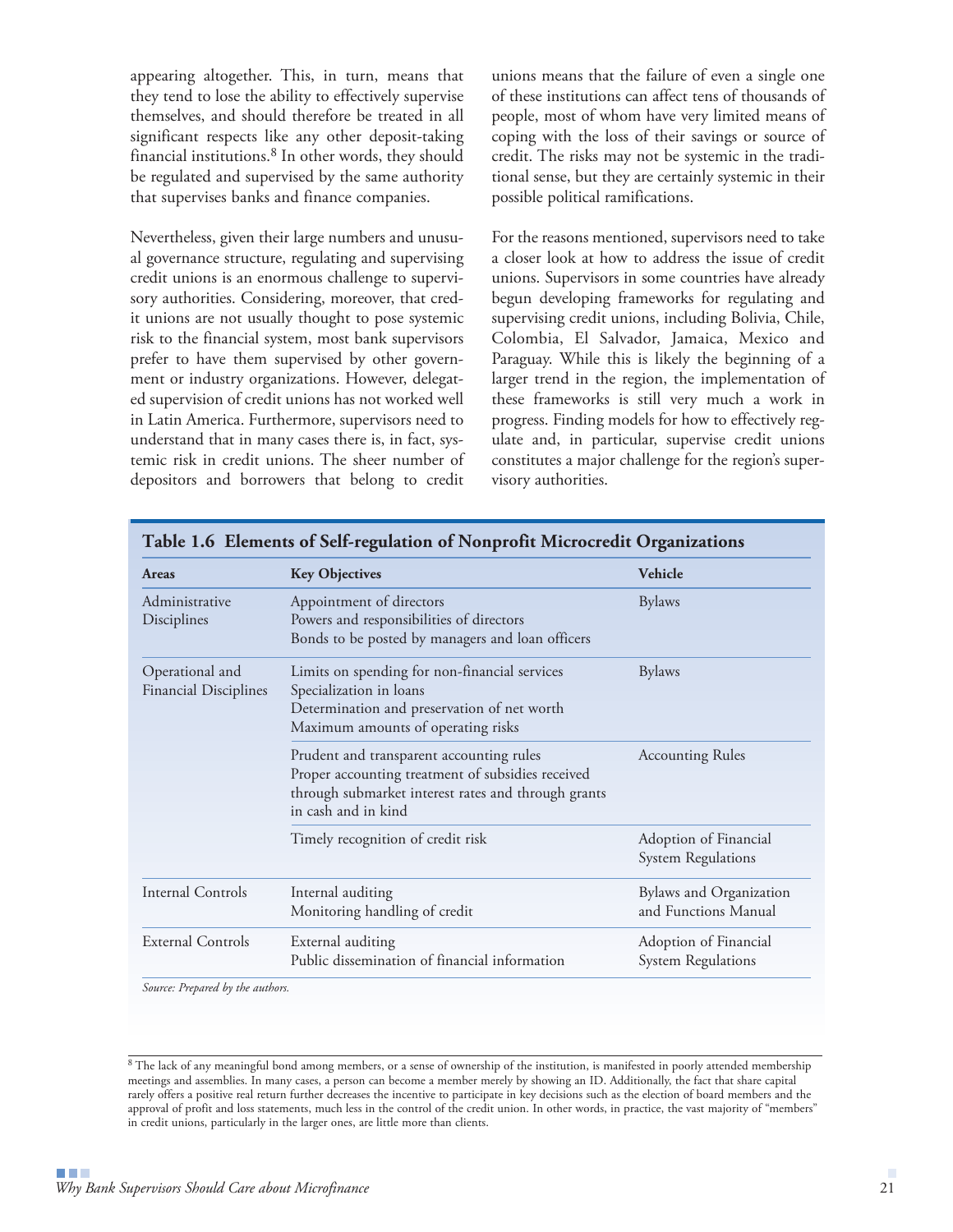Finally, nonprofit organizations that only provide credit should not be subject to government supervision, since they are financed by grants and loans, not deposits from the public. For these institutions, it is preferable to encourage self-regulation geared to strengthening governance mechanisms,<sup>9</sup> specializing operations around lending activities, and fostering external oversight by creditors and donors. These schemes should promote reliable and comparable financial information, based on accounting principles applicable to financial institutions, and the participation of independent and experienced external auditors. Incorporating these elements into the everyday life of nonprofit organizations could be done by modifying their bylaws, accounting rules, and organizational and operational manuals.

### **The Distinctive Features of Microfinance**

It is not only the importance and growth of microfinance throughout the region that justify the attention bank supervisors should give to it. This attention is also justified by the fact that microfinance has a unique risk profile derived from several distinctive characteristics, which can be grouped into four main areas: (a) ownership structure and composition, (b) client characteristics, (c) product characteristics and (d) lending methodology. The distinctive features of microfinance, and the unique risk profile derived from them, mean that bank supervisors need to adapt the regulatory framework and their supervisory practices in order to effectively supervise the institutions that undertake this activity.

The distinctive ownership feature arises from the fact that an institution specialized in microfinance is typically dominated by the nonprofit organization that created it. In many cases international aid agencies are also significant shareholders, while profit-driven investors are normally in a minority, if there are any at all. This situation gives rise to some potential institutional weaknesses since: (a) there may be little intrinsic interest among shareholders to push for efficiency and profitability in the institution and (b) shareholders may not have the same capacity as commercial investors to promptly respond to a capital call. Supervisory authorities need to be aware of these potential weaknesses and devise regulations and practices that mitigate them, including the application of thorough screening mechanisms when licensing institutions specialized in microcredit.

On the other hand, the past ten years have shown that international aid agencies and nonprofit organizations can be stable and responsible shareholders. Their commitment to microfinance institutions goes beyond their narrow interest as shareholders and often results in support and assistance that wouldn't be available from conventional, commercially-oriented shareholders. Therefore, these unconventional shareholders should not be dismissed out of hand.

The distinctive client, product and lending methodology features are all interrelated. More specifically, the product and the lending methodology are fundamentally a result of the characteristics of the clients. As explained earlier, microcredit clients normally do not have the stable income of a wage earner, registrable collateral or formal financial statements. This underlies the notable differences between microcredit and corporate credit, where in the latter the loan is evaluated in light of formal financial information and registrable collateral. It also underlies the notable differences between microcredit and consumer credit for wage earners, where in the latter the evaluation is based primarily on an applicant's regular flow of income.

Microlenders replace the traditional methodologies of commercial and consumer banking and adapt to the particular characteristics and needs of the group they serve. As a result, the microcredit methodology is based fundamentally on a field evaluation of the client's character and ability to pay, with the latter obtained by analyzing the cash flow of the client's socioeconomic unit (the enterprise and household, taken together). Also, instead of relying on collateral, the microcredit methodology employs alternative incentive systems that encourage the borrower to repay.

 $9$  In foundations, the typical governance problems include the following: (a) the excessive concentration of powers in the board of directors, including administrative powers and control over day-to-day operations; (b) the lack of an adequate framework for delimiting the functions of the other institutional organs; (c) the lack of formal mechanisms of corporate control; (d) the lack of a regime of responsibilities applicable to the board of directors and the executive organs; (e) the lack of accountability mechanisms; and (f) the lack of prudential standards and failure to manage risk.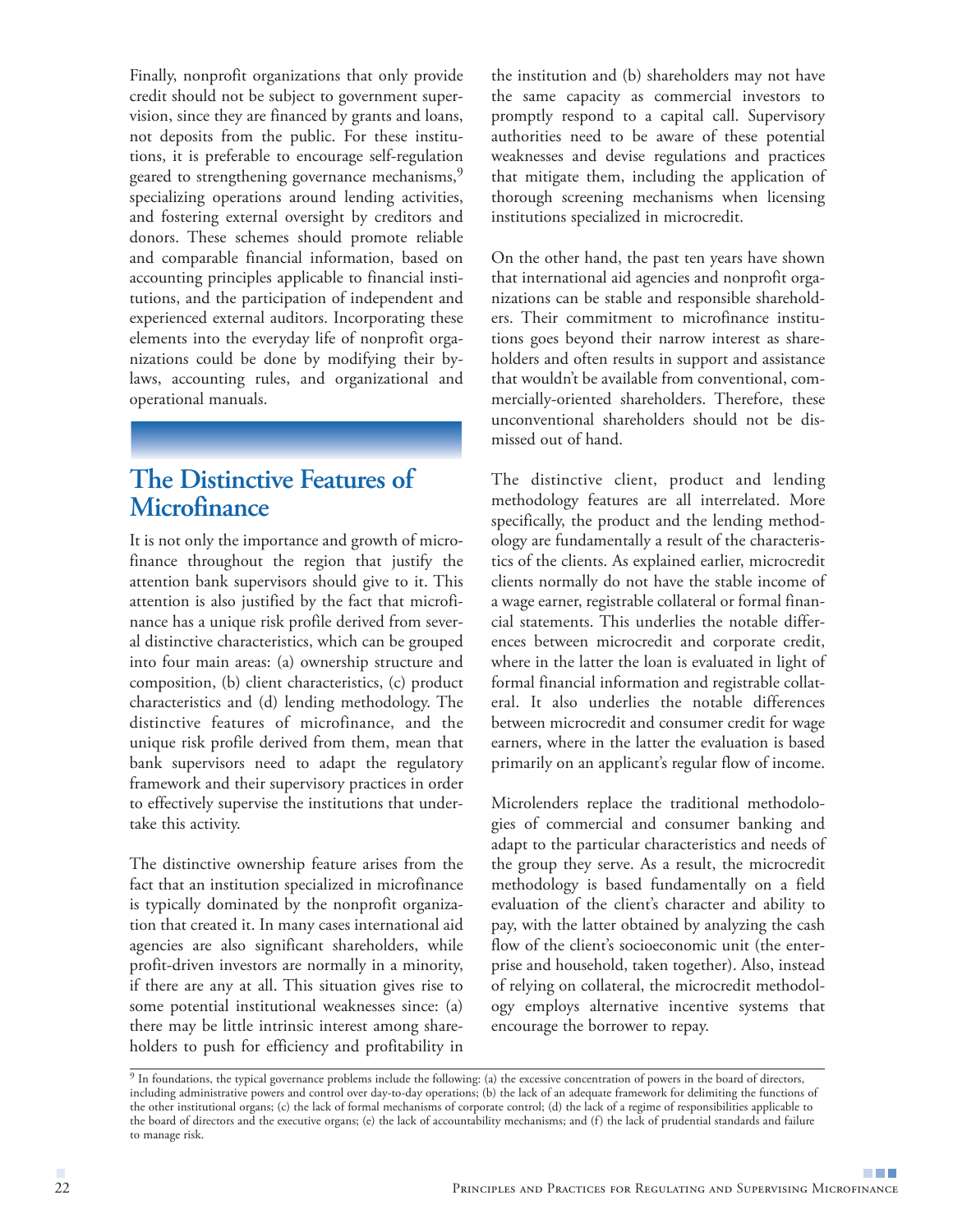The characteristics of the clients and the lending methodology shape the product: small, typically short-term loans that carry high interest rates. The loans are small and short-term because this is what the clients demand and because it allows microfinance institutions to effectively structure repayment incentives around the promise of larger and longer-term loans in the future. The high interest rates are necessary to cover the considerable costs of the lending methodology. It is simply very costly to conduct on-site visits to clients and manage thousands of small loans that are frequently turned over.

The distinctive features of the clients, the lending methodology and the products result in a unique risk profile for microfinance institutions.10 The risk profile is not entirely unlike that of conventional financial institutions, but the emphasis among different areas is different.

First, as a result of their decentralized structure and the close relationship between clients and loan officers, microfinance institutions have pronounced operational risk. The quality of the portfolio and the institutions' overall performance depend crucially on the capacity and professionalism of its loan officers, as well as on appropriate

incentive systems and internal controls.

Second, while microenterprise loan portfolios are atomized, which decreases risk, they also tend to be geographically concentrated, which increases risk. In addition, the fact that loans are typically uncollateralized becomes a significant worry once loan arrears start to rise.

Third, the risk profile of microfinance institutions is defined by the cost structure of microlending, which basically consists of high up-front costs (due to the on-site evaluation of potential clients) covered by high interest rates. This means that once loans go bad, the impact on the institutions' bottom line will be much quicker and much more drastic than for banks and other financial institutions that serve consumer and commercial clients with conventional credit methodologies.

Fourth, the high cost of providing microcredit means that microfinance institutions are highly sensitive to limits imposed by the government on the interest rates that they can charge. The imposition of such limits, which may not pose a significant obstacle for banks serving large corporate clients, may easily and significantly disrupt the

| Category                       | <b>Traditional Banking</b>                                                                                    | Microcredit                                                                                                                                     |
|--------------------------------|---------------------------------------------------------------------------------------------------------------|-------------------------------------------------------------------------------------------------------------------------------------------------|
| Ownership and<br>Governance    | · Profit-maximizing institutional and individual<br>shareholders<br>• Centralized decision-making             | • Mainly nonprofit institutional shareholders<br>· Decentralized decision-making                                                                |
| <b>Client Characteristics</b>  | • Diverse formal businesses and salaried individuals<br>• Geographically dispersed clients                    | · Low-income entrepreneurs with rudimentary<br>family businesses and limited formal<br>documentation<br>· Located in a specific geographic area |
| Lending Methodology            | • Collateral and formal documentation<br>• Salary incentives are a minor part of<br>loan officer compensation | • Character and cash flow analysis through<br>on-site inspections<br>• Salary incentives are a major part of<br>loan officer compensation       |
| <b>Product Characteristics</b> | • Larger amount<br>• Longer term<br>• Lower interest rate<br>• Monthly repayment                              | • Smaller amount<br>• Shorter term<br>· Higher interest rate<br>• Weekly and bi-weekly repayments,<br>some monthly                              |

*Source: Jansson (2001).*

<sup>10</sup> For a discussion of the risk profile of microfinance institutions, see Staschen (1999).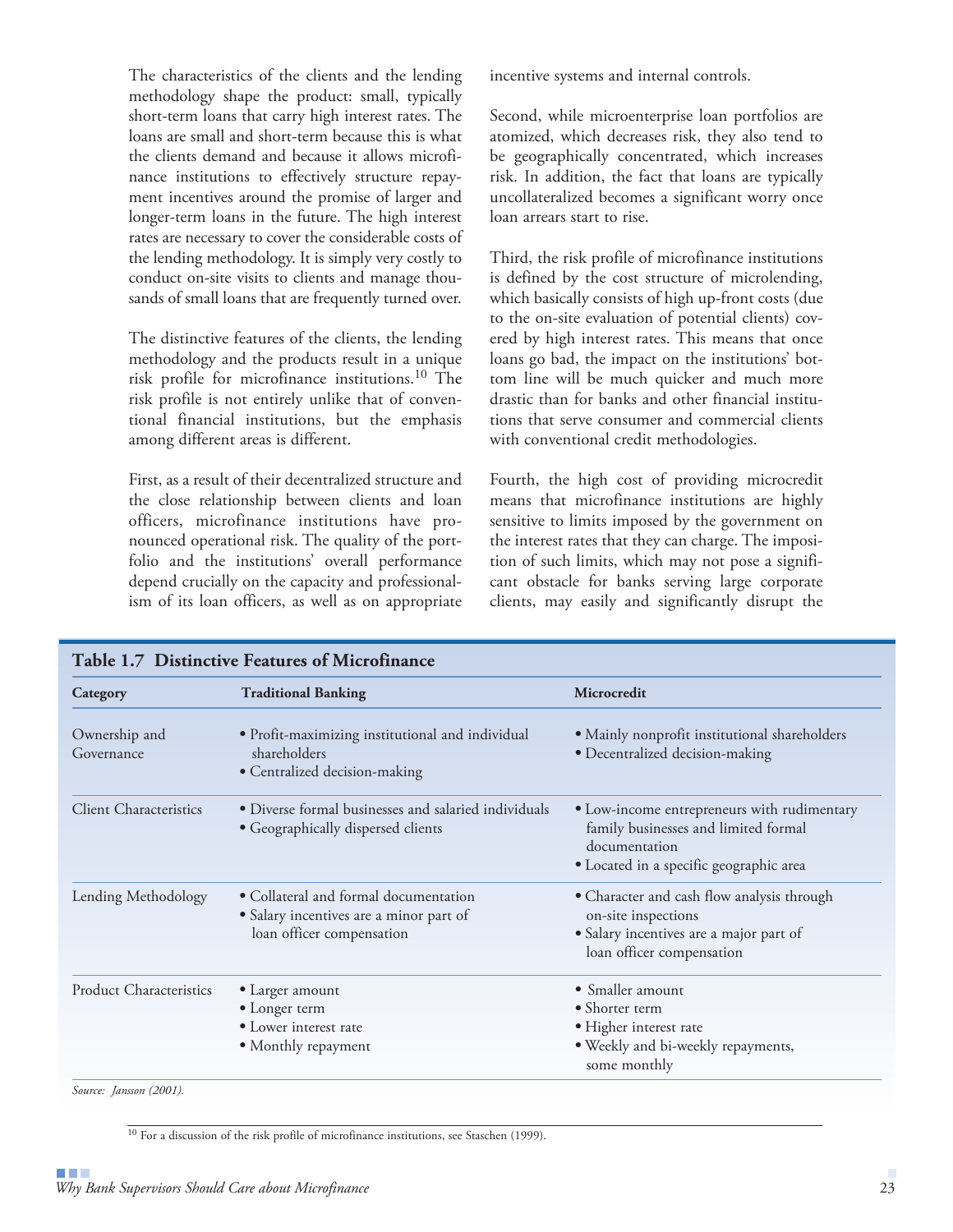operations of microfinance institutions that have higher operational costs as a result of serving smaller or harder-to-reach clients.

Fifth, the implicit or explicit promises of future loans as an incentive for timely repayment means that microfinance institutions are exposed to a certain liquidity risk, since any inability to renew loans could influence repayment by current clients. All financial institutions face this risk to some extent, but it is more pronounced in microfinance institutions.

Finally, as mentioned earlier, there are important ownership and governance issues that influence the risk profile of microfinance institutions and further complicate their effective supervision.

The unique risk profile of microfinance institutions means that supervisors need to make an extra effort to understand, identify and counteract the potential weaknesses of microfinance institutions. They need to establish clear regulatory standards and supervisory practices that allow them to identify and address problems in microfinance institutions at an early stage, long before a crisis is reached. A first and basic step in this effort is to understand the microlending methodology.

## **The Microlending Methodology**

To effectively and appropriately regulate and supervise financial institutions engaged in microlending, supervisors need to understand the specifics of the lending methodology. Any regulatory modifications or changes in supervisory practices must be on the characteristics of the microlending methodology, which, in essence, revolves around four basic themes: (a) client analysis, (b) the use of collateral, (c) progressive lending, and (d) monitoring arrears.

#### **Client Analysis**

In the first step of the microcredit client analysis, the loan officer typically assists the applicant in preparing the financial statements of his or her business in order to determine available and expected cash flow. However, since microenterprises are often intertwined with the economy of the applicant's household, the loan officer has to analyze the applicant's socioeconomic unit (household-business) as a whole. Unlike in the case of traditional credit evaluation methodologies, the microcredit loan officer compiles the necessary information through visits to the applicant's business and home. This information is then used to estimate the applicant's payment capacity, and, later on, to set the loan amount and adapt the payment plan to his or her cash flow.

The second step of the microcredit client analysis is an evaluation of the borrower's character and willingness to repay the loan. To this end, the loan officer compiles information about the borrower's social and economic characteristics in order to assess his or her reliability in following through on commitments. The most important sources of information for this analysis are neighbors, suppliers, and clients, in addition to leaders of trade or business associations, whose opinions offer a basis for gauging the applicant's character. The loan officer processes this information and consults the credit bureau (if there is any) for additional information on the applicant's credit history.

The loan amount is often calculated as a proportion of the difference between assets and liabilities (net worth) declared by the applicant, while the amortization schedule is determined based on cash flow. Once this analysis has been done, the loan officer presents the proposal to the loan committee, which meets at the respective branch or, in the case of larger loans, at the headquarters of the institution. This tiered decentralization ensures more expeditious processing of loan applications and makes it possible to reduce somewhat the high administrative costs of microlending.

These techniques address the lack of formal documentation of the applicant's business, and are also a first step in addressing the difficulties that arise from the lack of collateral. However, these methods place a lot of faith in the performance of the loan officers, who assume a greater variety of functions than their counterparts in conventional financial institutions.

In this context, a well-calibrated, performancebased remuneration system for loan officers is key in ensuring the quality and timelines of credit decisions. Accordingly, loan officers in microfinance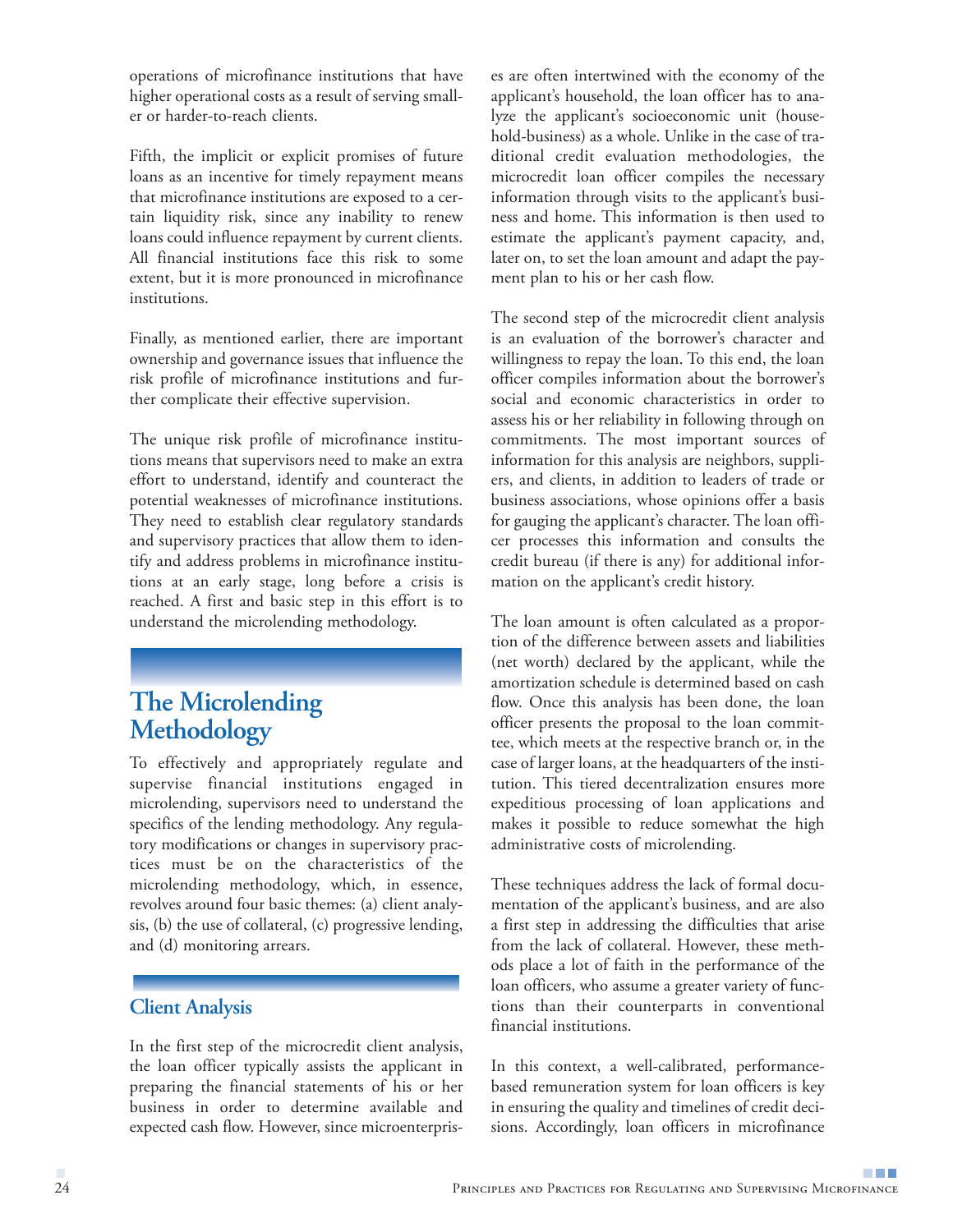institutions typically receive relatively low fixed salaries, to which is added a monthly bonus based on the performance of their loan portfolio. The bonuses are based not only on the number and volume of loans made and outstanding, but also on the delinquency rate of each loan officer's portfolio. If correctly designed, these incentive schemes not only serve to keep arrears low, but also help prevent manipulation and fraud in the credit review and approval process.<sup>11</sup> This is important, because the wide range of functions carried out by loan officers, coupled with their close relationship to clients, can potentially give rise to deceptive or fraudulent practices.

### **Use of Collateral**

The fact that microentrepreneurs often lack the collateral required by traditional banks does not mean that a methodology adapted to these circumstances will totally ignore collateral. Microfinance institutions often require that clients put up some sort of collateral, though the purpose is not primarily to recover losses in case loans become uncollectible, but rather to induce repayment in the first place. The collateral pledged by microentrepreneurs is typically of too little value to allow for a cost-effective repossession by the lender. Instead, collateral is used by the institution to underscore the seriousness of the commitment expected of the borrower.

In line with this approach, collateral usually takes the form of goods that have been identified by the loan officer in visits to the client's home or workplace and whose loss would occasion significant losses or replacement costs for the borrower. For larger loans, microfinance institutions tend to require movable property and real estate collateral that can be registered in the public property registries, consistent with the practices of conventional financial intermediaries.<sup>12</sup>

As described, the microlending methodology is designed to largely circumvent the traditional use of collateral. Nonetheless, one should bear in mind that the methodology would not work were it not supplemented by progressive lending and strict control of arrears.

#### **Progressive Lending**

The use of progressive lending is based on the fact that microentrepreneurs are typically interested in and dependent upon ongoing access to credit, while at the same time having limited access to alternative sources of financing. This enables microfinance institutions to implement effective incentive systems to reward good borrowers with preferential access to future loans. The preferential treatment normally includes the ability to obtain a new loan more quickly (and without having to undergo another loan analysis), a gradual increase in the loan amount, as well as more favorable loan repayment terms in the form of lower interest rates and longer amortization periods.

While progressive lending has proven very effective as an incentive for loan repayment, microfinance institutions, as well as bank supervisors, should be mindful of the risks inherent in increasing borrower indebtedness. This is particularly important in countries where microentrepreneurs tend to be clients of more than one financial institution at the same time. In these cases it may be difficult to determine the overall indebtedness of a borrower, which in turn could lead to inappropriate increases in loan amounts by individual microfinance institutions.

#### **Monitoring Arrears**

The microlending methodology requires strict control of arrears due the short-term nature of the loans, the lack of collateral and the high frequency with which installments are paid (in many instances, weekly or bi-weekly). In microlending, monitoring delinquent loans is not entrusted to a special department, but remains in the hands of the loan officers, as their familiarity with clients' personal circumstances and business relationships allows them to apply timely and significant pressure on delinquent borrowers.

The loan officer usually contacts the delinquent borrower the day after failure to receive a scheduled payment, and advises him of the risk he runs if the payment is not made immediately. If the client still

<sup>&</sup>lt;sup>11</sup> However, some countries have labor laws that prohibit performance-based differentials in remuneration.

<sup>&</sup>lt;sup>12</sup> This underscores the importance of formalizing microenterprises and their main assets and of improving the public property registries, in order to increase the opportunities for pledging collateral and reducing transactions costs.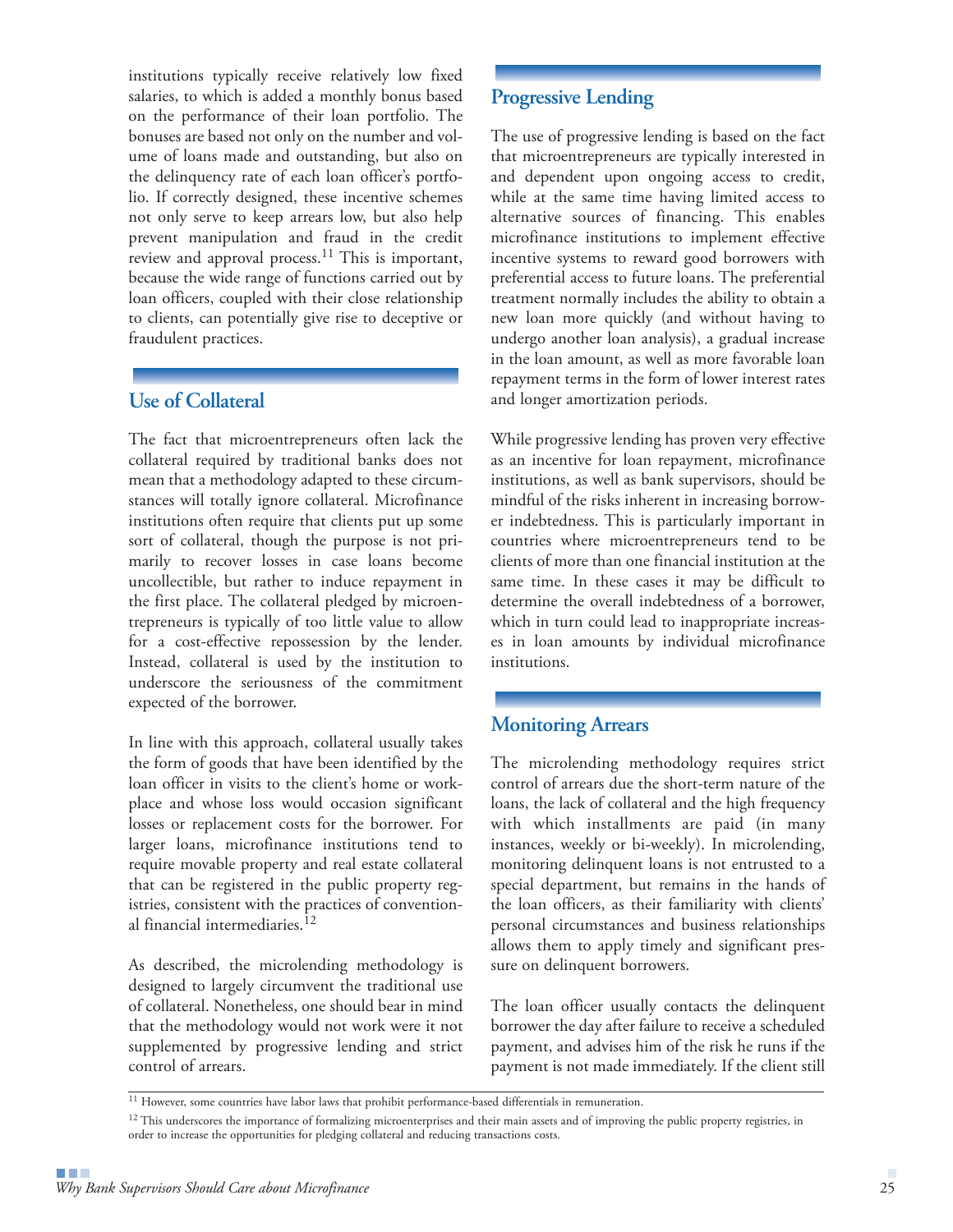does not make the payment, the intensity of collection measures is gradually increased, including contacts with family, neighbors and business associates. Ultimately, it can lead to the seizure of collateral and the permanent exclusion of the client from any further access to credit from the institution. The rigorous application of these measures is essential for the overall success of the microlending methodology.

On this point, it is important to recognize the central roles played by: (a) a functioning credit bureau, which provides an additional tool for screening clients, and (b) an efficient judicial system, which allows institutions to reasonably resolve claims and disputes with their clients. The availability of these external resources creates additional incentives to lend as well as to repay.

## **Variations in the Microlending Methodology**

While there are certain core characteristics that define microlending, there are also significant variations in how it can be provided. For instance, some microfinance institutions use lending methodologies based on groups of borrowers who guarantee each other's loans. This methodology enables microfinance institutions to delegate some lending functions to the borrowers, which potentially reduces operating costs and affords very poor clients access to credit. These group-based technologies (called "solidarity groups" and "village banking") have some elements in common with the individual lending methodology, including

strict monitoring of arrears, progressive lending and performance-based remuneration for loan officers.13

Credit unions usually employ a lending methodology in which potential borrowers must first become members, pay into the credit union an initial amount of share capital and, in some cases, also deposit savings. In this way, the potential borrower first displays the capacity to save and exercise financial discipline. After a certain time, the member is eligible to receive a loan based on the total amount of his or her share capital, and on meeting the other requirements typical of a traditional loan. However, in some instances, the quality of credit screening can suffer as a consequence of the semiautomatic nature of the credit approval process used by some credit unions, in which loans are granted more or less automatically as a multiple of member share capital. This is particularly serious in the case of microenterprise lending, where the estimate of repayment capacity should hinge on the probability of success of a business venture and the profits it is likely to generate.

The variations in microlending methodology mean that supervisors need to make an extra effort to understand the credit processes of the institutions engaged in microfinance. It also means that supervisors should not try to dictate or standardize the details of the internal credit processes used by these institutions, as this could prevent them from developing innovative practices that are appropriate for the populations they serve. Instead, supervisors should work to ensure that microfinance institutions and credit unions have the internal controls in place to effectively minimize operational and credit risk.

<sup>&</sup>lt;sup>13</sup> BancoSol of Bolivia, the pioneer institution providing finance to microenterprises in Latin America, based its growth initially on solidarity group lending. This bank dominated the market in Bolivia until the mid-1990s, when other microcredit NGOs began to transform into regulated Private Financial Funds (described above). These institutions entered the microfinance market using individual lending methodologies, and presented increasingly tough competition for BancoSol. The trends in Bolivia in recent years have tilted the balance in favor of the individual lending methodology and away from the use of solidarity groups, which mirrors the situation in other countries of the region. Nonetheless, solidarity group loans are still an important option, in particular to reach poorer clients, and to attract new clients to the financial institution.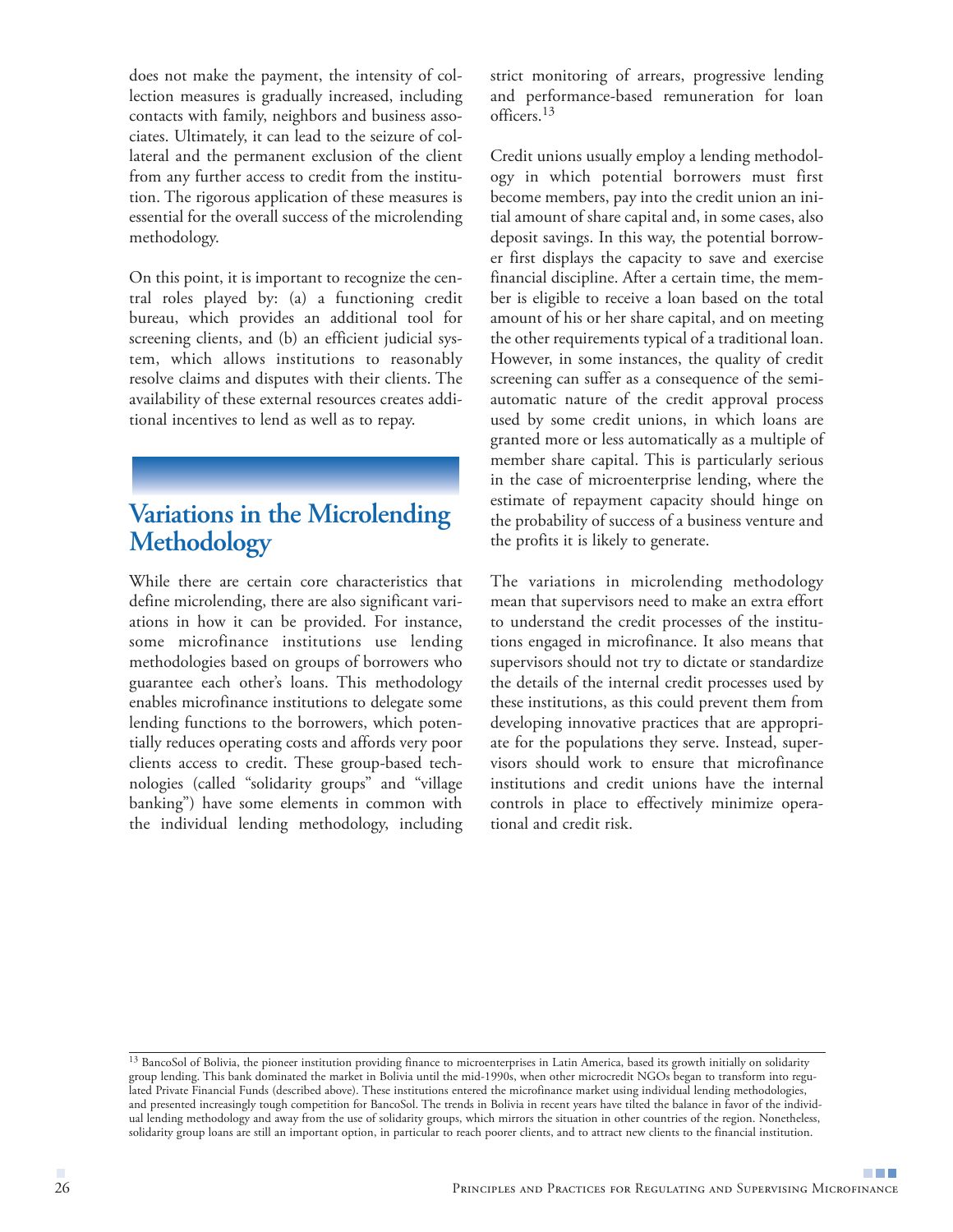## PRINCIPLES AND PRACTICES FOR REGULATING MICROENTERPRISE LENDING **IF** II



ecently, several countries in Latin America have created new types of financial institutions in an effort to facilitate microfinance by making it easier to transform nonprofit microfinance organizations into financial intermediaries. While these efforts are commendable for their intentions,

such an approach may not always be the most productive or effective. The first, and possibly the most important, step in creating a regulatory framework for microfinance is to design appropriate regulations for microenterprise lending as an activity and microcredit as a product*.*

Such regulations, which would guide, among other things, loan portfolio classification, loan loss provisions, write-offs, and loan rescheduling, should take account of the special characteristics and risk profile of microfinance. With regulations tailored to the distinctive features of microenterprise lending as an activity and microcredit as a product, the regulatory framework can be applied to all supervised institutions involved in microlending operations, regardless of whether they have been chartered as banks, finance companies, credit unions or some other type of supervised entity.

Such tailored regulations have numerous benefits: the regulatory costs associated with microenterprise lending will be lowered; financial entities will operate on a level playing field vis-à-vis one another; and supervisors will be able to rely on a framework that promotes a strict recognition of revenues, expenses and risks among the institutions active in the microfinance field. These considerations are not only important to institutions specializing in microenterprise credit but also for conventional banks and finance companies interested in adding microenterprise lending to their existing operations.

As a rule, a regulatory framework for microfinance should be based on simple rules and principles that allow for easy verification and do not restrict the initiative and creativity of the institutions providing this type of service. These guiding concepts for regulating microenterprise lending—flexibility and simplicity—are necessary to foster a continued and balanced growth of microfinance among supervised entities. Microenterprise credit requires regulatory

#### Topics—Chapter II

| Definition of Microenterprise Credit   | 29 |
|----------------------------------------|----|
| <b>Internal Lending Process</b>        | 31 |
| Interest Rates                         | 32 |
| Contractual Transparency               | 33 |
| Collateral                             | 35 |
| Loan Contract Currency                 | 36 |
| <b>Client Documentation</b>            | 37 |
| Non-Performing Loans                   | 39 |
| Risk Classification of Loans           | 40 |
| Rescheduling or Restructuring of Loans | 41 |
| Loan Loss Provisions                   | 43 |
| Loan Write-Offs                        | 45 |
| Legal Recovery                         | 46 |
| Risk Weighting                         | 47 |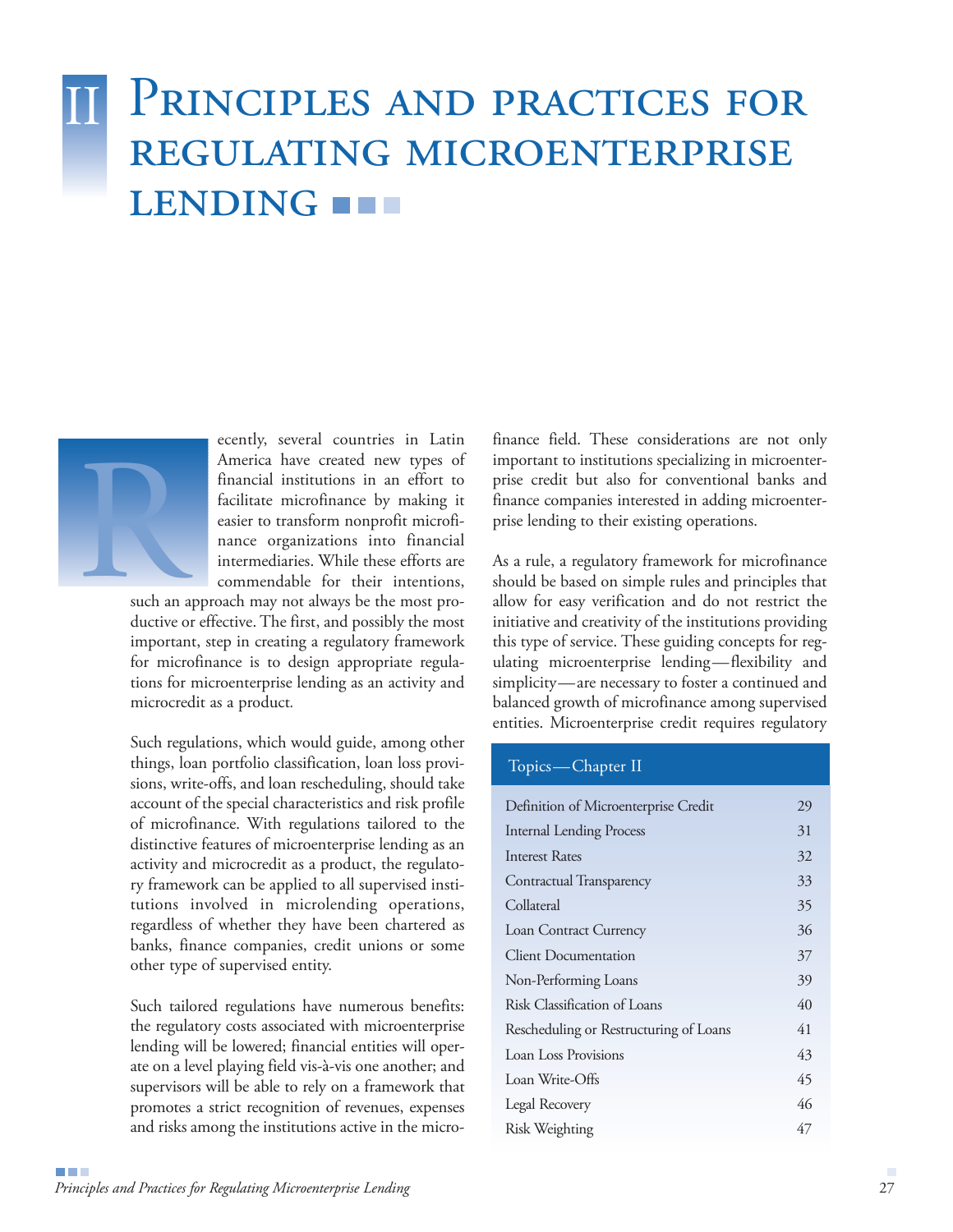flexibility in terms of interest rates, collateral and internal lending processes. It requires simplicity in terms of client documentation, portfolio classification, loan loss provisioning and loan write-offs. Together, these guiding principles allow room for innovation, reduce the regulatory costs of compliance, and permit easy verification by the supervisor.

The implementation of a rational regulatory framework is facilitated by a clear definition of microenterprise credit, as this allows supervisory authorities to apply tailored regulations to such operations. As explained in further detail in this chapter, it is important that this definition is formulated in a way that allows the bank supervisor to easily verify that loans classified as microenterprise loans by an institution are, in fact, microenterprise loans. If that is not the case, and it is hard for the

supervisor to verify which loans are microenterprise loans, the introduction of tailored regulations for microenterprise credit can easily become difficult to implement and costly to supervise.

Failure to provide a differentiated regulatory treatment for microenterprise lending can produce a variety of consequences, depending on the regulations in place in the country. If microenterprise loans are classified as commercial loans, this might entail documentation requirements that are excessive for microenterprise borrowers. This would not only be a disincentive to lending, but also to reporting. Moreover, classifying microenterprise loans as conventional commercial loans might result in them automatically being assigned to a higher risk category since they are typically not backed by registered collateral or supported by for-

#### **Box 2.1 Sound Credit Practices**

1. The pricing and purpose of credit operations are the exclusive realm and responsibility of financial institutions and their directors.

2. Prior to granting a loan, financial institutions should make reasonably sure that the loan applicant has the capacity to comply with his or her obligations in accordance with the conditions of the contract.

3. Financial institutions should grant loans only in the amounts and for the terms required to carry out the operations that they are being used to finance.

4. Funds loaned should be disbursed to the borrower in a manner that is consistent with the purpose of the loan.

5. The purpose of the loan should be established in the loan contract, which should in addition state that, in the event that the financial institution determines that the funds were used for purposes other than those agreed upon, and that this was done without the prior consent of the financial institution, the latter may call the loan.

6. The loan repayment period should be consistent with the nature of the loan operation and the repayment capacity of the borrower.

7. If the loan interest rate is stipulated in the contract, it may not be unilaterally modified by the financial institution.

8. Loans granted by financial institutions should be appropriately secured using personal property, cosigners, or other types of collateral permitted by the regulatory regime. These types of collateral should be expressly referenced by the financial institution's policies, manuals and procedures.

9. In the event it is found that the borrower has provided false information, the financial institution may call the loan and seek satisfaction of the obligation through legal channels.

10. Financial institutions should be certain that their lending operations are appropriately funded in order to avoid asset-liability mismatches stemming from the maturities, interest rates and currencies used in their loans.

*Source: Prepared by the authors.*

**The Company**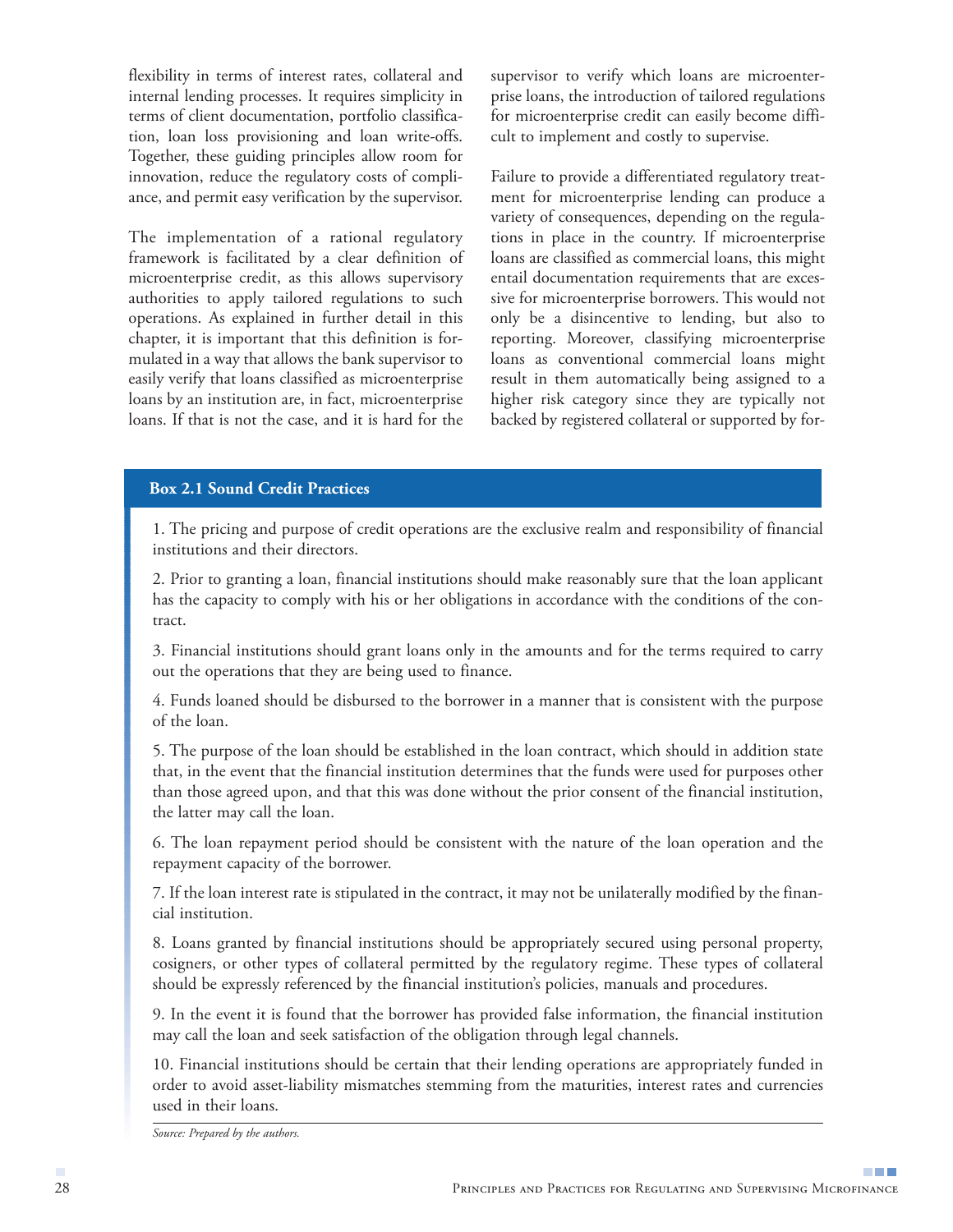mal financial statements of the borrower's business. This can potentially lead to inappropriately high loan loss provisions for performing microenterprise loans, which in turn impacts the income statement of the financial institution.

On the other hand, if microenterprise loans are classified as consumer loans, other problems arise. For example, required loan loss provisions for consumer loans are often too low for microenterprise lending, thus sending a mistaken signal to microfinance institutions by encouraging a lack of discipline in borrower screening, evaluation and monitoring.

As with other credit operations, microenterprise lending should be carried out within the general framework of sound lending practices (see Box 2.1). Adherence to these practices will encourage a basic quality in credit operations, including the assumption of reasonable amounts of risk and a fair treatment of clients. Microfinance regulations should treat these general principles as a point of departure, and then add or adapt specific issues that reflect the distinctive features inherent in microenterprise lending.

### **Definition of Microenterprise Credit**

#### *Recommendation*

The definition of microenterprise credit should be based on the following parameters: (a) it is granted by a financial institution to an individual or firm, or to a group of such borrowers, whose principal source of income derives from business activities involving the production or sale of goods or the provision of services; (b) it is not necessarily accompanied by formal records or documentation detailing the income or repayment capacity of the applicant, nor by registered collateral; and (c) it is typically granted on the basis of the applicant's character (willingness to repay) and the combined cash flow of the borrower's business and household.

To make the definition more operational it is useful

to specify an absolute loan amount that serves as a primary determinant in the classification of the loan. The inclusion of an absolute amount in the definition makes it easier for financial institutions and supervisors alike to identify which loans should be classified as microenterprise loans. The amount used in the definition should roughly correspond to the range where financial institutions start abandoning the microenterprise lending methodology in favor of a more conventional, collateral-based, lending approach. In the context of Latin American countries, this reasoning implies that an amount of around US\$10,000 would be appropriate in most cases.

Based on the above considerations, an appropriate definition of a microenterprise loan might be as follows: "a financial operation no greater than US\$10,000 provided to a borrower—either an individual or firm—or to a group of borrowers to finance production, marketing or service provision activities whose principal source of repayment is the revenue generated by the business."<sup>14</sup>

The definition of microenterprise credit serves as the basis for establishing regulations and guidelines pertaining to loan documentation, portfolio classification, loan loss provisions, loan rescheduling and write-offs. Consequently, a good definition of microenterprise credit is crucial to bank supervisors in their efforts to establish regulations to compel financial institutions to appropriately recognize the risks, revenues and expenses related to their microenterprise lending activities.

#### *Rationale*

The recommended definition is proposed from a technical banking standpoint where the primary concerns are the willingness of borrowers to repay and the source of repayment, in this case the income generated by the borrower's microenterprise activities. The definition also encourages financial intermediaries to implement lending procedures that are consistent with the distinctive characteristics of the clients and the product.

The recommended definition distinguishes microenterprise credit from consumer and commercial credit, and also distinguishes it from any definitions of microenterprise or microenterprise

<sup>&</sup>lt;sup>14</sup> Another alternative involves creating a special category of small commercial loans, which could accommodate most microenterprise loans. However, this category would still require a different set of rules in the same areas discussed in this chapter.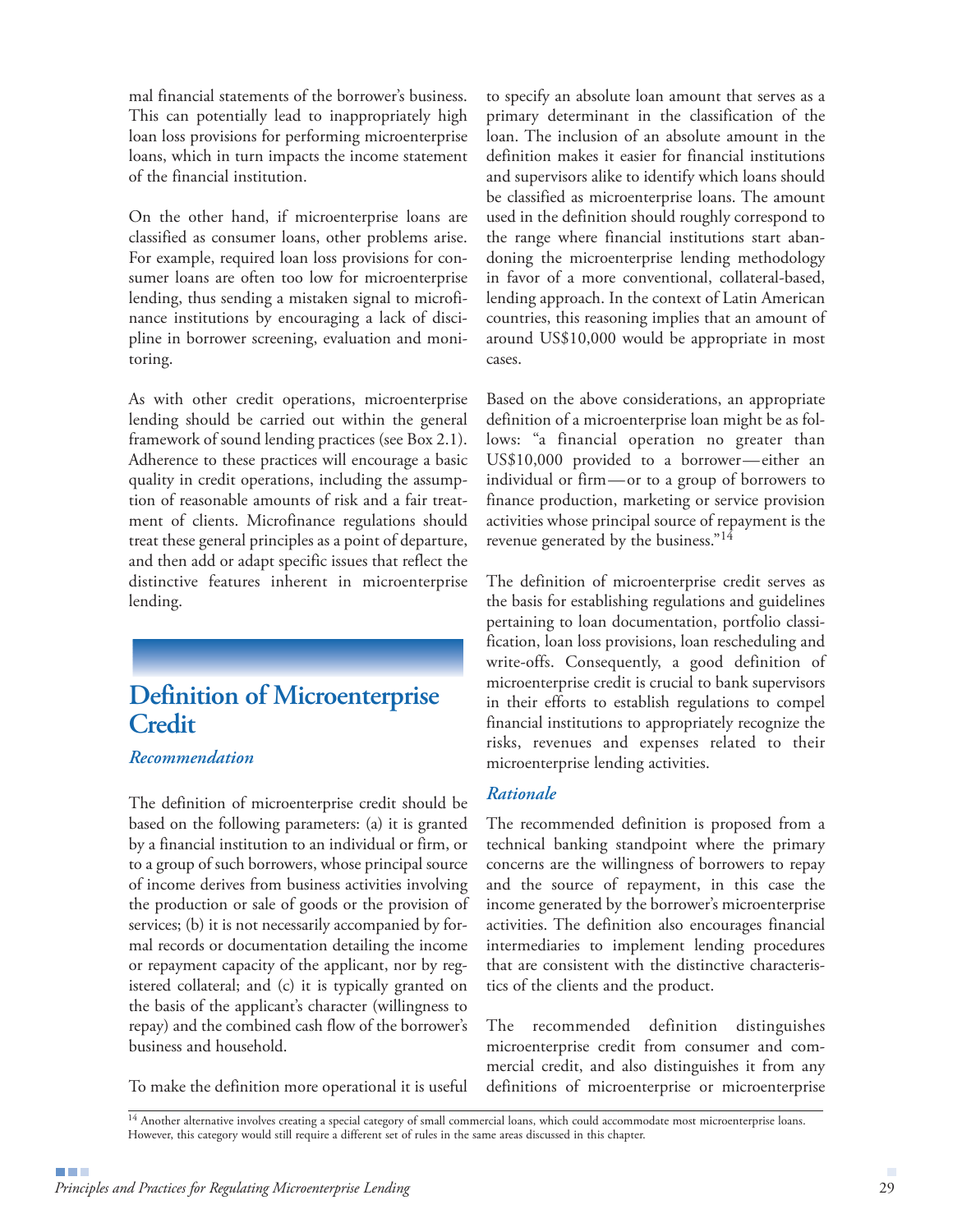lending that may be adopted in tax-related or social legislation. This legislation typically defines microenterprises in terms of their socioeconomic characteristics, such as assets, sales, or number of employees. While such definitions may be appropriate for some purposes, they are not appropriate in the case of prudential regulation.

A definition of microenterprise credit that is tied to the socioeconomic characteristics of a microenterprise is difficult to apply in practice. Imagine that the supervisor had to try to verify whether a microenterprise client had current sales of \$2,000 per month, rather than \$3,000 or 5 employees, instead of 6. Verification would become complicated and expensive.

In addition, use of the definition suggested above creates an important element of legal stability since it is not subject to possible changes that, for political or other reasons, might be introduced every so often into the definition of a microenterprise or microentrepreneur. Moreover, the definition suggested above is both broad and inclusive, as it includes sole proprietorships and family businesses operating in a variety of activities, with or without employees and inside or outside the bounds of the formal sector.

#### *Examples*

In Bolivia, Peru and Colombia, significant progress has been made with regard to the definition of microcredit and the distinction between microcredit and consumer and commercial loans. However, further improvements could still be made. The definition in Bolivia is formulated in a very reasonable and inclusive manner, but lacks a monetary loan amount to define the transaction. In the cases of Peru and Colombia, the definitions include socioeconomic characteristics of the business (assets, employees, etc.), which serve to define the clients, but make cost-effective verification by the bank supervisor virtually impossible.

#### **BOLIVIA**

The Superintendency of Banks and Financial Institutions (*Superintendencia de Bancos y Entidades Financieras,* or SBEF) defines a microenterprise loan as a loan granted to a borrower— either an individual or firm—or to a group of borrowers

(in this last case secured by a joint guarantee) to be used to finance small-scale production, commerce or service provision activities, for which the primary source of repayment is the sales or revenues generated by these activities. It is a requirement that approval of such loans must be "supported by a verification and analysis of the financial situation of the borrower(s); this analysis should demonstrate the repayment capacity of the borrower(s), taking into consideration the potential for honoring any joint guarantee in the event of loan repayment delinquency or the death of one or more of the co-borrowers. The analysis should include consultation with the SBEF's credit bureau and other sources of credit information."<sup>15</sup>

As a comparison, the SBEF manual defines a consumer loan as a loan granted to an individual to be used to finance the procurement of consumer goods or the payment of services, repayable in consecutive payments and whose primary source of repayment is the salary of the borrower. This definition also covers credit cards issued to salaried individuals.

#### **PERU**

The Superintendency of Banking and Insurance (*Superintendencia de Banca y Seguros*) stipulates that microenterprise loans are direct and indirect loans to be used for production, trade and service activities by individuals or firms whose assets, excluding fixed assets, are valued at no more than US\$20,000 and whose total indebtedness within the system is likewise no greater than US\$20,000.<sup>16</sup> Microenterprise loans include those granted through the use of credit cards, leasing arrangements and other forms of financing.

In the case of individual borrowers, the primary source of income should be the business activity, and no one whose principal source of income is salaried employment can be included in this category. According to the regulations, consumer loans are defined as loans granted to individuals to pay for goods and services not related to a business activity.

The Banking Superintendency (*Superintendencia Bancaria*) defines microcredit as a loan granted to a microenterprise whose outstanding indebtedness

**The Company** 

<sup>&</sup>lt;sup>15</sup> Manual de Recopilación de Normas de la Superintendencia de Bancos y Entidades Financieras, Title V, Chapters II and III.

<sup>16</sup> Reglamento para la Evaluación y Clasificación del Deudor y la Exigencia de Provisiones de la Superintendencia de Banca y Seguros, Chapter 1, Section 1.2.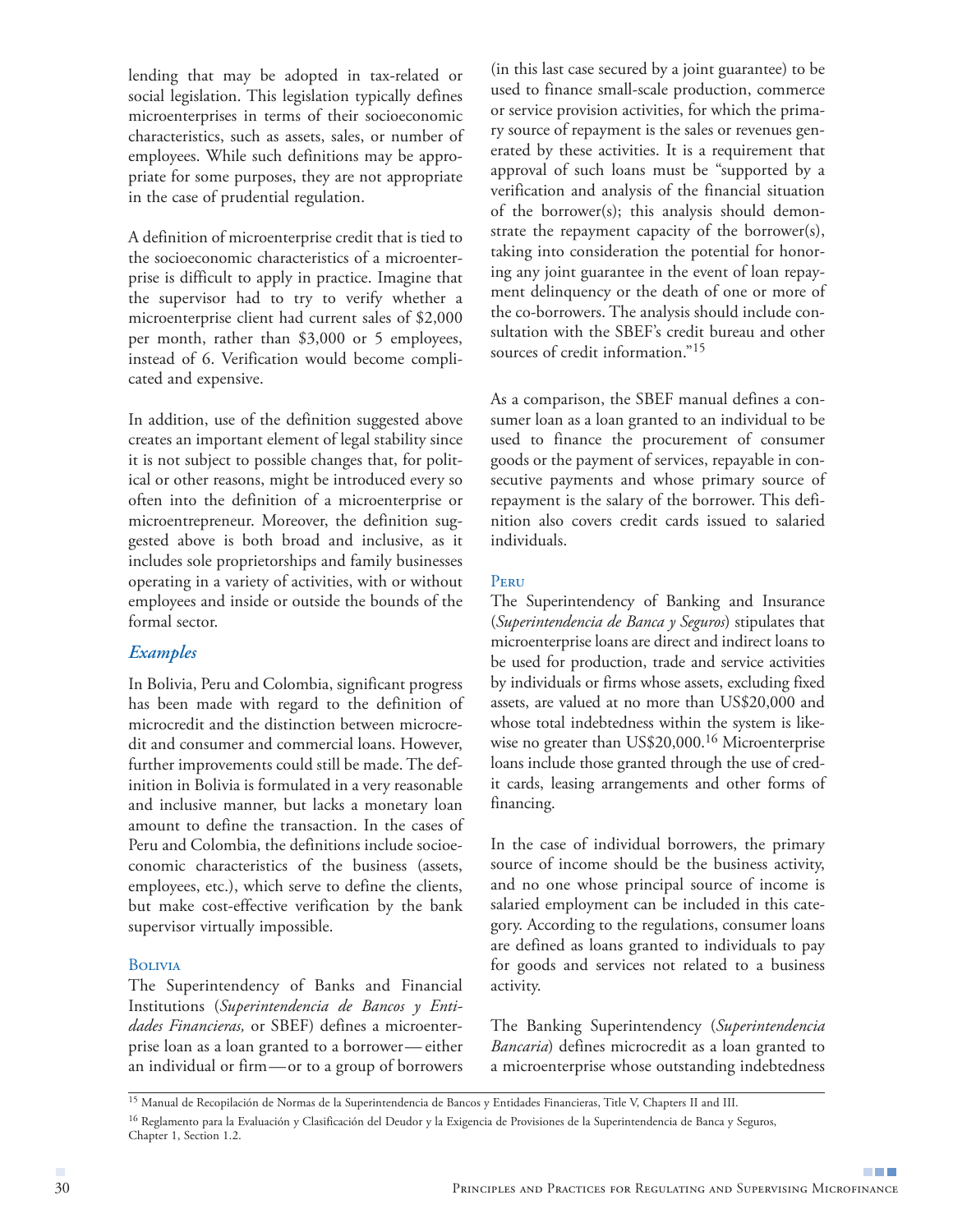to the financial institution is not in excess of twenty-five (25) times the current monthly minimum wage (approximately US\$2,980). A microenterprise is understood to be any unit of economic activity—be it an individual or a firm—engaged in entrepreneurial, agricultural, industrial, commercial or service activities, whether rural or urban, having no more than 10 workers and whose total assets are less than 501 times the current monthly minimum wage.<sup>17</sup>

## **Internal Lending Process**

#### *Recommendation*

The regulatory framework should state that financial institutions providing microenterprise loans have in place written manuals and policies that explicitly identify the controls instituted at the various levels of the organization with regard to the screening, approval, monitoring and collection of these loans. Such controls should leave a paper or electronic trail that shows evidence of their implementation, both in the credit files as well as in the other records identified in the credit manual. Although controls need to be precise, the regulatory framework should not attempt to predefine the internal credit process.

#### *Rationale*

In view of the special characteristics of the microlending methodology, as well as the need to continuously adapt it to the clients' needs, it is important for microfinance institutions to have flexibility in designing appropriate internal credit processes. The control mechanisms should consider the distinctive features of the microenterprise clients, the loan products and the lending methodology itself.

Successful microfinance institutions have in place management and internal control mechanisms that are unique to microfinance, ranging from the way in which loan files are kept and client follow-up is conducted to the way in which loan officers and middle management are compensated as a function of the performance of their respective credit

portfolios. The regulatory framework should respect and accommodate these practices if they have been proven to work.

#### *Examples*

Supervisory authorities in Bolivia and Peru have taken deliberate steps to enable financial institutions to develop and implement appropriate credit processes for serving the microenterprise sector.

#### **BOLIVIA**

In accordance with the regulatory framework established by the Superintendency of Banks and Financial Entities, files for loans below Bs. 500,000 (approximately US\$80,000) have simplified documentation requirements. This rule applies to all types of loans, including commercial loans, mortgage loans for housing, consumer loans and microenterprise loans.

The Superintendency further stipulates that institutions providing microenterprise loans and other loans up to the above-mentioned amount, are required to keep on file "the information established by their own credit methodology,"18 which should include, as a minimum, the following:

Loan files, either physical or on magnetic media, for each borrower or group of borrowers, containing the information stipulated in the institution's own credit manuals.

Credit manuals that explain and detail the credit methodology, including the following:

- **●** A description of the organizational structure of the credit department and of the department responsible for internal controls over credit operations.
- **●** A description of the client information to be collected and analyzed by the loan officers.
- **●** A detailed listing of the documentation required for loan approval and follow-up, as well as the documentation required to demonstrate the application of appropriate internal control mechanisms.
- **●** A detailed listing of the information that must be generated in order to provide evidence of

<sup>&</sup>lt;sup>17</sup> Banking Superintendency External Circular 050, dated October 2001.

<sup>18</sup> Recopilación de Normas para Bancos y Entidades Financieras de la Superintendencia, Title V, Chapter I, Section 9.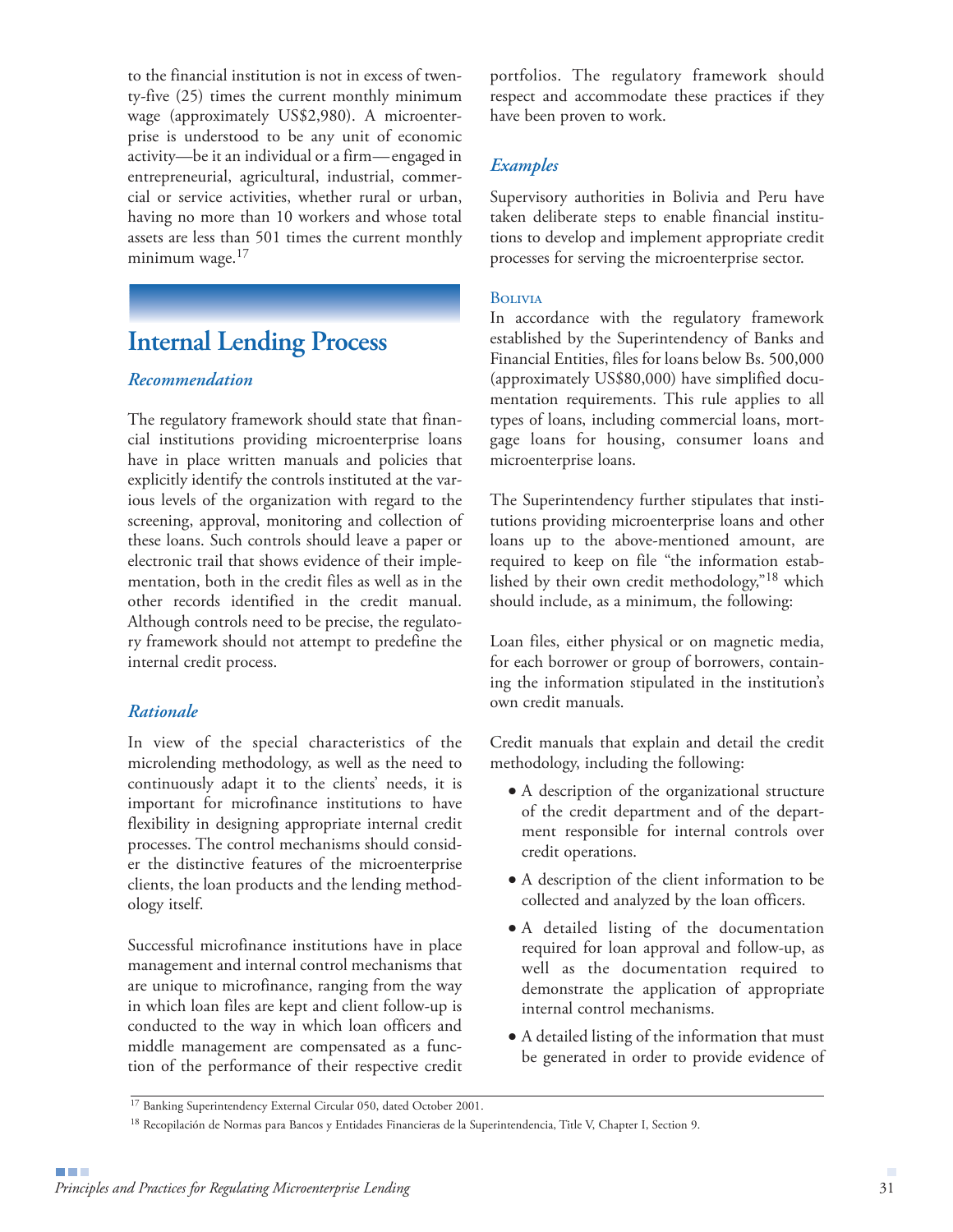collection efforts, both administrative and judicial, for each loan type or modality.

**●** A description of policies for establishing provisions for non-performing loans and for writing off uncollectible loans.

#### **PERU**

With a view toward facilitating microfinance, the Peruvian Superintendency of Banking and Insurance allows financial institutions wide latitude in developing their own policies and procedures for screening, approving and monitoring microenterprise loans.19 In exchange for this flexibility, the Superintendency requires that financial institutions provide fairly detailed reports on their policies and procedures for these types of loans. The Superintendency must also be notified of any modifications to the policies and procedures of the institutions, and may request changes to them or the incorporation of additional elements.

### **Interest Rates**

#### *Recommendation*

Financial institutions should be authorized to freely set interest rates applicable to their microenterprise loans; however, they should not be able to unilaterally modify interest rates.<sup>20</sup>

#### *Rationale*

Governments typically give two reasons for enforcing interest rate caps: to reactivate the economy (by bringing down the cost of capital) and to protect small and vulnerable borrowers. However, interest rate caps usually do not achieve either of these goals. Rather, the main effect of interest rate caps is to exclude borrowers that are costly to serve or considered particularly risky. In the view of many bankers, microenterprises fall into both categories.

Any interest rate caps set by usury laws or bank regulations are therefore inappropriate and counterproductive in the case of microfinance. The characteristics of microenterprise loans, and the lending methodology used to provide them, mean that financial institutions must be able to charge relatively high interest rates in order to recover their costs. While governments undoubtedly will need to deal with fraudulent and unscrupulous lending practices, caps on interest rates are not the answer. Instead of protecting small and vulnerable borrowers, caps typically exclude them from credit altogether.

However, in order to avoid abuse, loan contracts should clearly spell out the methodology used in calculating the interest rate and, in addition, provide simple means by which the borrower can understand the amounts to be repaid to the financial institution. This is particularly important in the case of microenterprise loans since the clients tend to have limited levels of schooling and little experience with borrowing from financial institutions.

#### *Example*

#### **COLOMBIA**

In recent years, microfinance institutions in Colombia have been subject to constant pressure from restrictive caps on interest rates. This has hampered their efforts to reach smaller clients and, in some cases, has threatened the very survival of the institutions themselves. Although the regulations that establish the interest rate caps have been in existence for many years, it was only as recently as 1999 that they became a limiting factor in the financial market, following a modification in the way the reference rate was calculated.

These interest rate restrictions have their origins in criminal, civil and commercial codes, which define the crime of usury as charging interest equal to 1.5 times the average interest rate charged by banks (with some variation among codes).<sup>21</sup> Law 45 of 1990 stipulated that the concept of interest also includes commissions, honoraria and fees paid for services related directly to the loan. The only

**The Company** 

<sup>&</sup>lt;sup>19</sup> Central Bank of Paraguay Resolution No. 8, dated December 30, 1996.

<sup>&</sup>lt;sup>20</sup> If a country insists on enforcing interest rate caps, the top permissible rate for microenterprise loans should be phrased as a multiple of the average rate charged on microenterprise loans in the system (excluding consumer or large commercial loans). This would allow for higher caps on microenterprise loans and permit financial institutions to cover the relatively high costs of providing these types of loans. The generation of the necessary statistics would, of course, require a prior definition (and classification by institutions in the financial system) of microenterprise loans, which again speaks to the importance of developing such a definition.

<sup>&</sup>lt;sup>21</sup> According to the Criminal Code, charging usury interest rates is grounds for a sentence of six months imprisonment and payment of a fine.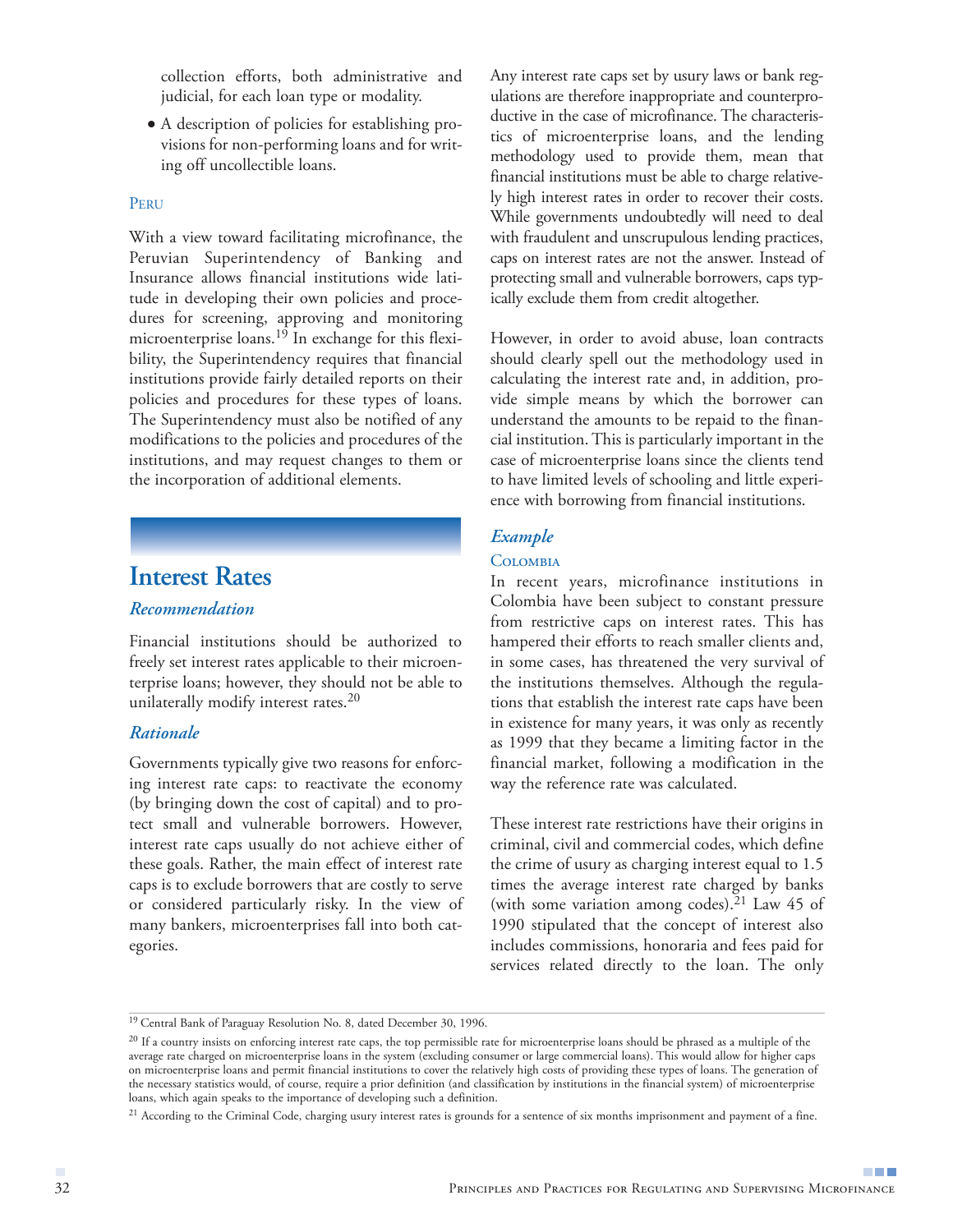exception to this rule is credit card fees, based on a decision by the Monetary Board.

Problems arose in March 1999 when the Colombian government, in view of persistently high interest rates, decided to attempt to lower rates by applying usury limits. Toward this end, the authorities decided to include prime loans, which carry the lowest interest rates, in the calculation of the benchmark rate. At the same time, credit cards, which carry the highest rates, were excluded from the calculation. The net effect of this change was a dramatic decrease in the maximum permitted rate, which immediately dropped between 12 and 14 percentage points.

The decrease in the reference rate made it virtually impossible for microfinance institutions to continue operating. After considerable lobbying and extensive consultations with the legislative branch, a degree of relief was achieved with the approval in 2000 of Law 590, whose purpose was to promote the development of micro, small and medium-sized enterprises and which stated that financial institutions could charge commissions and fees up to the equivalent of 7.5% per annum on loans of less than 25 minimum monthly salaries (approximately US\$2,980). That same year, the superintendency also introduced a number of modifications to the formula for calculating the reference rate, which provided further relief. Even with these changes, however, financial institutions working in the Colombian microfinance sector continue to operate under considerable pressure on their margins.

## **Contractual Transparency**

#### *Recommendation*

The regulatory framework should set high standards of contractual transparency and fairness for microenterprise loans. Regulations must reinforce the notion that microenterprise borrowers need to be informed in a straightforward manner of the various elements of the loan contract, including how the interest rate is calculated and any other aspects that would reasonably enter in to the decision-making process of the client. Loan contracts should therefore be accompanied by explanatory notes that specify, in simple terms, the rights and obligations of the parties.

#### **Box 2.2 Limits on Interest Rates**

Within the framework of financial systems liberalization, most countries of the region eliminated interest rate controls during the 1990s, allowing market forces to set the appropriate levels. However, in some countries in the region, these limitations have returned for formal financial institutions (see Table 2.1). In addition, in many countries, civil and commercial codes limit the interest rate that all other institutions (including nonprofit organizations and individuals) can charge.

| Country  | <b>Basis for Calculation</b>                | <b>Current Level</b>  | Does It Include<br>Commissions and<br><b>Other Costs of Credit?</b> |
|----------|---------------------------------------------|-----------------------|---------------------------------------------------------------------|
| Colombia | 1.5 times the average rate charged by banks |                       |                                                                     |
|          | for ordinary, freely-assigned loans         | $38\%$ <sup>(a)</sup> | Yes                                                                 |
| Ecuador  | Fixed, nominal level (of 18%)               | 18%                   | $\rm No$                                                            |
| Paraguay | 50% above the average rate charged by       | 76% nominal           |                                                                     |
|          | commercial banks on consumer loans          | $(60\% \text{ real})$ | <b>Yes</b>                                                          |
| Uruguay  | 75% above the average market rate           |                       | <b>Yes</b>                                                          |

#### **Table 2.1 Examples of Countries with Interest Rate Caps for Formal Financial Institutions**

*Source: Prepared by the authors based on project survey.*

*Note: (a) For very small loans, as much as 7.5% in additional commissions per year may be charged.*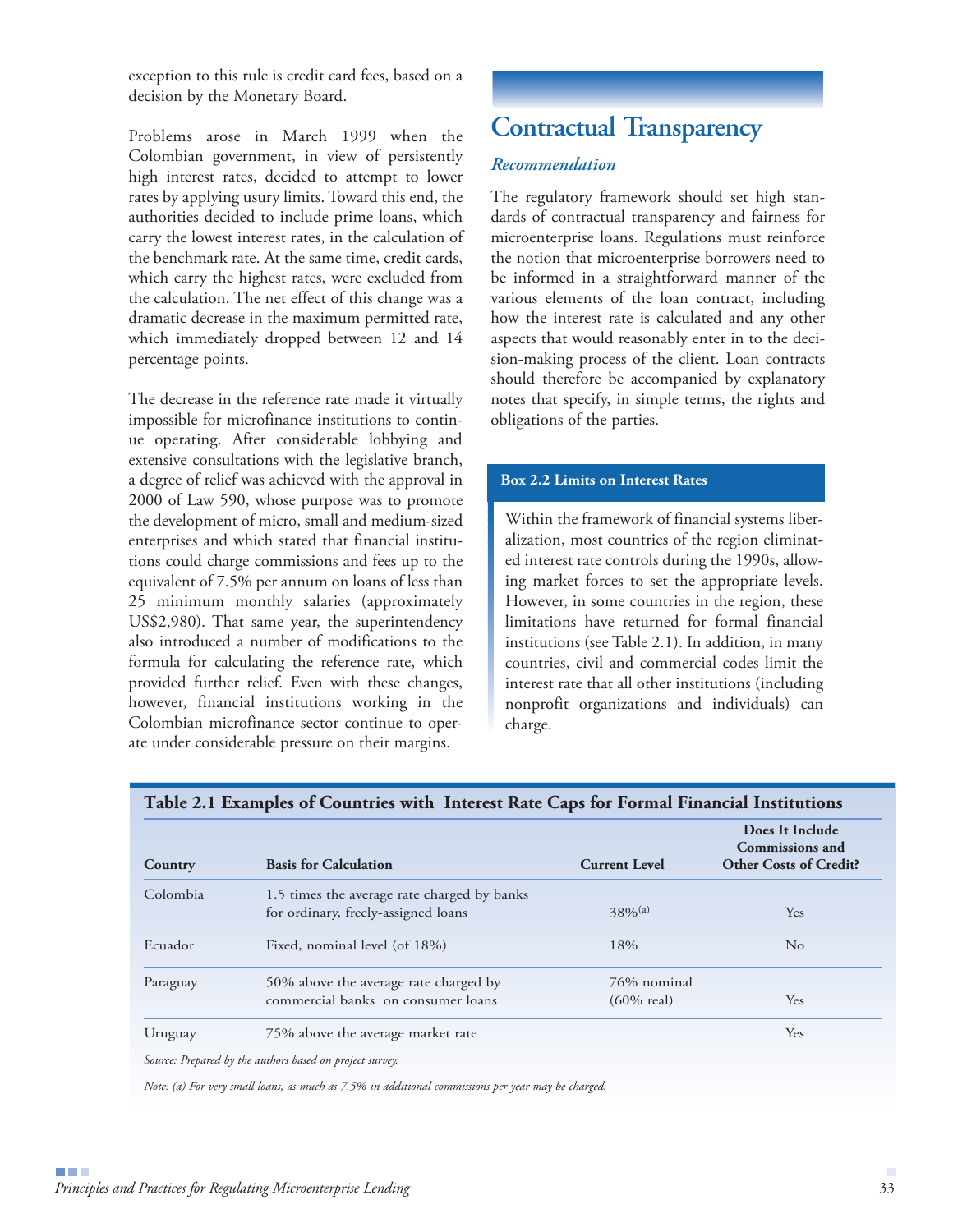When compensating balances or other deposits are required (or the purchase of member shares in the case of credit unions), such elements should be included when calculating the effective cost of the loan and also should be communicated to the client.

In the case of variable rate loans, the benchmark rate should be independent of the interest rates charged by the individual financial institution making the variable rate loan.

#### *Rationale*

The clients of microfinance institutions are among the most exposed and most vulnerable in all of Latin American society. They frequently have low levels of formal schooling and limited experience with the formal financial system. As a result, guidelines that increase contract transparency and fairness are especially important for these borrowers.

Inadequate guidelines could also expose financial institutions to legal action by disgruntled customers. Although this type of problem does not immediately threaten the solvency of financial institutions, it does threaten their image and the trust placed in them by their clients.

In some countries, serious problems have arisen as a consequence of insufficient contract quality and transparency in microlending activities. The most egregious violations have been noted among aggressive consumer lending companies (that have recently entered the microenterprise market), but microfinance institutions have not always been innocent of, or immune to, the accusations leveled by distressed microenterprise borrowers.

In some cases, loan contracts have not specified the obligations and rights of the parties to the contract; in other instances, loan contracts have included inequitable language and conditions, exorbitant and randomly applied fees and/or unilateral decision-making powers in favor of the lending institution. Lenders have failed to provide borrowers with appropriate information and explanations concerning the legal scope of the contract and the consequences arising from it. Even if microfinance institutions are not the primary culprits in these cases, these types of violations have a profound impact on microenterprise clients and

may affect their repayment behavior vis-à-vis microfinance institutions.

#### *Example*

Abuse of microenterprise clients has been observed in a number of countries (including Bolivia and Colombia) and has resulted not only in the reluctance of borrowers to meet their obligations to financial institutions but, in some cases, has also encouraged borrowers to organize "borrower syndicates." These groups have aggressively criticized various lending practices and to some extent encouraged a culture of nonpayment.

#### **BOLIVIA**

In Bolivia, the high interest rates charged by consumer finance companies have touched off a crisis that has resulted in the creation of a number of borrower syndicates. These syndicates have demanded extensions of due dates, rescheduling of loans, waiving of late interest fees, relaxation of collection agency practices, and even total forgiveness of outstanding loan balances.<sup>22</sup> The syndicates, originally formed by clients of consumer finance companies, have been joined by individuals unable to pay their debts to all kinds of institutions, including banks, savings and loan associations*,* credit unions, and microfinance institutions.

The charges most frequently filed by small borrowers include: (a) the charging of exorbitant interest rates and fees in exchange for a deferral of payments, (b) improper seizure of goods, (c) failure to give borrowers a copy of the loan contract, (d) defamatory slurs against borrowers posted on signs or painted onto the walls of borrowers' homes and (e) intimidation of family members.

The discontent reached such dimensions that large masses of people converged on the city of La Paz for more than 40 days in 2001. Borrowers from all over the country took to the streets, broke into banks and even took the Bank Superintendency by force, holding its staff hostage for 10 hours and threatening to dynamite the building.

Ironically, some small borrowers have suffered abusive practices by their own borrower syndicates. Official agencies (including the Superintendency of Banks and others) have received allegations of deception and fraud committed against members of these

**The Company** 

<sup>&</sup>lt;sup>22</sup> These syndicates include the National Association of Small Borrowers, the Association of Small Solidarity Borrowers in Arrears, the General Organization of Borrowers and the Borrower Advocacy Group.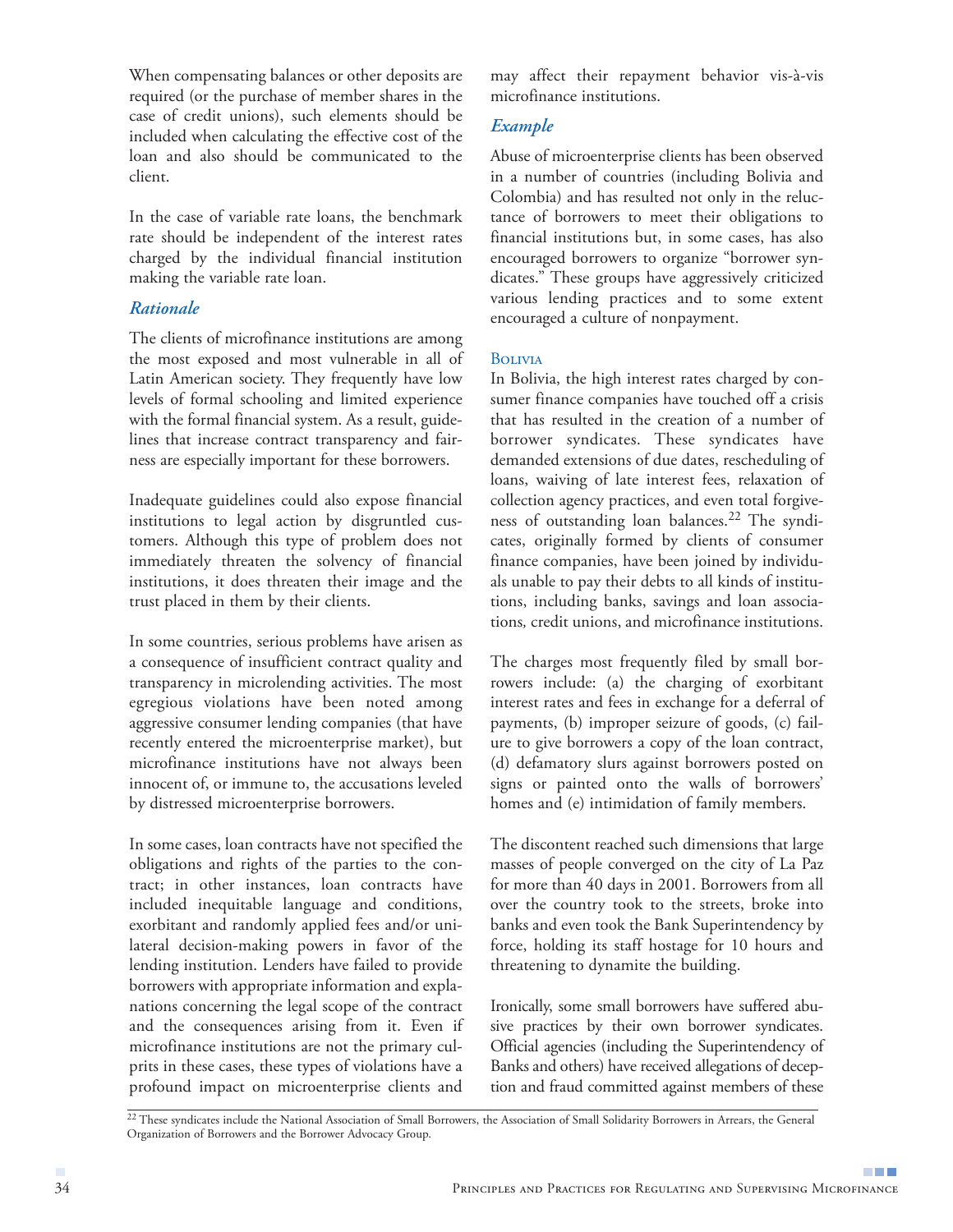syndicates. As it turned out, some syndicate leaders were promising desperate borrowers debt forgiveness in exchange for a fee, though such an outcome could obviously not be promised in advance.

## **Collateral**

#### *Recommendation*

The regulatory framework should not predefine what type of collateral financial institutions should use in their microenterprise loan transactions, either implicitly (by passively applying regulations designed for consumer or commercial lending) or explicitly. Given the special characteristics of microenterprise borrowers, microfinance institutions need flexibility in the type of collateral they employ to support their loan contracts.

Notwithstanding the need for flexibility, the bank supervisor should be able to expect microenterprise loans to be backed by the business and/or household assets declared by the borrower, or by individual guarantors who have been properly evaluated in terms of their assets and cash flow. In the case of loans granted against unregistered collateral, loan contracts should describe the characteristics of the goods, their location and their estimated value.

#### *Rationale*

As a rule, microenterprise loans are collateralized using unregistered goods or are secured with pledges of loan comakers (third-party personal guarantees). Only rarely are microenterprise loans secured with a registered mortgage or with a formal lien against other assets. In most instances, it is simply not cost effective to place formal liens on collateral in the public registries (which in many Latin American countries are not effective or efficient in perfecting security interests) given the small amounts involved in microenterprise lending. Moreover, the cost of formally seizing and selling microenterprise loan collateral is typically prohibitive in relation to the value of the pledged asset. As a consequence, the region's successful microfinance institutions typically require registered collateral (using assets such as equipment or real estate) only for loans greater than US\$5,000- 10,000 in value.

Although it may not make sense to base microen-

terprise lending on registered collateral, many microfinance institutions do nevertheless accept or even demand some sort of collateral from their clients, including refrigerators, television sets, other household goods, tools, and equipment. While such assets do not always permit the lender to recover the full value of the loan, they nevertheless put significant pressure on borrowers to honor their contracts.

The lack of effective collateral tends to limit the supply and raise the interest rates of microenterprise loans. Consequently, improvements in property registries that expand the range and use of acceptable and cost-effective loan collateral would positively impact the supply and pricing of microenterprise credit.

#### *Example*

#### **PERU**

In recent years, the modernization of property registries and the process of administrative simplification in Peru have led to a significant reduction in the cost and time required to formally secure loan collateral. Not surprisingly, this has significantly facilitated the expansion of the microfinance industry, as the example of Huancayo, in the central region of the Peruvian Andes, shows.

In Huancayo, a mortgage can now be registered within three days as a floating guarantee that provides security up to a specific amount for all loans granted by a microfinance institution to a borrower. For a mortgage valued at US\$5,000, a fee of US\$30 (6 per 1000 of the amount of the mortgage) must be paid to the Public Registry, together with a fee of US\$0.68 (2 soles) to the notary for authentication of each signature. The lien is automatically constituted through the registration of the loan contract, with no need for issuance of a notarized public document.

Additional costs include a fee of US\$50 to US\$75 payable to an appraiser registered with the Registry of Expert Appraisers for issuance of an appraisal report with accompanying photographs. In addition, a fee of US\$14.40 is charged by the registries for the authenticated copy of the title of ownership and the certificate of registration of the mortgage. In general, the legal problems involved in constituting the mortgage are resolved in a single day by the microfinance institution's attorney. At most, the entire processing of a loan secured by a mort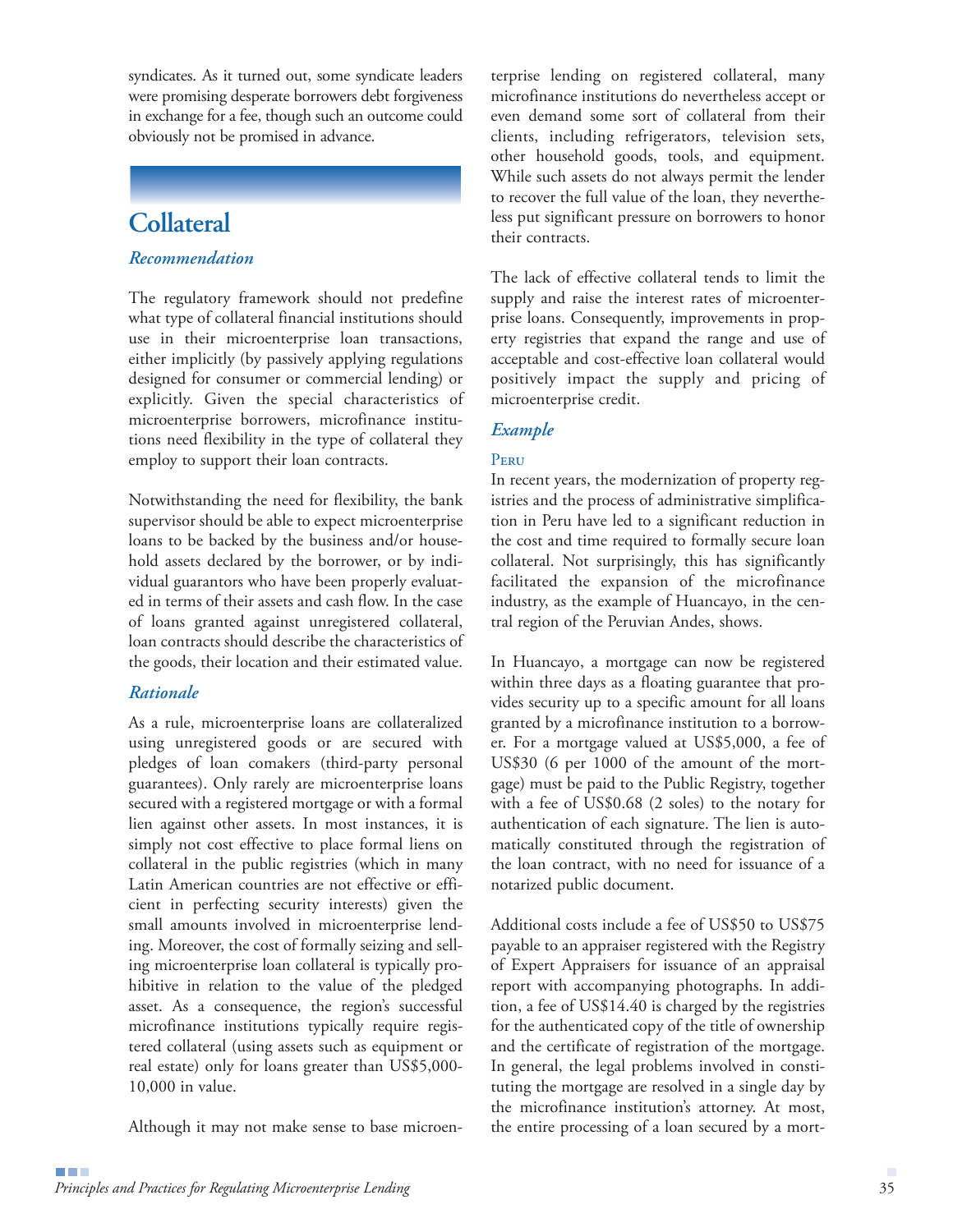gage takes one week for typical cases and up to two weeks when procedural difficulties arise.

Despite the modernization process, the use of the mortgage guarantee in Huancayo is limited, since only 30% of micro and small enterprises have clear title to their property. Because of this, chattel mortgages on vehicles are a commonly-used alternative due to widespread vehicle ownership by many micro and small entrepreneurs, and to the ease with which such collateral can be seized and sold. The modernization of the vehicle registry, the high degree of formalization of ownership, the ease of attaching vehicles, and the broad and dynamic market for used vehicles facilitate the seizure and sale of vehicles pledged as loan collateral.

To register a chattel mortgage on a vehicle, the interested party must provide a certificate of freedom from liens (at a cost of US\$7.20), pay the cost for appraising the vehicle (US\$14.40) and record the loan contract in the appropriate registry of the Ministry of Transportation and Communication (between US\$7.20 and US\$28.40, depending on the value of the vehicle). In all, these procedures take only three days. The significant reduction in the cost and time to establish this type of guarantee has made it an economically feasible support for microenterprise lending.

## **Loan Contract Currency**

#### *Recommendation*

Prudent lending practice is that the loans should be denominated in local currency for clients producing nontraded outputs and in foreign currency for clients producing traded outputs.

In addition, microfinance institutions should match the currency composition of their funding sources to the currency composition of their loan portfolio, or else take steps to ensure appropriate exchange coverage through currency swaps or other operations. All contracts in a currency other than the local currency should be consistent with the general financial system rules governing exchange positions and the handling of foreign exchange.

#### *Rationale*

Financial institutions should be aware that their

risk increases when they fail to take into account the nature of the markets in which their clients sell their outputs (whether these outputs be goods or services). Clients may sell either traded outputs or nontraded outputs. The former are goods and services that are either exported or else compete directly with imported goods and services. The latter are neither exported nor do they compete directly with imported goods and services.

Many agricultural, mining, and manufacturing products are traded goods, while most commercial sector activities and services are normally nontraded. Since microfinance institution clients are mostly in the commerce and services sector, most produce nontraded outputs. Even those microfinance institution clients who are in the manufacturing and agricultural sectors sometimes produce goods that are rustic or otherwise only consumed locally, and are not close substitutes for goods traded internationally. These clients also produce nontraded outputs.

The importance of this distinction is that if there is a devaluation of, for example, 2:1, the prices of traded goods typically rise by 2:1 also, in proportion to the devaluation. The prices of nontraded goods typically rise by much less than 2:1 because the production of these goods requires labor and other nontraded inputs whose cost is not directly and immediately affected by the devaluation. This means that if the microfinance institution gives a dollar loan to a client who produces nontraded outputs, that client could easily be ruined by a sharp devaluation since the price of what the client produces (in the local currency the client earns) will not keep up with the client's loan service payments (also expressed in local currency). For example, with a 2:1 devaluation, the loan service payments will double in local currency terms, while the value of what the client sells will typically rise by much less.

|                   | Table 2.2 Contract Currency and the Cost of |
|-------------------|---------------------------------------------|
| <b>Microloans</b> |                                             |

| Country  | <b>In Local Currency</b> | In U.S. Dollars |
|----------|--------------------------|-----------------|
| Bolivia  | Rare                     | $28\% - 36\%$   |
| Colombia | $40\% - 60\%$            | Not used        |
| Paraguay | $75\% - 79\%$            | Rare            |
| Peru     | 56%-138%                 | $26\% - 36\%$   |

*Source: Prepared by the authors based on case studies.*

**The Company**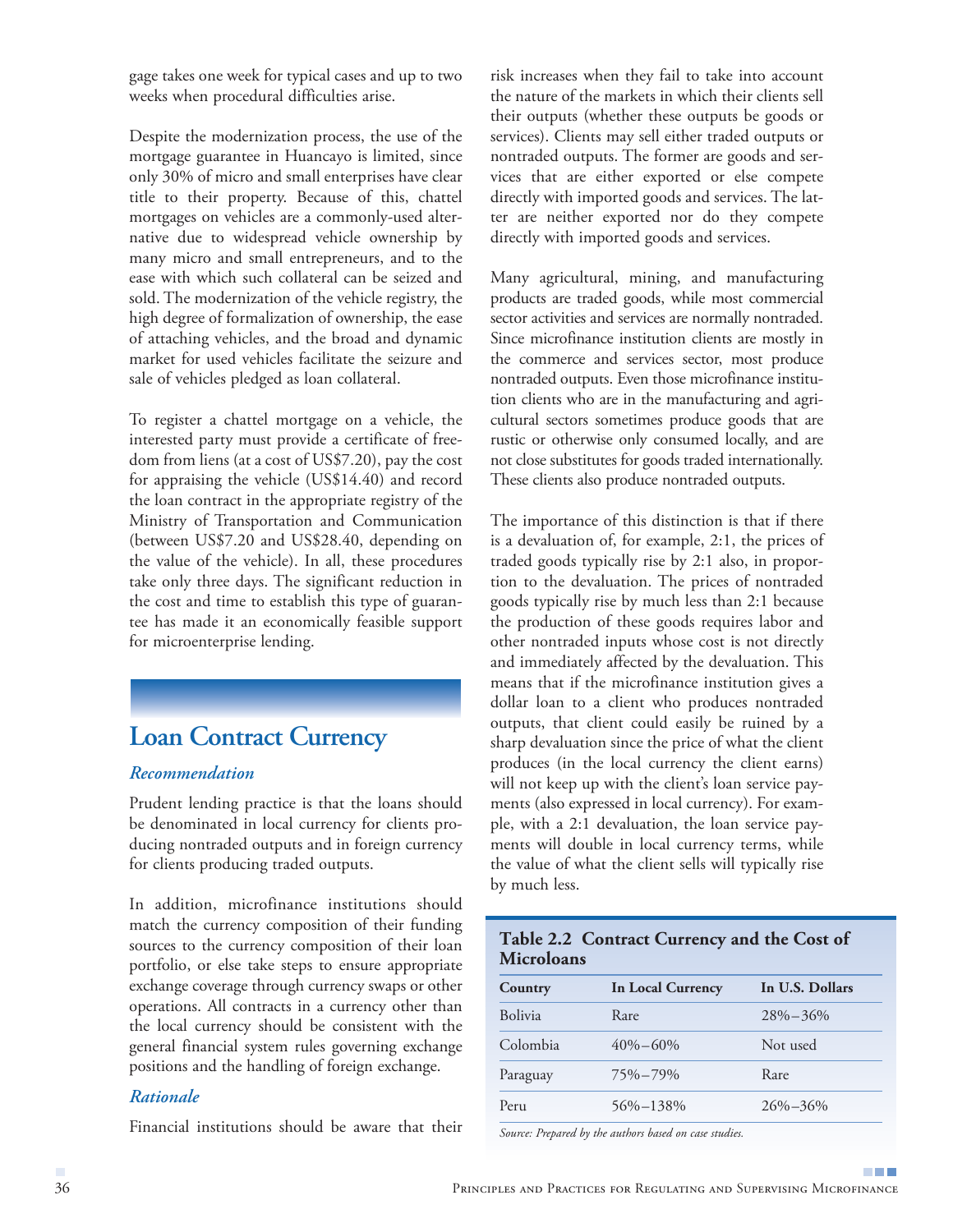During the Asian financial crisis of the late 1990s, many financial institutions learned this lesson the hard way when their clients who had dollar loans and nontraded outputs could not repay and the financial institutions were faced with huge defaults in their credit portfolios. Therefore, to avoid foreign currency risk, microfinance institutions should lend in local currency to clients producing nontraded outputs and lend in foreign currency to clients producing traded outputs. In addition, microfinance institutions should match the currency composition of their funding sources to the currency composition of their loan portfolio, or else take steps to ensure appropriate exchange coverage through currency swaps or other operations.

#### *Examples*

In Bolivia and Peru, financial institutions have been granted significant freedom in defining the currency of their loan contracts. In Colombia, however, financial institutions operate under relatively severe restrictions.

#### **BOLIVIA**

The Superintendency of Banks and Financial Institutions in Bolivia has authorized financial institutions to conduct operations in a range of currencies, stating simply that "banking and financial institutions are authorized to conduct deposit, loan and contingency operations, as well as provide financial services, in both foreign and local currency." In the particular case of Bolivia, this freedom to contract in any currency has led to a nearly complete dollarization of the banking system: approximately 95% of the loan portfolio and 92% of all liabilities are currently denominated in U.S. dollars.

While financial institutions of course follow the Superintendency's guidelines for matching assets and liabilities, this does not mean that they have eliminated their exchange rate risk. While almost all financial transactions are denominated in U.S. dollars, only a modest percentage of borrowers actually produce traded outputs. As a result, the system is highly sensitive to external shocks. A sudden strengthening of the U.S. dollar relative to the local currency, the boliviano, could render many borrowers unable to repay their loans since the value of their debt and debt payments would increase far more quickly than their income stream.

#### **COLOMBIA**

In Colombia, loans can be made in either local or foreign currency, depending on whether the institution is authorized as an exchange market intermediary. However, the exchange rules applicable to financial intermediaries state that resources obtained from foreign currency financings can be used only for expressly authorized foreign currency loan operations. $^{23}$  In view of the fact that many microfinance institutions take on debt in dollars from donors or specialized investors in the U.S. or Europe, the above-described rule can become a significant constraining factor in their effort to obtain an appropriate match between their assets and liabilities and between the currency of their loans and the tradability of their clients' outputs.

#### **PERU**

In Peru, the financial system legal framework allows financial institutions to grant loans in either local or foreign currency, stipulating only that there must be an appropriate match between the currencies of their assets and liabilities. The framework also permits financial institutions to make loans in local currency adjusted in relation to the consumer price index, provided that they include the phrase "constant purchasing power" after the loan amount in the loan contract.<sup>24</sup>

## **Client Documentation**

#### *Recommendation*

The formal documentation required for microenterprise loans should be minimal and focus on information that attests to the client's identity and place of residence. Naturally, this information should be accompanied by the data collected and analyzed by the loan officer, including verification of the client's payment history in the credit bureau, if available.

<sup>&</sup>lt;sup>23</sup> External Resolution 8 of 2000, issued by the board of directors of the Central Bank (Banco de la República).

<sup>&</sup>lt;sup>24</sup> Articles 178 and 240 of the General Law Governing the Financial and Insurance Systems and the Organic Law of the SBS (Law No. 26702).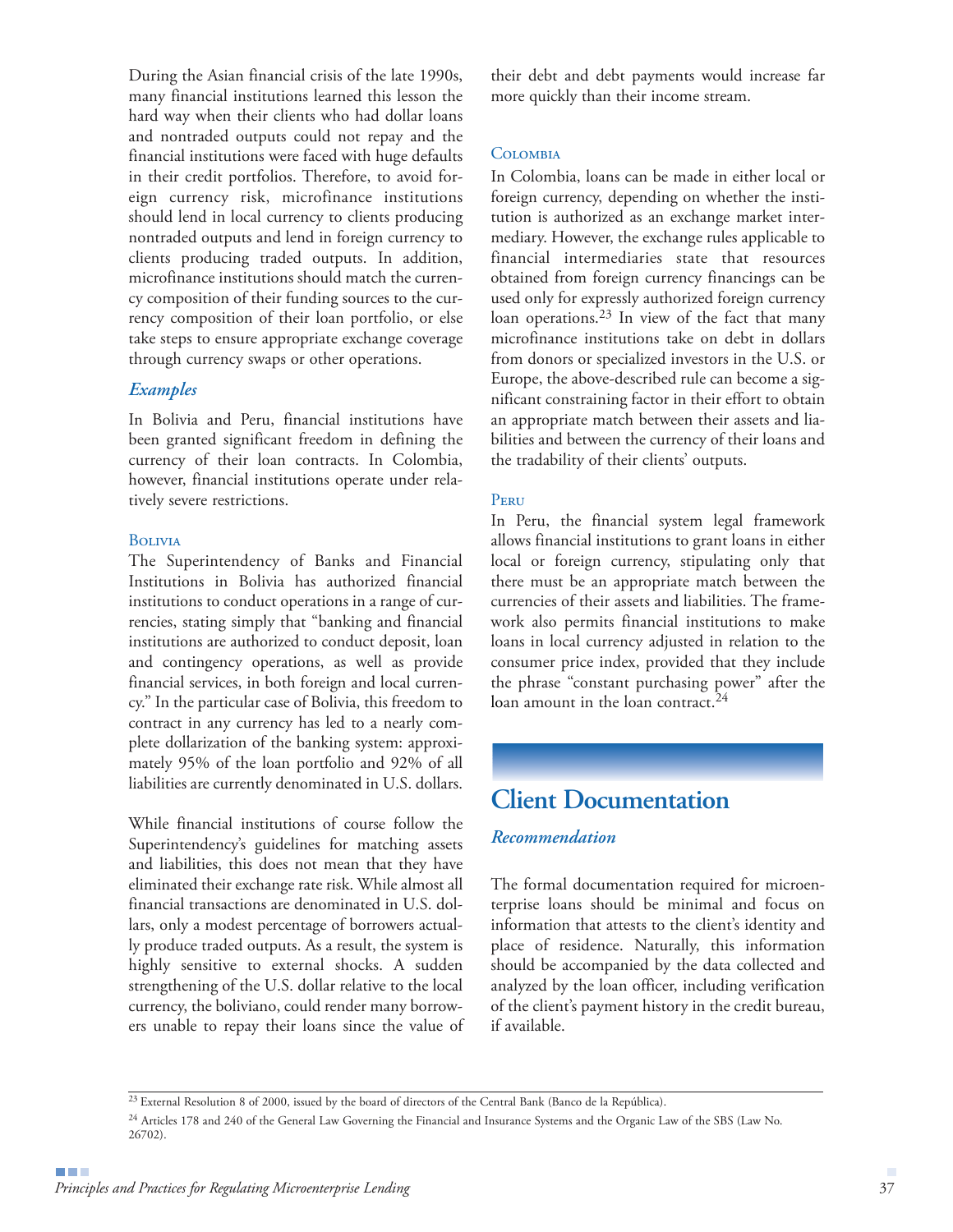Given the informal or semi-formal nature of many microenterprises, financial institutions should not be required to verify compliance with tax obligations or other government regulations. In fact, in light of the high operating costs of providing microcredit, government authorities should make a proactive effort to reduce or eliminate overly formal requirements that further raise the cost of microcredit, such as the compulsory notarization of signatures on loan contracts.

#### *Rationale*

One characteristic of microenterprise loans is that the prospective borrower generally lacks formal financial statements for his or her business. Most microentrepreneurs use nothing more than a notebook to record their business transactions, and many do not do even this. Furthermore, little distinction is usually made between the accounts of the business and the household.

Consequently, most microenterprise borrowers are only able to provide minimal formal documentation to the loan officer. Instead, loan documentation is generated largely by the loan officer, based on visits to the borrower's business and home.<sup>25</sup> The documentation essentially records interviews, references and the cash flow analysis made by the loan officer.

Considering the lack of formal documentation available from microenterprise borrowers, the regulatory framework needs to offer some flexibility for this type of client. Financial statements, tax records and other similar documents should not be required. Such flexibility allows financial institutions to develop appropriate documentation standards that fit with their credit methodology and clientele.

#### *Examples*

The bank superintendencies of Bolivia and Peru have both left it largely up to the financial institutions themselves to determine the appropriate documentation requirements for microenterprise loans. However, they subsequently verify that the requirements make sense in the context of the institutions' lending methodology.

#### **BOLIVIA**

Perhaps there is no better indication of reasonable documentation requirements than those utilized by one of the premier microfinance institutions. In the case of Caja Los Andes in Bolivia, the microenterprise loan application must include the following information, of which some is obtained from the client and the rest is generated by the loan officer:

- 1. Data on the socioeconomic unit
	- **●** Personal data on the applicant
	- **●** Data on the spouse or cosigner
	- **●** Household assets and length of time at current address
	- **●** Household data, including dependents, household expenses and non-business income
- 2. General data on the microenterprise
	- **●** Activity, location, length of time in business, number of employees and other information
	- **●** Characteristics of the production process (or commerce or service activities)
	- **●** Terms of sale
	- **●** Production levels
	- **●** Conditions applicable to purchases
	- **●** Personnel costs
- 3. Financial situation
	- **●** Balance sheet and estimate of household net worth
	- **●** Estimate of the household's monthly income and expenses, and therefore its savings (the difference between income and expenses)
- 4. Results of consultation with the credit bureau at the Superintendency of Banks and Financial Institutions

#### **PERU**

Circular B-1931-92 of the Superintendency of Banking and Insurance (SBS) lists the minimum client information required for loan approval and borrower classification. However, because these requirements were created for large loans made by commercial banks to formal enterprises, they are not appropriate for microenterprise loans. To facilitate microenterprise lending, the SBS has indicated that financial institutions may simplify documentation requirements as long as the remaining documentation is sufficient to allow the SBS to examine the analysis and the decision made by the institution.

This accommodation of documentation requirements for microenterprise lending is part of a larger approach to the sector, in which the SBS allows

<sup>&</sup>lt;sup>25</sup> This is unlike consumer loans, where only the household is subject to analysis, and commercial loans, where only the business is analyzed.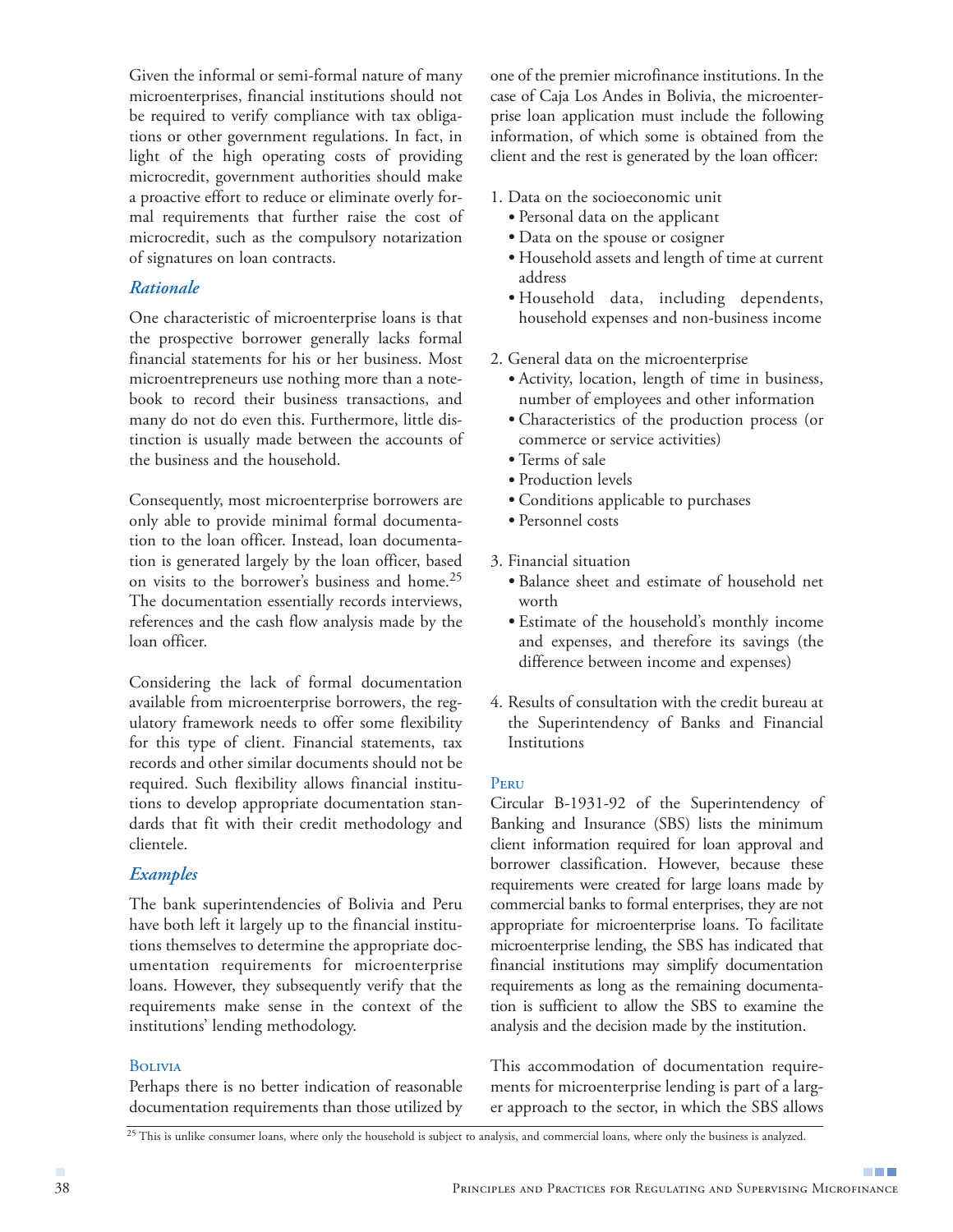significant leeway for financial institutions to devise and calibrate their own credit methodologies.<sup>26</sup> In return, the institutions must submit a detailed description of their policies, processes and procedures (including documentation requirements) to the SBS. The SBS may request the inclusion of additional information and must be informed of any modifications to these policies, processes and procedures made by the financial institutions.

Peruvian financial intermediaries are not required to verify whether their microenterprise clients have been issued a taxpayer number, nor whether they are up to date in their tax obligations.<sup>27</sup> While microfinance institutions may include tax verification as one factor in assessing a client's repayment capacity and general record of compliance with debts, most microfinance institutions prefer to analyze the client's payment capacity through onsite visits and verify his or her payment history with a credit bureau. Tax records are simply too unreliable for this purpose.

Also significant is the fact that Peruvian loan contracts do not require signature authentication by a notary public; this is required only for recording liens on collateral in public registries. On average, a notary charges between US\$0.85 and US\$1.42 to authenticate a signature. Were it mandatory, it would raise lending costs by half a percentage point on a typical microenterprise loan. While this is not a prohibitively-high cost for microenterprise clients to bear, it would nevertheless be an unwelcome and unnecessary charge for people who have little to spare.

Through the above provisions, the Peruvian regulatory framework adjusts for the differences between commercial and microenterprise loans. Documentation requirements are significantly streamlined for the latter type of loans and, as a result, operating costs are reduced for the financial institutions that offer them.

#### **COLOMBIA**

Although the Banking Superintendency (SB) in Colombia has not taken specific steps to simplify documentation requirements for microloans, the regulatory framework does contain a few provisions that facilitate microenterprise lending.

In general, financial institutions must request that their clients provide a copy of their identification document, bank references, financial statements, income tax returns and a credit bureau report, plus whatever information the financial institution deems necessary to determine the repayment capacity of potential borrowers.

However, in an attempt to facilitate small business lending, the SB does not require nonsalaried individuals to provide income tax returns to lenders. The superintendency also does not require financial institutions to obtain audited financial statements from individuals doing business as merchants (except in certain circumstances), where "merchants" are defined in article 10 of the Commercial Code. Many microenterprises are covered by this exemption.

### **Non-Performing Loans**

#### *Recommendation*

A loan should be considered to be non-performing (or delinquent) on the day following noncompliance with part or all of a required payment. When a loan is non-performing, the financial institution should be required to: (a) record the entire balance of the loan as past due, not just the amount of the missed payment(s); (b) suspend the further accrual of interest income until interest is actually received; (c) establish provisions to cover the expected losses of loan principal; and (d) within a period of 90 days or less, reverse out all interest income that has been accrued but not received or else establish provisions to cover the expected losses of this accrued interest. The regulations should also cover delinquent loan rescheduling and write-offs, topics, like provisioning, that are covered in subsequent sections.

#### *Rationale*

The regulatory framework should compel financial institutions to quickly and accurately recognize the risk posed by past due microenterprise loans. The first step in this process is a clear definition of nonperformance, as suggested above.

<sup>26</sup> Circular SBS B-2000-98 and Resolution No. 572-97, Chapter I, Section 2.1.

 $^{27}$  It is important to clearly distinguish between the functions of credit evaluation and monitoring of tax compliance. The latter function should be carried out by the appropriate government agency, using its own supervisory tools, and not be delegated to financial institutions.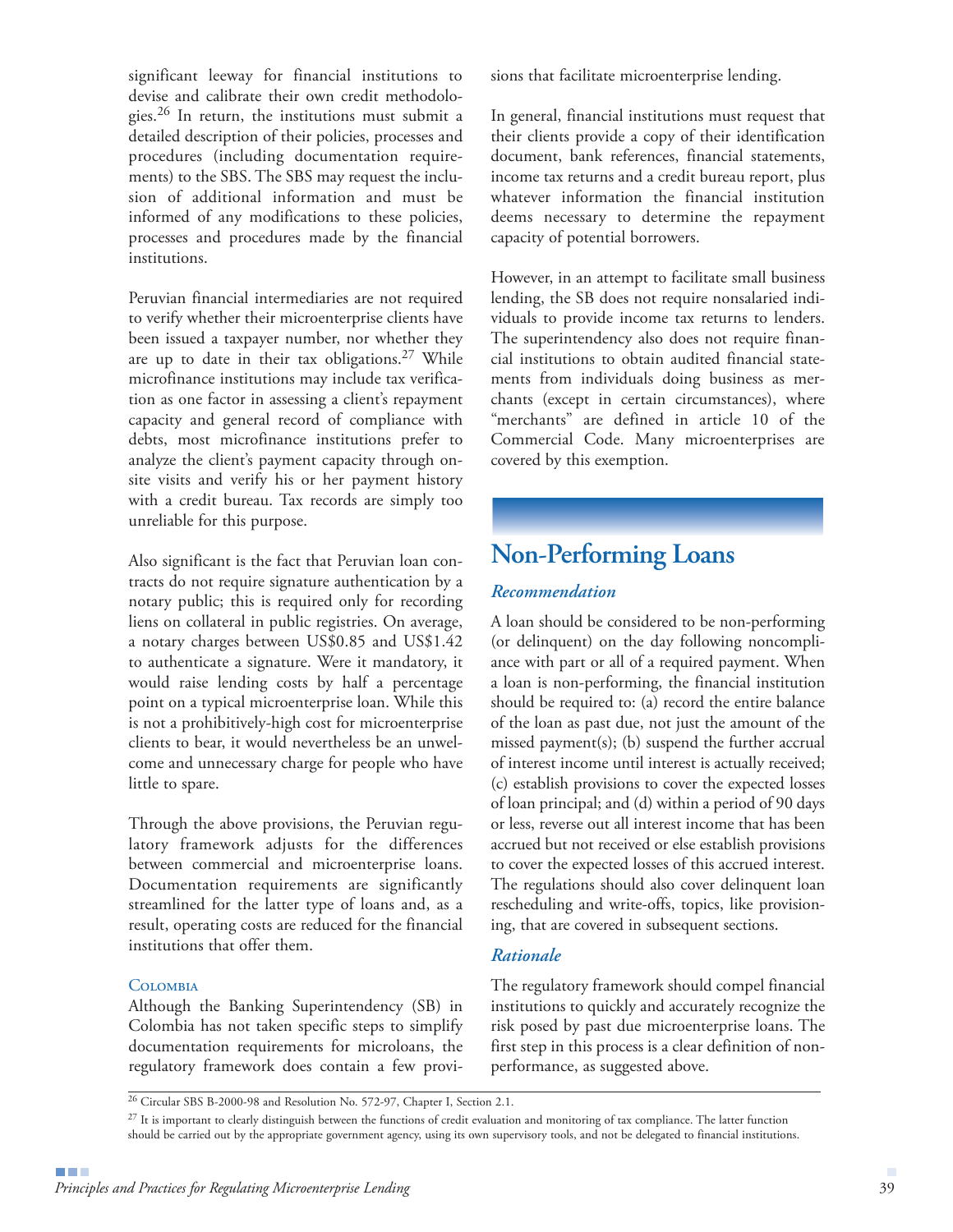Microenterprise loan portfolios contain too many loans to permit bank supervisors to conduct individual inspections of most of them and their clients. Consequently, to retain effective monitoring capabilities over these portfolios, the supervisor must rely on simple, clear and objective standards for how non-performance is defined and measured. Such guidelines make it possible for the bank supervisor to effectively monitor and compare the performance of individual microfinance institution loan portfolios.

In addition to the benefits for the supervisor, strict guidelines in this area encourage financial institutions to quickly take steps to collect past due loans.

#### *Examples*

Three examples of how non-performance can be defined and measured are given below. The Bolivian guidelines are an example of best practices in this area, while those of Paraguay require strengthening; the case of Peru falls in between.

#### **BOLIVIA**

The superintendency's accounting guidelines for banks and financial institutions states that on the day following noncompliance with part or all of a required loan payment, the entire balance must be recorded as past due (*atrasado*) and accrual of interest income must be suspended. After 30 days of non-payment, the loan is recorded as expired (*vencido*) and, after 90 days, all interest earned but not collected is transferred to an off balance sheet account for suspended assets, with a corresponding charge to expenses.

In addition, the superintendency has established that "in the case of loans payable in installments, non-performance commences as of the due date of the earliest unpaid installment, based on the original schedule of payments; in these cases, the total balance outstanding should be recorded as nonperforming until such time as both principal and interest have been brought completely up to date. Loans with no maturity date will be considered to be non-performing as of the day on which they were granted. Loans that are used to pay off other loans without a new analysis of the borrower's repayment capacity shall be considered to be past due as of the date on which the original loan—or

the loan arising out of the most recent, correctlyperformed rescheduling—became delinquent."28

#### **PARAGUAY**

In Paraguay, the superintendency has ruled that in the case of bullet loans (which are repaid with a single payment of principal and interest at the end of the loan term), the accrual of interest income is to be suspended on the day following loan maturity in the event of non-payment. In the case of loans payable in installments, suspension occurs when any installment becomes more than 60 days past due.<sup>29</sup>

Unfortunately, this system allows the accrual of interest income on delinquent installment loans, which also introduces a distortion into credit negotiations between financial institutions and their clients.

#### **PERU**

The definition of arrears and the treatment of interest on delinquent loans is spelled out in Resolution SBS 357-2000 issued by the Superintendency of Banking and Insurance (SBS). This resolution states that interest on commercial loans that are past due by more than 15 days is not to be recorded as income, but rather as suspended interest. In the case of microenterprise, consumer and mortgage loans, interest is to be suspended starting at 30 days past due. Provisions must be established for interest on delinquent microenterprise loans once they become eight days past due.

### **Risk Classification of Loans**

#### *Recommendation*

Microenterprise loans should be risk classified based on the number of days of non-performance and on how many times they have been rescheduled. As a rule, microenterprise loans should be classified in the highest risk category once they become 90-120 days past due, or upon the third rescheduling.

In order to classify microenterprise loans in the manner described, financial institutions need to

<sup>&</sup>lt;sup>28</sup> Recopilación de Normas para Bancos y Entidades Financieras de la Superintendencia, Title V, Chapter I, Section 1, Article 3.

<sup>29</sup> Central Bank of Paraguay Resolution No. 8, dated December 30, 1996.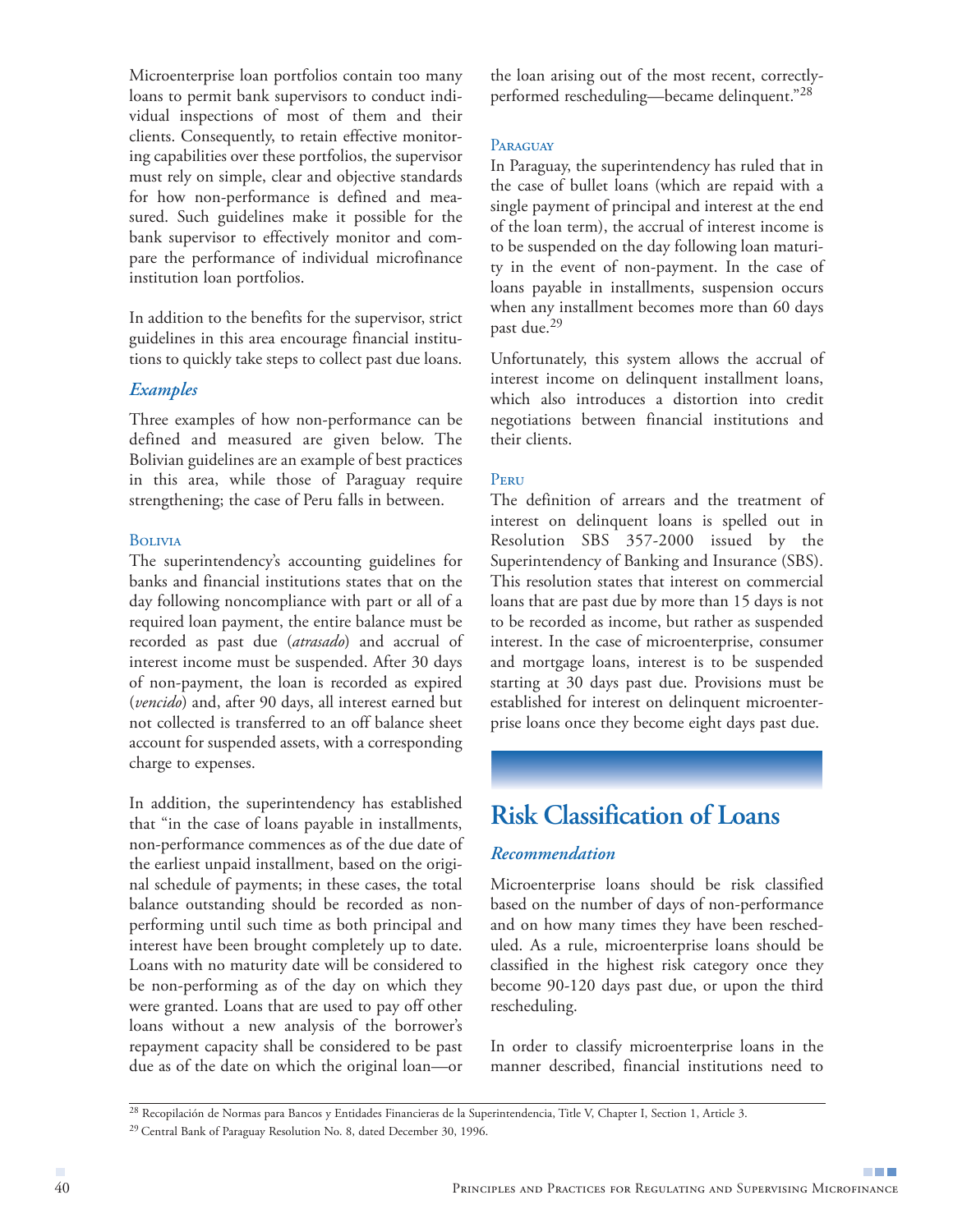have information systems that allow them to easily classify all loans in their microenterprise portfolio.

#### *Rationale*

As with other types of loans, microenterprise loans should be classified in categories of lesser to greater risk of uncollectibility. However, in contrast to larger commercial loans—where each loan is analyzed individually—the classification of microenterprise loans has to be done in a simple, transparent and cost-effective manner.

Since there are thousands of loans in a typical microenterprise loan portfolio, each insignificant from the standpoint of individual risk, it would be uneconomical to classify them in the same manner that commercial loans are classified, that is, by analyzing the borrower's present and future cash flows, his or her total indebtedness to the financial system, and any other factors that could affect repayment capacity. A better option is, therefore, to use a simple but rigid procedure in which microenterprise loans are rapidly and automatically reclassified from one category to another as the number of days of non-performance increases.

Since microenterprise loan operations generally have a relatively short repayment period and often involve more frequent payments (sometimes even weekly), the time period for reclassifying these loans should be relatively short. The maximum range of 90-120 days recommended above is a parameter used by leading microfinance institutions. In addition, in view of the high risk involved in rescheduled loans, such loans need to be classified in a higher risk category than other loans that are the same number of days past due.

Even if all of these measures are used, the risk of a

microenterprise loan portfolio is still not always easy to measure. If the lending institution's credit methodology is deficient, loans that are classified as normal may have latent problems that will surface in the future. Also, in some cases, clients are indebted to multiple institutions at once. Unless there is a well functioning credit bureau, this can be hard to detect and, therefore, can pose significant risks to lending institutions. These risks cannot be fully recognized through the use specific loan loss provisions, so supervisory authorities also need to use generic provisions to compel financial institutions to recognize the overall risk of their loan portfolios (as is discussed further in the section on loan loss provisions, below).

#### *Example*

The most appropriate classification guidelines for microenterprise loans have been established by the bank superintendencies of Bolivia and Peru. The bank superintendencies in Paraguay and Colombia are currently working on developing guidelines that concord better with the realities of microlending, but so far no new regulations have been issued.

### **Rescheduling or Restructuring of Loans**

#### *Recommendation*

The regulatory framework should compel financial institutions to promptly and fully recognize rescheduled (also called restructured) microenterprise loans. Such loans should not be treated as current, either for accounting purposes or for purposes of establishing loan loss provisions.

| Table 2.3 Classification of a US\$1,000 Loan (by the number of days past due) |                        |                    |                    |                    |  |
|-------------------------------------------------------------------------------|------------------------|--------------------|--------------------|--------------------|--|
| Category                                                                      | Bolivia <sup>(a)</sup> | Peru               | Colombia           | Paraguay           |  |
| 1                                                                             | Up to 5 days           | Up to 8 days       | Up to 30 days      | Up to 60 days      |  |
| 2                                                                             | $6 - 30$ days          | $9 - 30$ days      | $31-60$ days       | $61-120$ days      |  |
| 3                                                                             | $31-60$ days           | $31-60$ days       | $61-90$ days       | 121-180 days       |  |
| $\overline{4}$                                                                | $61-90$ days           | $61-120$ days      | 91-180 days        | 181-360 days       |  |
| 5                                                                             | More than 90 days      | More than 120 days | More than 180 days | More than 360 days |  |

*Source: Prepared by the authors based on case studies.*

*Note: (a) Categories 3, 4 and 5 are also used to classify loans that have undergone 1, 2 and 3 reschedulings, respectively.*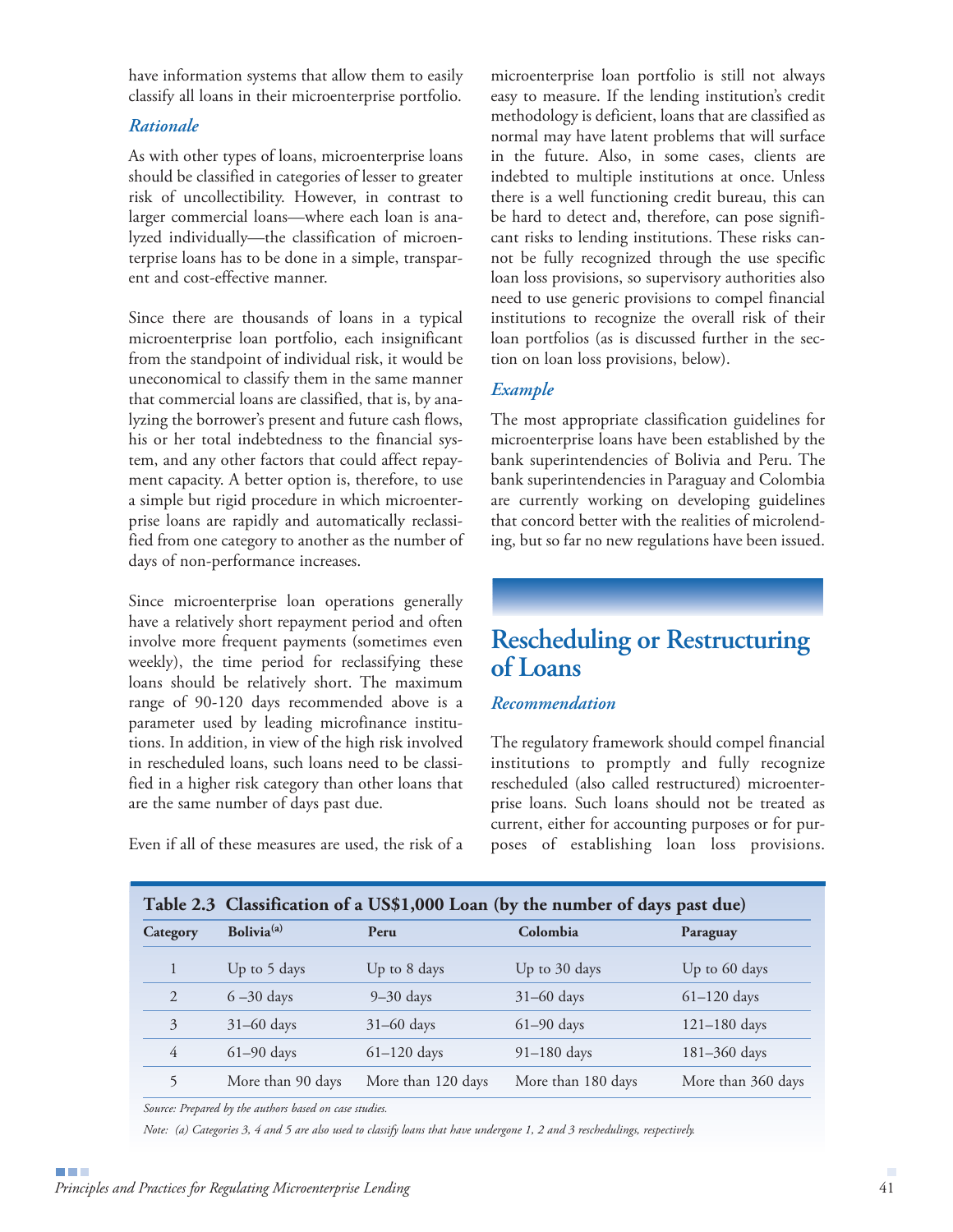Additional collateral offered by the client should not change a loan's classification in view of the high cost of executing microenterprise collateral relative to its value. On the other hand, clients who are current in their payments, demonstrate increased loan repayment capacity, and, because of this, obtain a new loan or an increase in the size of an existing loan should retain their classification as current.

The regulatory framework should require that financial institutions have in place the necessary information systems to identify and monitor all microenterprise loan reschedulings, particularly since these loans are often approved, either formally or *de facto,* on a decentralized basis in branch offices. In addition, rescheduled loans should be reported to the superintendency's credit bureau.

#### *Rationale*

Since non-performing loans represent a major threat to any financial institution, rescheduled loans should be considered higher-risk operations, particularly in the case of microfinance where collateral is either nonexistent or else uneconomical to seize and sell (execute). The fact that financial institutions can use rescheduling as a means to avoid making loan loss provisions and, therefore, recognizing losses from uncollectible loans, provides additional justification for strictly regulating and monitoring rescheduling practices.

#### *Examples*

Generally speaking, regulations governing rescheduling practices are not particularly strict in the countries of Latin America, as shown, for example, in the cases of Colombia, Paraguay and Peru. A stricter treatment of rescheduling is recommended, including for the rescheduling of microenterprise loans.

#### **COLOMBIA**

The Banking Superintendency defines a rescheduled loan as a loan in which the conditions originally agreed to have been modified to the benefit of the borrower.<sup>30</sup> The rescheduling of a loan may take place either before or after the loan's original maturity date. In principle, rescheduling implies that the loan must be reclassified to a higher risk category. However, this need not occur if: (a) collateral is improved, (b) an analysis of the borrower shows that the rescheduling is appropriate and (c) the borrower's income flows are sufficient to service the rescheduled loan.

As a rule, rescheduled loans can be improved one step (to a less risky loan classification) when the borrower is current in servicing the debt and has paid at least two installments of the rescheduled loan. If the rescheduled loan subsequently becomes delinquent, its classification must revert immediately to the risk category it had prior to the rescheduling if this prior classification is a riskier one. The institution then must also establish the appropriate loan loss provisions and suspend accrual of interest.

#### **PARAGUAY**

The Superintendency of Banks has defined a "renewed loan" as the simple extension of the term of a loan, a "refinanced loan" as a modification resulting from the prior payment of some of the debt, and a "rescheduled loan" as a modification that provides financial relief for the borrower by means of a reduction in the interest rate, extension of the due date, or other change that reduces the amount of the installment.<sup>31</sup>

In addition, the Central Bank of Paraguay has indicated that refinancing and rescheduling may improve a loan's classification when (a) the client has paid all past due interest and at least 10% of the principal without the aid of any new financing; (b) the refinancing or rescheduling occurs as a result of a new credit assessment that examines the borrower's business and repayment capacity; (c) the present value of future scheduled payments, given the rate of interest on the loan, is equal to or greater than the present value of the original loan; and (d) the restructuring of the loan effectively ensures the borrower's ability to repay it.<sup>32</sup>

#### **PERU**

The Superintendency of Banking and Insurance considers as restructured a loan of any type in which changes in the term or loan amount have

<sup>30</sup> External Circular SB 100 of 1995.

<sup>31</sup> Circular SB No. 108/99, dated March 30, 1999.

<sup>32</sup> Central Bank of Paraguay Resolution No. 8, dated December 30, 1996.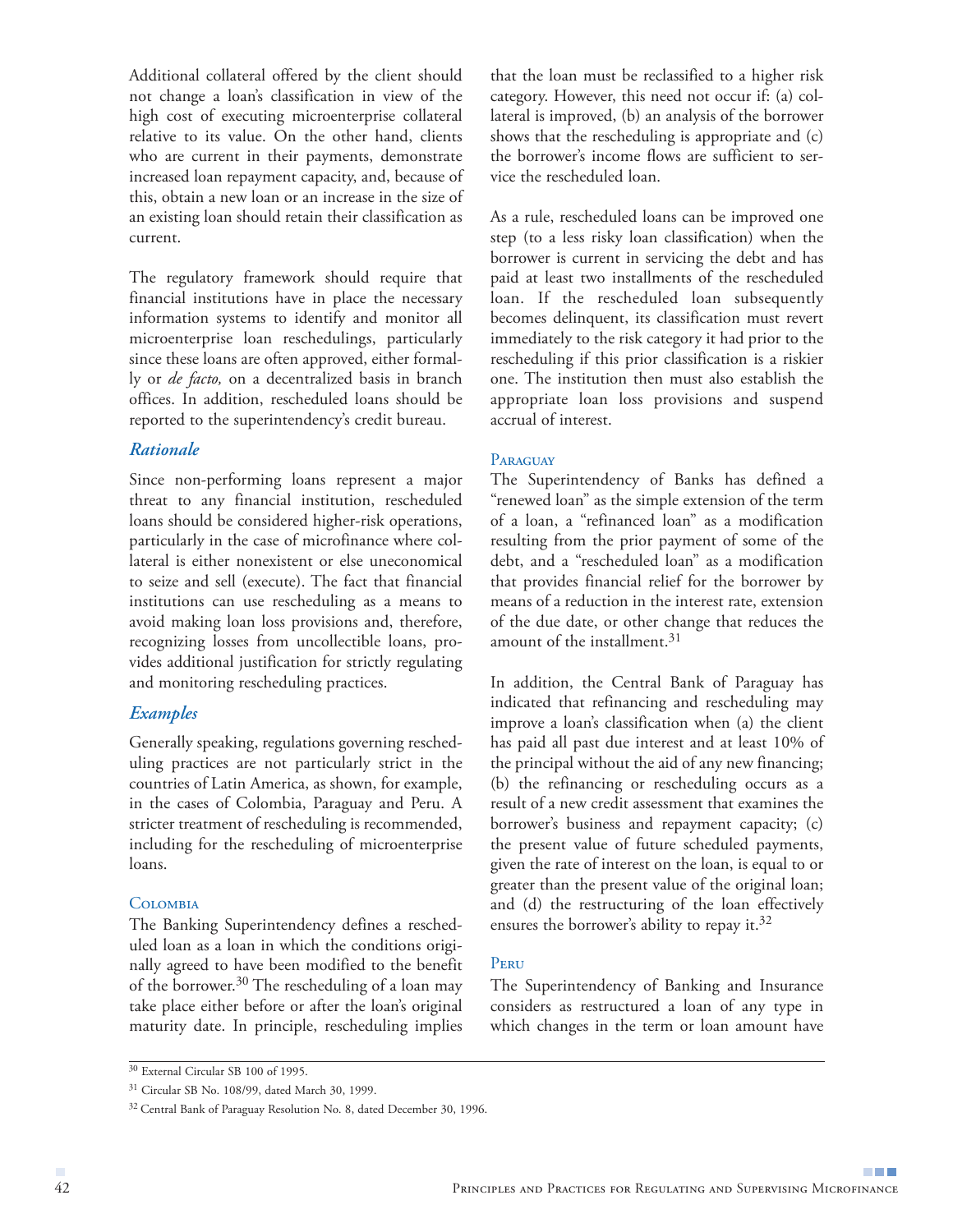been made as a result of a borrower's difficulties in repaying the original loan. Such changes may have been made either before or after the original maturity date of the loan. Any restructuring must be supported by a duly documented analysis of the client's payment capacity. Interest, commissions and all other income derived from the restructured loan should be recorded in the financial institution's accounts on a cash basis only (no accruals permitted).

### **Loan Loss Provisions**

#### *Recommendation*

The regulatory framework should require financial institutions to establish specific and generic loan loss provisions to cover the portfolio at risk. Specific loan loss provisions should be calculated as a percentage of the unpaid balance of each microenterprise loan, without taking into account the value of any collateral (in view of the high cost of seizing and selling microenterprise collateral relative to its value).

Bank supervisors can use the same schedule of provisioning percentages for microenterprise loans as for other types of loans (most Latin American countries use five risk categories, each with a successively higher provisioning percentage). However, microenterprise loans should be moved more rapidly from lower to higher risk categories. This is achieved by lowering the number of days of non-performance associated with each risk category in the case of microenterprise loans.

It is advisable that the category corresponding to the lowest risk require a provision of 1% (to reflect the fact that any loan has a risk of uncollectibility) and that the category for the highest risk have a provision of 100%. The bank supervisor should be authorized to order additional generic provisions (above and beyond the 1%) when it determines that an institution has a weak or deficient microenterprise lending methodology, or its clients are highly indebted to other lenders.

Finally, if the accounting standards governing the accrual of interest on non-performing loans are not up to standard, financial institutions should be required to establish provisions for this accrued

interest (see previous section on Non-Performing Loans).

#### *Rationale*

The expected losses associated with the microenterprise loan portfolio must be recognized though the timely establishment of specific, and possibly generic, loan loss provisions.

As for specific provisions, it is important to determine both the percentage of the specific provisions and the basis against which these percentages will be applied. Generally, specific provisions should be established against one of the following two bases:

- **●** The accounting balance of the loan, that is, the balance of principal plus interest due or
- **●** The principal balance only, which implies that interest due but not paid should be subject to provisioning or reversal.

The importance of generic loan loss provisions typically increases as competition among microfinance institutions intensifies. Increased competition, while generally desirable, can lead to a relaxation of lending policies and controls, and to the overindebtedness of microenterprise clients. Generic provisions serve to recognize and guard against this type of risk.

It is not advisable to require larger generic or specific provisions for loans with higher interest rates (which could be viewed as a proxy for credit risk). This would strongly discriminate against microenterprise loans since their high interest rates are often simply a reflection of high administrative costs, rather than of some extraordinary risk.

#### *Examples*

Bolivia, Peru, Colombia and Paraguay utilize very similar percentages for their specific loan loss provisions (Table 2.4). However, as noted earlier (Table 2.3), higher risk classes and provisioning percentages are encountered with many fewer days of loan delinquency in Bolivia and Peru than in Colombia and Paraguay. In addition, Bolivia's provisioning regulations provide a much more prudent treatment of collateral than those of the other three countries. In Bolivia, the value of collateral is not deducted prior to establishing provisions, while in Peru, Colombia and Paraguay such deductions are allowed. In the case of Peru, the problem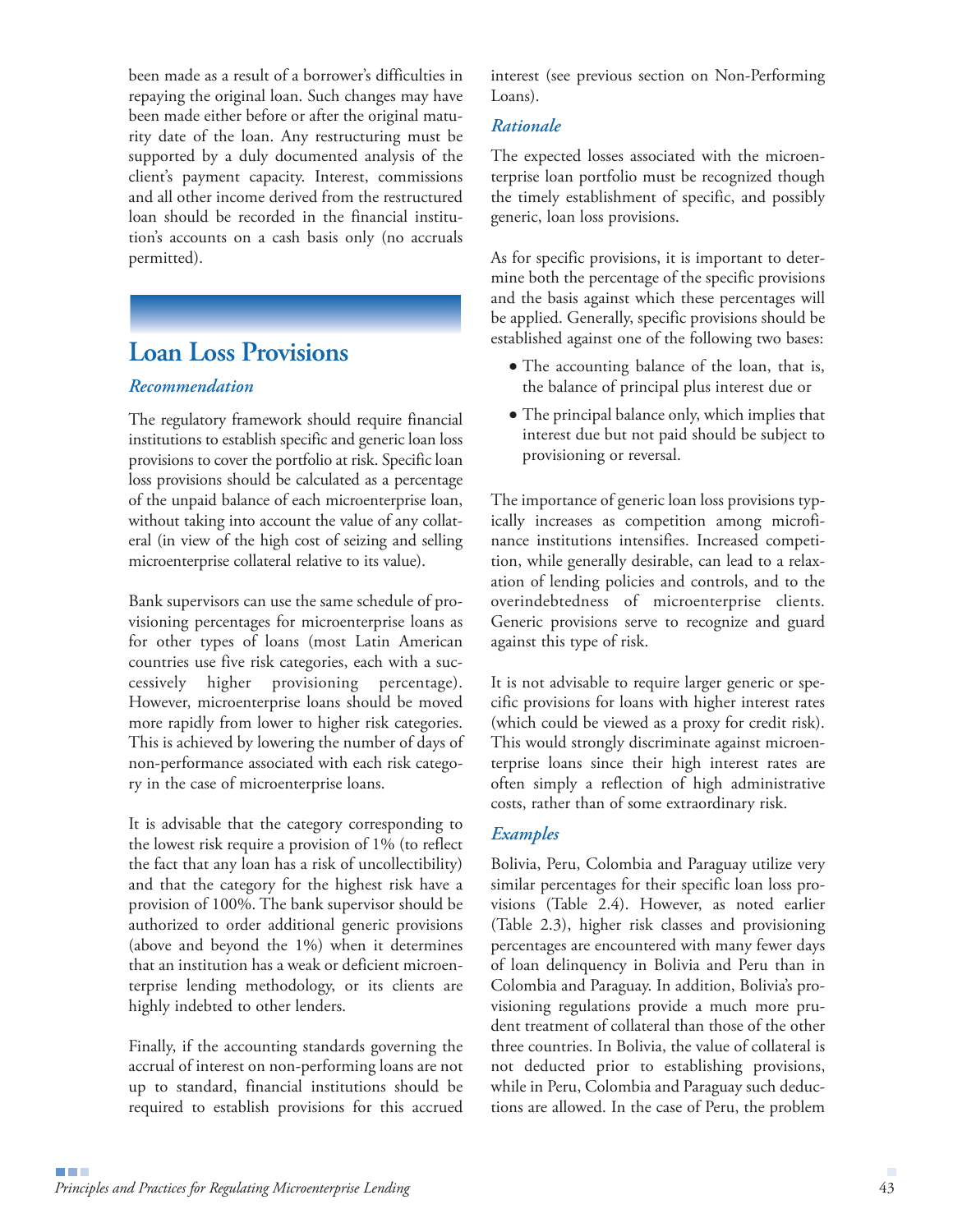stems from the definition of microenterprise credit. Because this definition includes loans of up to US\$20,000, it also covers small commercial loans, in which it is more reasonable to subtract the value of collateral when establishing loan loss provisions.

#### **BOLIVIA**

Bolivian financial institutions are required to establish specific provisions for microenterprise loans based on the number of days of delinquency and whether the loans have been rescheduled.

The Superintendency of Banks and Financial Institutions may also require that an institution establish generic provisions if its lending methodology exhibits "risk factors related to collectibility." In determining appropriate generic provisions, the Superintendency has established the following parameters.

1. When the lending methodology is inadequate in its design or implementation, information systems are insufficient for purposes of management or internal control, or loan rescheduling policies are inappropriate, the financial institution is required to establish a generic provision equal to the greater of the following amounts: $33$ 

3% of the outstanding balance of the loan portfolio

1% for each 10% of irregularities detected in a random sample of loans reviewed during the regular inspection of the Superintendency.

2. In the case of "contamination risk," generic provisions may be established for those loan clients who also have loans with another financial institution. A financial institution is required to establish a generic provision equal to "the amount that would result from reclassifying those microenterprise borrowers that owe a greater amount to another financial institution *and* are classified by the latter in a higher risk category, to that higher risk category." However, if the Superintendency finds that these irregularities exceed 20% of the sample, the institution is required to establish a generic provision equal to the amount that would result from having *all* clients reclassified to the highest-risk category to

| Table 2.4 Specific Loan Loss Provisions on Microenterprise Loans (percentages) |                        |            |                         |                         |  |
|--------------------------------------------------------------------------------|------------------------|------------|-------------------------|-------------------------|--|
| Category                                                                       | Bolivia <sup>(a)</sup> | Peru $(b)$ | Colombia <sup>(c)</sup> | Paraguay <sup>(d)</sup> |  |
|                                                                                |                        |            |                         |                         |  |
|                                                                                |                        |            |                         |                         |  |
| 3                                                                              | 20                     | 25         | 20                      | 20                      |  |
| 4                                                                              | 50                     | 60         | 50                      | 50                      |  |
|                                                                                | 100                    | 100        | 100                     | 100                     |  |
|                                                                                |                        |            |                         |                         |  |

*Source: Prepared by the authors based on case studies.*

*Notes: (a) Bolivia: Percentages are applied to the outstanding principal balance, since uncollected interest must be reversed following 90 days of failure to pay an installment. The value of collateral is not taken into account.*

*(b) Peru: Percentages are applied to the outstanding balance of principal plus interest. For loans backed by preferred guarantees (mortgages and registered liens on movable property) these percentages are reduced by half (except for categories 1 and 5 where no change is made). For loans backed by easily convertible preferred guarantees, such as bank accounts and securities, these percentages are reduced to 25% (except for category 1, which is reduced by half and category 5 which remains at 100%).*

*(c) Colombia: Regulations provide for a general provision of 1% of the total gross amount of the portfolio. Percentages are applied, for all types of loans, to the outstanding principal balance, except for consumer loans, where the percentage is applied to principal plus interest, and for commercial and housing loans classified in category 2. Percentages are applied to the difference between the amount of the loan and up to 70% of the value of the collateral.*

*(d) Paraguay: Percentages are applied to the principal plus interest of microenterprise and consumer loans, with the option of deducting the execution value of real and bank collateral.*

<sup>33</sup> Examples of inadequate lending methodology include noncompliance with the institution's own established credit policies and procedures and/or sound practices of loan approval and administration, such as failure to: i) verify residence and employment and keep the client data card up to date, ii) verify source of income and make a reasonable estimate of payment capacity, iii) verify payment history on debts with other creditors, iv) verify payment history of the guarantor and check the guarantor's basic documentation and source of income, and v) verify the existence of any registered collateral, its proper valuation, and the steps taken to ensure its protection.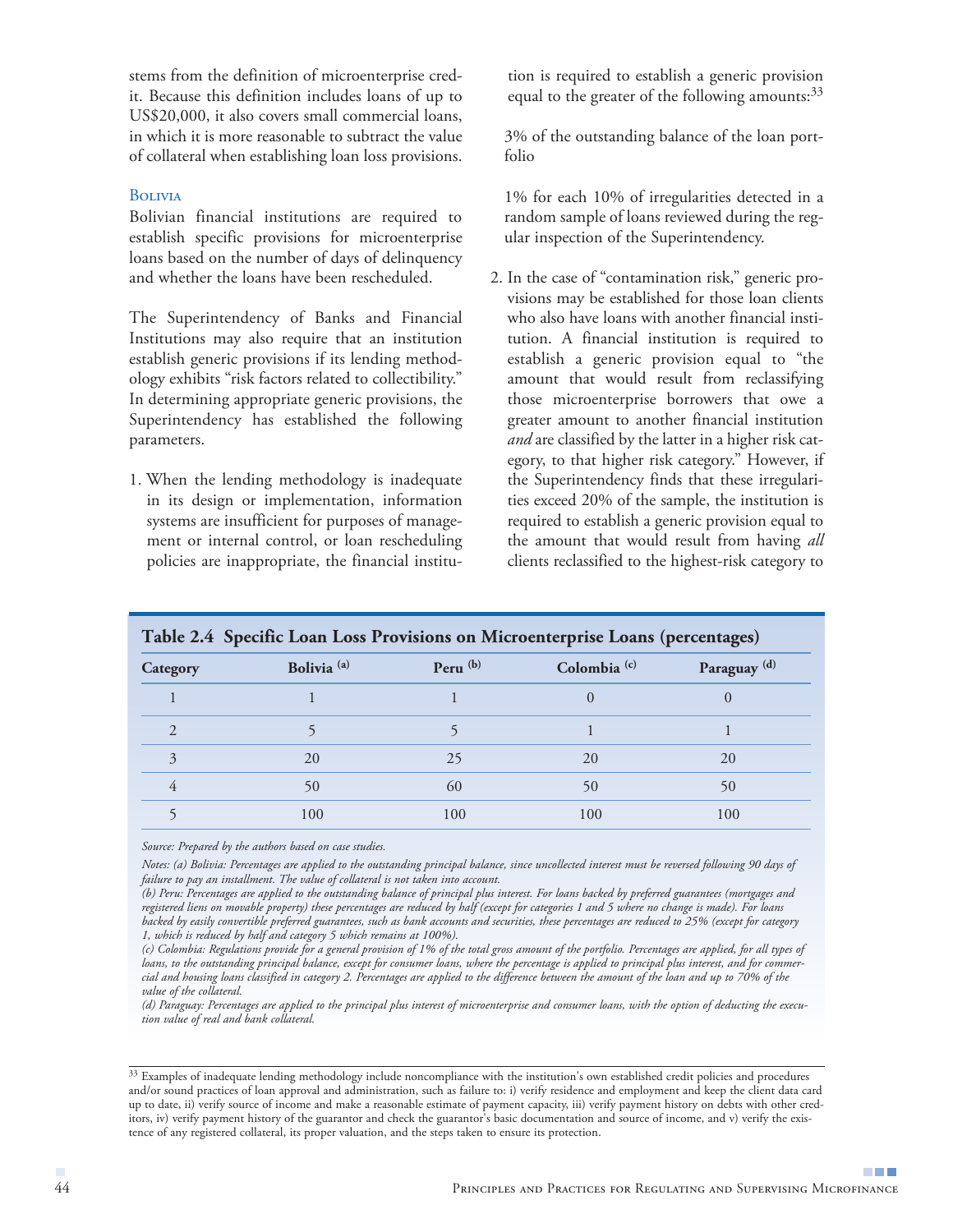which they have been assigned by any other financial institution in the financial system.34

### **Loan Write-Offs**

#### *Recommendation*

Financial institutions should deduct from their assets, on a monthly basis, all microenterprise loans that have been 100% provisioned for a period of 360 days. For cost reasons, there is no need to carry out the analyses and procedures applicable to commercial loans prior to loan write-off.

Loan write-off regulations should also include rules on: how credit bureaus are to be notified, how borrowers with loans that have been written off can rehabilitate themselves, and on the obligation to classify any loans made to unrehabilitated borrowers as lost (category 5).

#### *Rationale*

Given the nature of microenterprise loans, a period of 360 days in which the loan is fully provisioned is considered to be sufficient time for the borrower to bring his or her payments up to date, either by paying in cash or by surrendering goods in lieu of cash.

The requirement to write off uncollectible loans on a monthly basis avoids sudden reductions in the size of the loan portfolio and prevents the discretionary use of write-offs to manipulate portfolioat-risk measures. A consistent and comprehensive write-off policy ensures not only comparability among financial institutions, but also facilitates the operation of credit bureaus.

Regulations governing write-offs should also ensure that clients who have had loans written off are identifiable, at least until such clients rehabilitate themselves.35 Although financial institutions cannot be prohibited from granting loans to unrehabilitated clients, these loans should be classified in the highest risk category and, consequently, be provisioned 100%. This puts pressure on noncompliant borrowers and promotes discipline in the credit market.

### *Example*

#### **BOLIVIA**

Bolivia's Superintendency of Banks and Financial Institutions (SBEF) has taken care to stipulate that write-offs neither extinguish a borrower's obligations nor affect the rights of financial institutions to take legal action to recover amounts owed to them. This stipulation by the SBEF stems from the fact that, in the past, unscrupulous borrowers have argued to judicial authorities that their loan obligations were extinguished as a result of having been written off. SBEF's regulations also state that writing off loans with balances of 1% or more of the financial institution's net worth requires the prior authorization of the financial institution's board of directors and must also be reported to the general assembly of shareholders.

Delinquent loans for which a provision of 100% has been in place for more than one year must be written off against those provisions and transferred to an off balance sheet account. Delinquent loans that have been provisioned 100% can also be written off more quickly than one year. In both cases, the financial institutions must submit the following documentation:

- 1. Report by the financial institution's attorney on the status of judicial collection efforts, accompanied by affidavits, edicts, judgments, resolutions, sentences and any other relevant documents that show that no assets were able to be seized or were insufficient to cover the full amount of the loan.
- 2. Report by the risk management unit on the status of the borrower, including outstanding amounts of principal and interest, specific reserves established, collateral, and opinion as to the degree of collectibility.
- 3. Sworn statement by the statutory auditor that the loans to be written off are not in any way linked to the owners, directors or management of the financial institution.
- 4. Minutes from the board meeting showing that the loan write-offs were brought to the attention of the board and authorized as necessary.

<sup>34</sup> Clearly, these requirements presuppose a well-functioning credit bureau. Without such a source of information, financial institutions would not be able to reclassify their borrowers as mandated by the Superintendency.

<sup>&</sup>lt;sup>35</sup> In fact, data reported to a credit bureau regarding payment of loans should clearly identify the disposition of the loan: paid by the client him/herself, paid by the cosigner or other third party, paid by the sale of collateral, or unpaid and written off.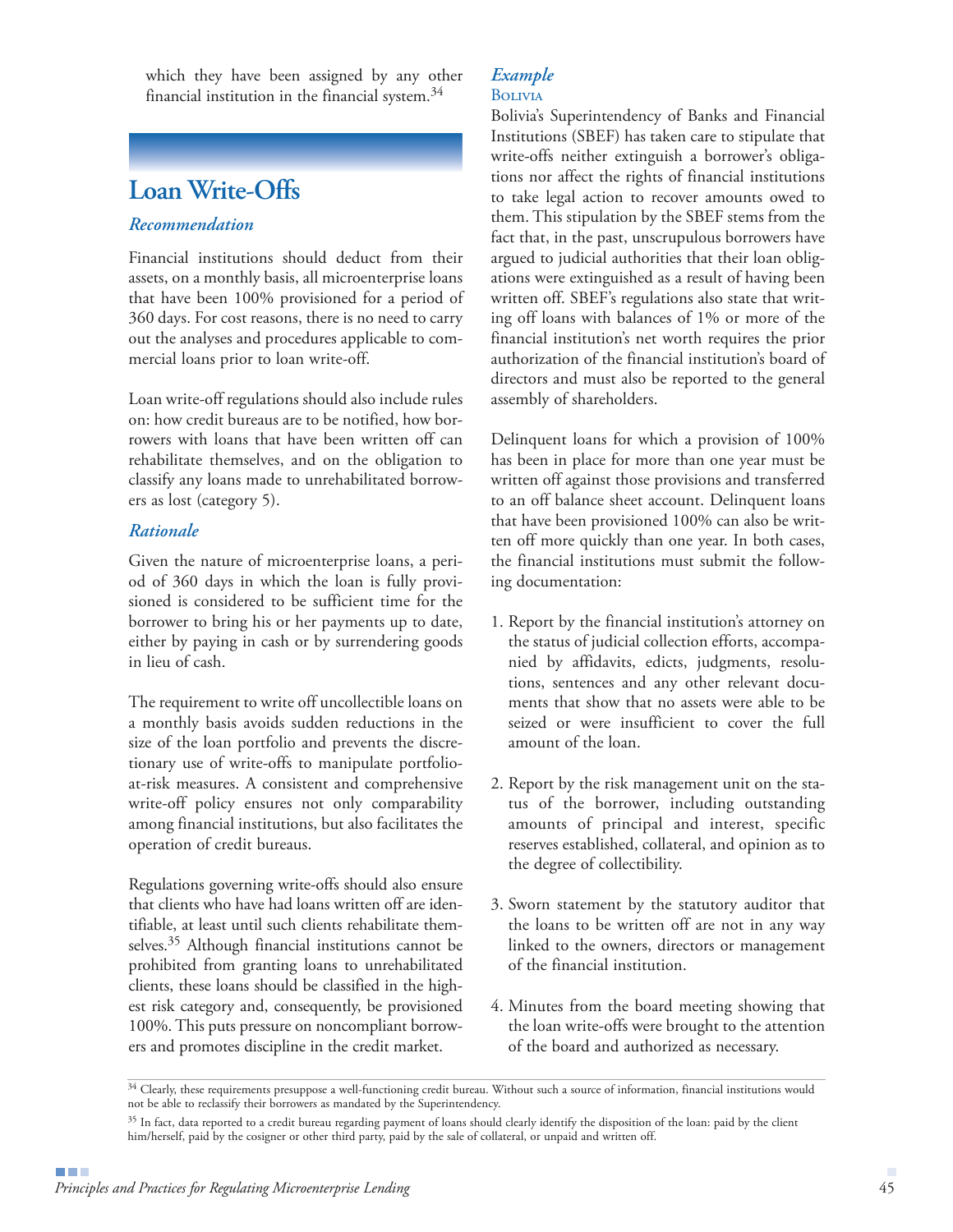|                                         | <b>Board</b><br>Approval | Verification of<br>Uncollectibility | Delinquency of<br>More Than  Days                                                                     | The Loan is<br>100% Provisioned |
|-----------------------------------------|--------------------------|-------------------------------------|-------------------------------------------------------------------------------------------------------|---------------------------------|
| Bolivia                                 |                          |                                     |                                                                                                       | ✓                               |
| Colombia (SIB) <sup>(a)</sup>           | $\checkmark$             |                                     |                                                                                                       | $\checkmark$                    |
| Colombia (SES) <sup>(b)</sup>           | $\checkmark$             |                                     |                                                                                                       |                                 |
| Costa Rica                              |                          |                                     |                                                                                                       | ✓                               |
| Dominican Republic (SIB) <sup>(a)</sup> |                          | ✓                                   | 720 without real collateral<br>1,080 with real collateral                                             |                                 |
| Dominican Republic<br>$(AIRAC)^{(b)}$   |                          |                                     | 360                                                                                                   |                                 |
| Ecuador                                 | $\checkmark$             | $\checkmark$                        | 1,080                                                                                                 | ✓                               |
| El Salvador                             |                          |                                     | 4,380 without collateral<br>8,760 with collateral                                                     |                                 |
| Guatemala                               |                          | $\checkmark$                        | 31                                                                                                    |                                 |
| Honduras                                | $\checkmark$             | $\checkmark$                        |                                                                                                       | $\checkmark$                    |
| Jamaica                                 | $\checkmark$             |                                     | 365                                                                                                   | $\checkmark$                    |
| Mexico                                  |                          | $\checkmark$                        |                                                                                                       |                                 |
| Nicaragua                               | $\checkmark$             | ✓                                   |                                                                                                       | $\checkmark$                    |
| Panama                                  | $\checkmark$             | $\checkmark$                        |                                                                                                       |                                 |
| Paraguay                                |                          | $\checkmark$                        | 360 (loans up to US\$950)<br>720 without real collateral<br>1,080 with real collateral <sup>(c)</sup> | $\checkmark$                    |
| Peru (SIB) <sup>(a)</sup>               | $\checkmark$             |                                     |                                                                                                       | $\checkmark$                    |
| Peru (FENACREP) <sup>(b)</sup>          | $\checkmark$             | $\checkmark$                        |                                                                                                       | $\checkmark$                    |
| Uruguay                                 |                          |                                     | 720                                                                                                   |                                 |
| Venezuela                               | ✓                        | ✓                                   |                                                                                                       |                                 |

*Source: Prepared by the authors based on project survey.*

*Notes: (a) Agency charged with supervising banks.*

*(b) Agency charged with supervising credit unions.* 

*(c) In Paraguay, it is also possible to write off uncollectible loans prior to these time periods in the event of: (i) a general prohibition against financial institutions placing liens against and selling registered collateral and (ii) the declared bankruptcy of a borrower.*

### **Legal Recovery**

#### *Recommendation*

Banking regulations in some countries require the initiation of legal action to recover delinquent loan balances after they have been overdue for a significant period of time. Such regulations should be avoided in the case of microenterprise loans. It is also recommended that alternative dispute resolution methods, such as arbitration, be promoted.

#### *Rationale*

The costs associated with legal loan recovery in Latin American countries often make this option uneconomical in the context of small loans. The time and expense of navigating the judicial system are simply too high in relation to the loan amount.

**The College**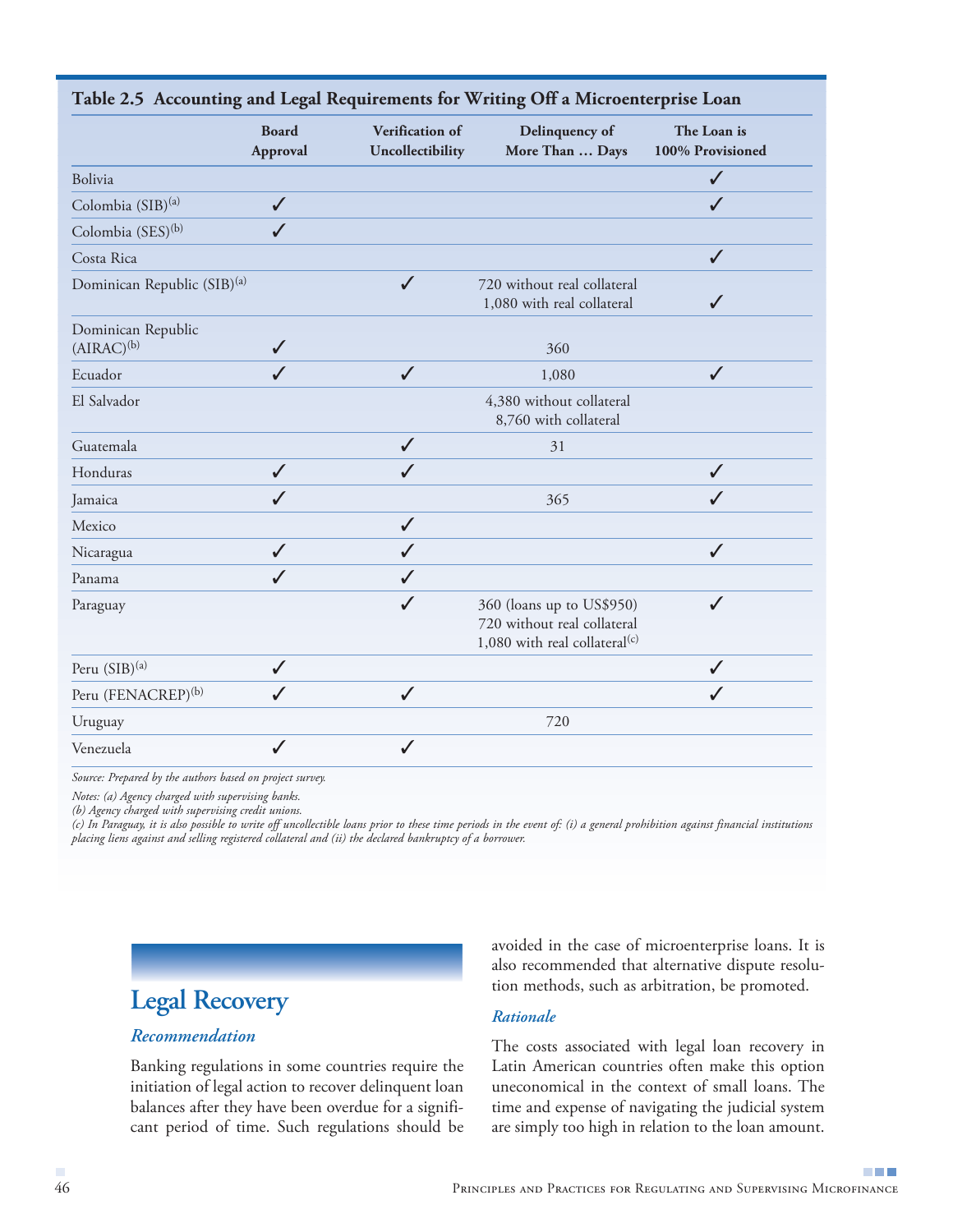The problems associated with legal recovery are not easy to solve, and the bank supervisory agency is often very limited in what it can do since the problems originate in the legal provisions and institutional weaknesses of the judicial system.

#### *Example*

#### **BOLIVIA**

The regulations of the Superintendency of Banks and Financial Institutions state that financial institutions must initiate judicial action no later than 91 days following the date on which a borrower becomes delinquent, unless an extension (of no more than 90 days) is granted by an authority within the financial institution higher than that which initially approved the loan. Such authorization must be reported to the institution's board of directors, or equivalent authority, and be documented in the borrower's loan file. This documentation must include: (a) the amount of the loan, (b) the number of days past due, (c) the reason for and length of the postponement of legal action, (d) the level of authorization for the postponement, with names and signatures, and (e) the date of the meeting of the board of directors.<sup>36</sup>

Nevertheless, in the case of small loans, including microenterprise loans, the financial institution may instead opt to pursue extrajudicial means of collection, instead of going through the court system. Based on a cost-benefit study, the financial institution would utilize extrajudicial collection for all loans whose outstanding balance is less than or equal to a set amount, as approved by the board of directors or equivalent authority of the institution.

There are two procedural modalities available to financial institutions: the executive process and the coercive process. The cost of the two processes has been estimated by Superintendency to be quite similar. Both cost at least US\$700, even in those cases where borrowers do not contest the process or file any appeals. Consequently, almost all financial institutions providing microenterprise loans have established a policy of not resorting to legal recovery for loan balances smaller than US\$1,000. The time required for the judicial recovery process is very unpredictable, as it depends on the degree of urgency of the creditor and the additional costs that the creditor is willing to incur.

According to Bolivia's Superintendency, the high costs of legal recovery are associated with the extensive—and excessive—list of steps and requirements mandated in such processes:

1) Purchase of judicial tax stamps for filing the suit; 2) purchase of forms and papers for issuance of a writ of notification; 3) form for the seizure of collateral, which must be filled out; 4) personal summons with writ of notification; 5) request for service with summons; 6) writ authorizing service with summons; 7) service by summons with writ of notification; 8) request for notification by edict; 9) writ authorizing notification by edict; 10) publication of notifications (3); 11) record on the presentation of notifications; 12) carrying out of the seizure; 13) minutes of the settlement; 14) response to pleas; 15) request for sentence; 16) stamped paper for sentence; 17) notification of sentence; 18) request for service with summons; 19) writ authorizing service with summons; 20) service of summons with writ of notification; 21) request for notification by edict; 22) writ authorizing notification by edict; 23) publication of notifications (3); 24) record on the presentation of notifications; 25) request for writ of execution; 26) execution; 27) request for pre-auction measures; 28) writ and official letter authorizing pre-auction measures; 29) certification of payment of federal taxes; 30) cadastral certificate; 31) certification of payment of taxes; 32) appraisal; 33) record of filing and request for auction; 34) writ authorizing auction; 35) official letters for publication; 36) publication of notifications; 37) payment of notary fees; 38) request for second auction; 39) writ authorizing second auction; 40) official letters for publication; 41) publication of notifications; 42) record of adjudication; 43) affidavit of adjudication; 44) payment of transaction taxes; 45) recording of taxes.

# **Risk Weighting**

#### *Recommendation*

Microenterprise loans should have a risk weighting of 100%.

Microenterprise loans should not be pre-defined as high-risk loans, and thereby penalized with a high-

<sup>36</sup> Recopilación de Normas para Bancos y Entidades Financieras de la Superintendencia, Title V, Chapter I, Section 5, Article 1.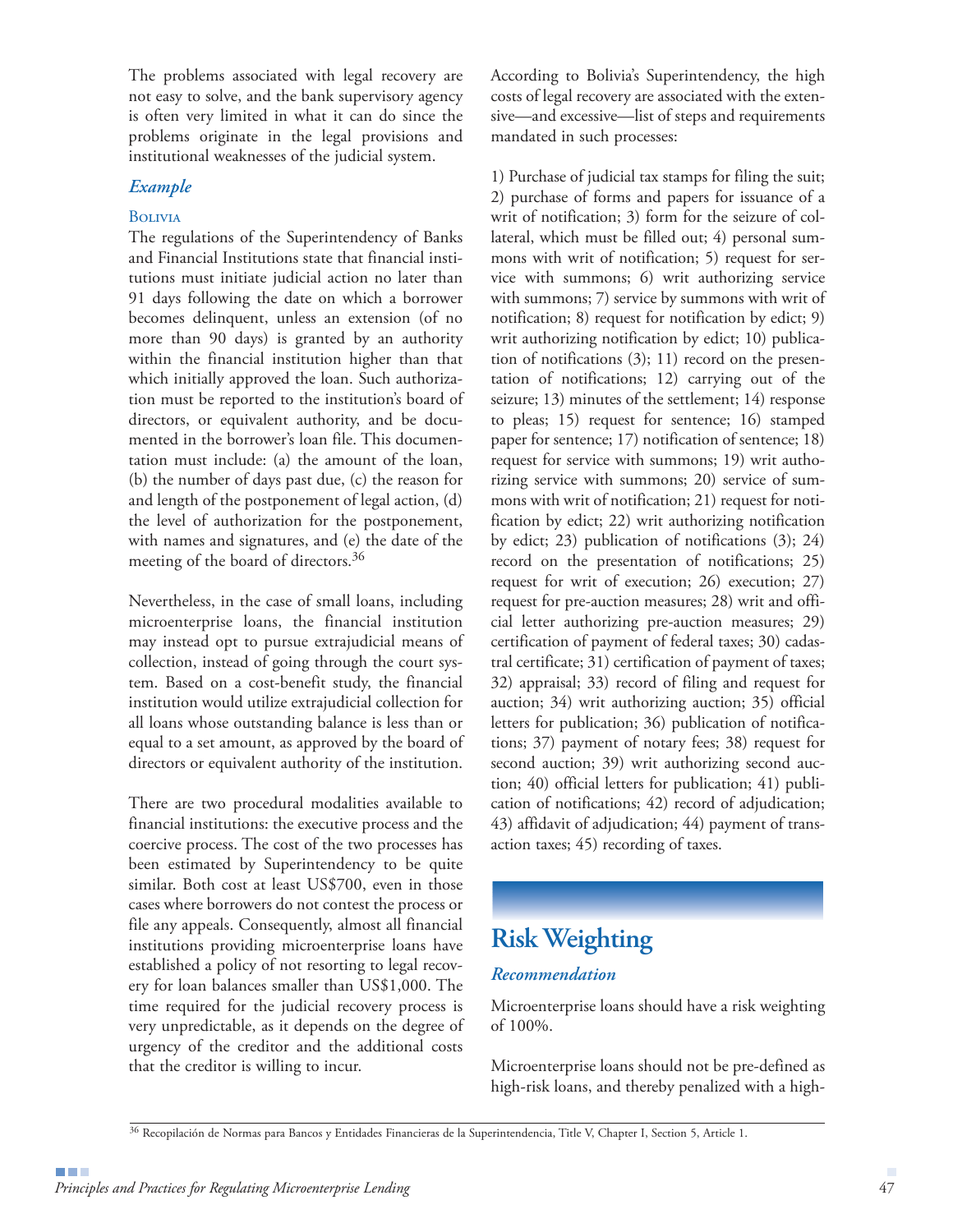er risk weighting, solely because they are provided by means of an unconventional lending methodology or because they bear interest rates higher than the average for commercial banking loans. $37$ 

#### *Rationale*

There is no empirical evidence to suggest that microenterprise loans are inherently more risky than other types of loans since detailed comparisons of loan delinquency patterns are not available. In fact, one could make the opposite argument, at least on theoretical grounds, that microenterprise loans are less risky than larger sized commercial loans. Since most microenterprise clients have few alternatives for accessing credit and other financial services, their relationship to the microfinance institution takes on great importance to them. If they are refused credit due to a bad payment history, they often have nowhere else to go. Consequently, it might be reasonable to argue that, all else equal, microenterprise clients would put forth a greater effort to honor their loan commitments.

Naturally, all things are not exactly equal. Microenterprise clients tend to be poor and have few resources set aside to deal with a crisis in the family or other unexpected emergencies. This

tends to increase the risk associated with microenterprise lending and may counteract the impact of greater payment effort described in the preceding paragraph.

Nor is it clear whether general economic downturns affect microenterprises more severely than larger enterprises. If the source of the problem is volatile capital flows, large companies will in fact be more affected than smaller ones since the former tend to finance themselves at least partly abroad or in a foreign currency. Larger companies are also more directly exposed to changes in the country's terms of trade since they tend to import and export goods to a larger extent. While economic woes will ultimately affect microenterprises as well, it would seem that they are somewhat more sheltered from these problems, particularly when they arise from difficulties in international markets.

The fact that microenterprise loans in many cases are not backed by conventional collateral—or, when they are, the collateral cannot be economically executed—does not justify a higher risk weight. This problem is addressed through stricter provisioning standards.

<sup>37</sup> For example, the Argentine bank superintendency considers the interest rate as a proxy for risk, which leads to high risk weights being assigned to microenterprise loans.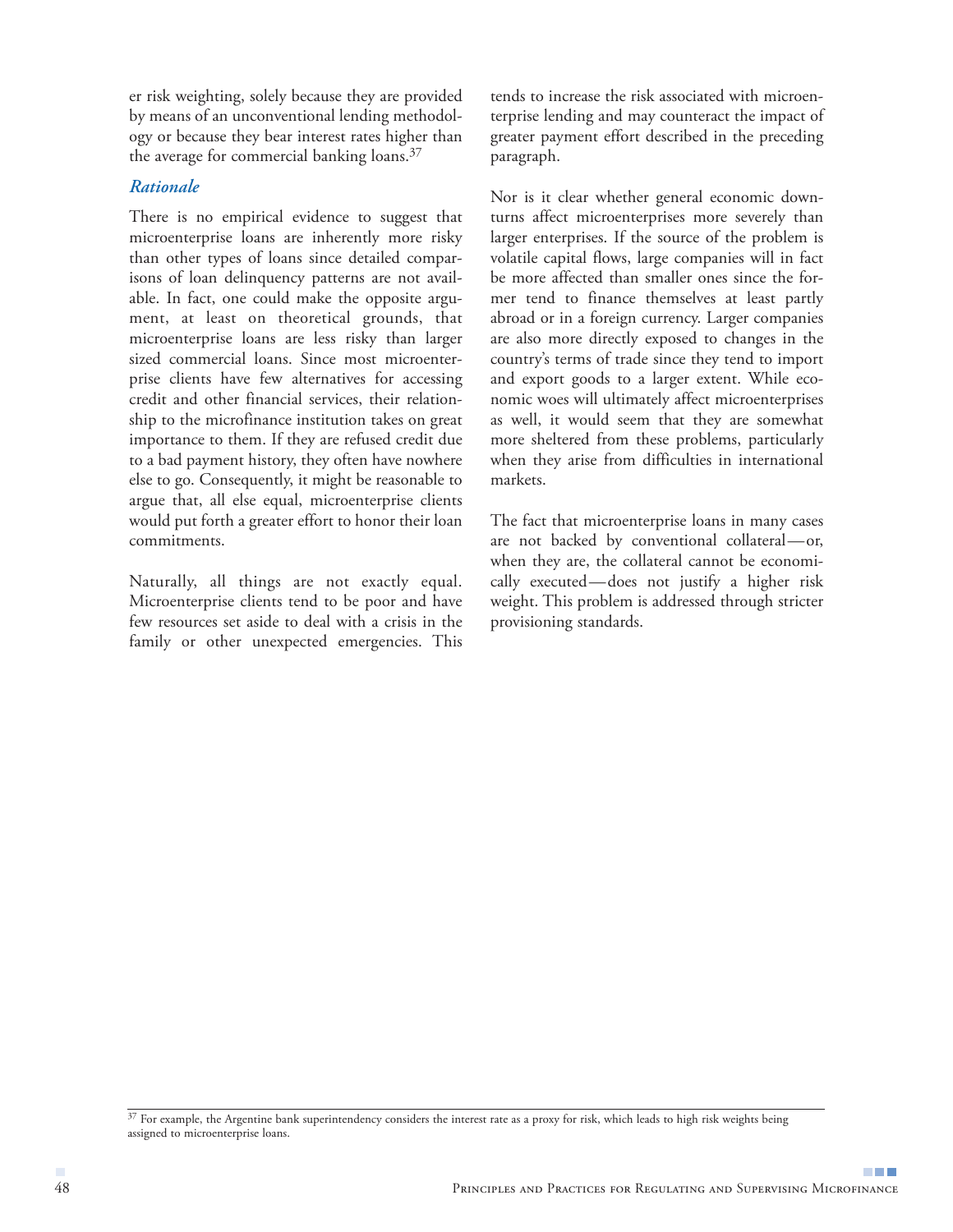# **III** PRINCIPLES FOR REGULATING MICROFINANCE INSTITUTIONS AND CREDIT UNIONS



eyond creating an appropriate regulatory framework for microenterprise lending, bank supervisors may also need to make modifications in the types of licenses that are available to organizations wishing to operate as supervised microfinance intermediaries. Nevertheless, the creation of

new types of institutions for microfinance should be approached with caution because the proliferation of institutional forms tends to complicate supervision. Sometimes the matter is out of the hands of bank supervisors, however, because initiatives to create new types of institutions for microfinance often come from private groups and civil society associations. In some cases, bank supervisors find out about the initiative only when it is circulated as a new legislative proposal in congress.

Clearly, it is preferable for bank supervisors to be informed of and involved in any initiative to create new types of financial institutions. By the same token, bank supervisors must be able to say something other than an inflexible "no" when informed of this kind of initiative. Sometimes it does not make sense to create a new type of institution, and thus a negative stance by the supervisor is justified, but other times the creation of such a license may be the only way to reasonably facilitate a continued and sustainable expansion of microfinance in the country.

The purpose of creating a new type of financial institution to do microfinance is normally related to the desire to convert nonprofit organizations engaged in microfinance into formal financial intermediaries. The creation of a new type of financial institution, however, requires consideration of a whole new set of regulatory issues, including the need for guidelines on such topics as con-

#### Topics—Chapter III

| Legal Form and Purpose                             | 52 |
|----------------------------------------------------|----|
| Ownership                                          | 54 |
| Control by Owners                                  | 56 |
| Board of Directors and Management                  | 58 |
| Internal Control                                   | 61 |
| Minimum Capital                                    | 62 |
| Capital Adequacy                                   | 63 |
| <b>Credit Concentration</b>                        | 67 |
| Permitted Operations                               | 68 |
| Distribution of Dividends                          | 71 |
| Geographic Scope and Hours of Operation            | 72 |
| Related Party Lending                              | 74 |
| Indebtedness                                       | 76 |
| Noncommercial Credit                               | 77 |
| Investments in Fixed Assets and Other Companies 78 |    |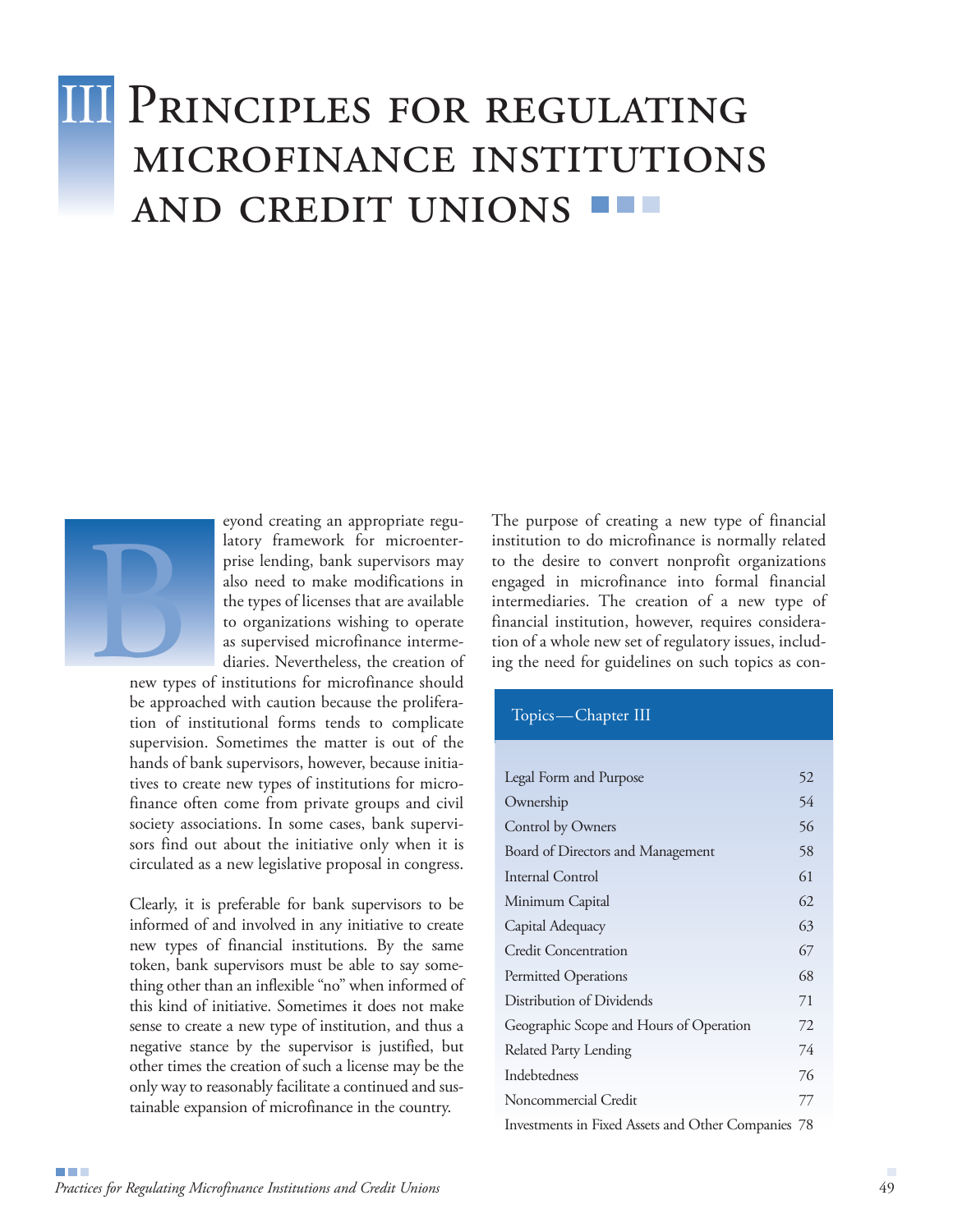trol by owners, minimum capital, permitted operations and noncommercial indebtedness. The required regulations must be tailored to each different type of institution and, accordingly, are different from the regulations discussed in the last chapter, which pertained to microfinance as an activity/product. The need for a set of regulations tailored to each different type of institution engaged in microfinance can be justified by the fact that their different organizational, operational and ownership structures create risks and weaknesses that are unique to each type of financial entity.

The application of a differentiated regulatory framework, however, is complicated by the variety of financial institutions engaged in microfinance activities to a greater or lesser extent, such as:

- (a) commercial banks with a portion of their portfolios dedicated to microenterprise loans
- (b) finance companies with a portion of their portfolios dedicated to microenterprise loans
- (c) commercial banks specializing exclusively in microfinance, which have typically come into existence as a result of the transformation of nonprofit organizations
- (d) finance companies specializing exclusively in microfinance, which have typically come into existence as a result of the transformation of nonprofit organizations
- (e) credit unions with a portion of their portfolios dedicated to microenterprise loans
- (f) new types of financial institutions created specifically to enable nonprofit microfinance organizations to more easily operate as regulated financial entities (as described in Chapter 1).

In view of the considerable diversity of financial institutions engaged in microfinance, supervisory authorities cannot apply a standard approach to all of them. The different types of institutions differ significantly in terms of their ownership, organizational structure, operations and overall risk profiles. For example, a finance company growing out of a nonprofit organization and specializing exclusively in microfinance is quite different from a commercial bank that allocates only a portion of its portfolio to such activities. The differences are even greater in the case of credit unions, which possess a number of truly unique ownership and governance characteristics.

The recommendations made in this chapter are most easily applied to new types of financial institutions that are created to permit the transformation of nonprofit microfinance organizations into regulated financial entities. In such cases, the recommendations are not only entirely appropriate but can also be easily implemented through the law and regulations that create and define the new type of institution.

Most of the recommendations proposed in this chapter are also applicable in their entirety to existing finance companies and banks engaged exclusively in microfinance activities. In these cases, however, their implementation might be somewhat more problematic. It makes little sense to overhaul the regulatory framework for all banks or finance companies simply because a few of them specialize in microfinance. Rather, in view of the fact that most of the finance companies and banks engaged exclusively in microfinance have been created through the transformation of nonprofit organizations, the appropriate solution is for the supervisory authority, at the time a new institution is licensed, to require that its articles of incorporation include the limitations and recommendations suggested in this chapter.

In the case of conventional banks and finance companies engaged only partly in microfinance, implementation of the suggested regulations not only constitutes a practical challenge but also requires a theoretical justification. Clearly, it would be inappropriate alter regulations in such areas as capital adequacy, credit concentration and permitted operations if the institution channels only a small portion of its resources into microfinance. Only if the institution has a substantial involvement in microfinance do the regulations suggested here begin to be applicable. Accordingly, any implementation among mainstream banks and finance companies would have to be partial, gradual and individualized. The supervisory authority should negotiate with each institution, on a caseby-case basis, any modifications that it deems to be justified.

Finally, credit unions pose special challenges for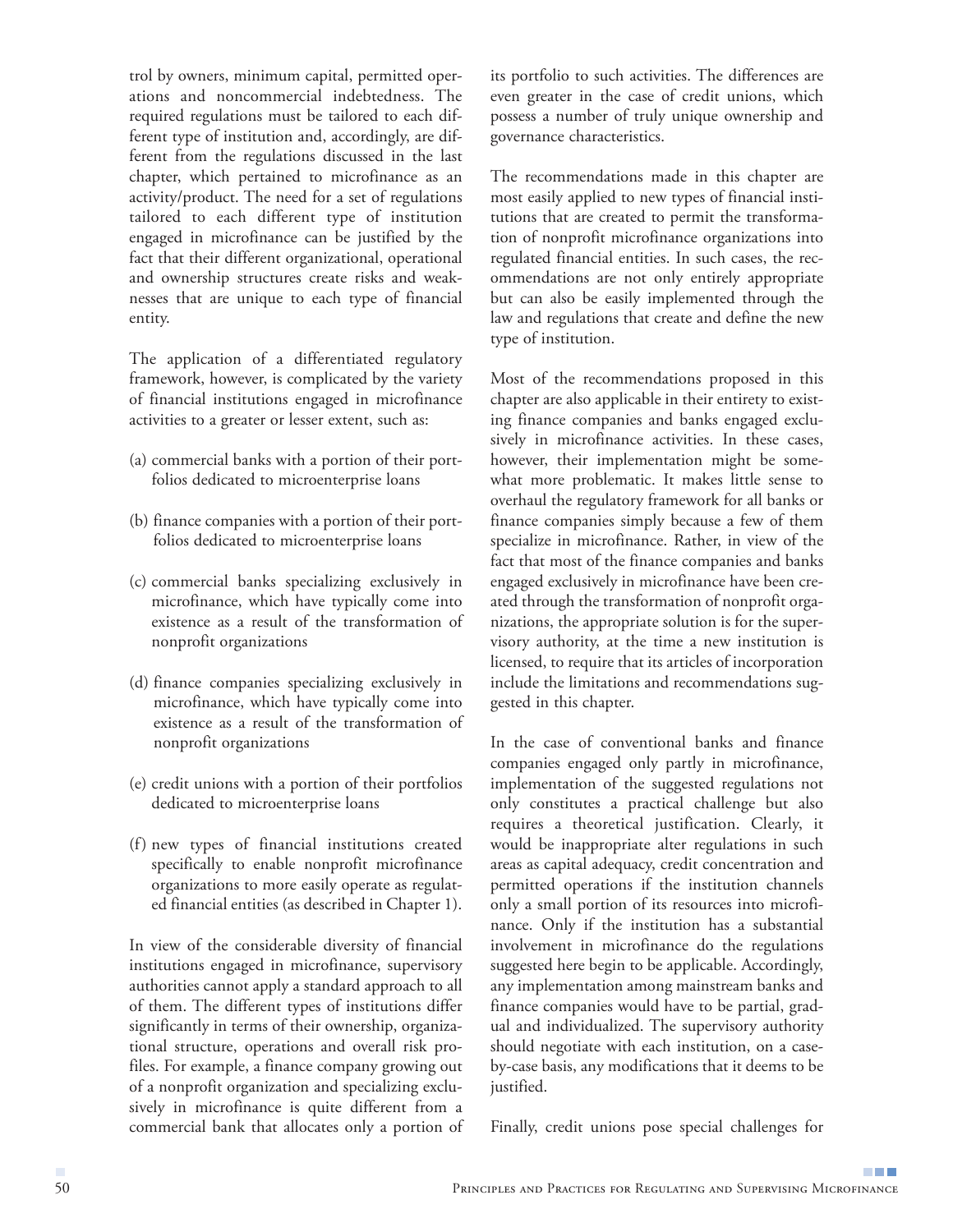supervisors. Not only are they very different from banks and finance companies in terms of their purpose, governance and operations, but in some countries, there are more credit unions than the supervisor can possibly hope to supervise effectively in the forseeable future.<sup>38</sup> As a result, supervisors in some Latin American countries have preferred not to make any effort to effectively supervise these intermediaries.

With 100 or more credit unions present in many Latin American countries, any mention of regulating credit unions invariably leads to the question of which credit unions should be regulated. In some cases, it is not realistic to regulate all of them. However, there are several reasons why at least large credit unions should be subject to government-backed prudential regulation and supervision: (a) they have a large number of depositors needing protection, (b) the bond among members is often weak, eroding elements of self-supervision, and (c) some large credit unions could fairly be classified as posing systemic risk in the conventional sense of the phrase.

Smaller credit unions present a more difficult challenge to supervisory authorities, inasmuch as they are often very numerous but typically account for only a very small percentage of the total deposits of the financial system. At first blush, it may seem unrealistic for the bank supervisor to supervise smaller credit unions since the costs of doing so could be very high. This problem could be overcome if the superintendencies were able to charge cost-covering or nearly cost-covering supervision fees for their services. They would then have the resources to properly supervise credit unions without having to call on commercial banks and other supervised financial institutions to cross-subsidize credit unions.

Such a system might be seen as fairer by the credit unions if supervision fees were broken into two parts. The first part would be an inspection fee,

levied according to the number of man-days of supervisory time spent on the on-site inspection of the credit union (much as is done in the German system of credit union supervision, where the credit unions are presented with a bill for the cost of services rendered at the end of the inspection). The second part would be a traditional supervision fee, calculated as a percentage of the credit union's assets, for example, 0.2% of total assets. This fee would cover all of the other costs of supervision, such as those associated with off-site data collection and analysis, the work of the superintendency's legal department, the updating of regulations, and the intervention and closure of credit unions.

By levying the fee in two parts, a traditional, onepart fee of 0.5–1% of assets, which might be needed in some cases to cover all of the costs of credit union supervision, would be avoided. Such a fee might seem exorbitant to credit unions, whereas a two-part fee, in which the high costs of making a field visit are made plain and levied separately, might seem more justified.

This is not to say that any financial institution, including credit unions, will like to pay for supervision. However, we believe that it would be in the credit union's long-run interest to pay even the full cost for good quality supervision, given the benefits conferred by such oversight. Credit unions might have to raise their loan rates somewhat to cover these added costs, but this should not be a major problem. Credit union loan rates are often below what banks charge even for much larger loans, and are also below what the credit unions themselves could charge for the small loans they make. In addition, many credit unions are located in rural areas, where they have captive markets and even greater discretion to increase loan rates. In any case, good supervision may result in the credit unions making substantial efficiency gains, which may obviate the need for any loan rate increases at all. In addition, good supervision benefits the credit union by providing the external controls that help it to become

<sup>&</sup>lt;sup>38</sup> The unique governance features of credit unions are linked in part to the fact that members can be depositors, borrowers and owners of the institution all at the same time. This readily leads to conflicts of interest in how the credit union should be run. Members who are net depositors are more concerned about the financial sustainability of the institution, and members who are net borrowers are more concerned about having continued access to inexpensive loans. Since all members have one vote, it is not obvious that the members with money at risk in the credit union (the depositors) will be able to dominate its management. In fact, it is often the other way around, which, in the case of many Latin American credit unions, has led to weak performance and a precarious existence on the verge of insolvency.

Credit unions exhibit a number of other distinctive characteristics that add to their governance challenges. For example, they typically operate in a much more restricted geographical area than banks, so they enjoy a much lower degree of diversification in both their loan portfolio and their funding sources (local deposits). For a more in-depth discussion of the characteristics of credit unions and the implications for their regulation and supervision, interested readers may consult Westley and Branch (2000a), Richardson (2000b) and Poyo (2000).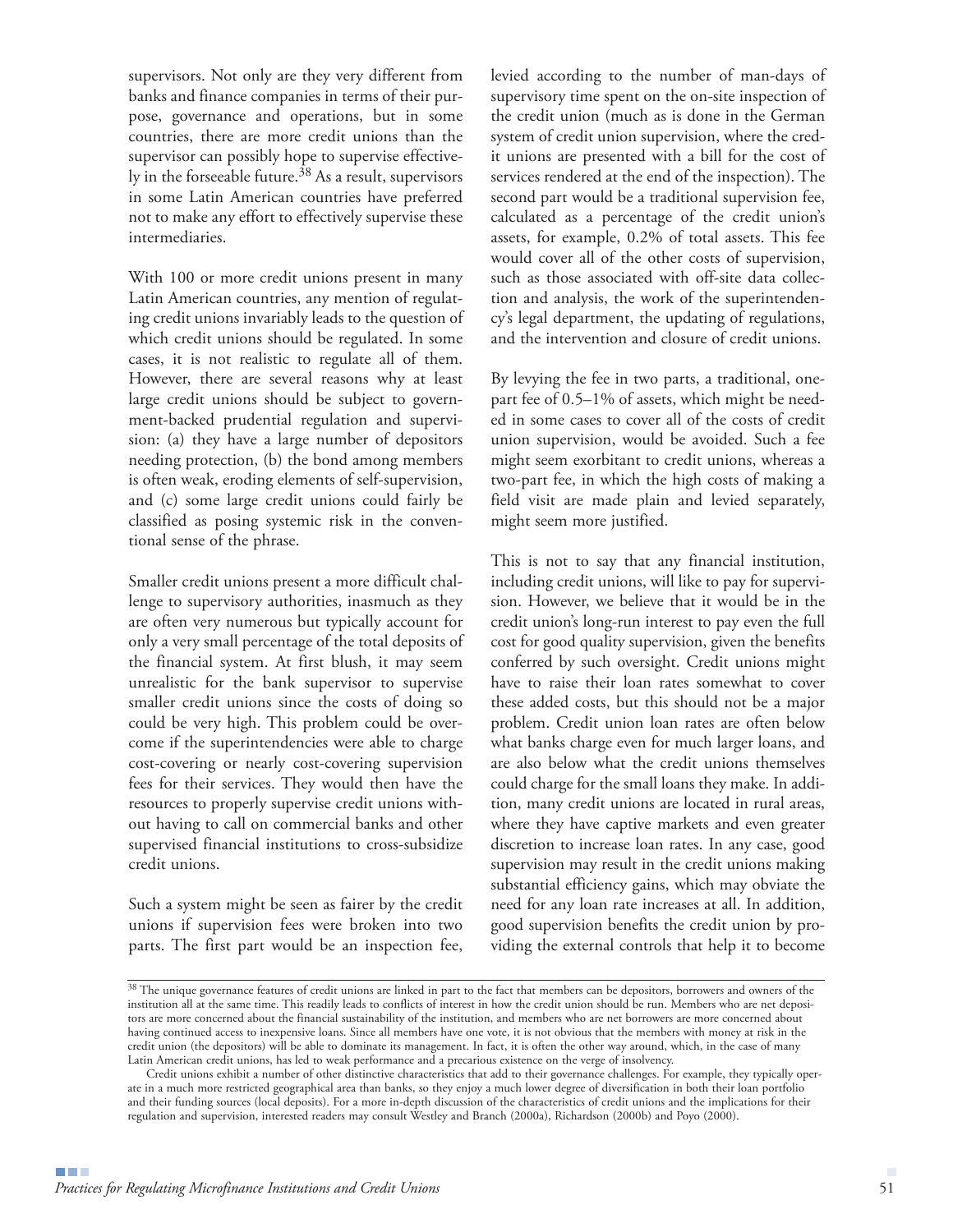a more stable and financially sustainable institution. This enhanced stability and safety bolsters public confidence in credit unions and helps these intermediaries to attract deposits, thus providing resources for growth, service expansion, and further cost reductions through scale economies.

A second alternative for dealing with the issue of the high cost supervising the smaller credit unions might be to outright prohibit smaller unregulated credit unions from taking deposits, permitting them only to take shares (which, unlike deposits, are not remunerated at a pre-established interest rate, but only with dividend distributions out of any profits earned during the year). However, this would effectively leave many rural communities without important financial services.

Lastly, the supervisory authority could delegate the supervision of smaller credit unions to some other institution (typically another government agency or a federation of credit unions), though this generally results in supervision of a lower quality due to lack of trained personnel and/or conflicts of interest in the delegated supervisor. Nor does delegation ensure that the bank supervisory authority can avoid, in the final analysis, assuming responsibility for any problems that occur in the sector.

To these challenges must be added the fact that credit unions have a tendency to resist regulation by supervisory authorities. They do this mainly for two main reasons. First, they fear that proposed regulations will not be sufficiently well adapted to the particular characteristics and circumstances of credit unions and that they might therefore impose unreasonable and unrealistic requirements. Second, some credit unions object to the fact that they would have to limit themselves only to financial services (which is necessary in order to allow for effective supervision) and no longer provide health, education or other services as part of their on-going operations. The tradition of providing such nonfinancial services is deeply rooted in the cooperative movement in many countries.<sup>39</sup>

Considering the distinctive features and special issues associated with credit unions, they probably constitute the most complicated and challenging area of regulation and supervision within the general field of microfinance. Although this publication suggests solutions for a number of technical aspects related to credit union regulation and supervision, it does not deal with the fact that many important and difficult decisions must be made at the political level, in view of the organizational capacity of credit unions and the need to adapt laws and regulations to the special characteristics of these financial institutions.

In view of the considerable differences that exist between credit unions and incorporated financial institutions, this and the following chapter provide separate recommendations for these two types of institutions. This allows the recommendations that are made to not only be fairer but also more precise.

### **Legal Form and Purpose** *Recommendation*

**Microfinance Institutions and Credit Unions.** The regulatory framework should require regulated microfinance institutions to be chartered either as corporations or credit unions. Nonprofit organizations should not be allowed to operate as regulated and supervised entities. Institutions operating as regulated and supervised entities should be not be permitted to engage in ongoing business activities other than financial intermediation, such as the provision of technical assistance, training or social services.

**Microfinance Institutions.** The regulatory framework should provide mechanisms that enable financially sustainable and well-capitalized associations or foundations to participate in the creation of financial corporations. However, the creation of new financial institutions by a nonprofit organization should also include the participation of forprofit investors, who often impose a greater degree of discipline and control over the institution and are often better able to respond to capital calls by the supervisor in case the institution's solvency is threatened.

**Credit Unions.** Credit unions wishing to offer social or other nonfinancial services should only be

<sup>39</sup> As is further explained in this chapter, credit unions would not be completely barred from providing nonfinancial services; they just would not be able to do it as a line of business. In other words, they would have to pay for these types of activities from the retained earnings of previous years.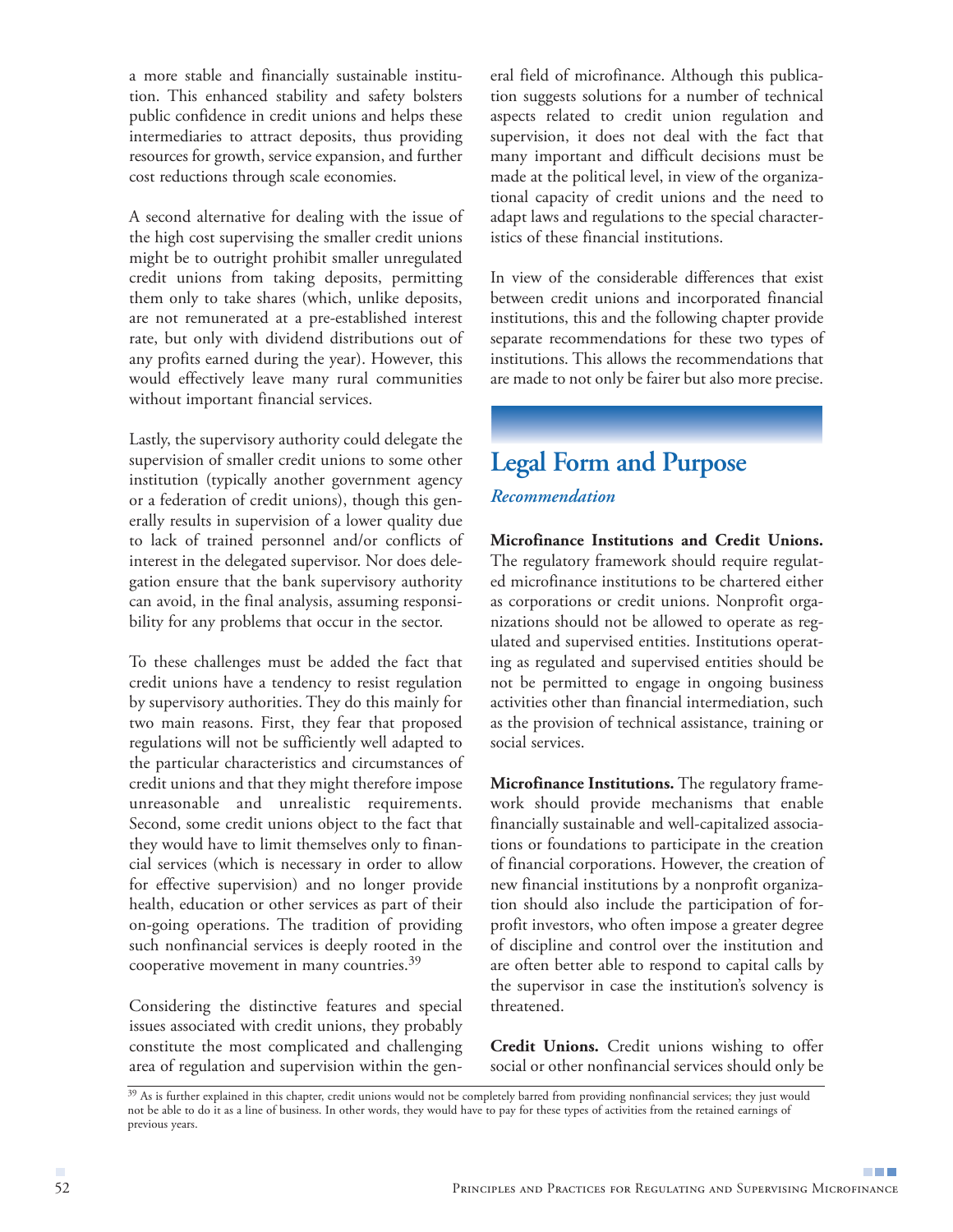permitted to do so using profits accumulated from prior years. They should not be permitted to offer these services as ongoing business activities. This separation of financial and nonfinancial activities, which in some cases might result in the break-up of a cooperative, is necessary to ensure adequate prudential management and supervision of these entities. $40$ 

#### *Rationale*

**Microfinance Institutions.** While many microfinance institutions have traditionally operated as nonprofit organizations in accordance with their national civil codes, the stock corporation is nevertheless the most appropriate legal form for conducting financial intermediation activities. Stock corporations make it possible to distribute risk, improve oversight, and introduce stronger performance incentives. In addition, stock corporations can be sold to or recapitalized by third parties in the event of a crisis, with no need for amendments to their charter or changes in their legal status.

**Credit Unions.** The great advantage of credit unions is the fact that, by giving one vote to each owner/member of the cooperative, a mechanism is put into place that helps to ensure that the services provided are consistent with the wishes of a majority of the credit union members. In contrast, a corporation might possibly respond solely to the wishes of a few wealthy shareholders.<sup>41</sup>

However, the insertion of nonfinancial services into the daily operations of credit unions, a practice common in many countries, tends to impede the professional management of the financial activities. Staff and systems are not specialized enough. Lack of separate cost and revenue accounting (between financial and nonfinancial activities) makes it more difficult to discern, analyze and remedy any problems in the financial operations of the institution. Accordingly, credit unions are best served by a regulatory framework that focuses their activities on financial services, encourages operational efficiency and strengthens internal and member controls.

#### *Examples*

#### **BOLIVIA**

**Credit Unions.** In Bolivia, a country with one of the most diverse cooperative sectors in Latin America, credit unions are chartered in accordance with the provisions of the General Law Governing Cooperative Institutions (*Ley General de Sociedades Cooperativas,* or LGSC), enacted on September 13, 1958. As provided in article 24 of the LGSC, which was subsequently nullified in 1993, credit unions were defined as cooperatives organized for the purpose of providing loans to their members at an interest rate that would never exceed the highest rate legally permitted to banks. The same article stated that credit unions would be required to develop lending programs to facilitate the granting of housing loans to the working classes.

Article 24 of the LGSC was nullified by the new Law Governing Banks and Financial Institutions (*Ley de Bancos y Entidades Financieras,* or LBEF) of 1993. Unlike the previous General Banking Law, which was in effect since 1928, the LBEF regulates the services offered by several types of financial institutions:

- **●** banks
- **●** financial service companies: leasing and factoring companies and bonded warehouses
- **●** mutual savings and loan institutions (which specialize in housing loans) and credit unions
- **●** other nonbank financial institutions

In December 1996, Supreme Decree No. 24439 was issued in order to provide regulations for both laws (the LGSC and LBEF). It also created two types of credit unions:

*Open credit unions*, which take deposits from their own members, the general public and other financial institutions (either domestic or foreign). These credit unions are chartered—in accordance with the provisions of the LGSC—as specialized, singlepurpose institutions. They are subject to the "limited liability" framework and require an operating license issued by the Superintendency of Banks and Financial Institutions, which regulates them. Their activities are subject to the provisions of the LBEF

 $^{40}$  If, for any reason, credit unions supervised by the banking superintendency are allowed to engage in multiple activities, they should be required to keep separate accounting books for their financial and nonfinancial activities. In addtion, all financial activities should be backed by separate and clearly distinguished capital, rather than having the credit union's entire capital available to cover the risks involved in both financial and nonfinancial activities. Under the latter system, nonfinancial activity losses could wipe out the capital that protects a credit union's deposits.

<sup>&</sup>lt;sup>41</sup> For example, in corporate entities, shareholders might decide to reorient services toward a wealthier clientele in hopes of increasing profits.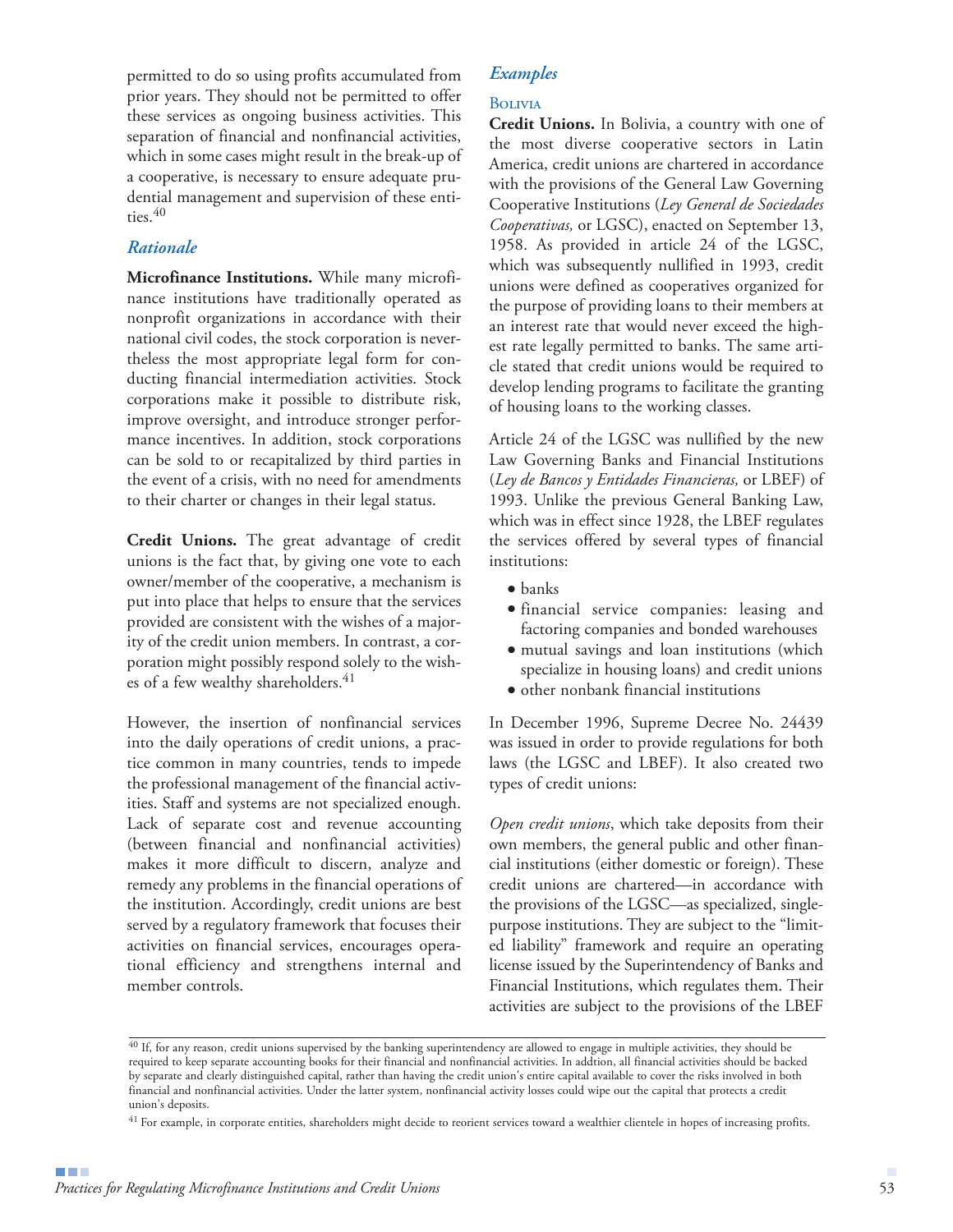and other legislation affecting the financial system.

Open credit unions are, in turn, subdivided into four categories, based on the amount of capital they must have at the time they apply for an operating license. Credit unions with higher levels of required capital are allowed to engage in a broader range of operations.

*Closed credit unions*, which fund themselves exclusively from share capital provided by their own members. They are governed by the provisions of the LGSC and the regulations issued by the National Cooperative Institute (INCOOP). These credit unions are not authorized to accept deposits, only shares. Until recently, members could withdraw their shares only when they left the credit union. However, by virtue of recent regulations issued by the Superintendency, closed credit unions can now permit members to withdraw shares that are not needed by the credit union to meet its capital adequacy requirements.

Decree No. 25703, dated March 11, 2001, amends the regulatory framework governing closed credit unions, dividing them into *comunales* (community-based) and *laborales* (employer-based), depending on whether or not there exists a common employment link among the members and, by extension, a source for repayment of loans that is at once well-defined and relatively secure through the use of payroll deductions.

The operations Bolivian credit unions are permitted to engage in span a wide range, with four categories of open credit unions (varying by size) and two additional categories of closed credit unions. The largest open credit unions are permitted to offer the widest range of services, nearly the same as those offered by commercial banks. At the other extreme are the closed credit unions, both the *laborales* and *comunales,* that operate with an extremely restricted scope, not only in terms of the types of operations they are authorized to carry out but also in terms of their own ownership structure, type of clientele and volume of operations.

#### **PERU**

**Microfinance Institutions and Credit Unions.** Article 282 of the General Law Governing the Financial System (*Ley General del Sistema Financiero*) states that in addition to banks and finance companies, a series of specialized microfinance institutions—including *Cajas Rurales de Ahorro y Crédito* (CRACs), *Cajas Municipales de Ahorro y Crédito* (CMACs) and Micro and Small Enterprise Development Institutions (EDPYMEs) —and credit unions are authorized to engage in financial intermediation activities. With the exception of credit unions, these institutions are organized as stock corporations, with a minimum initial capital of approximately US\$270,000. The CRACs and CMACs are permitted to accept both savings and time deposits.

The Peruvian legislation provides a tiered regulatory system to enable all three types of specialized microfinance institutions to gradually expand the scope of their operations. Among other things, this enables them to: (a) issue credit and debit cards, provided they have capital of US\$1.3 million and meet other requirements; (b) provide checking accounts without overdrafts and issue bonds, provided they have capital of US\$2.6 million and meet other requirements; and (c) provide checking accounts with overdrafts provided they have capital of US\$5.2 million and meet other requirements.

### **Ownership** *Recommendation*

**Microfinance Institutions.** The founding shareholders of microfinance institutions should be subjected to the same ethical and financial standards as the founding shareholders of other financial institutions. The bank supervisor should be required to evaluate and, as needed, reject requests for operating licenses where the capital structure does not ensure balanced control by owners and a sound business orientation.

The regulatory framework should require in the medium-term the presence of private investors with an equity participation sufficient to enable them to exercise veto power in significant corporate decisions. The regulatory framework should also state that the bylaws of nonprofit institutions that have an equity participation in a microfinance institution include authorization to acquire such shares in profit-oriented businesses. The contracts that these nonprofit institutions have with donors and other major funders must also permit such acquisitions.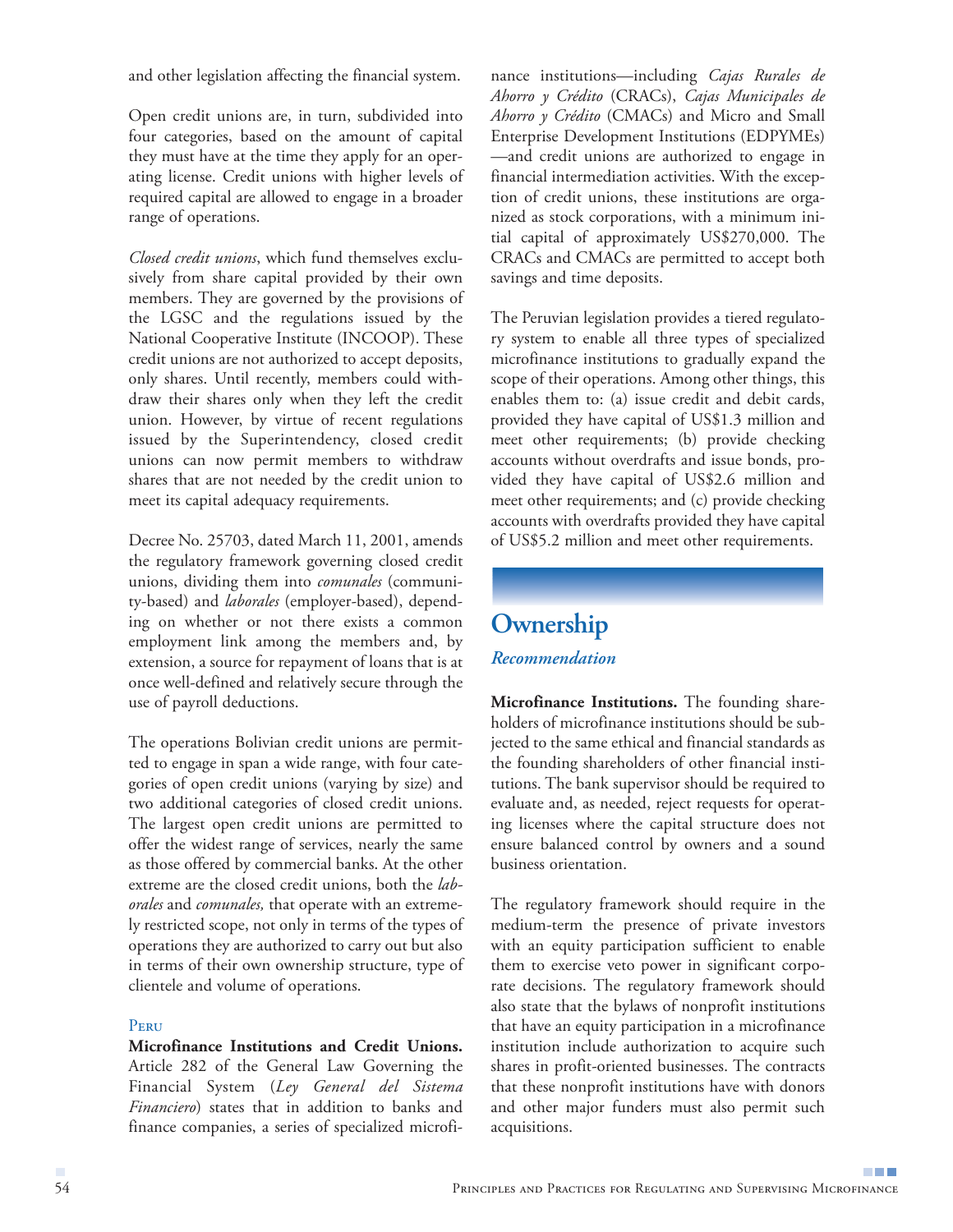**Credit Unions.** Regulatory authorities should ensure that the membership of a credit union consists of *individuals* (not organizations) who join together for the purpose of overcoming a lack of adequate financial services. Other cooperatives may also be allowed to participate in the ownership of a credit union provided that there exist regulations to prevent the potential conflicts of interest that can arise in such structures.

#### *Rationale*

**Microfinance Institutions.** The nature of financial intermediation—a highly leveraged business in which the law must protect the savings of thousands of individual depositors—requires that financial institutions have a stable equity base and that their shareholders possess high moral standards, financial capacity and a clearly defined objective of doing business over the long term. For this reason, it is important to carefully analyze the quality and nature of the founders of all financial institutions, including microfinance institutions.

Although private investors do indeed participate as shareholders in microfinance institutions, the most important shareholders to date have generally been federal and municipal governments, local and foreign nonprofit organizations, international organizations and bilateral aid agencies. Equity participation by such entities in a financial institution is not always consistent with a clear business orientation, firm control of the institution by the owners and optimal protection of deposits. On the other hand, the supervisory authority should beware that in certain circumstances private investors might engage in excessive risk taking.

The nature and quality of shareholders become critically important when an institution requires increased equity resources, either because it is successful and its growth requires increased capital, or because it is losing money and requires recapitalization. A supervisory authority that has not taken into account the nature and motivations of institutional investors could find itself confronting any of the following problems:

**●** Inability to require federal, state or local governments to increase their equity participation in a financial institution. Local governments may, even when willing, find themselves lacking the resources demanded by the supervisory authority.

- **●** Failure of institutional investors to devote sufficient time and effort to fulfilling their role as owners, especially if the amount of their investment is considered small by the investor or if the investment has already been classified as an expenditure by the investor's tax authority.
- **●** Inability of nonprofit associations, networks of associations and international/bilateral donors to increase their equity participation and improve their controls over the financial institution in the short term.

In addition, the bylaws of many nonprofit organizations, as well as their contracts with key donors and other funders, often prevent the nonprofit organization from being a shareholder in profitoriented businesses. Accordingly, in processing the microfinance institutions's request for an operating license, the supervisory authority should require any such modification of bylaws and contracts as is deemed necessary.

**Credit Unions.** The recommendation that members of credit unions be individuals (as opposed to organizations) derives from the fact that the indiscriminate participation by any type of entity in the cooperative structure tends to dampen the cooperative spirit and weaken the institution. The participation of other credit unions, while not always not ill-advised, can nevertheless create problems in the form of conflicts of interest in cases where the credit unions offer, or may potentially offer, services to the same group of clients. This problem can occur in countries with second-tier credit unions, which are supposed to provide services to member credit unions, but sometimes compete with them as well in providing financial services to individuals. To avoid a possible conflict of interest with such member credit unions, the regulatory framework should state that second-tier credit unions cannot provide services to individuals, but, rather, only to their own member credit unions.

#### *Examples*

#### **BOLIVIA**

**Microfinance Institutions.** In 1995, Supreme Decree No. 24000 was issued to promote the creation of nonbank financial institutions focused on serving micro and small enterprise clients. The decree authorizes the organization of Private Financial Funds (known by their Spanish acronym, FFP) as corporations with a minimum capital of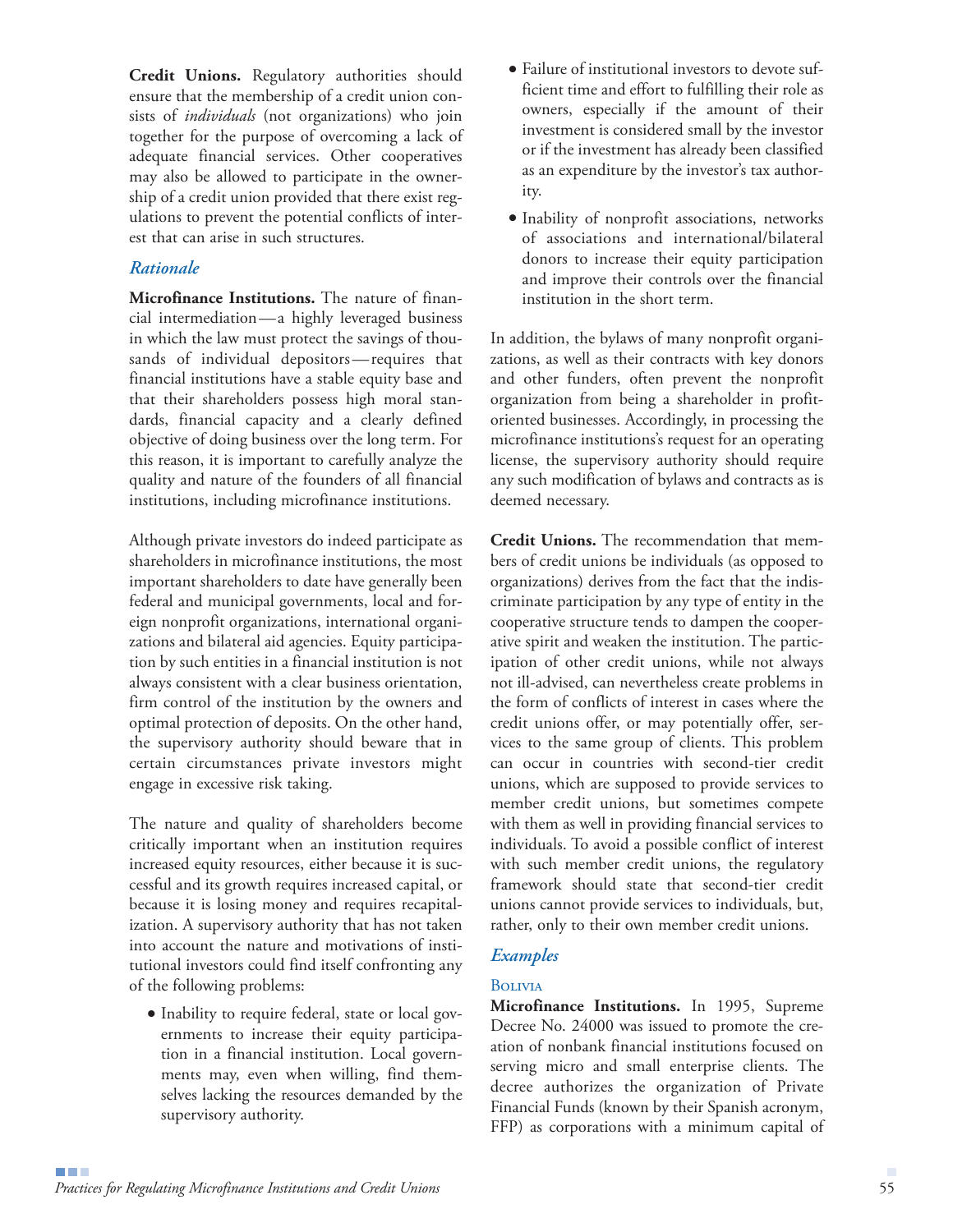630,000 Special Drawing Rights, equivalent at the time to approximately US\$1 million. These institutions are governed by the same ownership rules applicable to banks and are authorized to conduct a wide range of operations, including the mobilization of savings and time deposits. However, they are subject to stricter risk diversification standards than those applied to banks.

The chartering of FFPs is regulated by Resolution SB No. 71/96, issued on August 20, 1996, which states that the initial step in the chartering process is a meeting with the Superintendency of Banks and Financial Institutions (SBEF). That meeting marks the date from which the applicant and SBEF are held to a rigid timetable for completing each step in the process. In addition to a tightly controlled schedule for the chartering process, the regulation is also strict in the sense that the charter application is automatically rejected in its entirety if the SBEF objects to any of the founding shareholders, with no possibility for other founders to replace the objectionable shareholder. The purpose of this is to encourage the applicant to make a very careful analysis of its founding shareholders so that from the outset the FFP is owned by persons with sufficient financial capacity and impeccable reputations.

Six FFPs are currently in operation. Of these, three were created by nonprofit organizations specializing in microfinance. In all cases, the legal minimum capital has been deposited in cash in Bolivia's central bank. Subsequently, the nonprofit organizations have made additional equity contributions in cash using the funds obtained from the repayment of loans by the nonprofit organization's clients, to whom the FFP grants new loans. This arrangement increases the capital of the FFP while simultaneously ensuring that only creditworthy clients are transferred to its loan portfolio.

Two of the three microfinance FFPs have received strong support—in the form of personnel, clients, systems, credit technology and equipment—from their founding organizations, which subsequently ceased microfinance operations. This support explains not only the substantial success they have achieved to date, but also the national and international recognition accorded to these entities. The shareholders of these FFPs include—in addi-

tion to the founding nonprofit organizations international and bilateral organizations and private sector investors with minority interests. In the case of the third microfinance FFP, there are four nonprofit founding organizations that jointly exercise majority control. Unlike the cases of the other two microfinance FFPs just described, the nonprofit founding organizations of the third FFP continue to operate and, to some extent, compete with the FFP they have created. Interestingly, this FFP has experienced serious difficulties in achieving the levels of efficiency, portfolio quality and profitability necessary for long-term sustainability.

#### **COLOMBIA**

**Credit Unions.** According to law 79 of 1989 and law 454 of 1998, a credit union must have a minimum of 20 members who have met the laws' conditions for suitability and who have participated in a training course on the cooperative movement. Any individual or organization can be a member of any type of cooperative, including municipalities, federal government agencies, and nonprofit organizations. For the reasons given previously, such indiscriminate participation creates serious weaknesses in the control and management of Colombian credit unions.

## **Control by Owners**

#### *Recommendation*

**Microfinance Institutions and Credit Unions.** The regulatory framework for microfinance institutions should require that the individual charged with carrying out internal oversight on behalf of the shareholders have experience with microfinance activities.<sup>42</sup> This individual should verify the use of appropriate credit policies and methodologies, and inform the shareholders of these findings. Since many microfinance institutions began as nonprofit organizations, it becomes critically important for the regulatory framework to clearly define the responsibilities of the board of directors (which represent the interests of the shareholders) and of management.

**Credit Unions.** The regulatory framework should

<sup>42</sup> If the regulations already require "fitness and experience" to occupy this position, no additional regulation is required since this phrase includes experience with microfinance activites if the institution offers them.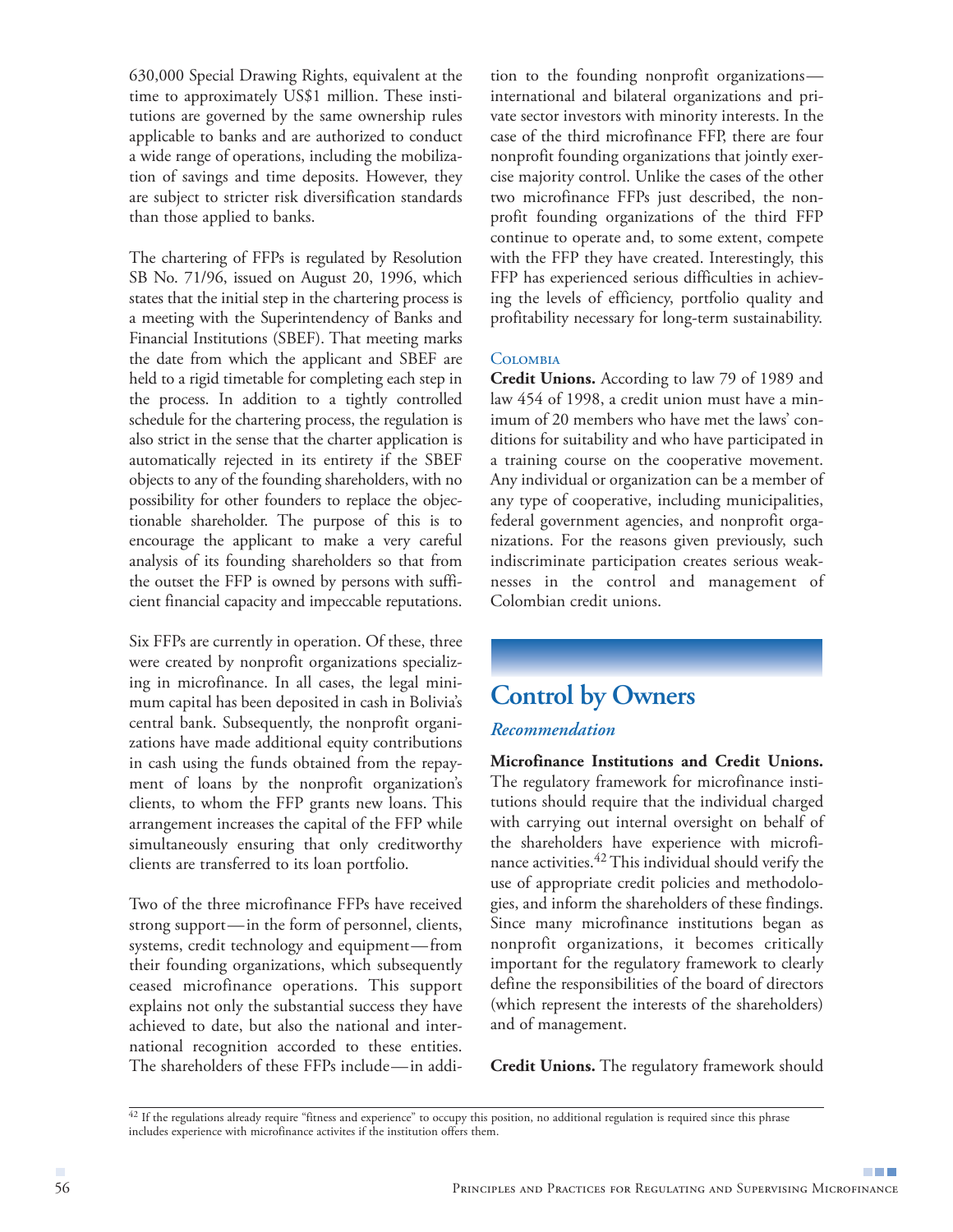set forth the standards of moral fitness, education and training that are required to be a member of the supervision committee. The regulatory framework should also grant the supervision committee the authority to convene a meeting of the general assembly of members in cases involving serious violations by the board of directors or management of laws, regulations, the credit union's bylaws or the resolutions of the general assembly. The reports issued by the supervision committee should be made available to the supervisory authority, which may then take corrective or punitive actions, including the removal of the responsible parties.

#### *Rationale*

**Microfinance Institutions.** Corporate law requires the existence of a unit or individual responsible for reviewing the corporation's decisions, activities, accounts and profitability, and for keeping the shareholders duly informed. This mandate takes on special importance in the case of financial institutions, which not only manage shareholder capital but also significant volumes of third-party resources, such as deposits. Given the special characteristics of microfinance and microfinance institutions, it is important for those providing internal oversight to have experience in this area in order to effectively discharge their duties.

**Credit Unions.** The supervision committee provides oversight of a credit union on behalf of the members. Credit union regulations should require a minimum level of moral fitness and professional training for the members of the supervision committee. The regulations should also reinforce the controls exercised by the supervision committee by permitting this committee to convene general meetings of the credit union membership in cases of serious irregularities.

It is essential that the supervision commitee of a credit union keep the supervisory authority abreast of any irregularities by issuing periodic reports. In this way, the supervisory authority is able to take appropriate corrective or punitive actions on a timely basis, including, in extreme cases, the removal of the responsible individuals. The supervision committee also provides additional volunteer opportunities for members to become involved in the issues and problems facing their credit union.

#### *Examples*

#### **PARAGUAY**

**Credit Unions.** Paraguay's General Cooperative Law (No. 438/94) deals with the issue of oversight; however, it is incomplete and needs additional regulations. The Law stipulates that the following individuals may not be members of the supervision committee:

- **●** Individuals who are related to members of either the board of directors or the supervision committee itself in the second degree by blood or first degree by marriage.
- **●** Those absolutely or relatively incompetent to act.
- **●** Those involved in competing organizations, or organizations with opposing interests.
- **●** Those who have been bankrupted as a result of negligence or fraud, those prevented by judicial mandate from occupying public positions, and those convicted of crimes.

Given the importance of the supervision committee's control functions, it would be wise to apply a stricter standard by also prohibiting the following people from serving on this committee:

- Those occupying positions as directors, managers, auditors*,* or employees of other financial institutions regulated by the Superintendency of Banks.
- **●** Those holding positions in any of the various branches of government, with the exception of those engaged as technical consultants or who are teachers.
- **●** Those who have delinquent loans.
- **●** Directors and employees of the Central Bank or Superintendency of Banks.

The regulatory framework also does not require members of the supervision committee to have financial sector experience. In contrast, banks and finance companies require their controllers and directors to have a minimum of three years of financial sector experience. On the other hand, since the operations of many credit unions are much less complex than those of banks and finance companies, it is recommended that smaller credit unions be accorded special treatment.

In light of these considerations, the regulatory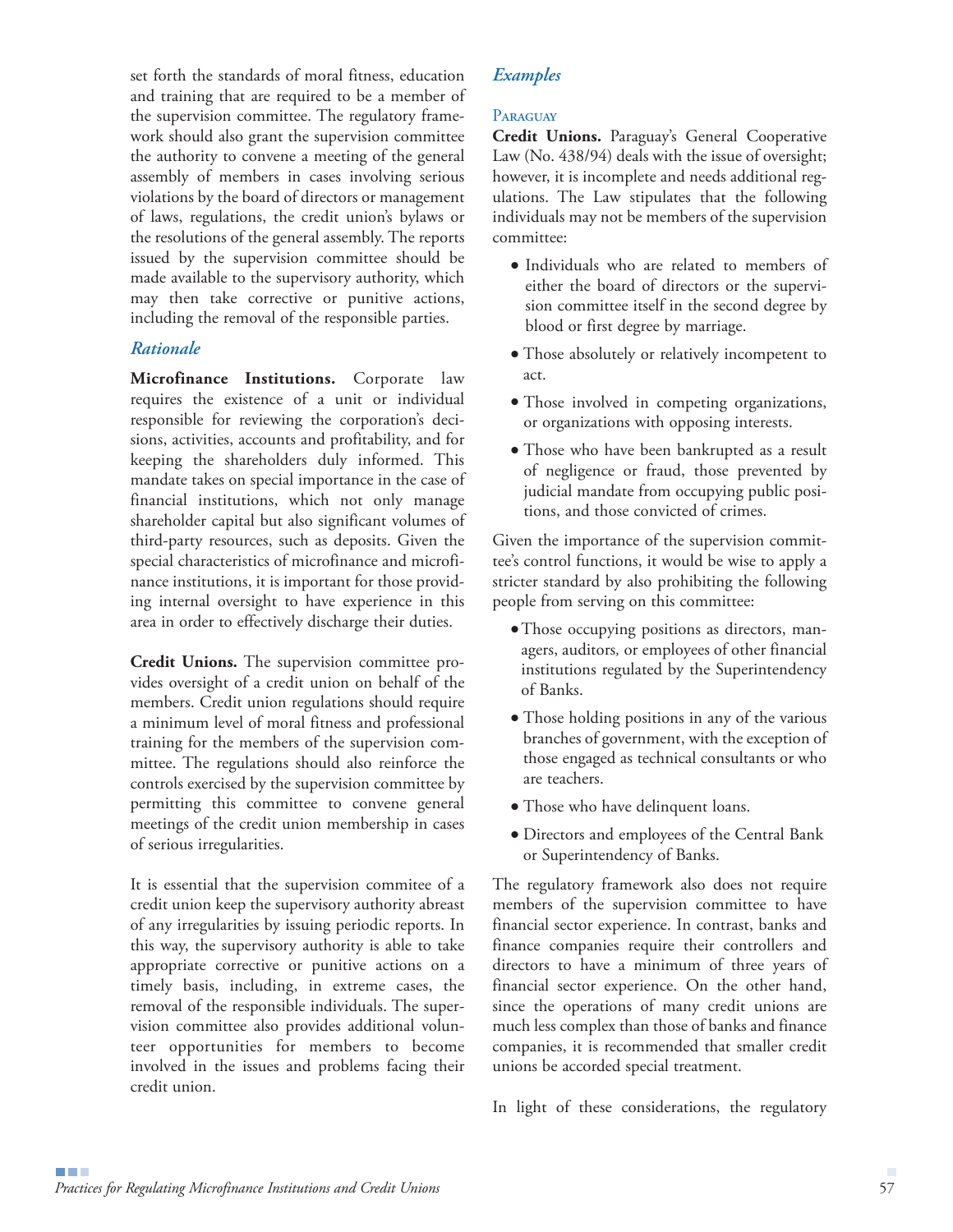framework could include the requirement that all supervision committee members have a minimum of three years of financial sector experience. However, in the case of credit unions whose capital is less than the minimum capital required for finance companies, professional or business experience in sectors other than the financial sector could be counted toward the three year minimum.

Finally, in view of the desirability of periodically renewing the makeup of the credit union's primary control apparatus, and, inasmuch as cooperative legislation does not establish a maximum period of time for members of the supervision committee to serve, it would be advisable to establish a limit of four or five years for such positions in credit unions.

#### **COLOMBIA**

**Credit Unions.** The regulations governing the operation of credit union supervision committees (as set forth in articles 38, 39 and 40 of law 79 and articles 59 and 60 of law 454) require that their members be elected by the general assembly and that these members may not at the same time be employees or advisors of the credit union or members of the credit union's board of directors.

Likewise, law 79 stipulates that all credit unions must have an auditor who works with the supervision committee on matters of institutional control and reports directly to the members. The reports issued by the auditor support the objectives of the supervision committee, management, and the members. The auditor must include in his or her reports issues required by the credit union regulations.

### **Board of Directors and Management**

*Recommendation*

#### **Microfinance Institutions and Credit Unions.** The regulatory framework should require that, in addition to moral fitness, the board members and management of microfinance institutions and credit unions demonstrate knowledge of financial

institution management, microfinance and the regulatory framework. The supervisory authority should have the power to veto or demand the replacement of any directors who lack the necessary experience or whose stay in the country is only for a limited period of time.<sup>43</sup>

The regulations should clearly separate the roles and responsibilities of directors from those of management and should also delineate the interrelationships of the directors and management with the general assembly and, in the case of credit unions, with the supervision committee.

#### *Rationale*

**Microfinance Institutions and Credit Unions.** Strict compliance with high standards of moral fitness and technical capacity are especially important in the case of microfinance institutions and credit unions since these institutions often have an unconventional ownership structure, with most shares held by nonprofit organizations, international agencies or a very fragmented shareholder base.

Moreover, providing small loans effectively and efficiently requires an organizational structure that allows most credit decisions to be taken at the level of the individual loan officer. Accordingly, the board of directors and management of microfinance institutions participate in only a small percentage of the loan-granting decisions, and must instead assume monitoring responsibilities not commonly seen at their levels in other financial entities. This requires a fairly specialized knowledge of credit policies and procedures, human resource management (incentive pay schemes and internal control systems), information technology and other areas.

For these reasons, the supervisory authority should require each institution's bylaws to clearly spell out the functions and responsibilities of the board of directors and management, and should ensure that these are appropriate in the context of microfinance. For example, the board could meet monthly and the general manager could perform certain of the risk monitoring functions normally carried out by the internal auditor, thereby freeing up the latter to monitor borrowers more closely.

 $^{43}$  This type of problem has been observed among those representing international or nonprofit organizations on the boards of directors of some microfinance institutions.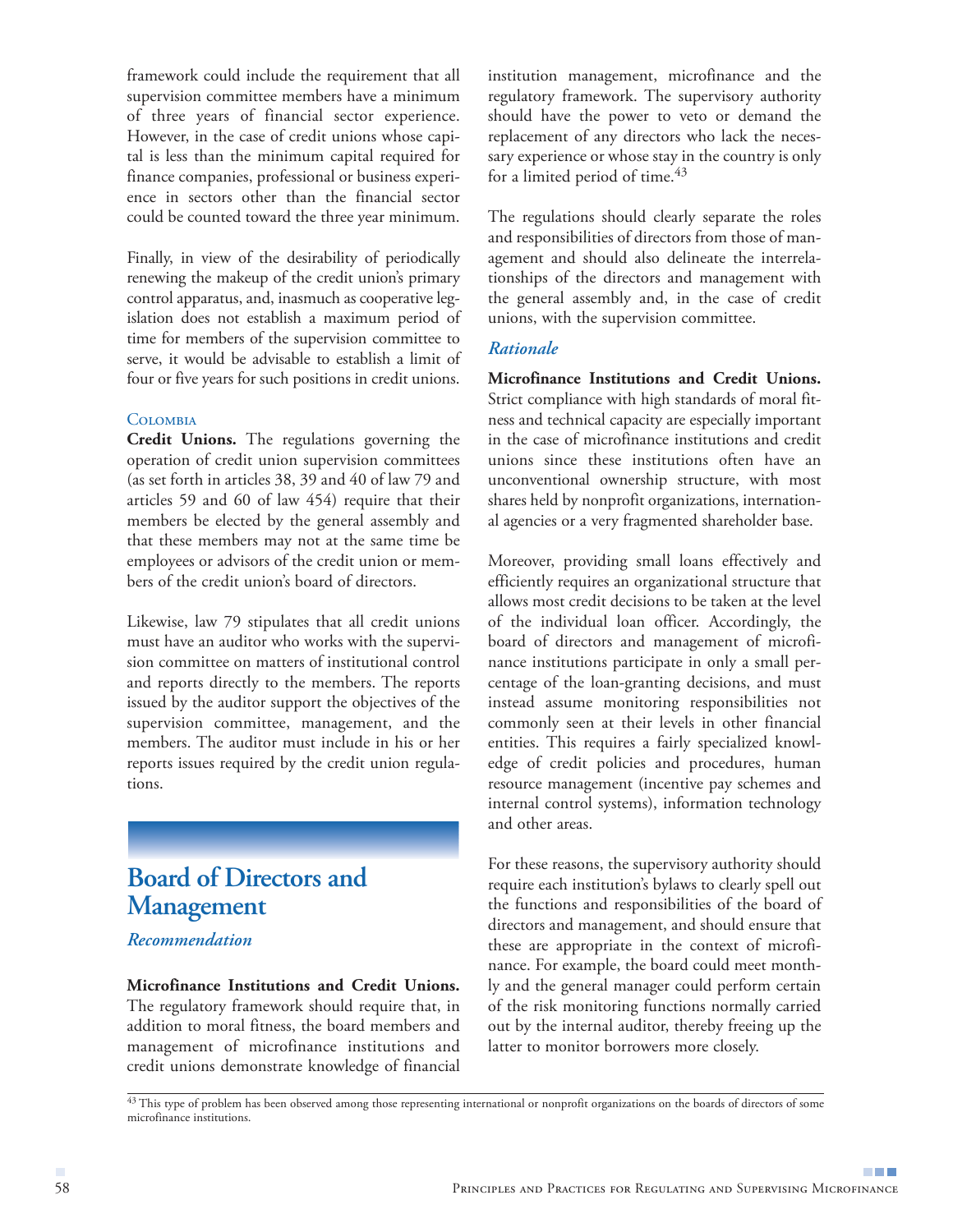**Credit Unions.** In credit union legislation and in the bylaws of many credit unions, there is often a glaring failure to clearly distinguish the roles and responsibilities of the board of directors from those of management. For example, it is not uncommon to observe the board of directors participating and even interfering, either directly or through committees, in the loan approval process which, given the small amounts involved and the collateral provided, clearly should be handled by the general manager or his or her subordinates.

The supervisory authority should also ensure that credit committees consisting of volunteers drawn from the credit union membership play an appropriate role. In small credit unions (those with approximately 200-300 members or less), volunteer credit committees frequently perform well and make good loan-granting decisions since members often know the loan applicants better than a salaried loan officer would. However, when credit unions reach a certain size, it becomes impossible for volunteer credit committees to have a personal knowledge of all loan applicants. Moreover, it becomes highly impractical for the credit committee to approve all loans, given the substantial volume of operations involved. Furthermore, volunteer credit committee members do not usually have the skills or knowledge to conduct a thorough credit analysis of an applicant, which is necessary when detailed personal knowledge of the applicant is no longer available. Accordingly, as credit unions grow in size, volunteer credit committees should be disbanded or take on the function of determining from a sample whether loans are being made in compliance with the credit union's policies and procedures. In lieu of the volunteer credit committee, professional loan officers and managers should make the loan-granting decisions.

#### *Examples*

#### **PERU**

**Microfinance Institutions.** Article 79 of the General Law Governing the Financial System (*Ley General del Sistema Financiero*) states that the board of directors of a financial institution must consist of at least five members that meet all moral fitness and technical capacity requirements and have been elected by the general assembly of shareholders. Not eligible to act as directors are those who have committed fraud, who have been directors or managers of financial institutions that have been intervened by the Superintendency, and those held responsible for acts that were officially sanctioned by the Superintendency (articles 81 and 92 of the General Law). In addition, a board position may not be held by any individual who is bankrupt, by residents who do not have a taxpayer registry card, by those with loans more than 120 days in arrears or in the process of judicial collection, or by those with substantial shareholdings in firms with loans that are likewise more than 120 days in arrears or in the process of judicial collection.

The law also states that directors and managers are liable for infractions committed by their financial institutions when they have: approved operations and agreements that are contrary to the law; failed to take steps to correct irregularities; failed to supply information, or have submitted false information, to the Superintendency; failed to comply with the Superintendency's legal resolutions; or have failed to take steps to ensure that internal and external audits are performed in a timely manner.

#### **BOLIVIA**

**Credit Unions.** The General Law Governing Cooperative Institutions (*Ley General de Sociedades Cooperativas*), which took effect on September 13, l958, states in article 93 that the board of directors is charged with executing the plans and guidelines approved by the general assembly "in accordance with the provisions of the regulations." However, the relevant regulations were never issued. This regulatory vacuum was ultimately filled by means of a ministerial decree (No. 24439). This decree states that the Superintendency of Banks and Financial Institutions (SBEF) will issue regulations pertaining to the oversight functions exercised within a credit union by the board of directors, supervision committee and internal auditor. In addition, the decree states that these regulations must be incorporated into all credit union bylaws.

The SBEF has established, in its Compilation of Regulations (*Recopilación de Normas*), a number of detailed provisions regarding the makeup, powers and responsibilities of the boards of directors of credit unions:

COMPILATION OF REGULATIONS, SBEF (extract)

*Article 6* "The bylaws will establish the number of members of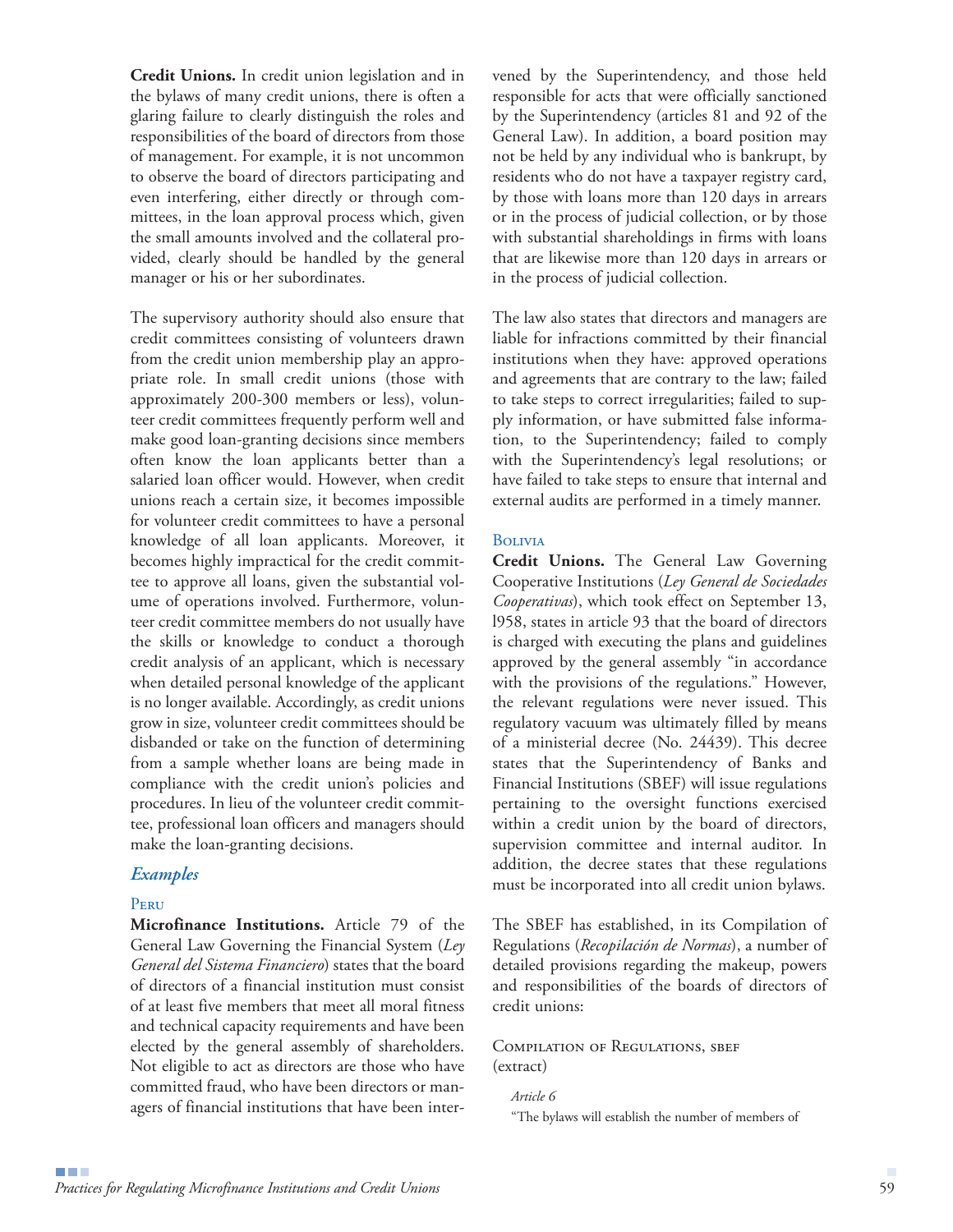the Board of Directors, to elected by the General Assembly in accordance with all relevant laws and statutes. There will be an odd number of regular Board members, totaling not less than three (3) nor more than seven (7), plus two (2) alternate members. The General Assembly will elect the Credit Union's first Board of Directors, and any subsequent Board of Directors in the event the Board is fully replaced, by selecting one Board member for a period of one year, half of the remaining Board members for a period of two years, and the other half for a period of three years, based on the number of votes obtained. Subsequently, the period of service for members of the Board of Directors to be replaced will be three years. No member of the Board of Directors may be elected for more than two consecutive terms. If, after serving two terms, a member wishes to be a candidate for a third or subsequent term, he or she must wait for a period of no less than three years, and will not be permitted to occupy the position of Board member during this period. Any vacancy on the Board of Directors will be filled by the alternate member receiving the greatest number of votes. The Board of Directors will elect from among its members a President, a Vice-President and a Secretary. As appropriate, all other members will serve as regular members."

#### *Article 8*

"The functions and powers of the Board of Directors include the following, without detriment to such others as it might have in accordance with the law:

(a) To obey and enforce the laws and their implementing regulations, the Credit Union's Bylaws and other internal regulations, the resolutions of the General Assembly, and the Board's own rulings and resolutions.

(b) To approve such regulations as may be necessary to carry out the provisions of the Bylaws and the policies approved by the General Assembly, as well as those needed to exercise the powers and fulfill the duties of the Board of Directors itself.

(c) To establish policies and approve annual budgets and administrative and operating plans and programs, in accordance with the General Law Governing Cooperative Institutions, its implementing regulations and the institution's own Bylaws.

(d) To delegate specific powers to managers for the implementation of financial intermediation activities, the opening and operation of bank accounts and other administrative actions.

(e) To grant initial approval to the financial statements and the annual report prepared by management, which must include the external audit report, for submission to the General Assembly.

(f) To provide initial approval of any amendments to the Bylaws and submit such amendments to the General Assembly.

(g) To convene the General Assembly, including preparation of the agenda and a call for elections, as required.

(h) To appoint and remove the manager and/or managers.

(i) To create and dissolve specific committees and commissions, as may be appropriate, to improve the management of the Credit Union.

(j) To approve participation by the Credit Union in federated cooperative institutions and other similar organizations.

(k) To approve loan and deposit rates of interest.

(l) To assess, on a monthly basis, the execution of the budget and the financial status of the Credit Union based on the financial performance parameters defined in the Credit Union's strategic plan. Any resolutions deriving from such assessments must be duly recorded in the minutes.

(m) To approve regulations that govern membership, including acceptance, sanction and exclusion of members based on pertinent laws, their implementing regulations and the Credit Union's own Bylaws.

(n) All other powers and functions that, in accordance with the General Law Governing Cooperative Institutions and the Credit Union's own Bylaws, do not fall to the General Assembly or to Management."

The SBEF has also developed Model Bylaws specifically for credit unions that, among other things, lists the powers and responsibilities of the general manager:

**MODEL BYLAWS** (extract)

#### *Article 57*

"The General Manager is the highest ranking executive officer of the Credit Union, and is responsible to the Board of Directors for the overall operations of the Credit Union. The powers of the General Manager include the following: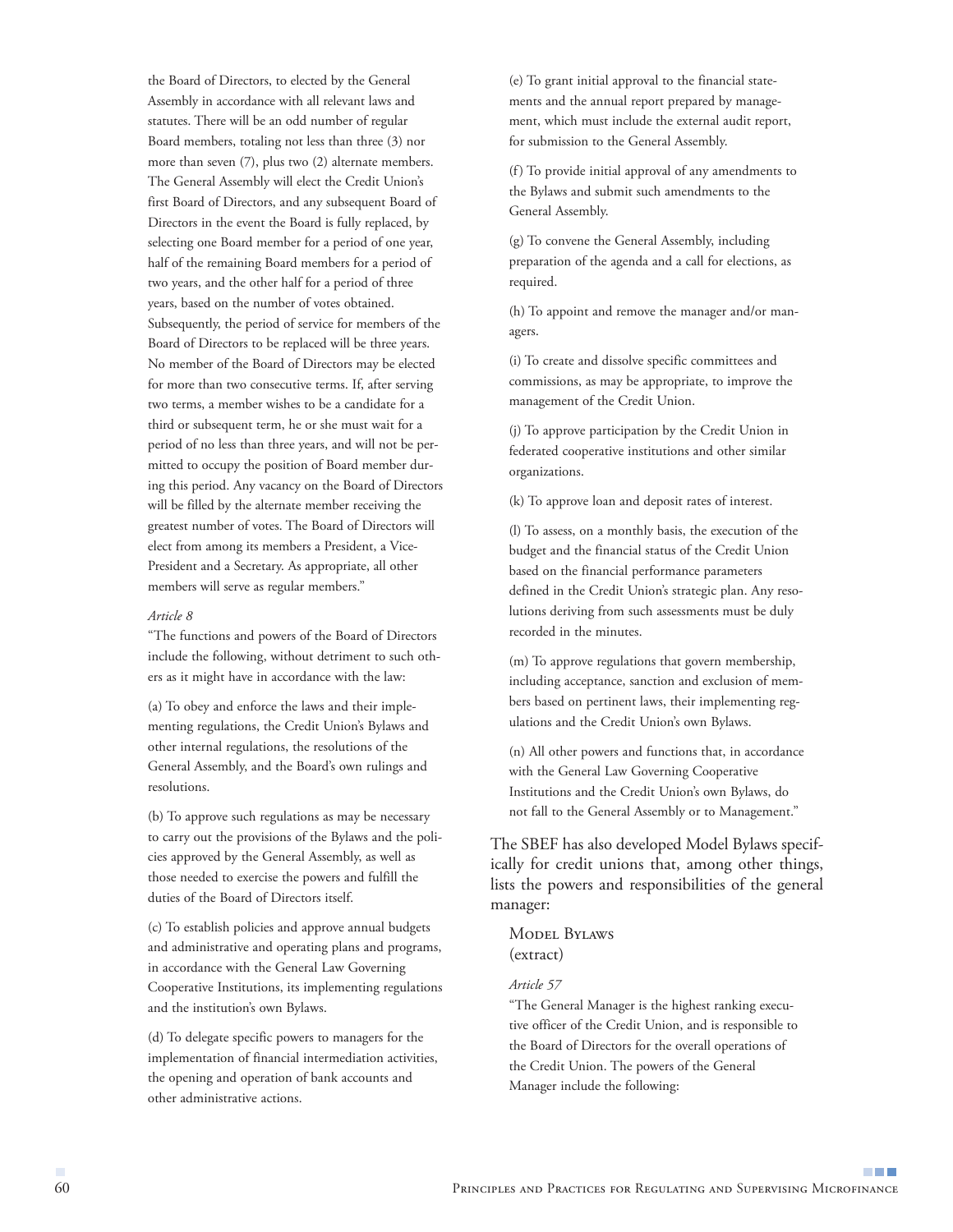(a) To exercise the administrative and legal representation of the Credit Union, with such powers as may have been conferred to him or her by the Board of Directors within the existing legal framework.

(b) To represent the Credit Union in any other proceedings, except those expressly identified by the General Law or these Bylaws as those reserved exclusively for the Chairman of the Board of Directors.

(c) To implement programs in accordance with the plans and budgets approved by the Board of Directors.

(d) To appoint, promote and dismiss employees and other officers, in accordance with the law.

(e) To counsel the General Assembly, the Board of Directors and the Supervision Committee, with authority to participate and speak in their sessions, but with no right to vote.

(f) To plan, organize and direct the management of the Credit Union, in accordance with the regulations and policies established by the Board of Directors and existing legal provisions.

(g) To sign, in conjunction with the Accountant, the financial statements of the Credit Union in accordance with the formats, due dates, reporting frequency, and regulations set forth in the Superintendency's Manual of Accounts for Banks and Financial Institutions."

#### *Article 58*

"The General Manager of a Credit Union, by virtue of the general powers listed in the preceding article, is endowed with the following specific powers, provided he or she is in compliance with the Board of Directors' regulations regarding authorized signatures and with the registration of signatures:

(a) To open, transfer and close checking accounts in banks.

(b) To draw and cash checks.

(c) To endorse checks for deposit in the Credit Union's checking account.

(d) To accept, draw, renew, endorse, discount, collect and protest bills of exchange, vouchers, notes, drafts, certificates, policies, warrants, shipping documents, and any other commercial or civil document.

(e) To guarantee, lend, take out insurance and endorse insurance policies.

(f) Others …"

### **Internal Control**

#### *Recommendation*

**Microfinance Institutions and Credit Unions.** The regulatory framework should clearly define the responsibility of the board of directors of the microfinance institution or credit union to establish appropriate internal control and internal auditing policies and procedures. These internal control mechanisms should be clearly described in the organization and operating manuals and should include the audit trails needed to ensure adequate ex post control. Control mechanisms related to treasury functions and deposit mobilization should be similar to those used by banks, while those related to microenterprise loan administration need to be highly specialized given the substantial degree of decentralization inherent in such lending.

Internal auditing policies and procedures should include, in addition to standard mechanisms for auditing banking operations, examination routines designed to detect fraud in the management of large numbers of microenterprise loans. These routines should give priority to visiting borrowers, which, among other things, will help the institution detect weaknesses in the design and implementation of its own internal control processes.

**Credit Unions.** The regulatory framework should ensure that the internal control mechanisms approved by the board of directors, supervision committee and internal auditor are appropriate for the types of financial services credit unions provide.

#### *Rationale*

**Microfinance Institutions and Credit Unions.** Microenterprise lending is a highly decentralized business. In many cases, the loan officer is the institution's only employee who is personally acquainted with the borrower. In this context, the only things that the loan officer typically does *not* do, for reasons for internal control, is to approve the loan, disburse the loan and receive payments.

The internal control procedures should specify the role to be played by each managerial level and committee with respect to the loan officers' activities, in order to avoid excessive familiarity between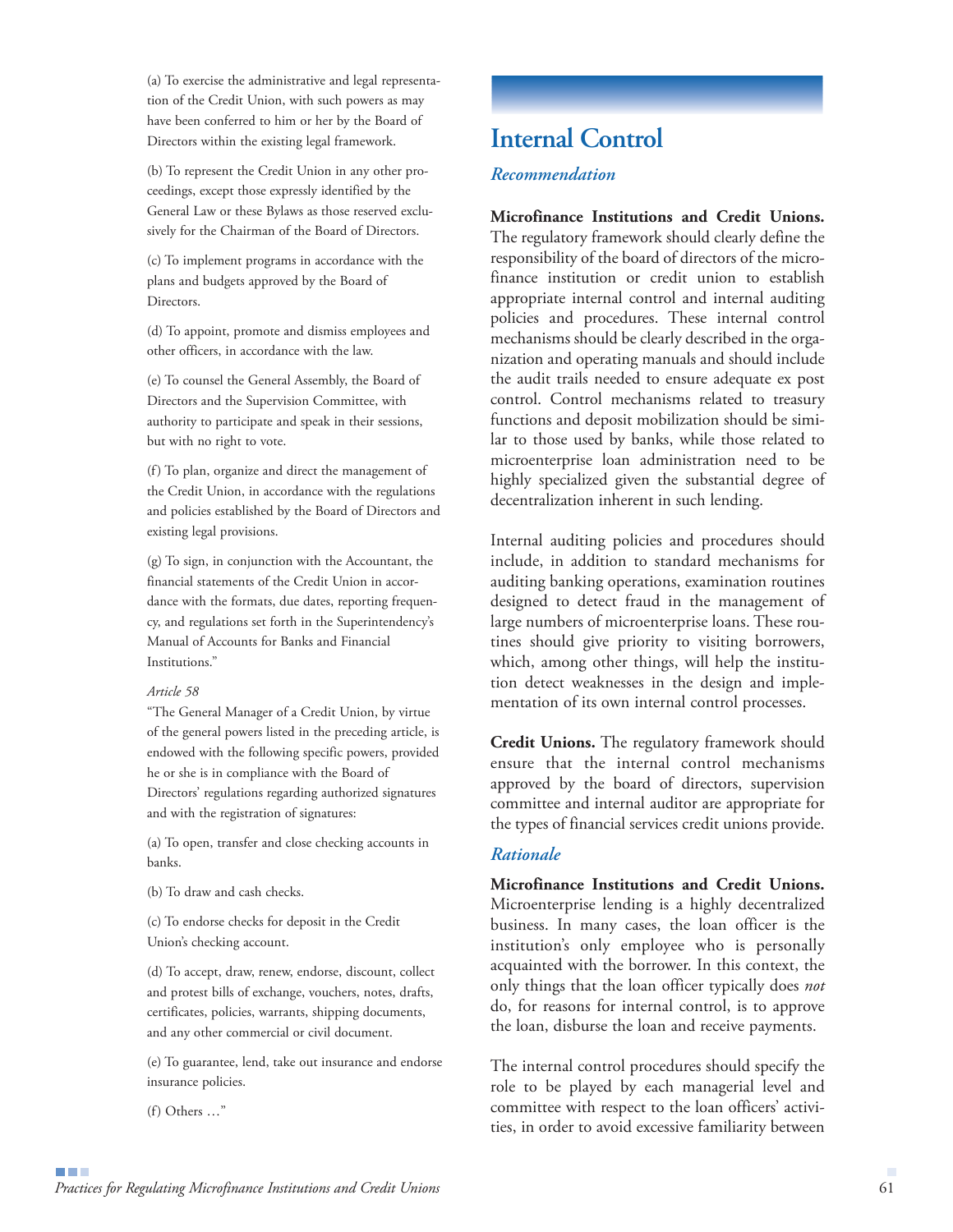clients and loan officers and between loan officers and their supervisors. According to the available literature on fraud in microlending, cases of fraud occur primarily at the level of the loan officer, through the creation of phantom borrowers or the misappropriation of payments.

#### *Example*

#### **PERU**

**Microfinance Institutions.** Although there is no special set of regulations governing the internal control procedures of Peruvian microfinance institutions in particular, the Superintendency of Banking and Insurance (SBS) has issued a general set of regulations, which pertain to all regulated financial institutions. These are oriented to ensuring an appropriate management structure, the reliability of information systems, adequate functioning of risk management systems, and compliance with legal provisions. To this end, the Regulations Governing the Internal Control System (SBS Resolution 1040-99) state that internal controls must, at a minimum, include an organization and functions manual, a risk control system and an information system for monitoring the institution's operations. The information system must have security and contingency mechanisms in place. The regulations also state that internal auditors must assess the internal control system on an ongoing basis, while external auditors are required to perform this task annually, based on the provisions set forth by the SBS and on international auditing standards.

### **Minimum Capital**

#### *Recommendation*

**Microfinance Institutions.** The supervisory authority should establish a minimum capital level sufficient to support the startup of operations of a regulated financial institution over a reasonable period of time, such as three years. This means that there should be sufficient capital to finance all of the fixed assets necessary for the institution to operate during that time, including premises, computers and other equipment, software systems, safe, furniture, etc. The capital, to be contributed

by shareholders from their own net worth, should also cover any expected losses incurred by the institution during its initial years' of operations. Given these considerations, the appropriate minimum capital requirement in most Latin American countries will likely be in the range US\$1-3 million.

The minimum capital level should be specified in such a way that its purchasing power is not significantly eroded by inflation. For example, minimum capital could be specified in United States dollars, as a given number of minimum wages or as an amount in local currency that is periodically increased in accordance with the movement of a local price index (for example, the consumer price index).

**Credit Unions.** The issue of minimum capital is more complicated in the case of credit unions since they already operate (usually in large numbers) as deposit-taking institutions by the time they become subjected to formal regulation and supervision. Accordingly, the level of minimum capital should not only be based on the viability of operations but also, in view of the limited resources available to the supervisory authority, on the number of credit unions that could be reasonably supervised. Furthermore, since credit unions often operate under lax accounting standards, in which it may be difficult to accurately determine institutional capital, the supervisory authority should consider using the amount of savings deposits (instead of capital), or some other easily measurable indicator, to determine which credit unions are to be supervised.

#### *Rationale*

**Microfinance Institutions and Credit Unions.** The first and most important task of the supervisory authority is to protect the depositors and the integrity of the financial and payments systems. Accordingly, minimum capital requirements must be sufficient to cover the cost of fixed assets plus any operating losses projected for the first few years of operations as a regulated financial institution, in order to ensure that the institution will not be forced to suspend operations.

In view of the large number of credit unions and the growing number of microfinance institutions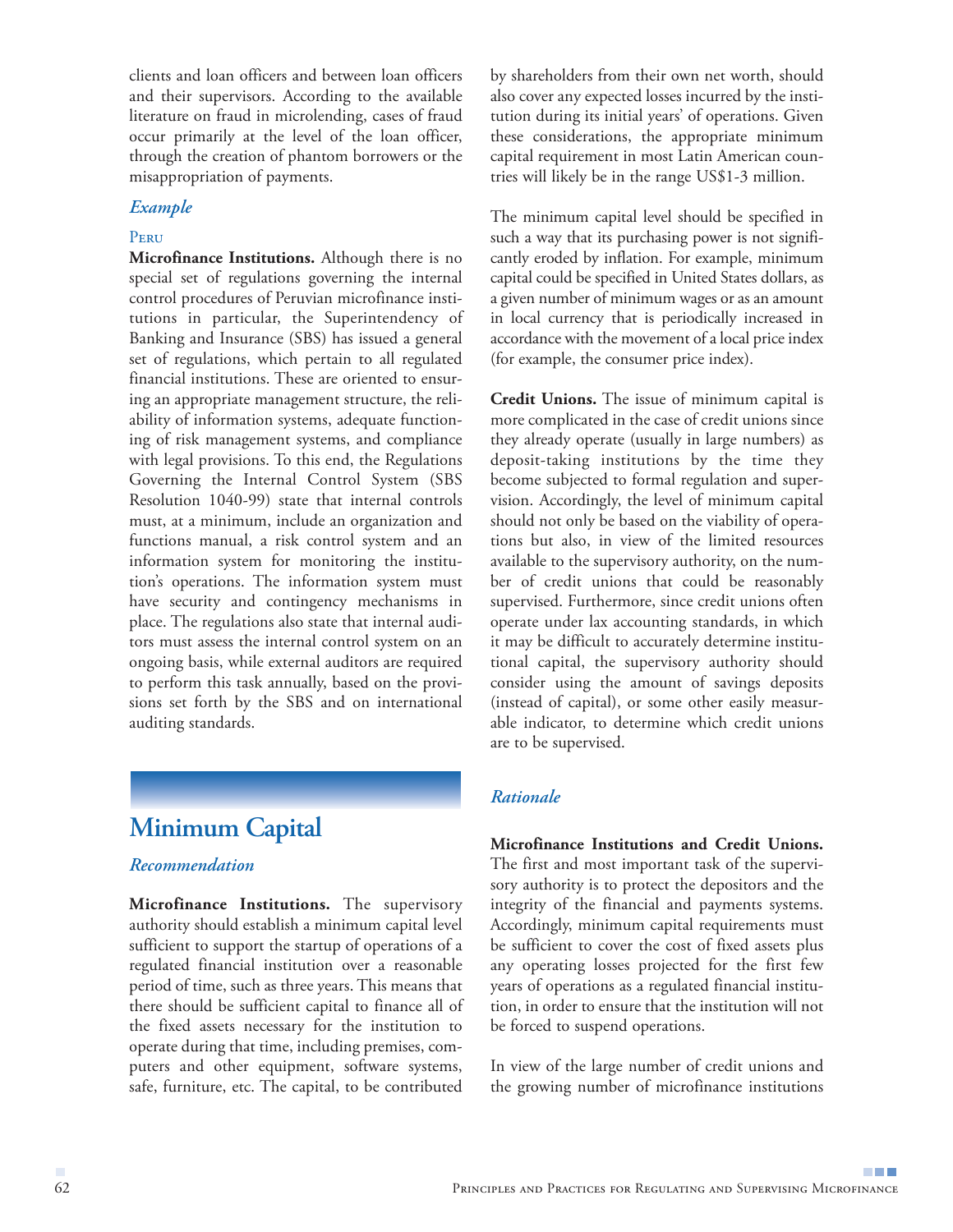in almost every Latin American country, the supervisory authority should carefully assess the number of institutions that it has the capacity to supervise directly and set minimum capital requirements accordingly. The supervisor may subsequently modify the minimum capital levels it has set in order to adjust the number of credit unions and microfinance institutions it supervises.

In the case of microfinance institutions, the supervisory authority may wish to increase minimum capital requirements for another reason, namely, to mitigate problems of moral hazard. The idea is that shareholders who have risked considerable amounts of their own resources will be less likely to encourage or accept obviously risky loans or make other risky financial transactions. Accordingly, the supervisory authority may wish to establish minimum capital requirements sufficiently high so that the potential loss of such an amount of capital would prevent the institution's shareholders from engaging in undesirable conduct. This consideration is not relevant to credit unions since their ownership is typically distributed among a large number of small shareholders.

### **Capital Adequacy**

#### *Recommendation*

**Microfinance Institutions and Credit Unions.** The regulatory framework should require a somewhat higher capital adequacy ratio (ratio of capital to risk-weighted assets) for microfinance institutions and credit unions than for commercial banks. The appropriate capital adequacy ratio might reasonably fall in the range of 10% to 15%.

Moreover, considering the somewhat lower level of financial sophistication of microfinance institutions and credit unions (compared to commercial banks), regulatory authorities should consider using a simple leverage measure (capital/total unweighted assets) in place of the relatively more complex capital adequacy indicator.

**Credit Unions.** The regulatory framework should recognize only institutional capital in the capital

| Country       | Institution                                                                                                                        | Minimum Capital<br>(US\$)      | <b>Can Accept</b><br>Deposits?             |
|---------------|------------------------------------------------------------------------------------------------------------------------------------|--------------------------------|--------------------------------------------|
| Bolivia       | Private Financial Fund                                                                                                             | 820,000                        | Savings, time                              |
| <b>Brazil</b> | Microenterprise Credit Institution                                                                                                 | 53,000                         | N <sub>o</sub>                             |
| El Salvador   | Savings and Loan Institution                                                                                                       | 2,850,000<br>$1,140,000^{(a)}$ | Savings, time                              |
| Honduras      | Private Organization for Financial Development                                                                                     | 60,000                         | Savings, time                              |
| Mexico        | Popular Finance Company<br>Savings and Loan Cooperative Institution                                                                | 45,000                         | Time                                       |
| Panama        | Microfinance Bank                                                                                                                  | 3,000,000                      | Demand, savings, time                      |
| Peru          | Municipal Savings and Loan Institution<br>Rural Savings and Loan Institution<br>Micro and Small Enterprise Development Institution | 270,000                        | Savings, time<br>Savings, time<br>$\rm No$ |
| Venezuela     | Specialized Microcredit Development Bank                                                                                           | 2,370,000                      | Demand, savings, time                      |

*Source: Prepared by the authors based on the results of the project survey*

*Note: (a) This lower requirement is applicable if the institution lends only to micro and small enterprises and accepts savings only from its borrowers. A microenterprise is defined as a business with fewer than 10 employees or less than US\$5,700 in monthly sales. A small enterprise is defined as a business with 10 to 50 employees or with US\$5,700 to US\$57,000 in monthly sales.*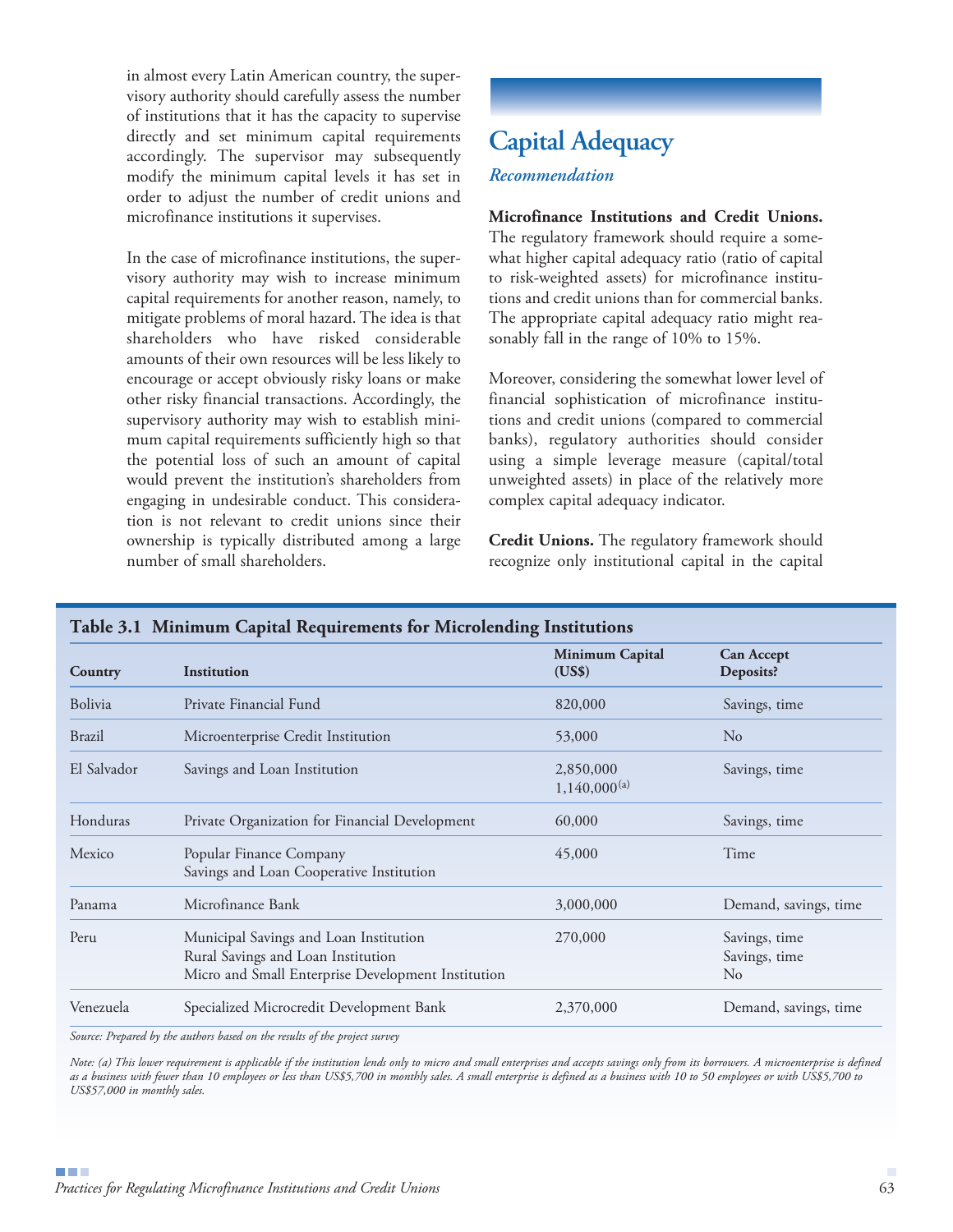adequacy ratio of credit unions. As a second best option, member shares could be considered to be a part of capital if they are "stabilized." Stabilization means that whenever the capital adequacy ratio of credit unions approaches the minimum level allowed, members are no longer permitted to redeem their shares—either by directly cashing them in with the credit union, or indirectly, by taking out an automatic loan.<sup>44</sup>

#### *Rationale*

**Microfinance Institutions and Credit Unions.** There are at least three reasons why microfinance institutions and credit unions should be required to maintain higher capital adequacy ratios than banks.<sup>45</sup> These reasons relate to governance, diversification and the volatility of earnings.

*Governance*. Most microfinance institutions are, to a large extent, owned by nongovernmental organizations, donors and governments. For-profit private investors contribute little or nothing to the capital base of most microfinance institutions. In credit unions, each member has one vote, regardless of the number of shares he or she holds. Accordingly, compared to banks, both microfinance institutions and credit unions are relatively lacking in profit-driven investors serving on their boards of directors who: (a) are willing and able to respond promptly to calls for capital in order to replace capital losses and prevent bankruptcy; and (b) scrutinize management carefully to ensure that

| Country       | Institution                                                                                                                        | Minimum Capital (US\$)         | <b>Solvency Ratio</b>                                                        |
|---------------|------------------------------------------------------------------------------------------------------------------------------------|--------------------------------|------------------------------------------------------------------------------|
| Bolivia       | Private Financial Fund                                                                                                             | 820,000                        | $10\%$ , same as<br>banks                                                    |
| <b>Brazil</b> | Microenterprise Credit Institution                                                                                                 | 53,000                         | 16.6%, greater than<br>banks and finance<br>companies (11%)                  |
| El Salvador   | Savings and Loan Institution                                                                                                       | 2,850,000<br>$1,140,000^{(a)}$ | 12%, same as banks                                                           |
| Honduras      | Private Organization for<br>Financial Development                                                                                  | 60,000                         | 16.6%, greater than<br>banks and finance<br>companies (10%)                  |
| Mexico        | Popular Finance Company<br>Savings and Loan Cooperative Institution                                                                | 45,000                         | 8-11% (lower % with<br>higher minimum<br>capital), greater than<br>banks (8% |
| Panama        | Microfinance Bank                                                                                                                  | 3,000,000                      | 8%, same as banks                                                            |
| Peru          | Municipal Savings and Loan Institution<br>Rural Savings and Loan Institution<br>Micro and Small Enterprise Development Institution | 270,000                        | 9%, same as banks                                                            |
| Venezuela     | Specialized Microcredit Development Bank                                                                                           | 2,370,000                      | 12%, same as banks                                                           |

*Source: Prepared by the authors based on the results of the project survey.*

*Note: (a) This lower requirement is applicable if the institution lends only to micro and small enterprises and accepts savings only from its borrowers. A microenterprise is defined as a business with fewer than 10 employees or less than US\$5,700 in monthly sales. A small enterprise is defined as a business with 10 to 50 employees or with US\$5,700 to US\$57,000 in monthly sales.*

 $^{44}$  Most credit unions in Latin America allow their members to take out automatic loans for up to 90% of the value of their shares, with funds available immediately and no need for prior credit or other analyses. In practice, members consider this an easy way to redeem their shares and one that allows them to avoid the 60-day or other mandatory waiting periods that many credit unions have put in place for share redemptions.

<sup>45</sup> Though we believe these arguments to be valid, it should be noted that there are not yet sufficient empirical data to firmly conclude that microfinance institutions are, as a general rule, more risky than commercial banks.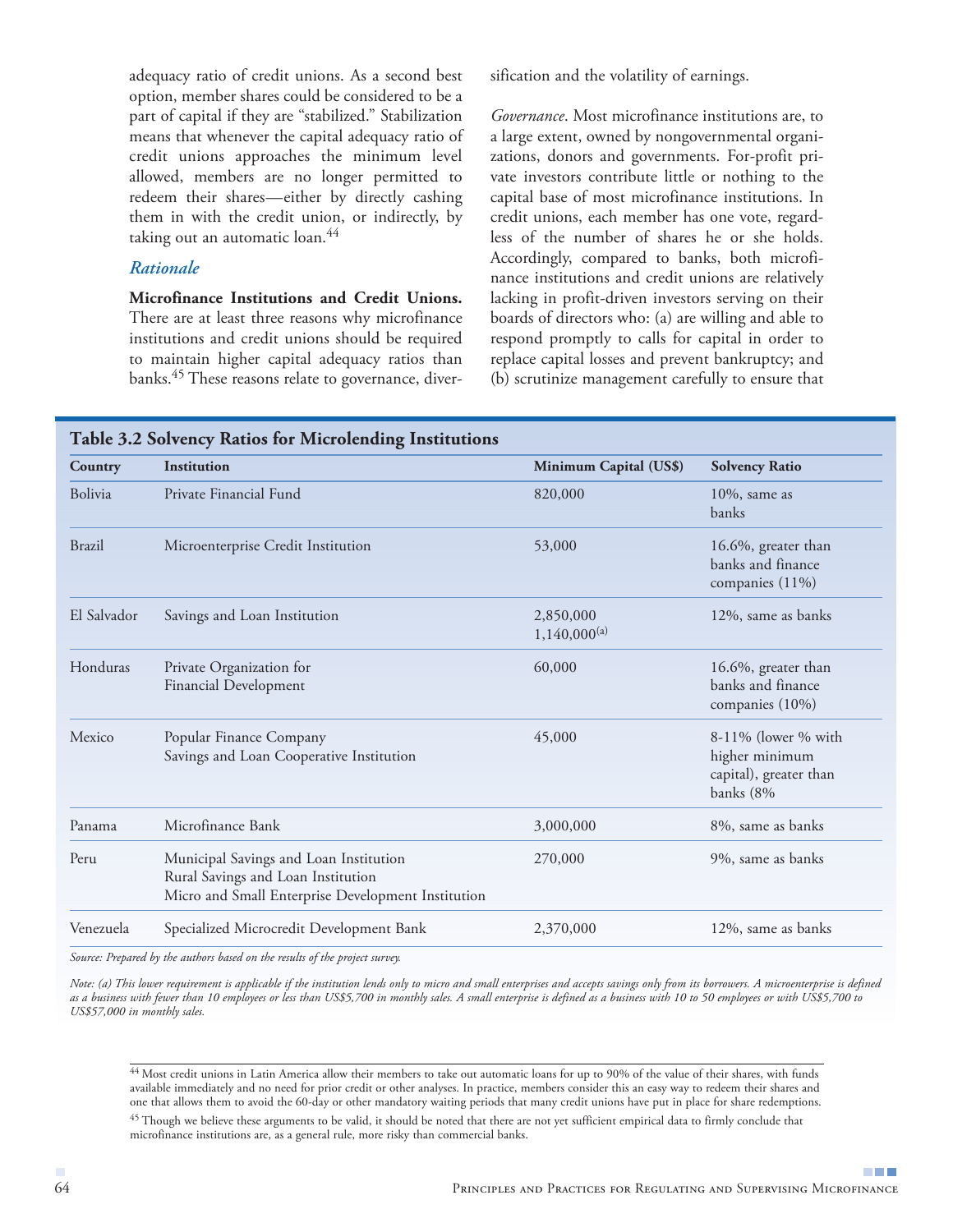it operates in the most efficient manner possible and keeps within acceptable levels of risk.

*Diversification*. Compared to banks, most microfinance institutions and credit unions have a relatively small number of branch offices operating within a much more restricted geographic area. Accordingly, their loan portfolios and, in the case of credit unions and an increasing number of microfinance institutions, their sources of financing (which to a large extent consist of local deposits) reflect lower levels of geographic diversification. In the event of an adverse economic shock at the local level, these less geographically diversified credit unions and microfinance institutions can suffer serious financial harm. Banks, on the other hand, much more frequently operate with a regional or national scope and, consequently, are more able to withstand local shocks.

*Volatility of earnings.* This consideration is particularly pertinent to microfinance institutions because they use lending technologies that result in high administrative costs (usually 15-20% of loan amounts or more). Credit unions, for their part, tend to employ a collateral-based credit technology much more similar to that of commercial banks, which typically results in much lower administrative cost burdens. The problem for microfinance institutions arises from the fact that a considerable portion of the high administrative expenses is incurred during the initial phase of the loan cycle, particularly that related to client identification and analysis. Microfinance institutions recover these costs by charging relatively high interest rates. However, if a significant portion of the loan portfolio becomes delinquent, these already-incurred expenses cannot be recovered and earnings will be severely reduced. Most microfinance institutions cannot offset these losses by executing what collateral they may have taken on the loan because of the high costs of seizing and selling this collateral in relation to its value. In contrast, commercial banks are not as vulnerable to sudden drops in portfolio quality. They have much smaller costs associated with their lending, typically under 5% of the amount lent, and often find it worthwhile to execute pledged collateral.

Based on the logic of these three arguments, it can be concluded that the minimum capital adequacy ratio for microfinance institutions and credit unions should be somewhat higher than that for banks, at least until a history of stability and proper management can be documented. Regulations in which the same ratio is applied to all types of financial institutions—in effect in some Latin American countries—can be seen as well-intentioned attempts to avoid penalizing microfinance institutions or credit unions by requiring higher levels of capital. In reality, however, these regulations are flawed and dangerous because microfinance institutions and credit unions need the additional capital to appropriately protect themselves from a greater likelihood of insolvency.<sup>46</sup>

It is also possible to err in the opposite direction and require an excessively high capital adequacy ratio for microfinance institutions and credit unions, thus unnecessarily limiting their intermediation activities. The regulatory authorities in Argentina, for example, have a capital adequacy requirement that is particularly biased against microfinance activities, not only by specialized institutions, but also by banks dedicating themselves in part to microfinance.

**Credit Unions.** There is a general consensus that, in order to satisfy the capital adequacy ratio, capital should at least include the credit union's institutional capital, that is, its accumulated earnings plus all reserves that are not earmarked for specific expenditures such as educational or social programs. Defined in this way, institutional capital consists of long-term resources readily available to protect member deposits or meet emergencies and, accordingly, clearly qualifies as capital as generally understood in stock corporations.

There is less consensus on whether member shares in credit unions should be treated as capital. The problem is that credit unions are, as a rule, under obligation to reimburse the total amount of such shares to all members who opt to leave the credit union. If member shares are counted as capital, a sudden exodus of members—perhaps when an adverse shock weakens the credit union's

 $^{46}$  It is not enough, as some have argued, simply to require that microfinance institutions and credit unions strongly provision against loan losses. If there is a large negative shock and many borrowers are forced into delinquency and then into default, the resulting provisions (and subsequent losses) may render the microfinance institution or credit union insolvent. What is needed is a thicker cushion of capital before the onset of the shock, so that the microfinance institution or credit union can absorb the resulting losses without becoming bankrupted and thus defaulting on depositors and other creditors.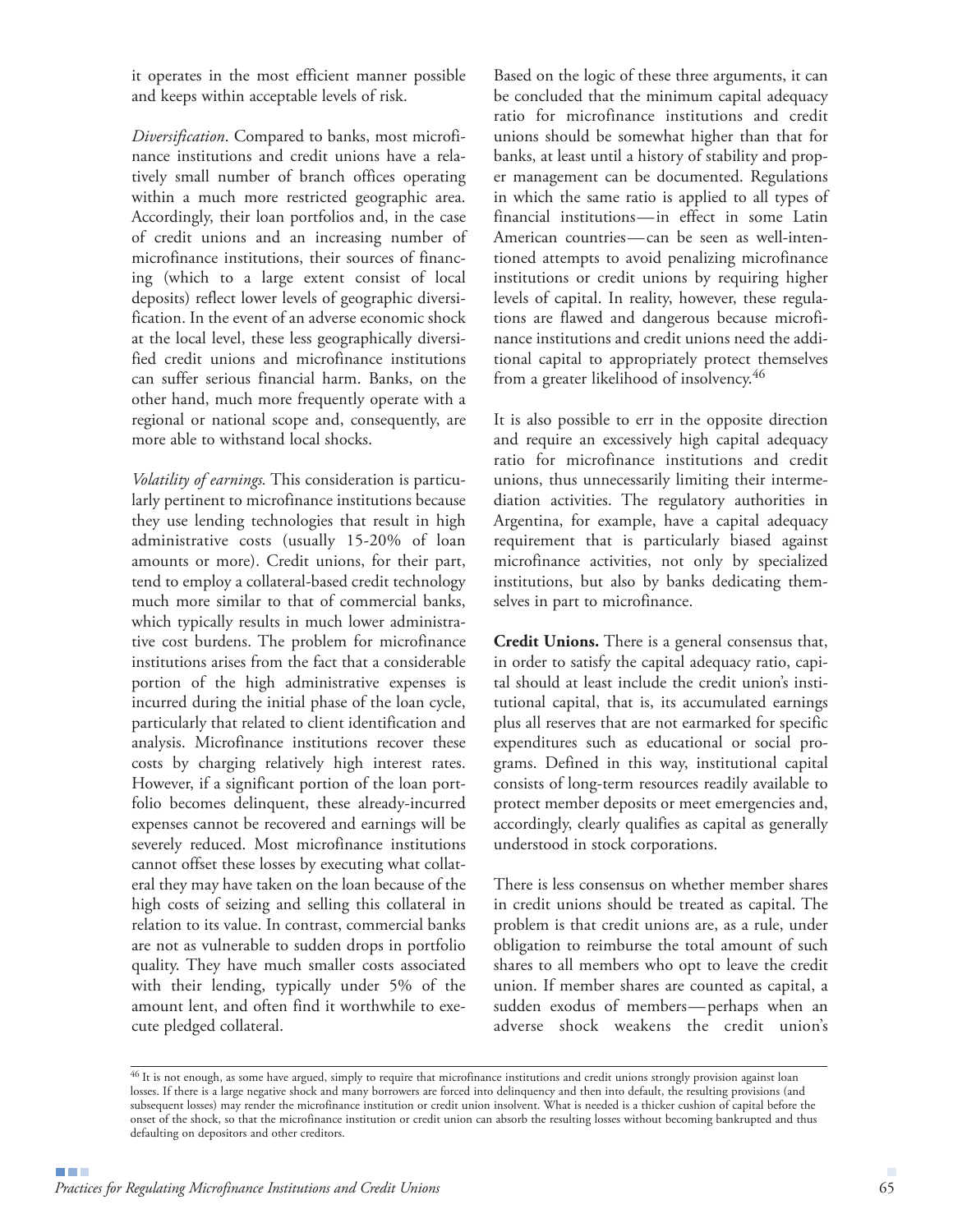finances—could produce a rapid decapitalization of the institution. The credit union would not have its capital reserve at precisely the time when it is most needed. In contrast, stock corporations, such as banks or microfinance institutions, do not face this problem because they have made no promise to redeem the shares held by their owners. Rather, those owners wishing to sell their shares in the company must look to other interested parties, leaving the company's capital reserve intact and available to meet emergencies.

In order for the regulatory authorities to even consider including member shares as capital, credit union members must be prevented from withdrawing their shares (whether directly or through the mechanism of automatic loans) any time the required capital adequacy ratio is in danger of being breached. However, the practical effects of such a restriction can be severe for credit union members. Members wishing to withdraw their shares for whatever reason (business opportunities, family emergencies, etc.) could find themselves unable to access their money. To avoid this type of restriction, the best solution is to count only institutional capital in calculating the capital adequacy ratio, as is done, for example, in the United States. In this way, institutional capital protects both shares and deposits, and members are able to withdraw their shares at any time.

| Country                                 | <b>Reserves</b><br>Set by Law | <b>Reserves Set</b><br>by Bylaws | Accumulated<br>Earnings | Member<br><b>Shares</b>    | <b>Legal Restrictions on</b><br><b>Withdrawal of Contributions</b>                            |
|-----------------------------------------|-------------------------------|----------------------------------|-------------------------|----------------------------|-----------------------------------------------------------------------------------------------|
| Bolivia                                 | $\checkmark$                  | $\checkmark$                     | $\mathbf v$             | $\checkmark$               | Limitations in times of institutional crisis                                                  |
| Colombia<br>(financial<br>cooperatives) | V                             | ✔                                | V                       | ✓                          | Limited only when capital adequacy<br>or minimum capital limitations are<br>reached           |
| Colombia<br>(credit unions)             | ✓                             | ✓                                | ✔                       | ✓                          | Limitations in times of institutional<br>crisis                                               |
| Costa Rica                              | ✓                             | ✓                                | ✓                       | $\boldsymbol{\mathcal{U}}$ | On nominal value, only on<br>withdrawal of the member                                         |
| Dominican<br>Republic                   | V                             | ✓                                | ✔                       | ✓                          | At the time the member leaves the<br>credit union or after 10 years                           |
| Ecuador                                 | ✔                             | ✓                                | ✔                       | ✓                          | None                                                                                          |
| El Salvador                             | ✔                             | ✓                                | $\boldsymbol{\nu}$      | $\boldsymbol{\mathcal{U}}$ | No withdrawals in excess of 5% of<br>paid-in shares                                           |
| Jamaica                                 | ✔                             | $\boldsymbol{\mathcal{U}}$       |                         | (b)                        | On nominal value, only on<br>withdrawal of the member                                         |
| Paraguay                                | ✔                             | $\mathbf{v}$                     | $\mathbf{v}$            | $\boldsymbol{\nu}^{(c)}$   | On nominal value, only on<br>withdrawal of the member                                         |
| Peru                                    | ✔                             |                                  | ✓                       | $\mathbf v$                | Withdrawal only when the member<br>leaves the credit union, and limited in<br>times of crisis |
| Uruguay                                 | ✔                             | $\boldsymbol{\mathcal{U}}$       | ✓                       | $\mathbf v$                | On nominal value, only on<br>withdrawal of the member                                         |

*Source: Prepared by the authors based on the results of the project survey.*

*Notes: (a) Chile, Guatemala, Honduras, Mexico, Nicaragua, Panama and Venezuela did not respond to the credit union survey and, accordingly, are not included in this table. (b) In Jamaica, shares are normally not counted as capital. However, there is a nonwithdrawable portion of shares that is included in capital. (c) In the new regulations being considered by the central bank, any shares pledged as loan collateral are not included as capital.*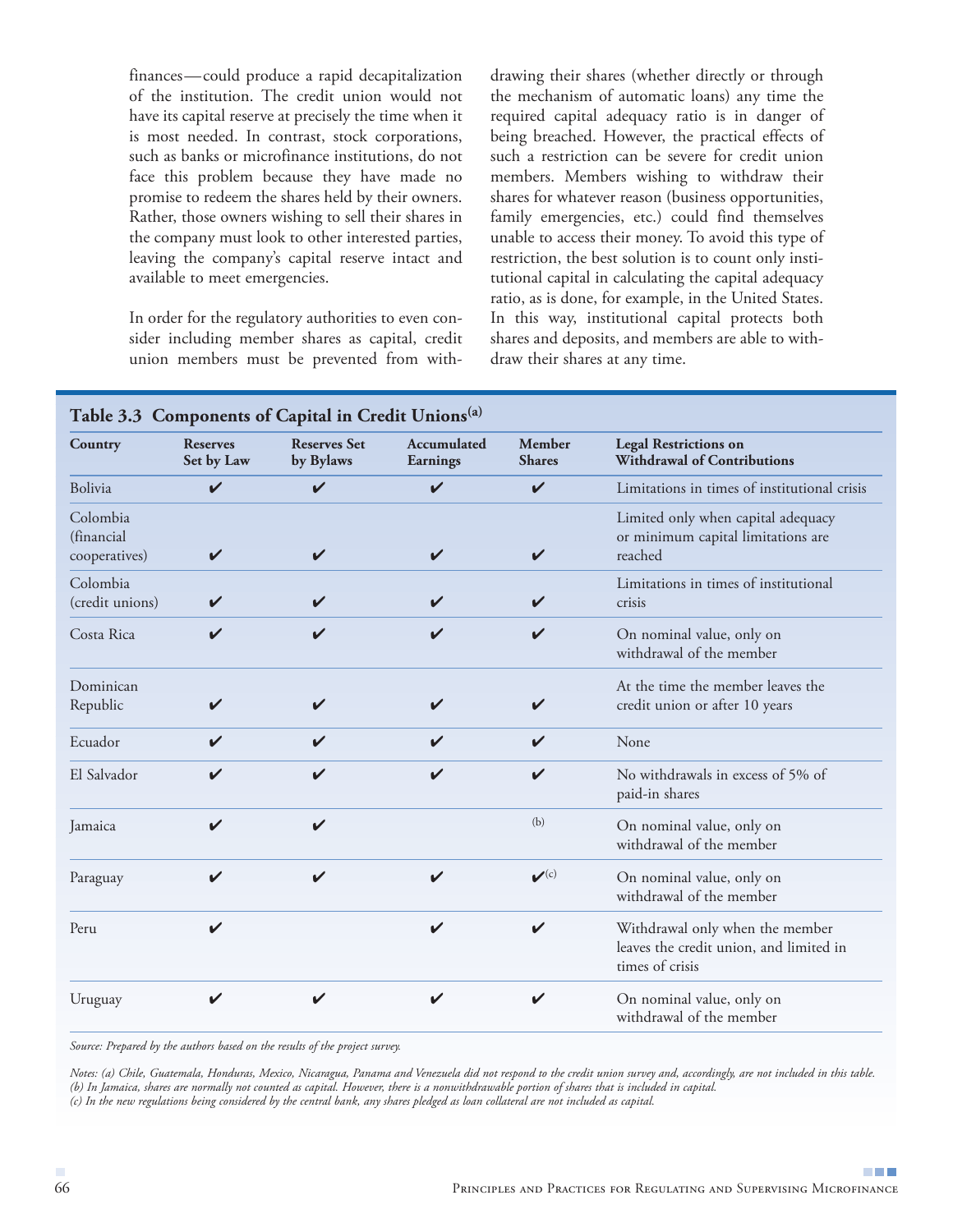### **Credit Concentration**

#### *Recommendation*

**Microfinance Institutions and Credit Unions.** The regulatory framework should not restrict the loan operations of regulated credit unions and microfinance institutions to specific geographical regions or specific sectors of economic activity. However, these financial institutions should be subjected to a limit on the size of their loans, preferably in the range of 3% to 5% of net worth. Within this limit, credit unions and microfinance institutions should be required to secure, with executable collateral, loans that are greater than 1% to 2% of the financial institution's net worth.

**Credit Unions.** As mentioned earlier, regulated credit unions should be compelled to specialize in financial services and give up the provision of nonfinancial services (such as technical assistance, training, and productive activities) as an ongoing business activity. Such services may be provided as a charitable activity paid for out of prior years' retained earnings.

#### *Rationale*

**Microfinance Institutions and Credit Unions.** The imposition of a strict size limit on loans results in diversification of credit risk and also encourages an ongoing focus on financing small-scale activities. Since the limits are expressed as a percentage of net worth, they enable institutions to increase the size of their loans *pari passu* with their growth. The limits suggested stand in stark contrast to the credit concentration limits typically set for commercial banks in Latin America, which, in many cases, are allowed to provide loans of 20%-50% of net worth. Such a large limit can easily result in serious credit risk unless the institution effectively employs advanced risk measurement and monitoring systems.

The above notwithstanding, the proposed credit concentration limits should be applied with a degree of caution. For example, for microfinance institutions with net worth of US\$1 million, a limit of 1% would restrict microenterprise loans to US\$10,000, which, in most cases, is quite acceptable. However, if the minimum capital of the institution is lower, the limits may need to be more

flexible. For example, the minimum capital of Peru's EDPYMEs is only US\$270,000, while the minimum capital of credit unions in Bolivia and Ecuador is approximately US\$200,000. The application of a 1% limit to these institutions could severely restrict their ability to provide financing to successful microentrepreneurs who demand slightly larger amounts of credit.

In short, it is important to carefully consider the costs and benefits in setting credit concentration limits. Restrictive limits increase diversification and reduce risk but at the same time may prevent the institutions from effectively serving their most successful clients.

#### *Examples*

#### **BOLIVIA**

**Microfinance Institutions and Credit Unions.** In Bolivia, the credit concentration limit for private financial funds (FFPs) and regulated credit unions is 1% of the institution's net worth, in the absence of legally acceptable and executable collateral. When such collateral is available, the limit increases to 3%. For banks, these limits range between 5% and 20%. The minimum capital of FFPs is approximately US\$1 million, while the minimum capital of credit unions varies between \$200,000 and \$5 million, depending on what type of operations the institution is permitted to conduct.

In the loan portfolio evaluation process that the superintendency conducts of all financial institutions, all delinquent personal loans that are less than 500,000 bolivianos (approximately US\$75,000) and are not supported by the minimum documentation required for commercial or consumer loans are subject to the loan loss provisioning schedule established for microenterprise loans.

#### **PARAGUAY**

**Microfinance Institutions and Credit Unions.** In Paraguay, there is no specialized financial institution dedicated to microfinance; rather, most microcredit is provided by finance companies and credit unions. Finance companies operate with the same credit concentration limit as banks, namely, 20% of net worth, which can be increased to 30% with the approval of the Superintendency of Banks. Credit unions are not currently subject to control by the Superintendency; however, there exists a proposal to do so, in which they would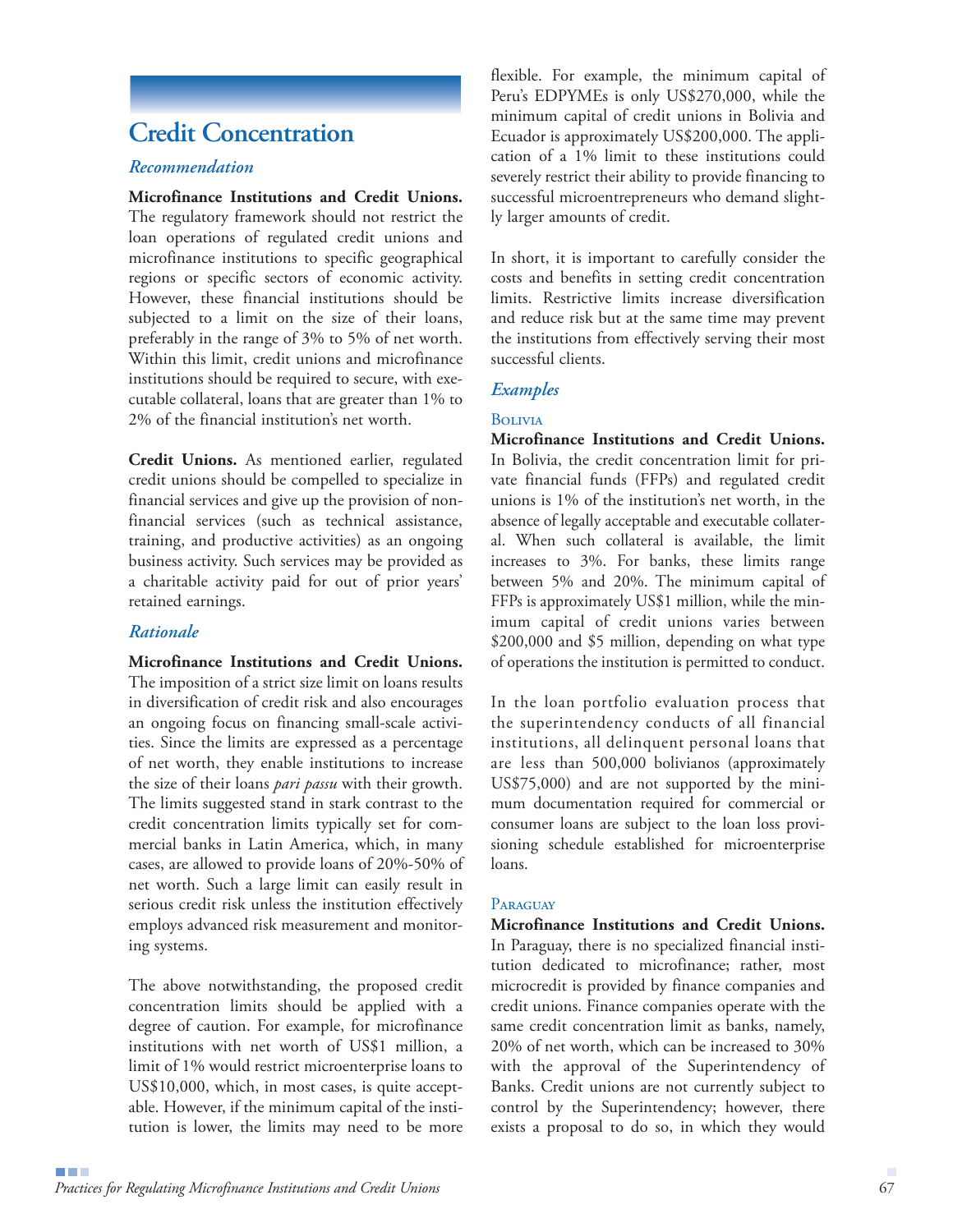operate with a credit concentration limit of 2% of net worth.

#### **PERU**

**Microfinance Institutions.** In Peru, the credit concentration limit for all financial institutions ranges between 10% and 30% of net worth, depending on the existence and type of collateral securing the loan. There is no separate limit for institutions specializing in microfinance, that is, for the *Cajas Municipales de Ahorro y Crédito, Cajas Rurales de Ahorro y Crédito,* and the EDPYMES. While a credit concentration limit of 30% clearly seems inappropriate for institutions specialized in microfinance, the low level of minimum capital required of such organizations (US\$270,000) makes it difficult to impose a limit much below 5- 10%.

### **Permitted Operations**

#### *Recommendation*

**Microfinance Institutions and Credit Unions.** The regulatory framework should allow microfinance institutions and credit unions to offer a range of financial services to their clients. However, the types of permitted operations should be tied to the size of the institution and its level of management expertise, in order to prohibit unsophisticated institutions from engaging in excessively complex or risky operations.

Microfinance institutions should generally be allowed to provide financial services such as savings accounts, credit and debit cards, financial leasing, currency exchange, loans against invoices (factoring) and the issuance of third party guarantees. In addition, microfinance institutions should be authorized to enter into correspondent bank arrangements with other financial institutions and offer money transfer and billpaying services.

As a general rule, microfinance institutions should not be authorized to offer checking accounts or engage in foreign trade financing. Moreover, the regulatory framework should prohibit these institutions from making loans on behalf of third parties, whether through the creation of trust funds or other similar fiduciary arrangements.

#### *Rationale*

**Microfinance Institutions and Credit Unions.** Because of their low levels of capital and relative inexperience in managing financial instruments, it is often inappropriate for microfinance institutions and credit unions to offer checking accounts and foreign trade financing. These types of services are typically too complex and risky for relatively unsophisticated financial institutions.

As for trust funds and other fiduciary arrangements in which loans are made on behalf of other institutions, these arrangements can introduce a dangerous duality into the institution's credit processes. Funding for these programs is often provided by donors or governments which specify a distinct and less stringent set of loan underwriting conditions than those applicable to the institution's normal lending program. As a result, these types of arrangements can lead to poor borrower selection, borrower dissatisfaction (especially in the case of borrowers who pay higher interest rates in the institution's normal loan program), and poor repayment rates among all borrowers. If the problems become serious, they can threaten the financial viability of the institution.

#### *Example*

#### **BOLIVIA**

**Credit Unions.** In Bolivia, two types of credit unions specializing in financial intermediation were created under Supreme Decree No. 24439, which was subsequently ratified by Law No. 2297 ("Law to Strengthen Financial Regulations and Supervision"), enacted on December 20, 2001:

*Open credit unions,* that is, those that mobilize savings from their members, the general public and from local or foreign financial institutions. These organizations require an operating license issued by the Superintendency of Banks and Financial Institutions, and their operations and activities are governed by the Law Governing Banks and Financial Institutions. Open credit unions are divided into four categories, based on the minimum capital they are required to have. Credit unions with higher levels of required capital may offer a wider range of loan and deposit services (see Table 3.4). These differences in permitted operations among the four credit union categories used to be very significant but have been reduced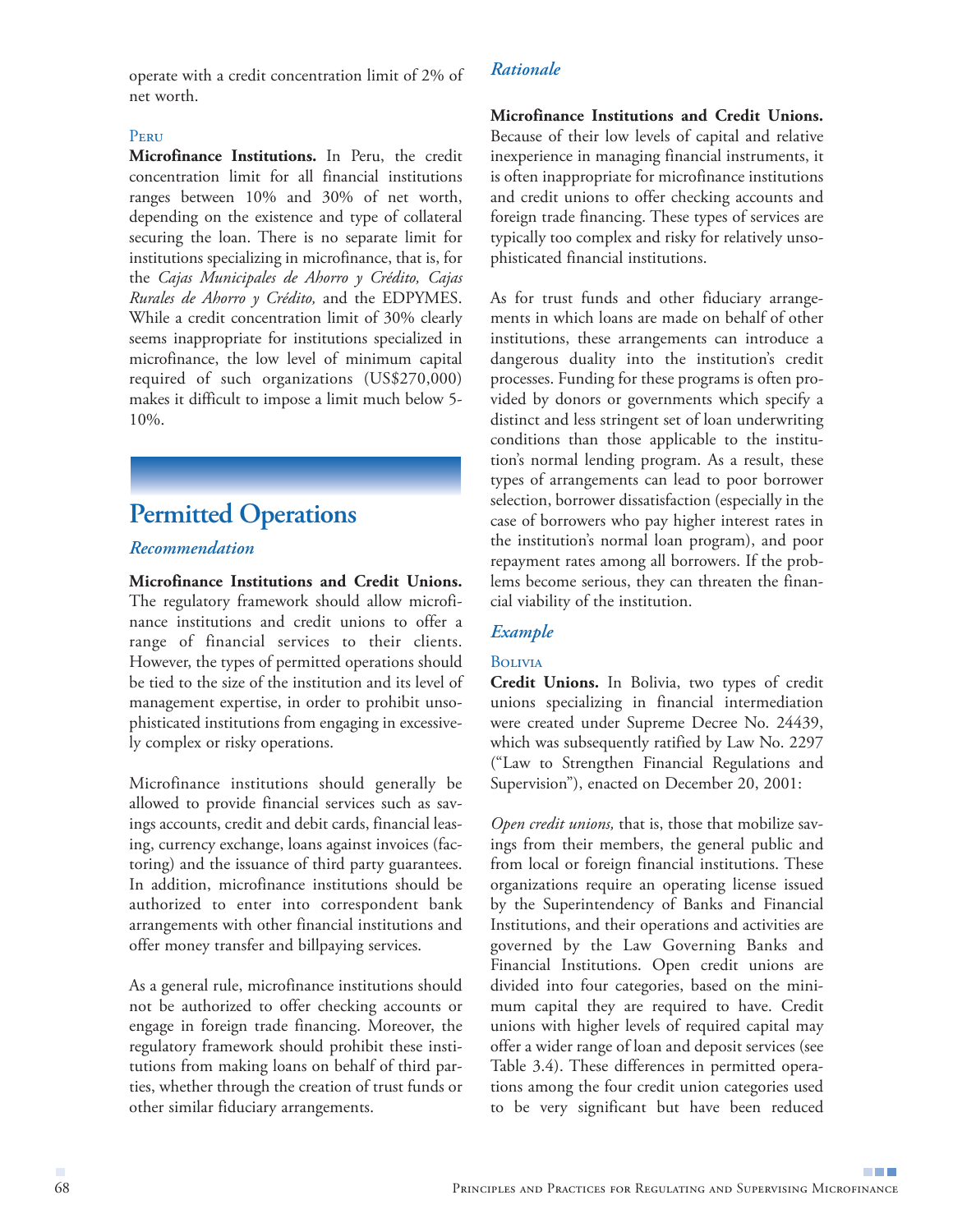|                                                                                                                 | <b>Open Credit Unions</b>        | <b>Closed</b>           |                    |                      |
|-----------------------------------------------------------------------------------------------------------------|----------------------------------|-------------------------|--------------------|----------------------|
| <b>Asset Operations</b>                                                                                         | $1$ and $2$                      | 3                       | $\overline{4}$     | <b>Credit Unions</b> |
| Grant loans                                                                                                     | Yes                              | Yes                     | Yes                | Yes                  |
| Operate with credit cards and traveler's checks                                                                 | N <sub>o</sub>                   | No                      | No                 | No                   |
| Discount and/or negotiate securities                                                                            | Yes                              | Yes                     | Yes                | N <sub>o</sub>       |
| Issue guarantees of various types                                                                               | Yes                              | Yes                     | Yes                | No                   |
| Open, advise, confirm and negotiate letters of credit                                                           | No                               | N <sub>o</sub>          | No                 | No                   |
| Receive bills of exchange or other items for collection                                                         | Yes                              | Yes                     | Yes                | Community            |
| Issue drafts or payment orders payable within the country                                                       | Yes                              | Yes                     | Yes                | Community            |
| Conduct exchange operations including the purchase<br>and sale of currency                                      | Yes                              | Yes                     | Yes                | Community            |
| Purchase, hold and sell precious metals                                                                         | N <sub>o</sub>                   | No                      | Yes                | No                   |
| Purchase, hold and sell securities registered with the<br>Superintendency of Pensions, Securities and Insurance | Government<br>securities<br>only | Fixed<br>income<br>only | Yes                | Community            |
| Purchase, hold and sell obligations traded on the<br>stock market                                               | Yes                              | Yes                     | Yes                | Community            |
| Purchase and sell commercial paper                                                                              | Yes                              | Yes                     | Yes                | N <sub>o</sub>       |
| Serve as intermediary for the subscription, placement<br>and sale of securities                                 | Yes                              | Yes                     | Yes                | No                   |
| Rent safety deposit boxes                                                                                       | Yes                              | Yes                     | Yes                | No                   |
| Carry out trust commission and operations                                                                       | Yes                              | Yes                     | Yes                | N <sub>o</sub>       |
| Procure and sell real estate to be used for their<br>own business activities                                    | Yes                              | Yes                     | Yes                | Community            |
| Enter into financial leasing contracts                                                                          | $\rm No$                         | N <sub>0</sub>          | No                 | Yes <sup>(b)</sup>   |
| Serve as financial agent for resources originating abroad                                                       | No                               | No                      | Yes                | N <sub>o</sub>       |
| <b>Liability Operations</b>                                                                                     |                                  |                         |                    |                      |
| Offer savings and time deposit accounts                                                                         | Yes                              | Yes                     | Yes                | No                   |
| Offer checking accounts                                                                                         | No                               | No                      | Yes <sup>(c)</sup> | N <sub>o</sub>       |
| Receive member shares                                                                                           | Yes                              | Yes                     | Yes                | Yes                  |
| Issue and place mortgage bonds                                                                                  | Yes                              | Yes                     | Yes                | No                   |
| Take out subordinated loans                                                                                     | Yes                              | Yes                     | Yes                | No                   |

### **Table 3.4 Permitted Operations of Open and Closed Credit Unions in Bolivia(a)**

*Source: Prepared by the authors based on case studies, Article 39 of the LBEF and Law No. 2297.*

*Notes: (a) Law No. 2297 of 2001 virtually eliminated the differences among the four types of credit unions, which previously were much more significant.*

*(b) In financial leasing, the financial institution advances funds to the client to buy an asset. The financial institution also retains ownership of the asset purchased until these funds are repaid in full, together with all agreed-upon interest.*

*(c) With authorization from the Superintendency of Banks and Financial Institutions.*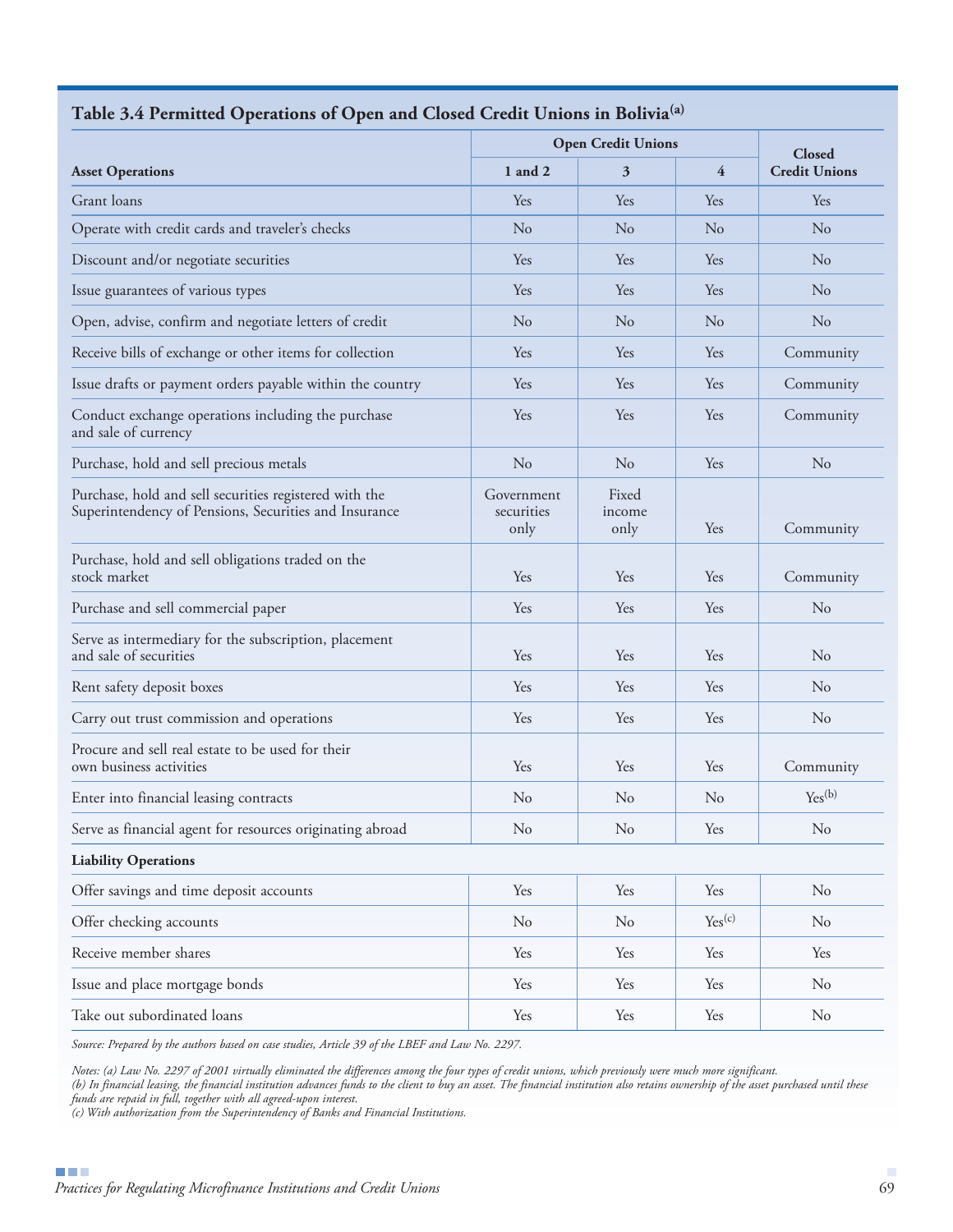through a series of recent amendments to the original law.

*Closed credit unions,* that is, those that mobilize savings exclusively from their members. These organizations are governed by the provisions of the General Law Governing Cooperative Institutions and by the regulations issued by the National Cooperative Institute. Closed credit unions are divided into "community" and "employer-based" institutions, based on whether members all work for a common employer, and implicitly, whether there is relatively secure source of loan repayment through payroll deduction.

#### **PERU**

Peru's General Law Governing the Financial System (No. 26702) states that, in addition to banks and finance companies, a series of specialized institutions may also conduct financial intermediation activities:

*Cajas Rurales de Ahorro y Crédito* (CRACs), which accept deposits from the general public and pro-

|                          | Table 3.5 Principal Operations Permitted for Microfinance Institutions in Peru |                             |                              |  |  |  |
|--------------------------|--------------------------------------------------------------------------------|-----------------------------|------------------------------|--|--|--|
| <b>Type of Operation</b> | <b>CMACs</b>                                                                   | <b>CRACs</b>                | <b>EDPYMEs</b>               |  |  |  |
| Deposit-taking           | Savings and time                                                               | Savings and time            | Not permitted                |  |  |  |
| Contracting lines        | Permitted, from domestic                                                       | Permitted, from domestic    | Permitted, from domestic     |  |  |  |
| of credit                | and external sources                                                           | and external sources        | and external sources         |  |  |  |
| Credit provision (types  | Commercial, microenterprise                                                    | Commercial, microenterprise | Commercial, microenterprise  |  |  |  |
| of loans permitted)      | (ME), consumer, pawn                                                           | (ME), consumer              | (ME), consumer               |  |  |  |
| Other Services           | Appraisal of items pledged                                                     | Acceptance of drafts, loan  | Discount of drafts,          |  |  |  |
|                          | as security, trust funds                                                       | guarantees, trust funds     | loan guarantees, trust funds |  |  |  |

**Table 3.5 Principal Operations Permitted for Microfinance Institutions in Peru**

*Source: General Law, articles 285, 286 and 288*

### **Table 3.6 Modular Operating Scheme**

| <b>Type of Operation</b>                | Module 1                                                                                                            | Module 2                                                                                                                                          | Module 3                                                                                         |
|-----------------------------------------|---------------------------------------------------------------------------------------------------------------------|---------------------------------------------------------------------------------------------------------------------------------------------------|--------------------------------------------------------------------------------------------------|
| Deposit-taking                          | Savings, time, custodial                                                                                            | Module $1 +$ checking accounts<br>without overdrafts or central<br>bank clearing                                                                  | Module $2 +$ checking accounts<br>with overdrafts and central<br>bank clearing                   |
| Credit provision                        | Commercial, microenterprise,<br>consumer                                                                            | Module 1 + mortgage loans<br>and leasing                                                                                                          | Same as Module 2                                                                                 |
| Other                                   | Debit and credit cards,<br>discounting of drafts, factoring,<br>letters of credit, foreign trade,<br>payment orders | Module $1 +$ bond issuance,<br>warrants, cashier's checks,<br>underwriting, establishment<br>of subsidiaries to operate as<br>stock market agents | Module $2 +$ negotiation of<br>public debt                                                       |
| Minimum required capital <sup>(a)</sup> | US\$1,305,000                                                                                                       | US\$2,610,000                                                                                                                                     | US\$5,190,000                                                                                    |
| Other requirements                      | Rating of A or B for the<br>preceding year; appropriate<br>internal controls and<br>organization                    | Rating of A or B for the<br>preceding year; appropriate<br>internal controls and<br>organization                                                  | Rating of A or B for the<br>preceding year; appropriate<br>internal controls and<br>organization |

*Source: General Law, article 290.*

*Note: (a) Circular SBS G-066-2000. Exchange rate used: US\$1 = 3.49 soles.*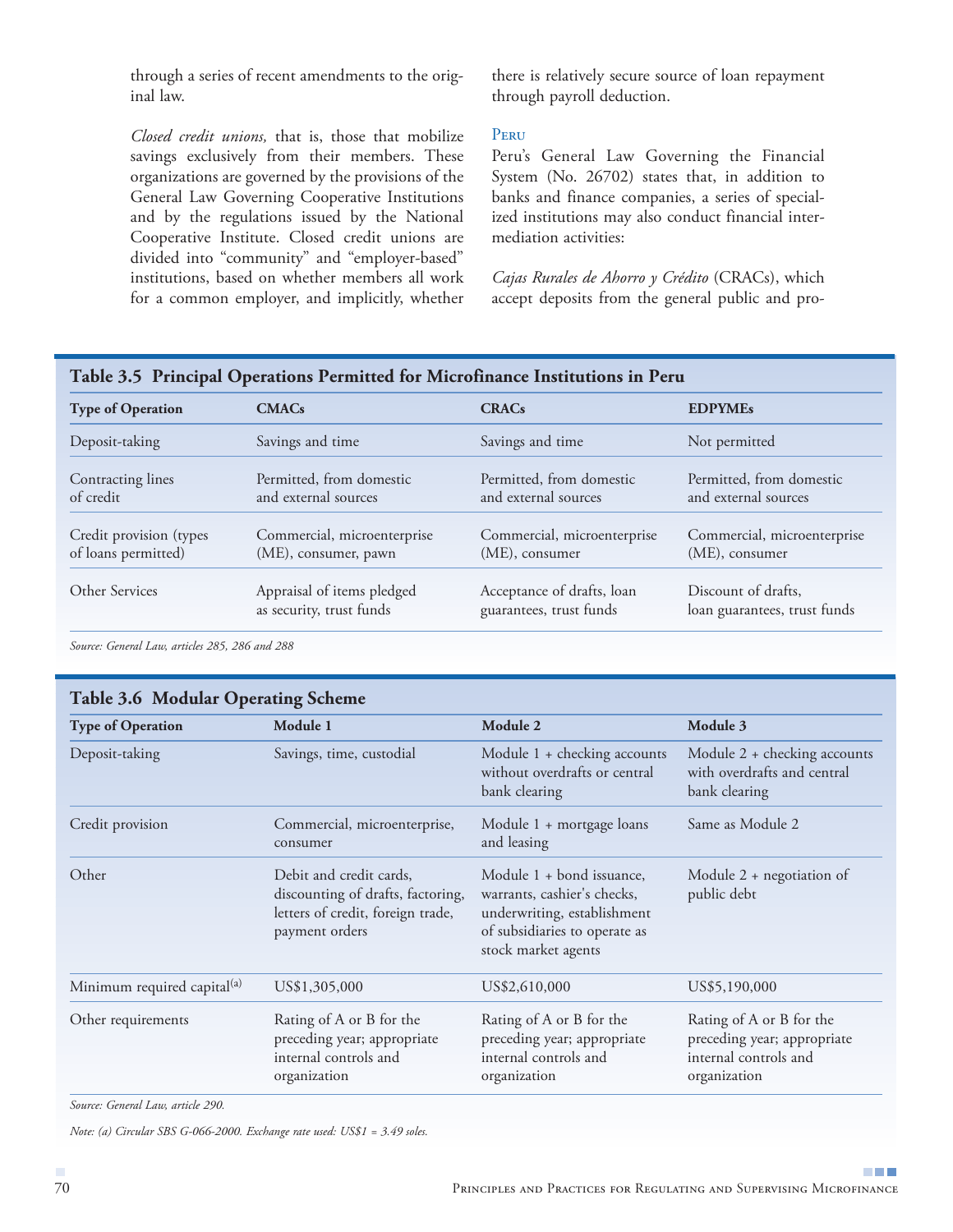vide loans to micro and small enterprises, preferably those that operate in rural areas.

*Cajas Municipales de Ahorro y Crédito* (CMACs), which accept deposits from the general public and provide loans to micro and small enterprises.

Micro and Small Enterprise Development Institutions (*Empresas de Desarrollo de la Pequeña y Microempresa,* or EDPYMEs), which provide loans to the micro and small enterprise sector.

Credit unions authorized to accept deposits from the general public.

Thus, Peruvian legislation has established a subsystem of nonbank financial intermediaries that focus on making resources available to the micro and small enterprise sector. The General Law has also established a tiered regulatory system to allow for the gradual expansion of the type of services that these entities can provide, commensurate with an increasing level of capital, internal controls, and management expertise. The tiered system thus creates the potential for small and relatively unsophisticated microfinance institutions to grow and expand into full-fledged financial intermediaries.

In practice, however, the SBS has been very cautious in letting the CRACs, CMACs and EDPYMEs advance to Module 1, even when the institution in question clearly qualifies for this module. $47$ Consequently, the Peruvian Superintendency of Banks and Insurance is under pressure to clarify its time frames and criteria for approving the graduation by institutions to each module.

### **Distribution of Dividends**

#### *Recommendation*

**Microfinance Institutions.** The determination and distribution of profits in microfinance institutions should be governed by the rules applied to the financial and tax systems in general. The mandatory capitalization of profits during the initial years of operation is a sound prudential mechanism that should be included in the regulatory scheme or granted as a power to the supervisory authority for use when issuing a license.

**Credit Unions.** The regulatory framework for credit unions should include the following requirements: (a) to capitalize all or most of their profits until institutional capital requirements have been satisfied; (b) to clearly designate the beneficiaries of the credit union's reserves in the event of dissolution or liquidation of the credit union; and (c) to clearly communicate to the credit union members the rate of return they have earned on their shares.

Supervisory authorities should explore ways in which profitable credit unions can be encouraged to pay dividends sufficient that the rate of return on member shares is at least equal to the inflation rate, thus helping to encourage members to remain in the credit union.

#### *Rationale*

**Microfinance Institutions.** Microfinance institutions do not require artificial advantages to achieve or increase their profitability, so any financial or tax regulations related to their profits and dividends should be neutral compared to those in effect for other financial institutions.

The recommendation to capitalize initial profits is particularly important in the case of microfinance institutions that have not been created from already-existing nonprofit organizations. It takes time to build up a portfolio of stable clients, and it is appropriate to treat any profits earned during that initial period as fragile and possibly temporary.

**Credit Unions.** Historically, most credit unions have neglected the accumulation of institutional capital. Such capital is necessary, however, to provide a solid base of resources for protecting deposits and member shares. Accordingly, credit unions should be encouraged to generate and capitalize earnings, while those credit unions that have created a solid base of institutional capital should not be prevented from distributing a significant portion of their earnings in the form of dividends.

One important and unique issue to be addressed in

<sup>&</sup>lt;sup>47</sup> Since the minimum capital requirements are the same for all three types of institutions, it is not particularly consistent for the EDPYMEs to be denied permission to accept deposits, especially in view of the fact that the principal operations the EDPYMEs are permitted to engage in on the asset side are quite similar to those permitted to the CMACs and CRACs. Likewise, it would be preferable for the CMACs to be permitted to make loan guarantees, as is permitted to the CRACs and EDPYMEs.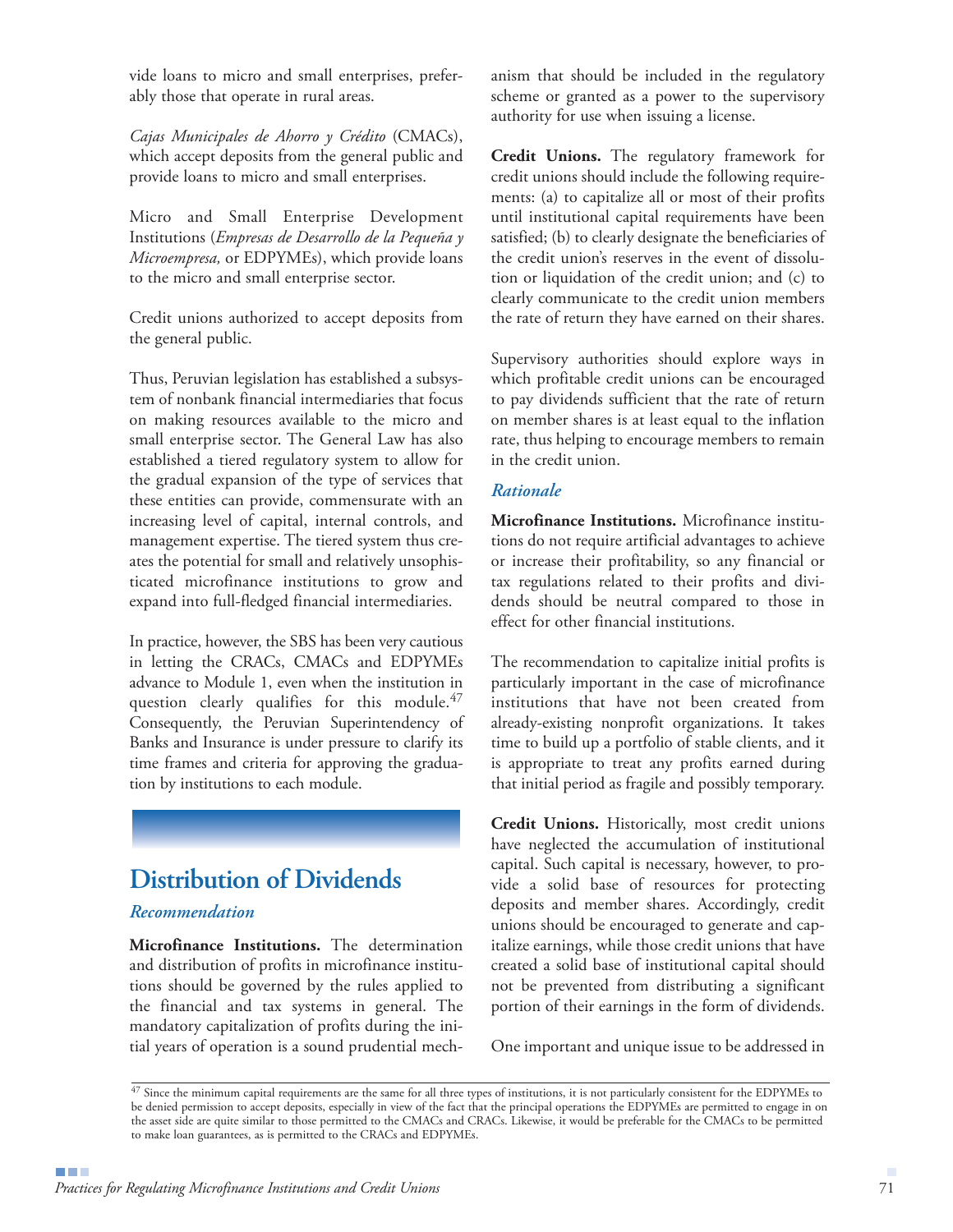credit unions is the question of who owns the credit union's reserves in the event the institution is liquidated. Not only does this determine to whom these remaining funds will be provided, but it can also have important tax implications during the life of the credit union. If a credit union designates that these reserves will be distributed among its members, this may result—depending on the country's legislation—in the credit union being considered a for-profit institution and subjected to income and other taxes.

#### *Examples*

#### **PERU**

**Microfinance Institutions.** In Peru, an innovative provision of Resolution SBS 600-98 establishes that all financial institutions must capitalize profits during the first three years of operations, in order to strengthen the institution's capital base. This provision is meant not only to encourage increased capitalization but also to demonstrate to shareholders that investments in the financial system must focus on the medium and long term.

In addition, the General Law Governing the Financial System (article 65) states that any earnings must be used to establish adequate loan loss provisions before any dividends can be distributed. The order of priority in the use of earnings is the following: reestablishment of minimum capital, creation of legal reserves, creation of specificallyprescribed reserves, and distribution of dividends. Furthermore, dividends can only be authorized once the financial statements for the period have been approved by the shareholders.

#### **COLOMBIA**

**Credit Unions.** According to Article 10 of Law 79 (Cooperative Law), a credit union's earnings are characterized as operating, nonoperating, inflationary and third-party. Once profits have been assigned to these categories, the following rules apply:

- **●** Operating profits go to the credit union's educational fund (20%), its solidarity fund (10%) and its reserves for the protection of shares (20%). The remaining 50% can be used as determined by the General Assembly.
- **●** Nonoperating profits go to reserves.
- **●** Inflationary profits go to a monetary correction reserve.

**●** Third party profits go to a special fund.

In the event that a credit union is liquidated, any remaining reserves must go to a different credit union, which must be identified in the liquidated credit union's bylaws.

As can be seen from these rules, the Colombian regulations tend to give priority to the social mandate of credit unions. While this social mandate is important, credit unions need an underlying financial sustainability. Given that so much of profits must be set aside in predetermined accounts, the Colombian regulations tend to discourage credit unions from distributing dividends to their members. By holding down the rate of remuneration of shares, these regulations discourage new membership and deaden the dynamism of many credit unions. These regulations also result in members demanding compensation in less transparent ways, such as through low interest rates on loans.

### **Geographic Scope and Hours of Operation**

#### *Recommendation*

**Microfinance Institutions and Credit Unions.** Microfinance institutions and credit unions that are supervised by the bank supervisory authority should be authorized to operate without restrictions on their geographic scope or hours of operation. The regulations and administrative procedures governing the opening and operation of branches and other installations (mobile offices, limited-service windows in supermarkets, etc.) should be flexible and allow financial institutions to respond to the needs of their clients. Microfinance institutions and credit unions in compliance with prudential regulations should not require the approval of the bank supervisor to open new offices (although the bank supervisor should be informed).

**Credit Unions.** Credit unions should limit their activities to a geographic area that can be reasonably controlled by its members (who are also its owners).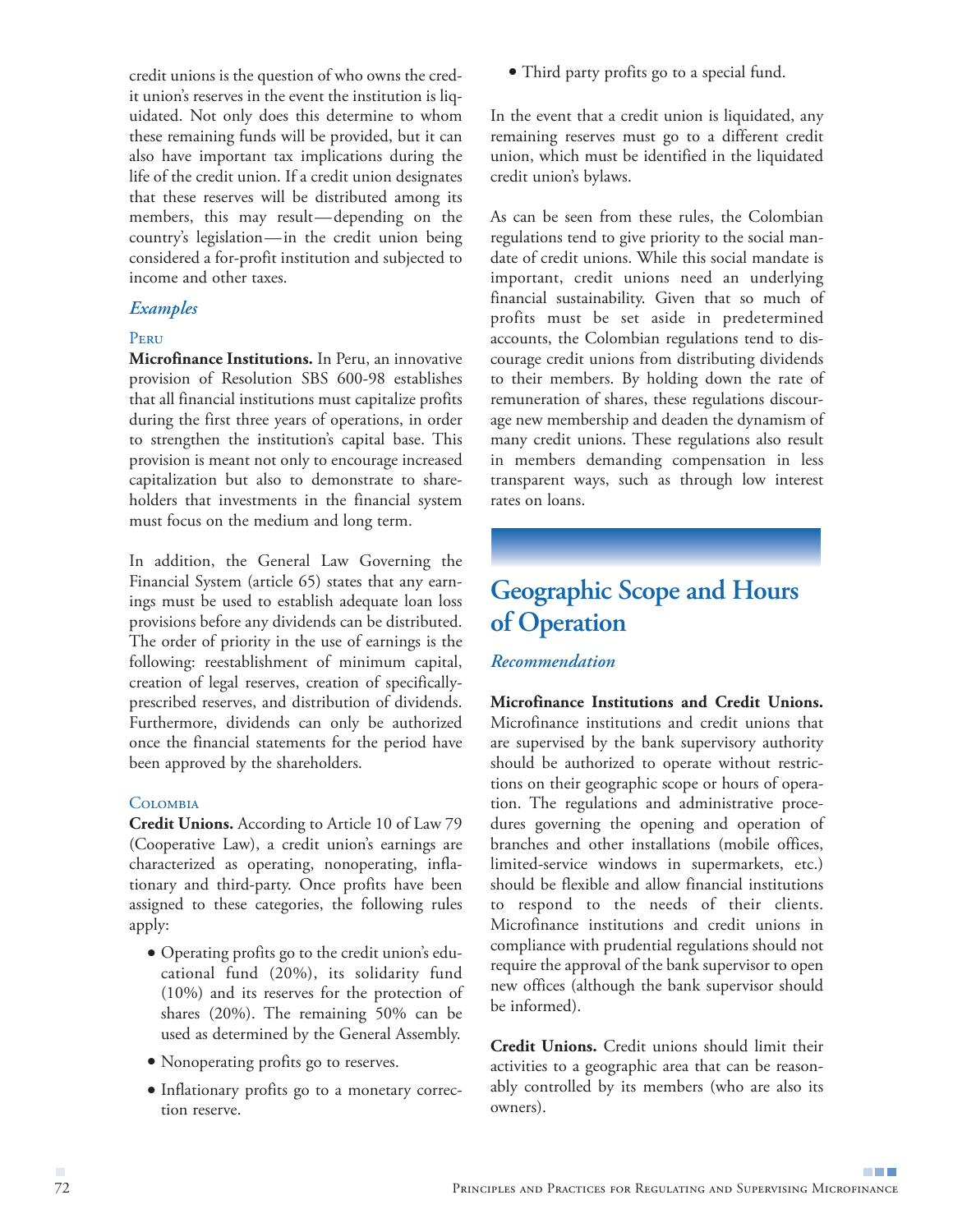#### *Rationale*

**Microfinance Institutions and Credit Unions.** Many microenterprise clients work long hours, have few employees to help them, and live in areas with limited access to transportation. Consequently, financial institutions serving these populations need to adapt the nature and location of their branches and other points of service, as well as their operating hours, to best meet the needs of this clientele. In addition, the volumes of cash handled in many offices do not justify extravagant facilities or large investments in infrastructure or security. The supervisory authority should therefore allow financially and operationally sound microfinance institutions and credit unions considerable flexibility in determining how they can best serve their clients. Institutions that show financial and/or operational weaknesses should be supervised more closely and require the approval of the supervisor before opening up new offices.

Like all other financial intermediaries, regulated microfinance institutions and credit unions should have the freedom to establish offices wherever they detect a bankable and serviceable demand for financial services. The regulatory framework should be free not only from geographic restrictions on their operations, but also from any mechanism designed to provide exclusive markets and limit competition.

**Credit Unions.** While regulated and supervised credit unions should be free to operate nationally, it is important to keep in mind that regional ties are extremely important in explaining the stability of credit unions. Credit unions arose primarily as a response by groups of residents with "something in common," who felt that they had no access to appropriate financial services and wished to obtain them by creating a cooperative. The common element that joins credit union members together is often the region where they live.

The operation of a credit union is often improved if it remains within the area where it was originally created. The cohesiveness of members helps ensure a reasonable level of good governance and self-supervision. If the geographic link is not maintained, the credit union should have in place

strong administrative and governance controls that can compensate for the lack of geographic cohesion.

#### *Examples*

#### **COLOMBIA**

**Credit Unions.** Colombian regulations include no restrictions on the geographic scope of operations for credit unions, which are authorized to operate freely in cities or rural areas, with or without ties to a common employer, and at either the regional or national level. Nor are there any restrictions on how credit unions can provide services to their clients, whether it be through branches, limitedservice windows or mobile units.

However, this freedom has come with some risks. The crisis that affected the sector between 1998 and 2000 showed that it was those credit unions that had expanded their operations geographically and started to include nonmembers that suffered the biggest problems. In the end, many were liquidated.

This geographic expansion by some credit unions was not accompanied by an improvement in information systems that would have enabled the credit unions to better manage their operations and risk. In addition, the acceptance of new clients that had little in common with the original members made for poor repayment ethics in times of crisis. In contrast, those credit unions that continued to work within their original geographic region, maintaining both their geographic identity and their social and economic affinity, fared much better.

#### **PERU**

**Microfinance Institutions.** In Circular B-1996- 97, the Superintendency of Banking and Insurance (SBS) spells out the requirements for opening, moving and closing offices. Based on these requirements, financial institutions with a risk rating of A or B need only notify the SBS when they open or close an office.<sup>48</sup> All other financial institutions (those with a risk rating of C or D) require prior SBS authorization to open or close an office, with the additional requirement that any request to open an office must be accompanied by an economic feasibility study. The SBS regulations also permit financial institutions to share premises,

 $^{48}$  Peru has its own risk rating system. An A or B in this system does not necessarily correspond to an A or B from international ratings firms such as Moody's or Standard & Poor's.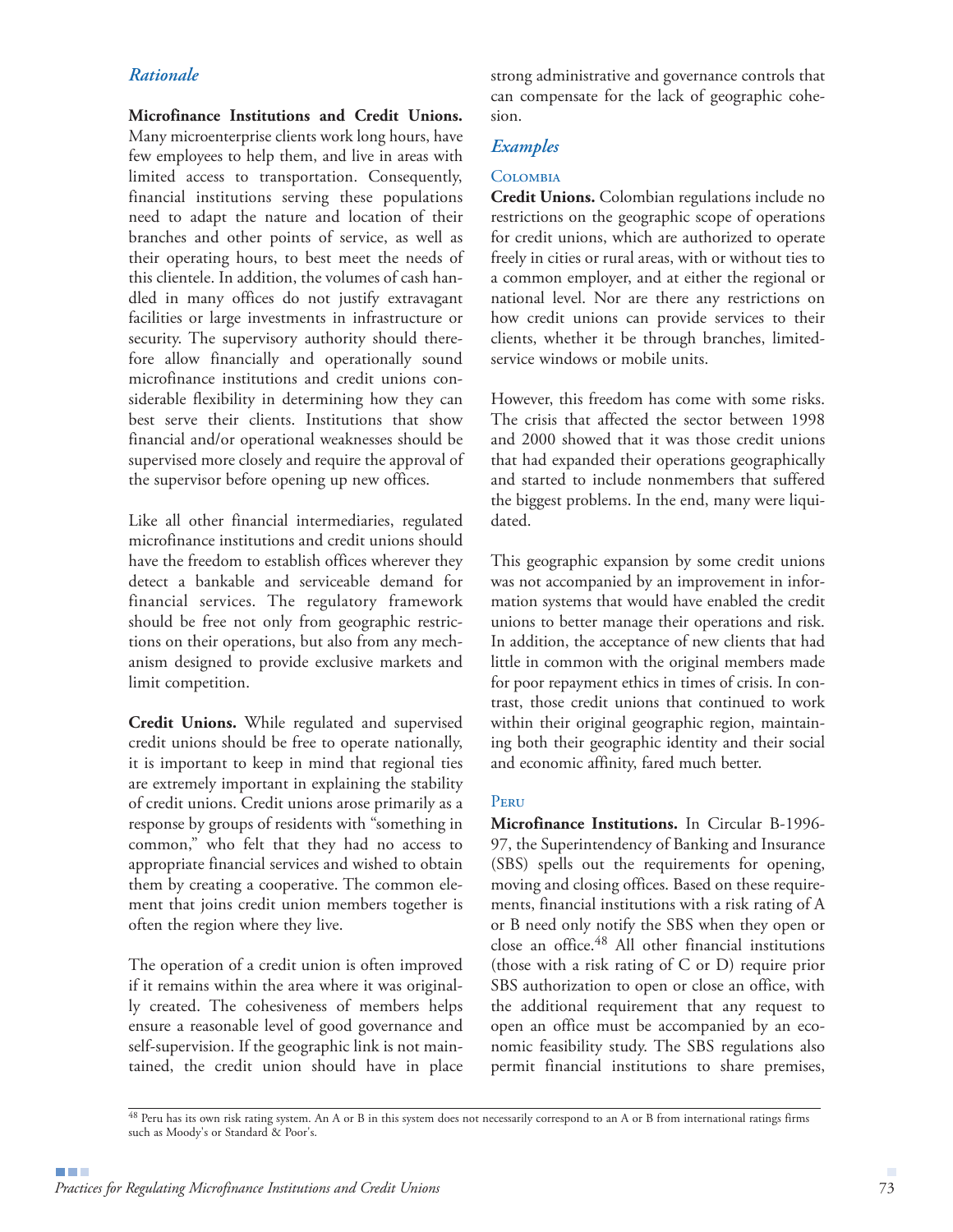which includes the possibility of entering into contracts for window services and the leasing of space.

The regulatory framework is therefore reasonably flexible in how it handles the opening and closing of branch offices, while incorporating a certain degree of control by the SBS over less stable institutions. This element of control is quite reasonable since an aggressive expansion can easily generate high costs and considerable risk.

On the other hand, the General Law (article 139) states that financial institutions must remain open and provide service to the public in all of their offices for a minimum of six hours per day on all workdays. Service on non-workdays is optional. This regulation appears excessively restrictive in the case of microfinance institutions, which sometimes have or would like to have offices in locations where only very limited operating hours are economically justified.

### **Related Party Lending**

### *Recommendation*

**Microfinance Institutions.** The regulatory framework should prohibit microfinance institutions, as well as all other banking institutions, from providing loans to any of their directors, major shareholders, members of management or the businesses or relatives of these three groups. If the definition of "related party" is more inclusive (for example, if it includes employees or small shareholders), then it may be necessary to permit a very limited amount of related party lending, totaling no more than a small percentage of the financial institution's net worth, such as 5%.

**Credit Unions.** The regulatory framework should strictly limit or prohibit credit unions from providing loans to any of their directors, supervision committee members, members of management or the businesses or relatives of these three groups. In cases where some related party lending is allowed, its total amount should be limited to a small percentage of the credit union's net worth, such as 5%.

**Microfinance Institutions and Credit Unions.** The regulatory framework should stipulate that loans to related parties should not be granted on terms more generous than those received by other borrowers.

In addition, loan delinquency should be grounds for immediate suspension of the duties of anyone working in the management, direction or oversight of a microfinance institution or credit union. In such cases, the person should not be allowed to resume his or her duties, nor access additional loans, until he or she brings all payments up to date.

### *Rationale*

**Microfinance Institutions.** Allowing loans to related parties is a recipe for disaster in financial institutions. Loans to related parties not only create conflicts of interest but, in the case of loans to major shareholders, effectively reduce shareholder capital, which is meant to protect depositors and other creditors of the institution. Consequently, strict limits need to be imposed for all financial institutions, and microfinance institutions are no exception.

**Credit Unions.** In spite of the dangers of related party lending, credit unions may need some flexibility in this area. In particular, it may be necessary to have a more flexible limit for credit unions operating in areas that are not served by other financial institutions. In cases where no other alternatives for borrowing exist, it may be important to allow a very limited amount of related party lending. In such credit unions, which typically are small, there tends to be a greater degree of mutual acquaintance among members. This contributes to increased control over the conflicts of interest that arise with this type of lending.

Since all credit union members normally purchase shares and thus are shareholders in the institution, the definition of related party lending does not include those who are only shareholders (unless they are also a director, manager, or a member of the supervision committee). With each credit union member having a single vote, this omission should not normally create problems since a loan to a shareholder does not necessarily imply a loan to a person with strong ties to the power structure of the institution.

### *Examples*

To date, no country has created special related party lending limits for microfinance institutions. In many cases, the limits that are applied generally to financial institutions are too generous, which

**The Contract**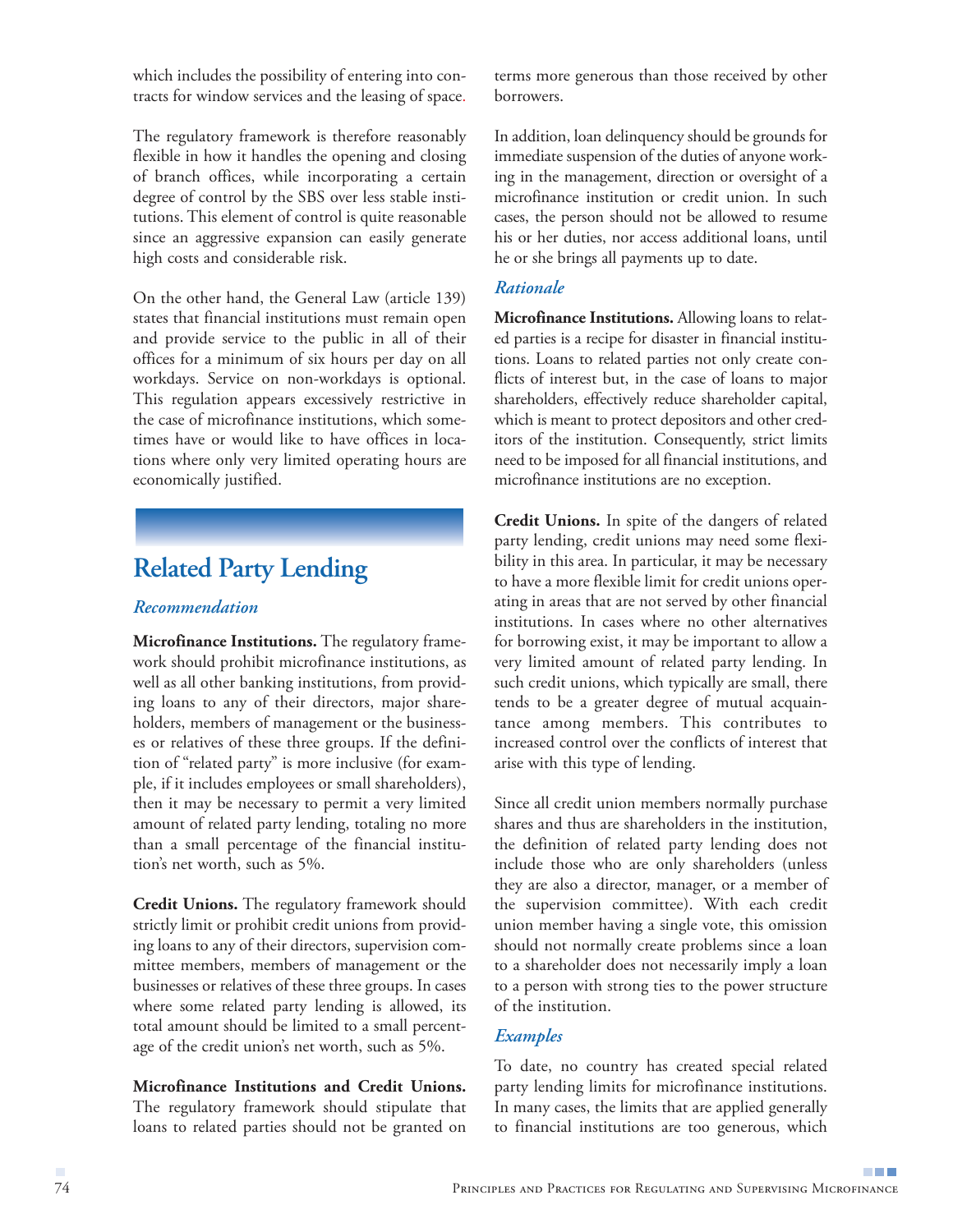leads to problems of moral hazard and conflicts of interest.

#### **PARAGUAY**

**Microfinance Institutions.** The General Law Governing Banks, Finance Companies and Other Credit Institutions (No. 861/69) states that the following restrictions on related party lending

|            |  |  | Table 3.7 Limits on Related Party Lending (% of |  |
|------------|--|--|-------------------------------------------------|--|
| Net Worth) |  |  |                                                 |  |

|                                              | <b>Limits Applicable</b><br>to One Individual<br>or Company | Overall<br>Limit   |
|----------------------------------------------|-------------------------------------------------------------|--------------------|
| <b>Bolivia</b>                               | $0\%$                                                       | 0%                 |
| Chile                                        | 5%                                                          | 100%               |
| Colombia (SIB) <sup>(a)</sup>                | 10%                                                         | 20%                |
| Colombia (SES) <sup>(b)</sup>                | 10%                                                         | N/A                |
| Costa Rica                                   | 20%                                                         | 40%                |
| Dominican<br>Republic (SIB) <sup>(a)</sup>   | 15-30%                                                      | 100%               |
| Dominican<br>Republic (AIRAC) <sup>(b)</sup> | N/A                                                         | N/A                |
| Ecuador                                      | 2%                                                          | 10%                |
| El Salvador                                  | 5%                                                          | 5%                 |
| Guatemala                                    | 20%                                                         | 40-50%             |
| Honduras                                     | 20%                                                         | 120%               |
| Jamaica                                      | None exist                                                  | None exist         |
| Mexico                                       | None exist                                                  | None exist         |
| Nicaragua                                    | 15%                                                         | 60%                |
| Panama                                       | 5% of total assets                                          | 5% of total assets |
| Paraguay                                     | 20%                                                         | 40%                |
| Peru                                         | 0.35%                                                       | 37%                |
| Uruguay                                      | 25%                                                         | 25%                |
| Venezuela                                    | 10%                                                         | 20%                |

*Source: Prepared by the authors based on the results of the project survey.*

*Notes: (a) Agency charged with supervising banks. (b) Agency charged with supervising credit unions.* must be observed:

- **●** Loans or guarantees granted to directors, managers, controllers and employees. Each such loan or guarantee may not exceed 0.5% of the net worth of the financial institution and, when taken in the aggregate, may not exceed 10%. These limits may be increased to 1% and 20%, respectively, if collateral acceptable to the Superintendency of Banks is provided.
- **●** Loans or guarantees granted to major shareholders (each holding more than 10% of total shares). The total amount of such loans or guarantees may not exceed 20% of the net worth of the financial institution.

In all cases of related party lending, loan conditions should not be more advantageous than those existing in the market.

**Credit Unions.** Regulations recently drafted by the central bank would limit total related party lending to 5% of the net worth of the credit union, with related parties defined as being any member of the board of directors, supervision committee, election committee, management, as well as any employee or the internal auditor, or the spouses or dependent children of any of the aforementioned groups.

#### **PERU**

**Microfinance Institutions and Credit Unions.** The General Law establishes the following limits on related party lending:

Loans granted to directors and employees of the financial institution cannot, in the aggregate, exceed 7% of the financial institution's paid-in capital plus reserves. No individual director or employee may receive financing exceeding 5% of this overall limit (article 201).

Loans granted to other related parties (owners and managers) cannot, in the aggregate, total more than 30% of the net worth of the financial institution (article 202).

In addition, the General Law states that the conditions attached to all related party lending may not be more advantageous than the most favorable conditions available to the institution's clientele as regards loan term, interest rate and collateral.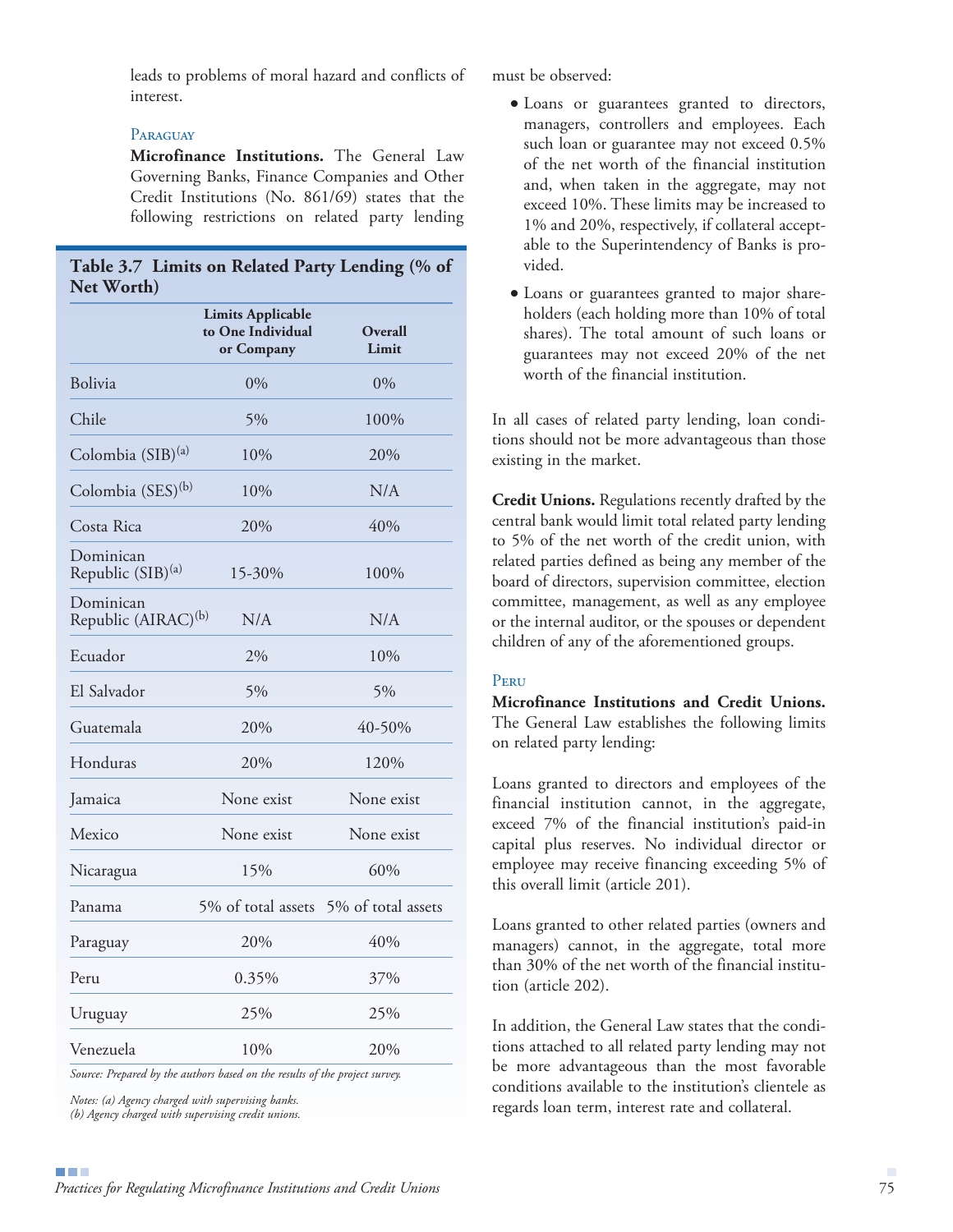#### **BOLIVIA**

**Microfinance Institutions and Credit Unions.** Article 32 of Bolivia's Central Bank Law states that financial institutions may not grant related party loans, and defines a related party borrower or borrower group as one that meets one or more of the following conditions:

- **●** Holds more than 10% of the shares of the financial institution, either directly or indirectly through individual or company third parties.
- **●** Performs, in the financial institution, managerial, directorial or internal control functions, or provides ongoing advisory services to the institution's upper management. Also classified as related party borrowers are all business entities that participate in the institution on a for-profit basis.
- **●** In the case of a company based in Bolivia or abroad, does not have up-to-date information on and identification of the owners. Exempt from this requirement are companies whose shares, or whose owners' shares, are traded regularly on the stock market.
- **●** Does not exhibit a commercial or productive objective sufficient to justify the financing received, nor a net worth or net flow of funds sufficient to support the financing.

### **INDEBTEDNESS** *Recommendation*

**Microfinance Institutions and Credit Unions.** Microfinance institutions and credit unions should have the authority to borrow from both commercial sources (for example, financial institutions) as well as from noncommercial sources (for example, public agencies or donor organizations), located either within the country or abroad. Existing regulations applicable to all other financial entities on diversification of funding sources should also be observed by microfinance institutions and credit unions. In the case of short-term financing (one year or less), the level of indebtedness of a microfinance institution or credit union with any single creditor (either commercial or noncommercial)

### **Table 3.8 Indebtedness with a Single Creditor**

| Country        | Criterion                                                                                                                                                   |
|----------------|-------------------------------------------------------------------------------------------------------------------------------------------------------------|
| <b>Bolivia</b> | 100% of net worth                                                                                                                                           |
| Chile          | 10% of short-term assets net of provisions                                                                                                                  |
| El Salvador    | 25% of net worth                                                                                                                                            |
| Nicaragua      | Borrowed funds with terms of less than<br>12 months provided by foreign institutions<br>$\leq 100\%$ of net worth or 10% of deposits,<br>whichever is lower |
| Panama         | 25% of net worth                                                                                                                                            |

*Source: Prepared by the authors based on the results of the project survey.*

*Note: The countries surveyed but not shown in this table have not implemented regulations governing indebtedness with a single creditor.*

should be limited to a relatively moderate percentage of net worth, such as 50% or less.

The aggregate amount of noncommercial financing should also be subjected to additional limits, as is discussed in the next section.

#### *Rationale*

**Microfinance Institutions and Credit Unions.** Just as it is not wise to have an excessive concentration of credit, it is likewise not wise to depend excessively on a single source of financing, particularly in the case of short-term funds. The reason for this is that the withdrawal of, or failure to renew, such financing may lead to serious liquidity problems. Such problems, in turn, can disrupt loan operations, destabilize the institution and, if the situation is not resolved, threaten its solvency. Accordingly, there should be limits on short-term indebtedness, based on the institution's net worth, as opposed to the net worth of its creditors.

### *Example*

#### **BOLIVIA**

**Microfinance Institutions and Credit Unions.** Even in Bolivia, a country that is considered to be one of the most advanced in the area of microfinance regulation, the topic of diversification of liabilities has not received the degree of attention it merits. As reflected in Table 3.8, Bolivia has set a relatively high limit on indebtedness with a single creditor. It is not surprising, therefore, that several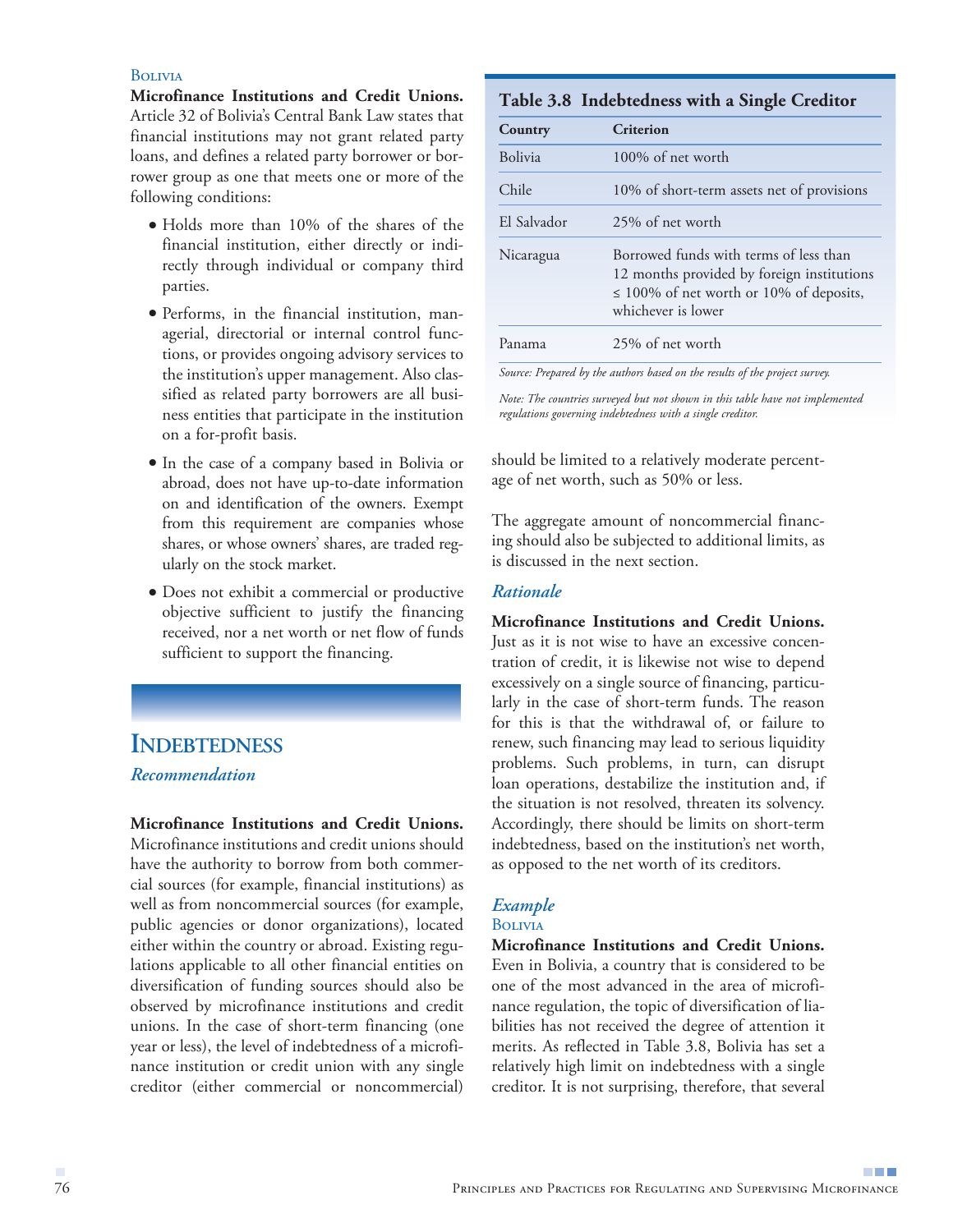of the microfinance institutions operating in Bolivia, which are generally considered to be among the best in the region, depend excessively on lines of credit provided by second-tier government banks.

### **Noncommercial Credit**

### *Recommendation*

**Microfinance Institutions and Credit Unions.** The regulatory framework for microfinance institutions and credit unions should restrict their dependence on government and donor resources ("noncommercial credit"). The limit established for such resources should be in the range of 10% to 50% of the net worth of the financial institution, with a stricter limit for credit unions than for incorporated microfinance institutions. In the event that such resources are provided at below-market interest rates, the subsidy should be appropriately recorded in the institution's financial statements.

### *Rationale*

### **Microfinance Institutions and Credit Unions.**

Dependence on noncommercial resources needs to be limited in order to avoid situations in which microfinance institutions and credit unions are used as conduits for targeted credit programs. Dependence on noncommercial sources of funding produces a variety of harmful effects, particularly in the case of credit unions.

In the first place, noncommercial credit tends to displace deposit mobilization, an important financial service in its own right. Secondly, it creates an unhealthy dependence on donor or government programs that one day may be scaled back or eliminated altogether, possibly jeopardizing the financial institution. Thirdly, dependence on noncommercial credit also builds a culture and expertise within microfinance institutions and credit unions of courting donors rather than providing good service to depositors, undermining efficient, customer-oriented management. Lastly, in the case of credit unions, noncommercial loans upset the natural equilibrium between net depositors and net borrowers, which often results in credit unions being dominated by borrowers. These credit unions are often weak in collecting loans and maintaining prudential controls, as was the case in so many credit unions in Latin America that received funds from donors and governments in the 1970s and 1980s. Such funding led to weakened and, in many cases, insolvent credit unions. On the other hand, strengthening deposit services creates a clientele (i.e., depositors) interested in maintaining sound management of the institution, an objective that is consistent with that of the supervisory authority.

When government or donor loans are provided at below-market interest rates, the amount of this implicit subsidy (i.e., the grant element) should be recorded in the financial institution's profit-and-loss statement as an expense, in order to avoid overstating profitability. In the financial institution's balance sheet, the amount of this implicit grant should be credited to the institution's capital account.

| Table 3.9 Noncommercial Liabilities of Bolivia's Microfinance Institutions |                                                 |                            |                                   |                                          |                            |                                 |                                          |  |  |
|----------------------------------------------------------------------------|-------------------------------------------------|----------------------------|-----------------------------------|------------------------------------------|----------------------------|---------------------------------|------------------------------------------|--|--|
|                                                                            | <b>Net Worth</b><br>of the                      | <b>NAFIBO</b> Financing    |                                   |                                          | <b>FUNDAPRO Financing</b>  |                                 |                                          |  |  |
| Institution                                                                | Institution<br>(Millions<br>of $\overline{USS}$ | <b>Millions</b><br>of US\$ | $%$ of<br>Borrower's<br>Net Worth | $%$ of<br>Creditor's<br><b>Net Worth</b> | <b>Millions</b><br>of US\$ | % of<br>Borrower's<br>Net Worth | $%$ of<br>Creditor's<br><b>Net Worth</b> |  |  |
| BancoSol                                                                   | 14.3                                            | 7.5                        | 52                                | 21                                       | 1.5                        | 10                              | 9                                        |  |  |
| Caja Los Andes                                                             | 5.2                                             | 11.0                       | 212                               | 31                                       | 3.4                        | 66                              | 21                                       |  |  |
| <b>FIE</b>                                                                 | 4.1                                             | 2.5                        | 61                                | $\overline{7}$                           | 1.7                        | 42                              | 11                                       |  |  |
| Eco-Futuro                                                                 | 2.8                                             |                            |                                   |                                          | 0.5                        | 18                              | 3                                        |  |  |
| Prodem                                                                     | 4.6                                             | 2.0                        | 44                                | 6                                        | 3.4                        | 74                              | 21                                       |  |  |

*Source: Prepared by the authors based on case studies. All data refer to December 31, 2000.*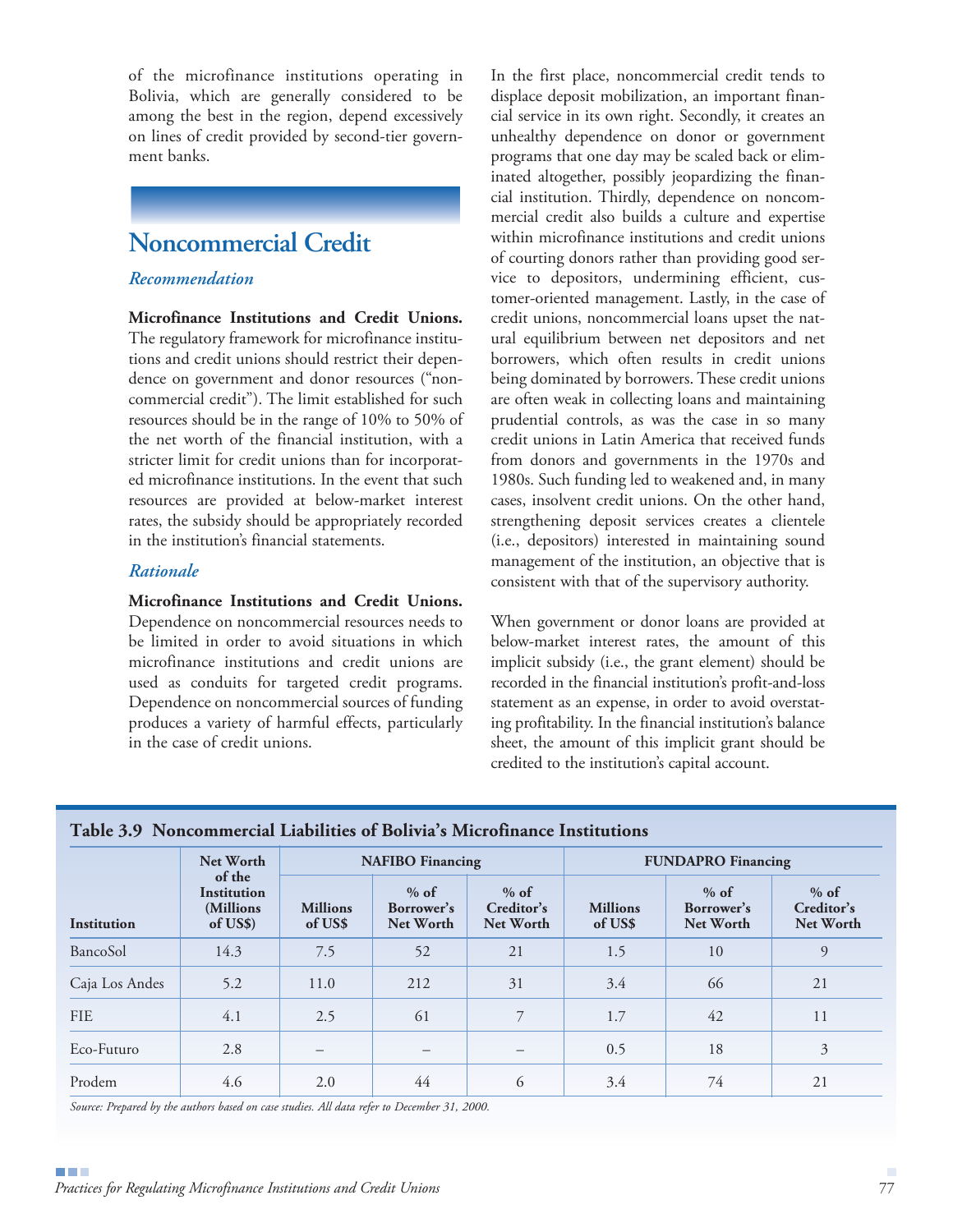### *Example*

### **PERU**

**Microfinance Institutions.** The large volume of public sector loans directed to the Peruvian *Cajas Rurales de Ahorro y Crédito* (CRACs) since they were created by the government in the early 1990s (totaling more than half of their overall liabilities) has been identified as an important cause of the governance and management problems of these financial intermediaries. During 1997–99, the Superintendency of Banking and Insurance liquidated eight microfinance institutions, of which seven were CRACs (out of a total of 20 CRACs existing then in Peru) and one was an EDPYME (out of a total of 14 EDPYMEs).

The liquidations of the CRACs were attributable to a number of factors, but fundamentally reflected a pathology characterized by the following conditions:

- **●** The presence of serious problems resulting from related party loans to directors, shareholders and employees.
- **●** A high incidence of acts of fraud, as reflected in: the proliferation of serious legal, management, accounting and financial irregularities; the falsification of share capital contributions; the granting of phantom loans; and the improper use of the institution's resources.

Much of this pathology is explained by how the CRACs funded themselves, in particular, their fragmented ownership structures and the voluminous loan resources they received from the Peruvian government. In addition to being excessive in amount, these government loans were not accompanied by appropriate conditionality or by a suitable selection of shareholders and staff for these new institutions. These factors have distorted the incentives of the owners and managers of the CRACs and increased moral hazard.

### **Investments in Fixed Assets and Other Companies**

### *Recommendation*

**Microfinance Institutions and Credit Unions.** The regulatory framework should hold microfinance institutions and credit unions to the same requirements as other financial institutions with regard to their holdings of fixed assets and shares of stock in other companies.

Investments by microfinance institutions and credit unions in other companies should be allowed only in very special cases closely linked to the established sphere of activity of the microfinance institution or credit union, such as a minority participation in a credit bureau, an armored car company or a firm providing electronic banking services. In cases where regulation in this area is lax, the supervisory authority should apply strict criteria in valuing such investments.

#### *Rationale*

**Microfinance Institutions and Credit Unions.** Banking regulations often limit the holding of fixed assets (land, buildings, vehicles, computers and other equipment for the financial institution's own use), to a greater or lesser degree, in order to prevent the immobilization of resources. It is not prudentially necessary to establish limits for microfinance institutions and credit unions that are different from those established for banks.

Credit unions and microfinance institutions (like all other financial intermediaries) should generally limit themselves to the provision of financial services and thus should not invest resources in—or distract the attention of management or the board of directors through—the provision of nonfinancial services. This implies that multipurpose credit unions should spin off their non-intermediationrelated activities once they become regulated financial institutions, in much the same way as is required of microfinance institutions that provide training or marketing services.

**Credit Unions.** Many credit union crises have stemmed from the investment of large sums of money in real property for the institution's own use or for the provision of nonfinancial services to members (such as grocery stores or schools). In some cases, credit union directors or managers have spent lavishly on unproductive, showy fixed assets in order to serve their social goals or desire for self-aggrandizement.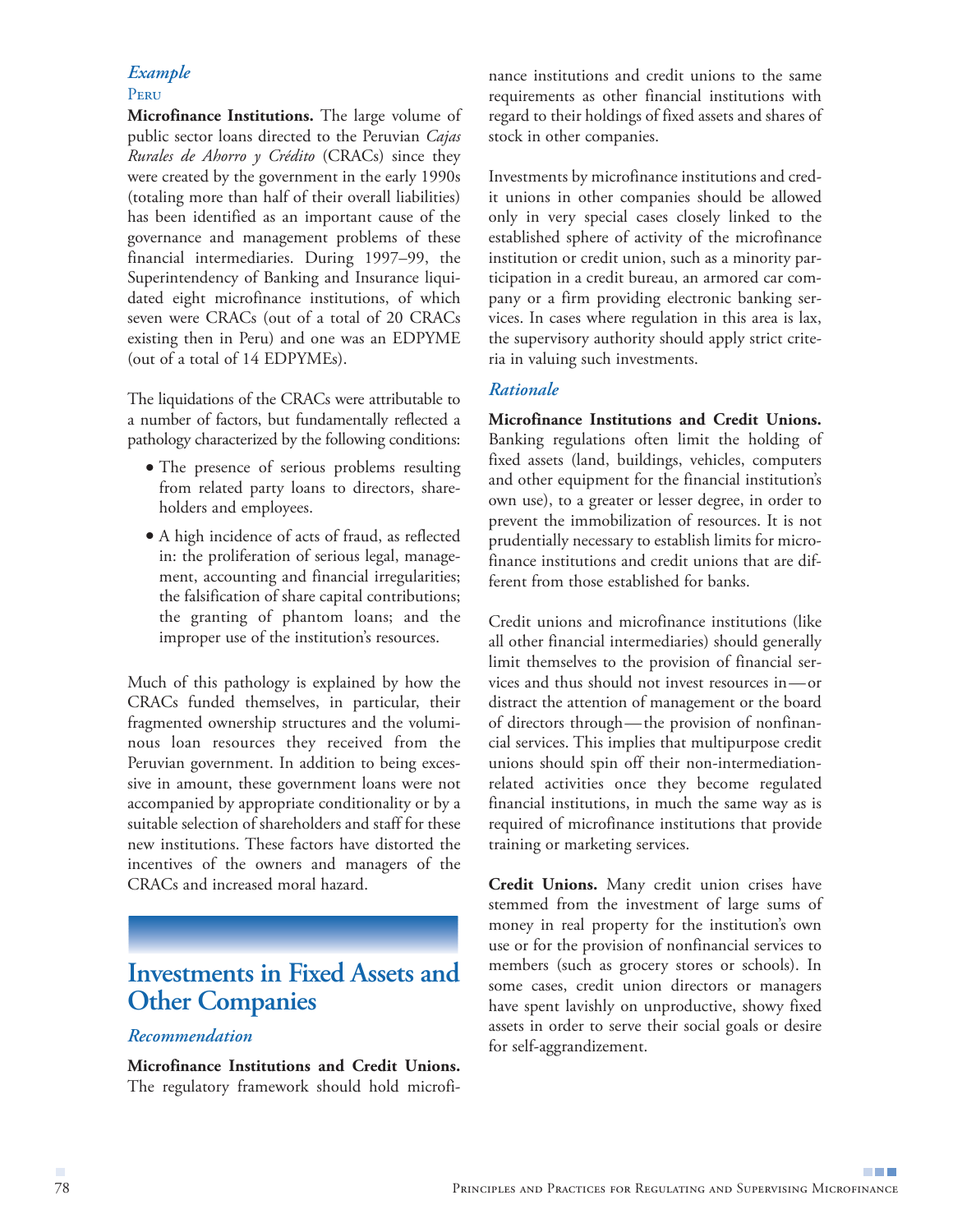### *Example*

### **BOLIVIA**

**Microfinance Institutions and Credit Unions.** Article 52 of the Banks and Financial Institutions Law states that the total amount of investments made by a regulated financial institution in fixed assets and in holdings of stock shares of financial service and insurance companies may not exceed its net worth.

This requirement seeks to limit the immobilization

of resources in these types of assets since such immobilization may reduce the capacity of a financial institution to make loans and/or may increase the cost of loans to borrowers. Table 3.10 shows the value of the fixed assets held by a number of individual microfinance institutions and by all banks in Bolivia. BancoSol and Prodem are notable for the significant immobilization of 44% and 52%, respectively, of their net worth in fixed assets, which, in both cases, also represents approximately 10% of their loan portfolios.

|                                 |                 |                          |            | <b>Institutions Specializing in Microfinance</b> |        |       |              |
|---------------------------------|-----------------|--------------------------|------------|--------------------------------------------------|--------|-------|--------------|
| <b>Fixed Assets</b>             | <b>BancoSol</b> | Caja Los<br><b>Andes</b> | <b>FIE</b> | Eco-Futuro                                       | Prodem | Total | <b>Banks</b> |
| In Millions<br>of US\$          | 6.3             | 1.1                      | 0.8        | 0.8                                              | 2.4    | 11.5  | 144.7        |
| As a % of Net<br>Loan Portfolio | 9               | 3                        | 4          | 8                                                | 11     | 7     | 4            |
| As a % of<br>Net Worth          | 44              | 20                       | 19         | 30                                               | 52     | 36    | 29           |

*Source: Superintendency of Banks and Financial Institutions. All data refer to December 31, 2000.*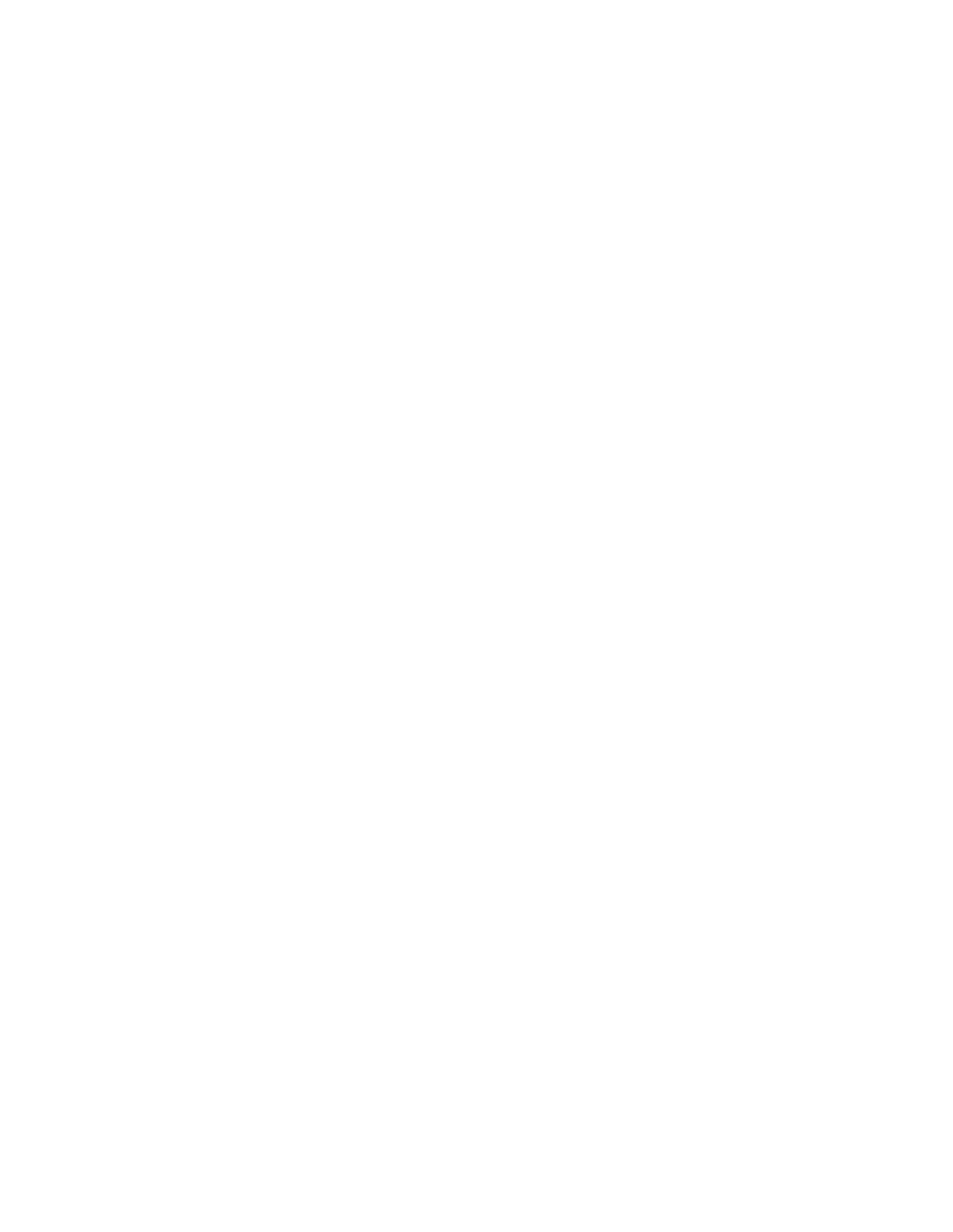# **IV PRACTICES FOR SUPERVISING** MICROFINANCE INSTITUTIONS AND CREDIT UNIONS



he previous two chapters outlined the main building blocks for a coherent regulatory framework designed to address the major risks faced by microfinance institutions and credit unions. Such a framework helps ensure that microfinance institutions and credit unions operate within pru-

dent limits and do not jeopardize the funds entrusted to them by depositors. It also promotes the presence of stable financial services for microentrepreneurs, as well as the flow of funding from investors. Finally, a clear and well conceived framework also greatly facilitates the work of the supervisory authority.

Nevertheless, a sound regulatory framework does not eliminate the need for specialized supervisory personnel and tailored practices and procedures. Proper oversight of microfinance institutions and credit unions requires specialized supervision to identify and address the distinctive risks faced by these institutions. The development of such supervision requires a sustained investment in human resources on the part of the supervisory authorities.

Unfortunately, many bank supervisory agencies have extremely limited budgets, which constrain them in supervising microfinance institutions and

credit unions. A major challenge therefore lies in finding supervisory structures and processes that are not overly costly for the supervisory authority, but are effective in identifying and addressing the risks associated with microfinance institutions and credit unions. In this context, it is important to note that the creation of new types of financial entities devoted specifically to microfinance may easily increase the complexity and cost of supervision. This added cost may or may not be justified, but it is important for lawmakers and supervisory authorities to be aware of it.

### Topics—Chapter IV

| Organization of the Supervisory Agency                      | 84 |
|-------------------------------------------------------------|----|
| Role of Microfinance and Credit<br><b>Union Specialists</b> | 86 |
| Licensing of Microfinance Institutions<br>and Credit Unions | 87 |
| Off-site Supervision                                        | 90 |
| On-site Supervision                                         | 91 |
| Sanctions                                                   | 92 |
| <b>Accounting Standards</b>                                 | 92 |
| Disclosure and Reporting of Financial<br>Information        | 93 |
| External Auditing and Risk Rating                           | 95 |
| Credit Bureaus                                              | 96 |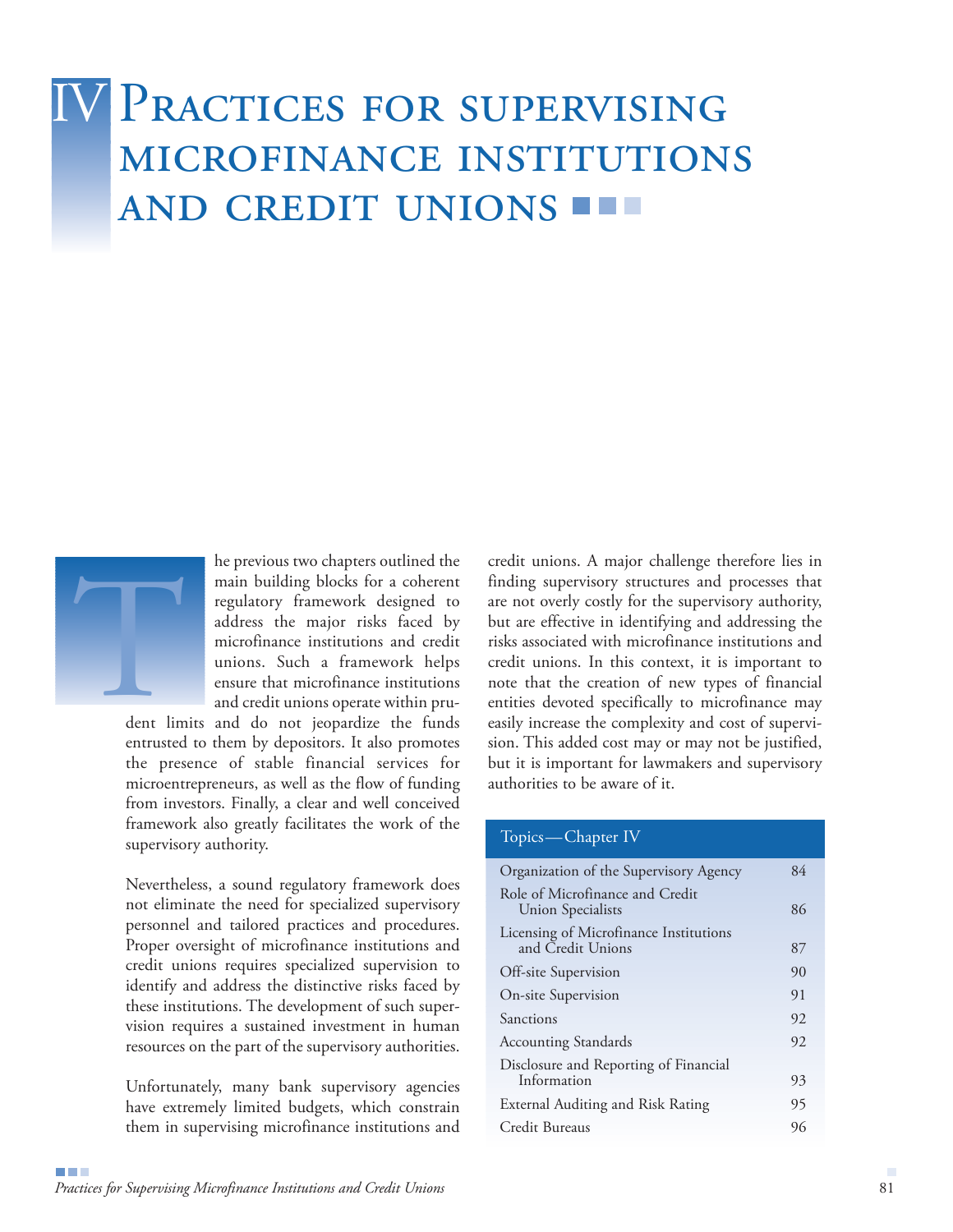While the supervision of microfinance institutions is likely to add costs for the supervisory authorities, the issue of microfinance cannot remain unaddressed given its importance for hundreds of thousands or millions of people in most Latin American countries. The growing trend of commercial banks downscaling into microfinance, coupled with the established practice of microfinance nonprofit organizations upgrading, or transforming into licensed financial intermediaries, effectively puts the issue at the doorstep of the supervisory authorities.

The challenges inherent in the supervision of microfinance institutions and credit unions do not relieve the supervisory authorities of their fundamental responsibility: in granting a license to a financial institution, the government assumes a fiduciary duty to that financial institution's depositors. To discharge this duty, the supervisory agency must acquire the tools and capabilities that allow it to effectively supervise the institutions it licenses.

The supervisory agency's licensing authority allows it to limit the number of microfinance institutions created from the process of nonprofit organizations transforming into licensed financial institutions. In the case of credit unions, however, the supervisory authority is up against a sector in which there are already financial institutions in operation and accepting deposits. These are semiformal, community-based institutions that have grown to the point that, in some cases, they are as large as commercial banks. Accordingly, the question is not whether the supervisory agency should or should not authorize credit unions to accept savings (they already do this) but, rather, how to set up a system of supervision which, on one hand, respects the origins and aims of the credit unions and, on the other, protects the individual depositors of these institutions.

The issue of how to organize a supervisory system for credit unions is pivotal. Ideally, this responsibility should be taken on by the bank supervisory authority, given its technical capabilities and the structures it already has in place. However, since there are oftentimes more than 100 credit unions in any given country, in many cases the bank supervisory authority considers it impossible to oversee all of these institutions. Moreover, since credit unions are already accustomed to operating without any government oversight, they are typically opposed to this type of supervision, which they feel, in many respects, is unsuited to the intrinsic nature of a cooperative.

For these reasons, bank supervisory agencies generally find themselves forced to limit their role in the supervision of credit unions, either by keeping the number of regulated credit unions low or by delegating some or all of the supervisory responsibility to a third party. In the first case, depositors in unsupervised credit unions do not enjoy the same protections as depositors in banks, which *are* supervised. In the second case, the quality of supervision may suffer, as the delegated supervisor may not have the same level of skills and expertise as the bank supervisor. Nevertheless, the pressure to delegate supervisory responsibility is strong, particularly in cases where the bank supervisor is operating on a budget that does not permit it to collect supervision fees from the institutions it supervises. In such cases, the licensing and supervision of a greater number of institutions creates additional costs but no additional revenue for the supervisor.

In some countries, credit unions have tasked their own federation with providing a form of selfsupervision. On occasion, supervisory agencies have used a variant of this structure to set up a delegated supervision system, in which routine data collection and other tasks are performed by the federation and key decisions (such as licensing, intervention and liquidation) are made by the supervisory agency. However, delegated supervision of credit unions has not proven very successful, due in part to a conflict of interest within the federation. Federations are owned by the credit unions that comprise them, and also are charged with promoting and supporting member credit unions. Understandably, federations find it hard to discipline and shut down the very credit unions that own them, particuarly the large and powerful ones.<sup>49</sup> While some European and North American countries have functioning delegated credit union supervision systems, in developing countries the number of failures has clearly out-

<sup>49</sup> For further discussion of this issue, see Westley and Branch (2000a), Poyo (2000), and Pabst (2000).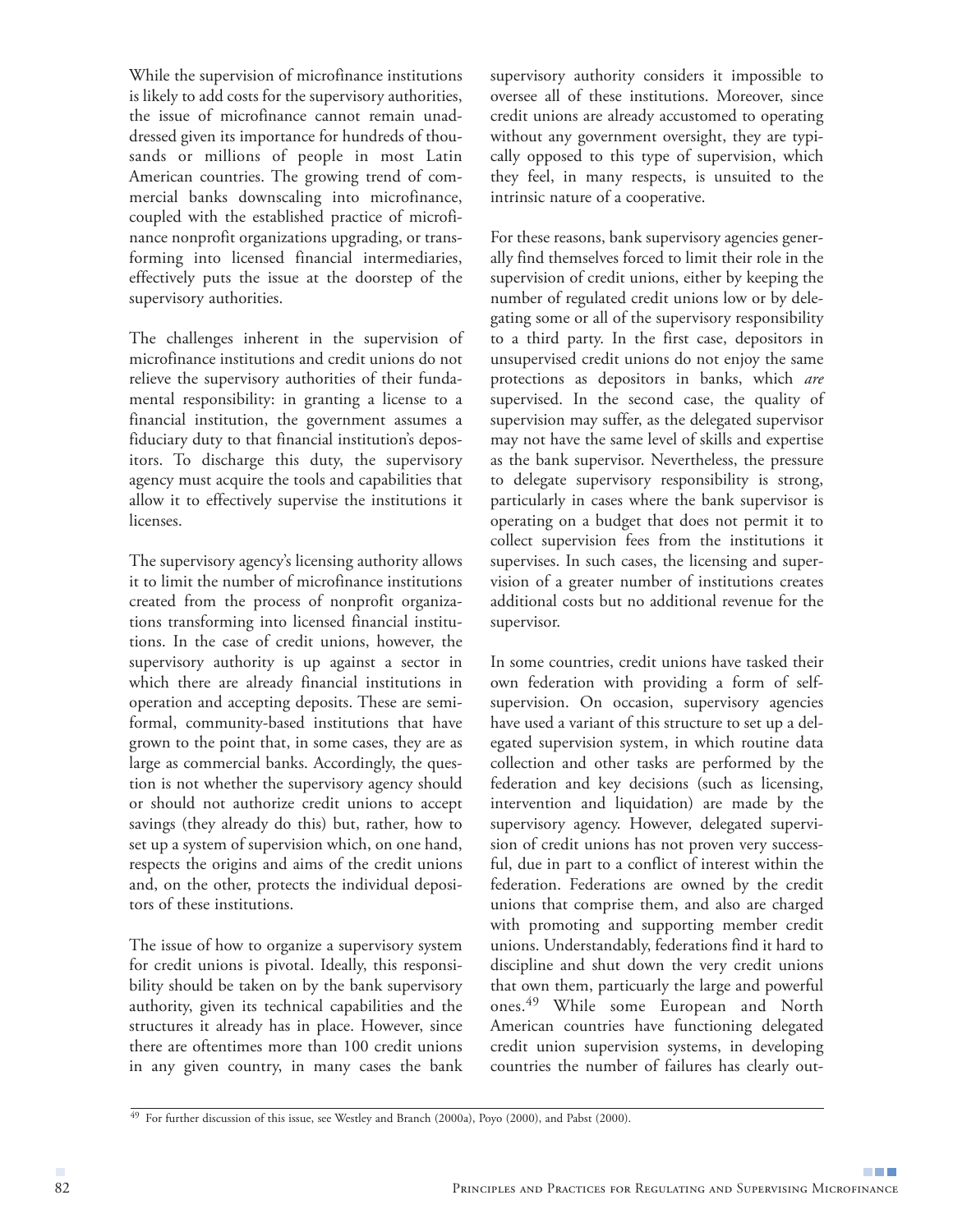stripped the number of successes. Consequently, supervisory authorities should approach this option with extreme caution.

Despite its problems, a delegated supervision system may be the only realistic alternative in situations in which the supervisory authority decides to or is tasked with overseeing a large number of credit unions, but is limited by a fixed budget (in which it has no ability to collect fees from the supervised institutions). In such cases, the only way to defray the cost of supervision may be through delegated supervision. However, for delegated supervision to work, the following conditions must be met: (a) the duties and responsibilities of the bank supervisory agency and the delegated supervisor must be clearly defined; (b) the delegated supervisor must have the requisite technical capacity and resources; and (c) the delegated supervisor must be reasonably independent of the institutions it supervises. Even assuming these conditions are met, it would still be advisable for the bank supervisory authority to directly supervise the large credit unions, which could present systemic risk to the overall credit union system and, in some cases, to the financial system as a whole.

There is little question that most credit unions would prefer to be entirely unregulated or else regulated by their own federation, without any involvement from the bank supervisory authority. In some cases, self-regulation by the federation is suggested as an alternative to direct or delegated supervision. However, self-regulation has proven to be even less effective than delegated supervision. This is because while both schemes suffer from the same conflict-of-interest problem, self-regulation does not even have the benefit of the banking authority overseeing the supervision process. Hence, while self-regulation may seem attractive to the supervisory authorities on budget grounds (it costs them nothing) and to the credit unions because it gives them more control over their own supervision, the probability of self-regulation ending in failure is overwhelming given its conflicts of interest. Moreover, the government cannot simply ignore its responsibility to depositors, who expect deposit-taking institutions to be safe and properly supervised (and deposits to be insured, explicitly or implicitly).

Delegated supervision is less of an issue in the case of microfinance institutions, which do not normally have a federation or association with a supervisory mandate. However, some Latin American countries (for example, Mexico and Honduras) are witnessing the emergence of delegated supervision systems for microfinance institutions. In the case of Mexico, the idea is to work through federations whose establishment is being promoted under a new law to govern microfinance institutions and credit unions.50 In the case of Honduras, the idea is for the bank supervisory agency to use delegated supervision through private auditing firms. $51$ 

These types of delegated supervision systems should be approached with caution. Federations of microfinance institutions, just like the federations of credit unions discussed above, have an inherent conflict of interest in disciplining their owners. Supervision systems based on the use of audit firms pose a different type of problem. If it is difficult for bank supervisory authorities to effectively supervise microfinance institutions, it is an even greater challenge for audit firms. To begin with, the purpose of an audit is to verify information, not to assess risks. Accordingly, the auditor's task is different from that of a supervisor in several important respects. In addition, audits rarely include the tests necessary to confirm the true quality of an institution's loan portfolio, particularly in the case of microfinance institutions whose portfolios are highly atomized. The only way to turn audits into effective supervisory tools is to incorporate specific protocols, a measure that would increase their cost.

In conclusion, the first and foremost decisions to be made by the officials in charge of implementing a supervisory structure for credit unions and microfinance institutions is to decide which agency will do the supervision and how the supervision will be done (direct, delegated or self supervision). Once the supervisory agency and type of supervision have been decided upon, attention can be turned to a

<sup>50</sup> The People's Savings and Loan Act (Ley de Ahorro y Crédito Popular) of June 4, 2001 establishes two new types of financial institution: the Sociedad Financiera Popular and the Sociedad Cooperativa de Ahorro y Crédito Popular, the former in the form of a stock company and the latter in the form of a cooperative.

<sup>51</sup> Decree No. 229-2000 of February 3, 2001 establishes "private organizations for financial development" (OPDFs) specializing in microfinance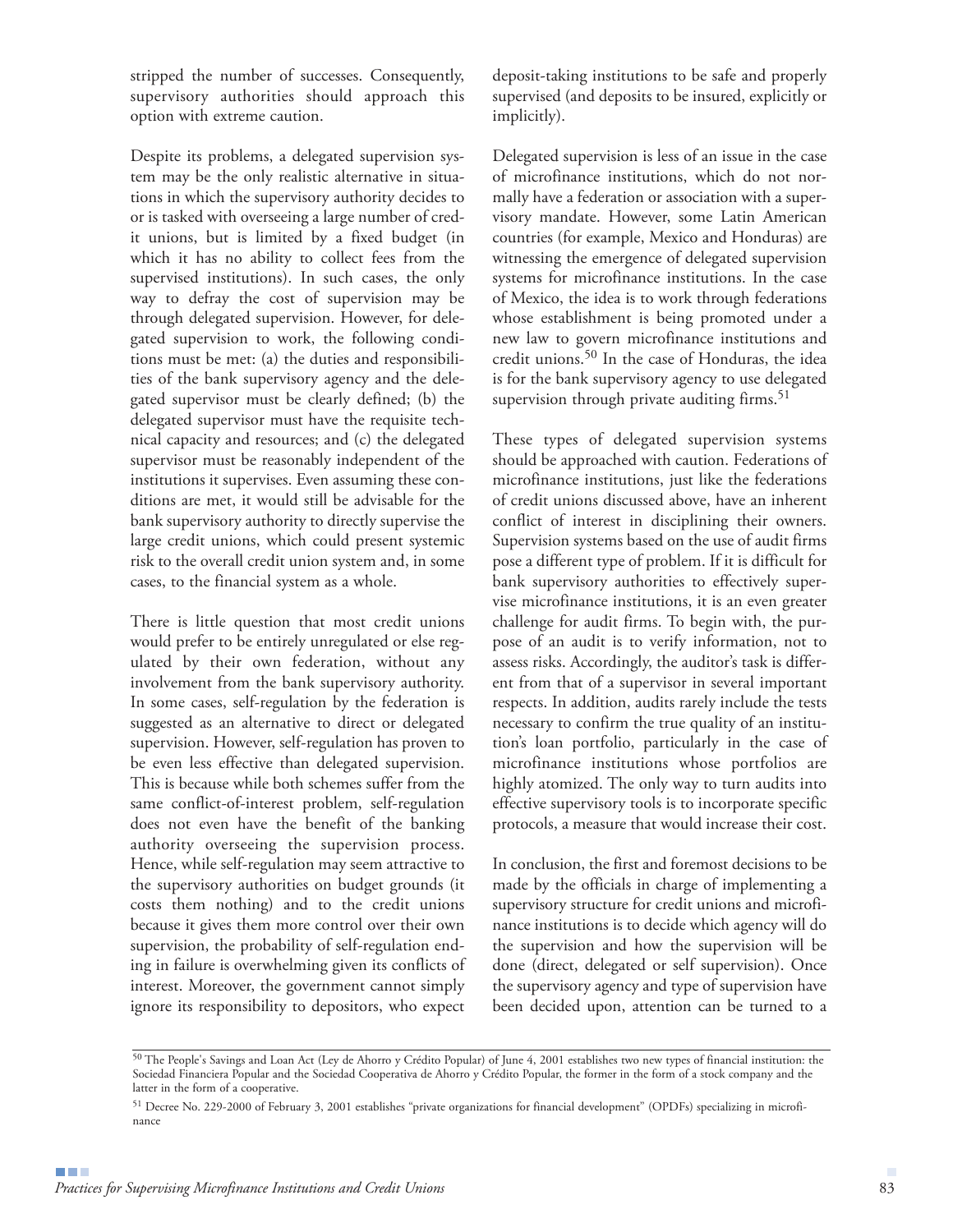number of other important issues, such as supervisory processes and tools, accounting standards, disclosure requirements and credit bureaus. In all of these areas, the supervisor must make adaptations to ensure the efficient and effective supervision of credit unions and microfinance institutions.

### **Organization of the Supervisory Agency**

### *Recommendation*

**Microfinance Institutions and Credit Unions.** The supervisory agency must ensure that its organizational structure allows for on-going, close supervision of credit unions and microfinance institutions. To this end, it should at a minimum assign full-time, specialized staff to this task because if staff are not specifically assigned, there is a tendency for them to be drawn into the supervision of larger institutions and thereby neglect the smaller credit unions and microfinance institutions. If there are a significant number of credit unions and microfinance institutions to be supervised, a specialized line unit should be formed in which expertise can be built and experience accumulated over time.

If there are not enough credit unions and microfinance institutions to justify the formation of a specialized unit within the supervisory agency, it is preferable that supervision be done by the bank supervision department, rather than the department in charge of supervising non-deposit-taking institutions (such as bonded warehouses, currency exchange houses and state funds). This is because the risks of credit unions and microfinance institutions are more like the risks of commercial banks than they are like the risks of non-deposit-taking institutions. In this case, microfinance and credit union specialists should at least participate in the on-site evaluations of the lending methodologies used by microfinance institutions and credit unions. Moreover, in the case of credit unions, specialists also should bring specific knowledge to bear in other key areas that often cause difficulties in credit unions, including the issues of borrower domination, low salaries and lack of professionalization, the proper role of volunteer credit committees, and under-or over-expenditure on fixed assets (resulting, for example, in overly shabby or overly luxurious premises).

As argued earlier, delegated supervision of credit unions and microfinance institutions is generally not recommended, particularly not in the case of the largest and most powerful credit unions. Nevertheless, cost considerations may compel the

| <b>Supervisor Financed 100%</b><br>by the Supervised Institutions | <b>Supervisor Financed by Supervised</b><br><b>Institutions and Public Funds</b> | <b>Supervisor Financed</b><br>100% by Public Funds |
|-------------------------------------------------------------------|----------------------------------------------------------------------------------|----------------------------------------------------|
| <b>SBIF Chile</b>                                                 | SBEF Bolivia (central bank)                                                      | SIB Paraguay                                       |
| SIB Dominican Republic                                            | SIB Colombia (national budget)                                                   | SIB Uruguay                                        |
| AIRAC Dominican Republic <sup>(a)</sup>                           | SES Colombia (50% national budget) <sup>(a)</sup>                                |                                                    |
| JCCUL Jamaica <sup>(a)(b)</sup>                                   | SGEF Costa Rica (80% central bank)                                               |                                                    |
| SIB Panama                                                        | SSF El Salvador (50% central bank)                                               |                                                    |
| SBS Peru                                                          | SIB Guatemala (central bank)                                                     |                                                    |
| FENACREP Peru <sup>(a)(c)</sup>                                   | CNBS Honduras (50% central bank)                                                 |                                                    |
|                                                                   | CNBV Mexico (finance ministry)                                                   |                                                    |
|                                                                   | SBOEF Nicaragua (25% central bank)                                               |                                                    |
|                                                                   | SBOIF Venezuela (56% national budget)                                            |                                                    |

*Notes: (a) Supervisory agency for credit unions.* 

*(c) 92% of the FENACREP budget is obtained from fees paid by supervised credit unions and the remaining 8% is from undisclosed sources.*

*<sup>(</sup>b) The Jamaican Cooperative Credit Union League also has investment income.*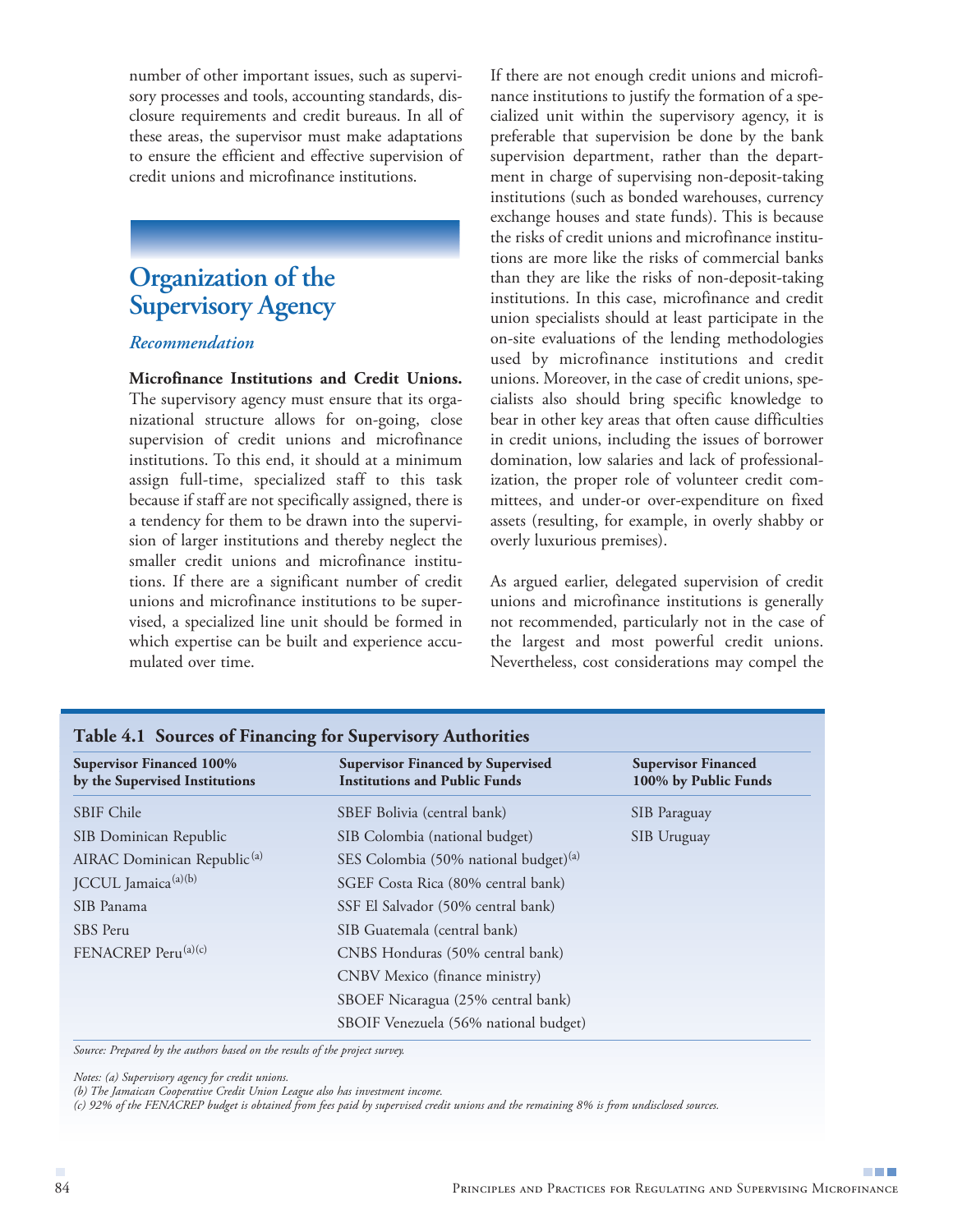supervisory agency to delegate the supervision of smaller credit unions.

### *Rationale*

**Microfinance Institutions and Credit Unions.** Whether or not a specialized line unit is established, one of the pivotal issues in the supervision of microfinance institutions and credit unions (especially the latter, due to their large numbers) is how this effort should be financed. In this regard, there are two main trends in Latin America: in some countries, the cost is covered entirely by the government and in others it is paid for at least partly by the supervised financial institutions.

Obviously, a supervisory agency whose budget is at least partly financed by the institutions it supervises has more financial flexibility since the licensing of new institutions brings it additional budgetary resources. In those cases in which the supervisory agency does not obtain any additional resources to help pay for the added costs of supervising credit unions and microfinance institutions, it has two alternatives: it can simply choose not to supervise these types of institutions or it can delegate the responsibility for supervising them to another public or private entity. Both of these alternatives are far from ideal. Large credit unions and dynamic microfinance institutions require good regulation and serious supervision to attain their long-term potential and to protect their depositors.

### *Examples*

The Bolivian and Peruvian superintendencies were the first Latin American bank supervisory agencies to explicitly recognize microfinance in their organizational structures.

#### **BOLIVIA**

**Microfinance Institutions and Credit Unions.** The organizational structure of Bolivia's Superintendency of Banks and Financial Institutions (SBEF) consists of a superintendent, an intendent general and four line units referred to as intendencies,52 along with administrative and support units. One of the four intendencies, the Intendency of Nonbank Financial Institutions, is in charge of

three types of entities: (a) private financial funds, some of which are important microfinance institutions (six licensed), (b) credit unions (24 already licensed and six with licenses pending), and (c) mutual savings and loan associations (13 licensed). It also oversees BancoSol, a commercial bank specializing in microfinance, two government funds, a second tier bank and more than 40 currency exchange houses.

The Intendency of Nonbank Financial Institutions is further broken down into two divisions, each headed by a division chief. One division supervises credit unions and the other supervises all other nonbank financial institutions. The reasons for having a special division devoted exclusively to credit unions are because credit unions have distinctive features and risk profiles and because the SBEF uses a specialized supervisory tool for the supervision of credit unions, the PEARLS model, developed by the World Council of Credit Unions.53 For the supervision of other types of financial institutions, the SBEF uses the CAMEL model.

The Intendency of Nonbank Financial Institutions has twenty technical staff, ten in each division. Over the past several years, the Intendency has provided all staff with comprehensive training in offand on-site supervision techniques for credit unions and microfinance institutions. It is also endeavoring to consolidate its various supervisory tools into a single instrument applicable to all nonbank financial institutions.

### **PERU**

**Microfinance Institutions.** The head of the Superintendency of Banking and Insurance (SBS) is the Superintendent, and reporting to the Superintendent are four Deputy Superintendents—for Banking, Insurance, Administration and Legal Affairs—as well as two Managers—for Economic Studies and Internal Auditing. The Office of the Deputy Superintendent for Banking is, in turn, subdivided into Intendencies A, B, C, D, E and F, where E and F handle different types of microfinance institutions. Intendency E is in charge of supervising the 12 CRACs (rural savings and loan institutions), 13 EDPYMEs, Mibanco (a commer-

<sup>52</sup> These four intendencies are: Bank Supervision, Supervision of Nonbank Financial Institutions, Studies and Standards and Legal Affairs. <sup>53</sup> For a description of the PEARLS model, see Richardson (1994; 2000; and 2000a).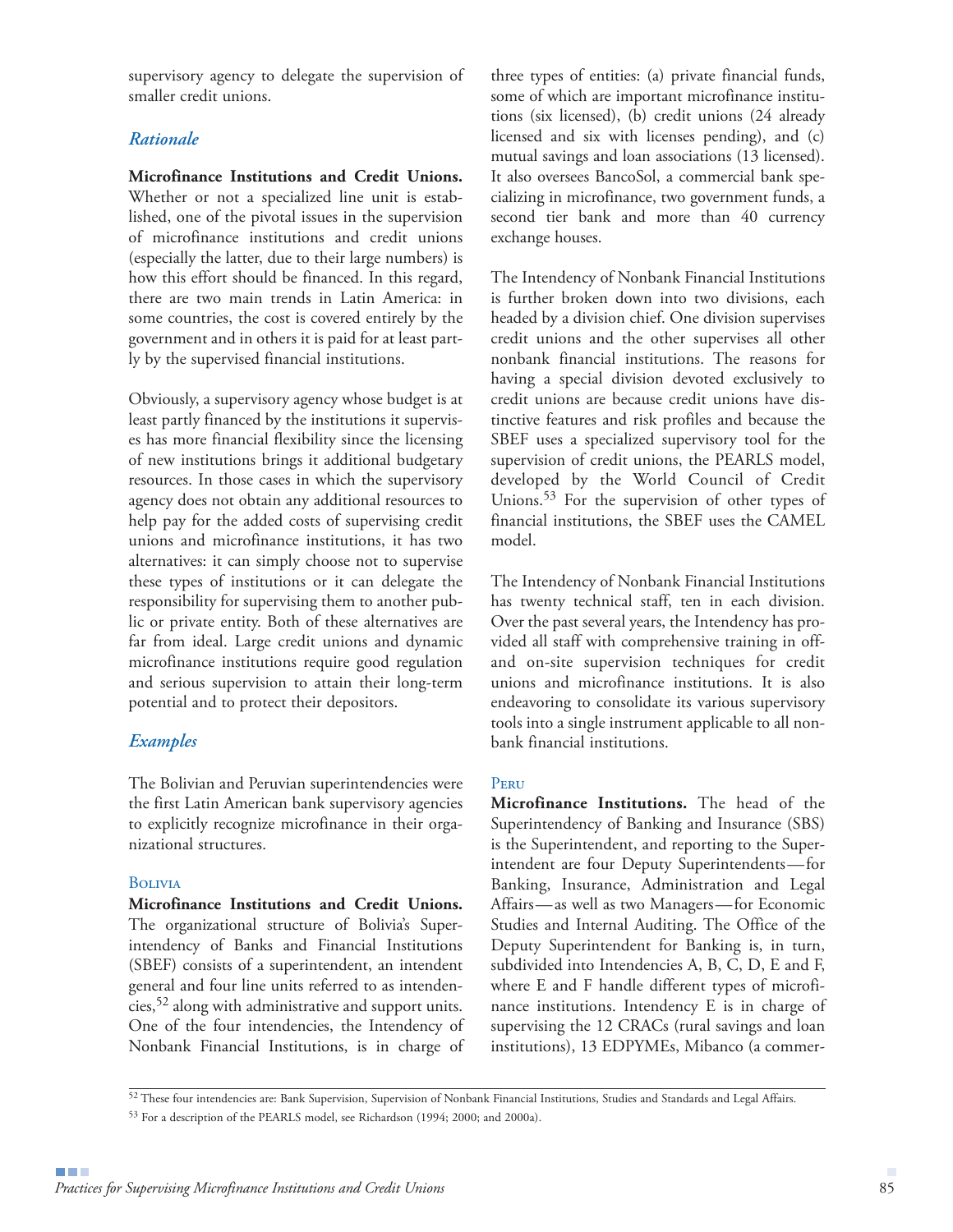cial bank specializing in microfinance) and FOGAPI (a government guarantee fund for small loans). Intendency F is in charge of supervising 13 CMACs (municipal savings and loan institutions) and institutions in the process of liquidation. Both intendencies conduct off-site analyses and on-site inspections.<sup>54</sup>

The SBS budget is derived entirely from a system of supervision fees paid quarterly by all supervised institutions. The current fee is one seventeenth of one percent (0.059%) of the average assets plus contingent credits of each supervised institution. Under this scheme, microfinance institutions paid US\$148,000 to the SBS in 1999 and US\$195,000 in 2000. However, the costs incurred by the Superintendency in supervising these institutions was US\$3,246,000 in 1999 and US\$3,022,000 in 2000, resulting in a US\$3,098,000 deficit in 1999 and a US\$2,827,000 deficit in 2000.<sup>55</sup> Thus, the supervision fees paid by microfinance institutions covered only 4.6% of their supervision costs in 1999 and 6.5% in 2000.<sup>56</sup> Fees paid by larger intermediaries, mainly banks, closed the gap. The overall budget of SBS stood at US\$25.2 million in 1999 and US\$25.1 million in 2000.

### **Role of Microfinance and Credit Union Specialists**

### *Recommendation*

**Microfinance Institutions and Credit Unions.** The supervisory agency should make an extra effort to provide training, competitive salaries and professional development opportunities to staff specialized in microfinance.

#### *Rationale*

**Microfinance Institutions and Credit Unions.** The supervisory agency's performance of its basic responsibilities—licensing, monitoring, inspection, sanctioning and liquidation of financial institutions—requires a staff of specialists familiar with the different types of institutions under the agency's supervision. Given the limited availability of supervisors with knowledge of microfinance or

### **Table 4.2 Use of Microfinance Specialists for Supervision**

|                                   | Operational<br><b>Staff</b> | Microfinance<br><b>Specialists</b> | <b>Credit Union</b><br><b>Specialists</b> |
|-----------------------------------|-----------------------------|------------------------------------|-------------------------------------------|
| Bolivia                           | 111                         | 27                                 | 9                                         |
| Chile                             | 116                         | $\theta$                           | $\overline{0}$                            |
| Colombia<br>(SIB)                 | 372                         | $\overline{0}$                     | $\overline{0}$                            |
| Colombia<br>$(SES)^{(a)}$         | 85                          | $\overline{0}$                     | 25                                        |
| Costa Rica                        | 142                         | $\overline{0}$                     | 24                                        |
| Dom. Rep.<br>(SIB)                | 282                         | $\mathbf{1}$                       | $\overline{2}$                            |
| Dom. Rep.<br>$(AIRAC)^{(a)}$      | $\overline{7}$              | $\overline{4}$                     | $\overline{\mathfrak{Z}}$                 |
| Ecuador                           | N/A                         | N/A                                | 20                                        |
| El Salvador                       | N/A                         | $\overline{\mathfrak{Z}}$          | 3                                         |
| Guatemala                         | 175                         | $\overline{0}$                     | $\overline{0}$                            |
| Honduras                          | 110                         | $\overline{0}$                     | $\overline{0}$                            |
| Jamaica<br>$(ICCUL)^{(a)}$        | 50                          | $\mathbf{1}$                       | 49                                        |
| Mexico                            | N/A                         | N/A                                | N/A                                       |
| Nicaragua                         | N/A                         | N/A                                | N/A                                       |
| Panama                            | 87                          | $\overline{0}$                     | $\overline{0}$                            |
| Paraguay                          | 159                         | $\overline{0}$                     | $\overline{0}$                            |
| Peru (SIB)                        | 350                         | 30                                 | $\mathfrak{2}$                            |
| Peru<br>(FENACREP) <sup>(a)</sup> | N/A                         | N/A                                | N/A                                       |
| Uruguay                           | 51                          | 5                                  | 5                                         |
| Venezuela                         | 209                         | $\boldsymbol{0}$                   | $\boldsymbol{0}$                          |

*Source: Prepared by the authors based on the results of the project survey.*

*Note: (a) Supervisory agency for credit unions.*

<sup>54</sup> The SBS does not supervise credit unions directly, but, rather, delegates supervision to the credit union federation, FENACREP.

<sup>55</sup> "Presupuesto de Supervisión de Instituciones Microfinancieras," SBS Report 040-99-GEE and SBS estimates for the year 2000.

<sup>&</sup>lt;sup>56</sup> These percentages are probably unduly low for at least two reasons. First, in making the estimates, the costs associated with support units (legal department, economic studies, etc.) are allocated in proportion to each intendency's direct costs, whereas in practice, the support units focus disproportionately on meeting the needs of the most important intendencies. Secondly, these estimates ignore the fact that, oftentimes, the intendencies overseeing microfinance institutions lend out personnel to other intendencies during emergencies, such as bank interventions.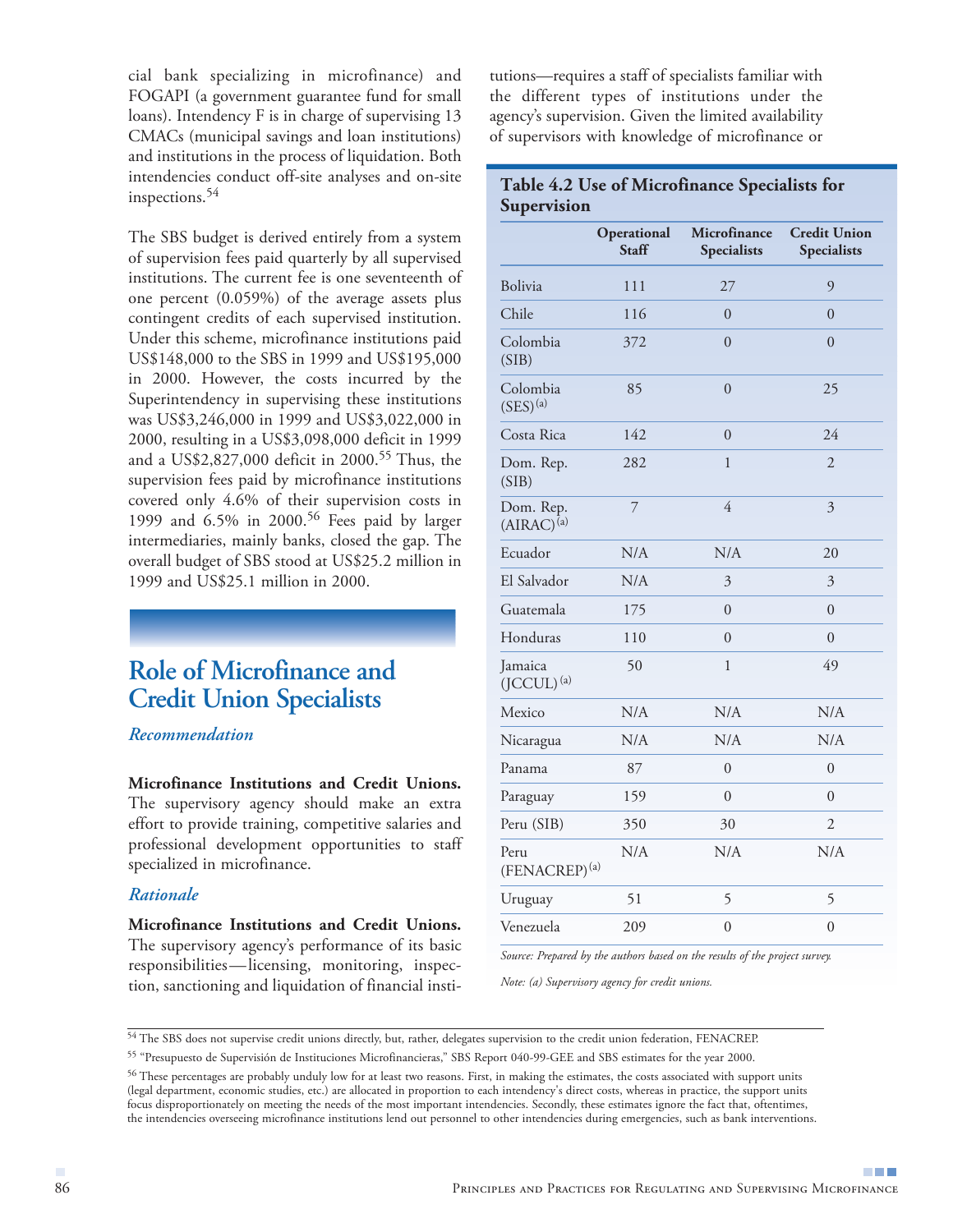credit unions, such expertise needs to be built inhouse through training and professional development. Therefore, staff in these areas needs to be trained and retained through professional development opportunities and competitive salaries.

The training of superintendency personnel should focus on the most important risks facing microfinance institutions and credit unions and the supervisory standards, methods and tools that can be used to identify and mitigate these risks. The training of specialists in the supervision of microfinance institutions and credit unions should include several elements:

- (a) Theoretical and practical training by external experts, plus visits to other supervisory agencies that have greater experience in this area, and visits to successful microfinance institutions inside the country and abroad.
- (b) Off-site monitoring and on-site inspection, using tools and procedures that are specifically designed to assess the loan portfolio and risk of credit unions and microfinance institutions. Specialists must also come to understand the day-to-day workings of these intermediaries.
- (c) Staff rotation policies that allow microfinance and credit union specialists to periodically supervise commercial banks and other types of financial institutions.
- (d) A professional development and incentives policy geared to motivate and retain personnel specialized in microfinance and credit unions.

### **Licensing of Microfinance Institutions and Credit Unions**

### *Recommendation*

**Microfinance Institutions and Credit Unions.** In licensing a microfinance institution or credit union, the supervisory agency must evaluate its business plan, its system of governance, the experience of its management, its credit technologies and its information systems. If the institution already exists (as an unregulated nonprofit foundation or credit union), the licensing evaluation should also include an on-site inspection and an evaluation of its portfolio quality.

The entry of existing commercial banks into microfinance should not require any authorization from the supervisory authority. However, the supervisory agency should consider the points made in this chapter in monitoring and inspecting microcredit portfolios within commercial banks.

### *Rationale*

**Microfinance Institutions and Credit Unions.** As with any other financial institution, the licensing of a credit union or microfinance institution requires evaluations of: the institution's business plan, the integrity and financial capacity of its founders and the integrity and experience of its managers.

If the licensing involves a pre-existing nonprofit organization or credit union, the supervisory agency needs to pay particular attention to the following elements:

- (a) The system of governance, ensuring an appropriate division of responsibilities between management and the board of directors.
- (b) The level of integration of systems, staff and credit technologies, in order to prevent inefficient or high-risk operating procedures, delinquent loans or inadequate information systems (hardware and software) from being passed on to the new institution.
- (c) The capacity of the institution to manage the various risks to which a financial intermediary is exposed.
- (d) The advisability of placing operating restrictions on the institution (as is done in some countries) to ensure that they don't assume risks that they are not prepared to manage but, at the same time, are not constrained from offering efficient and valuable services to their clients.

If the institution applying for a license is entirely new, with no ties to any existing nonprofit organization or credit union, then supervisors should focus on the following elements:

(a) The adequacy of the capital contributions, both in cash and total.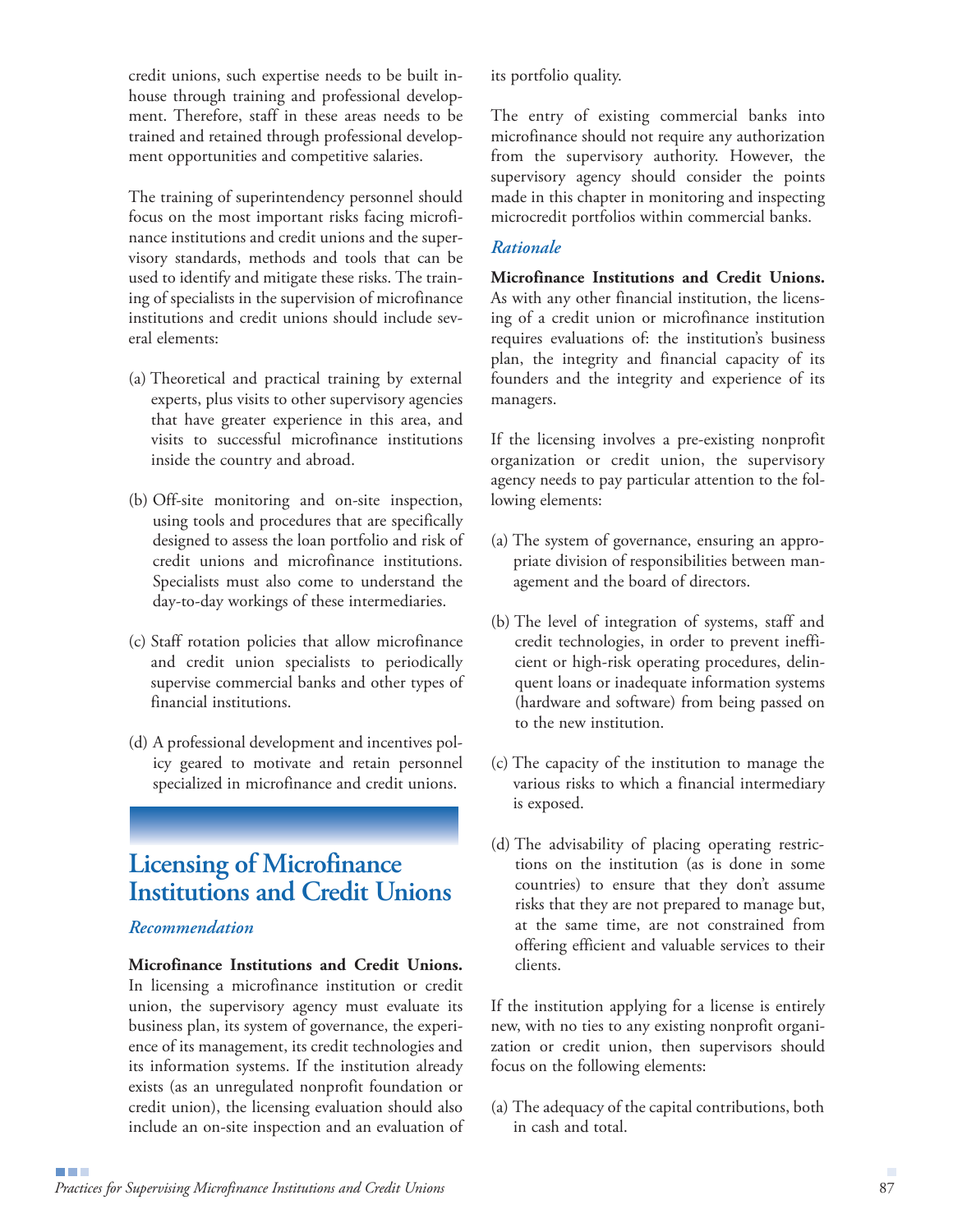|                                  | Issue<br><b>Regulations</b> | Issue<br><b>Charters</b> | Issue<br>Operating | Authorize<br>Mergers and<br>Licenses Reorganizations Supervision Sanctions Liquidation |              |              |              | <b>Revoke</b><br>Licenses |
|----------------------------------|-----------------------------|--------------------------|--------------------|----------------------------------------------------------------------------------------|--------------|--------------|--------------|---------------------------|
| Bolivia                          | $\checkmark$                | ✓                        | $\checkmark$       | $\checkmark$                                                                           | $\checkmark$ | $\checkmark$ | $\checkmark$ | J                         |
| Chile                            | $\checkmark$                | $\checkmark$             | $\checkmark$       | $\checkmark$                                                                           | $\checkmark$ | $\checkmark$ | $\checkmark$ | ✓                         |
| Colombia (SIB)                   | $\checkmark$                | ✓                        | ✓                  | $\checkmark$                                                                           | ✓            | ✓            |              | ✓                         |
| Colombia (SES) <sup>(c)</sup>    | ✓                           | ✓                        | $\checkmark$       | $\checkmark$                                                                           | ✓            | ✓            | $\checkmark$ | ✓                         |
| Costa Rica                       | $\checkmark$                | (a)                      | (a)                | (a)                                                                                    | ✓            |              |              | (a)                       |
| Dom. Rep. (SIB)                  | $\checkmark$                |                          |                    |                                                                                        | $\checkmark$ | $\checkmark$ |              |                           |
| Dom. Rep. (AIRAC) <sup>(c)</sup> |                             |                          |                    |                                                                                        |              |              |              |                           |
| Ecuador                          | $\checkmark$                | $\checkmark$             | $\checkmark$       | $\checkmark$                                                                           | $\checkmark$ | $\checkmark$ | $\checkmark$ | ✓                         |
| El Salvador                      | $\checkmark$                | $\checkmark$             | $\checkmark$       | $\checkmark$                                                                           | ✓            | ✓            |              | ✓                         |
| Guatemala                        |                             |                          | ✓                  |                                                                                        | ✓            | ✓            |              |                           |
| Honduras                         | $\checkmark$                | (b)                      | (b)                | (b)                                                                                    | ✓            | $\checkmark$ | $\checkmark$ | (b)                       |
| Jamaica (JCCUL) <sup>(c)</sup>   | (a)                         |                          | (a)                | N/A                                                                                    | (a)          |              |              |                           |
| Mexico                           | ✓                           |                          | ✓                  |                                                                                        | ✓            | ✓            |              |                           |
| Nicaragua                        | $\checkmark$                | $\checkmark$             | $\checkmark$       | $\checkmark$                                                                           | $\checkmark$ | $\checkmark$ | $\checkmark$ | ✓                         |
| Panama                           | $\checkmark$                | $\checkmark$             | $\checkmark$       | $\checkmark$                                                                           | $\checkmark$ | $\checkmark$ | $\checkmark$ | ✓                         |
| Paraguay                         | $\checkmark$                | $\checkmark$             | $\checkmark$       | $\checkmark$                                                                           | $\checkmark$ | $\checkmark$ | $\checkmark$ | ✓                         |
| Peru (SIB)                       | ✓                           | ✓                        | ✓                  | $\checkmark$                                                                           | ✓            | $\checkmark$ | $\checkmark$ | ✓                         |
| Peru (FENACREP) <sup>(c)</sup>   |                             | (a)                      |                    |                                                                                        | $\checkmark$ |              |              |                           |
| Uruguay                          | $\checkmark$                | (a)                      | (a)                | (a)                                                                                    | $\checkmark$ | $\checkmark$ | $\checkmark$ | (a)                       |
| Venezuela                        | ✓                           | (a)                      | (a)                | (a)                                                                                    | ✓            | $\checkmark$ |              | (a)                       |

*Source: Prepared by the authors based on the results of the project survey.*

*Notes: (a) Supervisors have this authority, but only in conjunction with other government bodies such as the National Financial Supervision Board in Costa Rica, the Office of the Registrar of Cooperatives in Jamaica, the Executive Department in Uruguay, the Financial Regulation Board in Venezuela and the Public Records Office in the case of FENACREP/Peru.*

*(b) The Honduran National Banking and Insurance Commission merely issues a favorable or unfavorable opinion as the basis for action by the Honduran Central Bank, which is in charge of licensing and liquidating financial institutions.*

*(c) The supervisory agency for credit unions.*

(b) The financial capacity, experience and reputations of the proposed owners and directors.

tutions or credit unions in the country or abroad.

- (c) The experience of the proposed managers in running microfinance institutions or credit unions, as measured by their professional record in managing leading microfinance insti-
- (d) The quality of the proposed credit technologies, as measured against those used in successful microfinance institutions or credit unions in the country or abroad.

a di Ba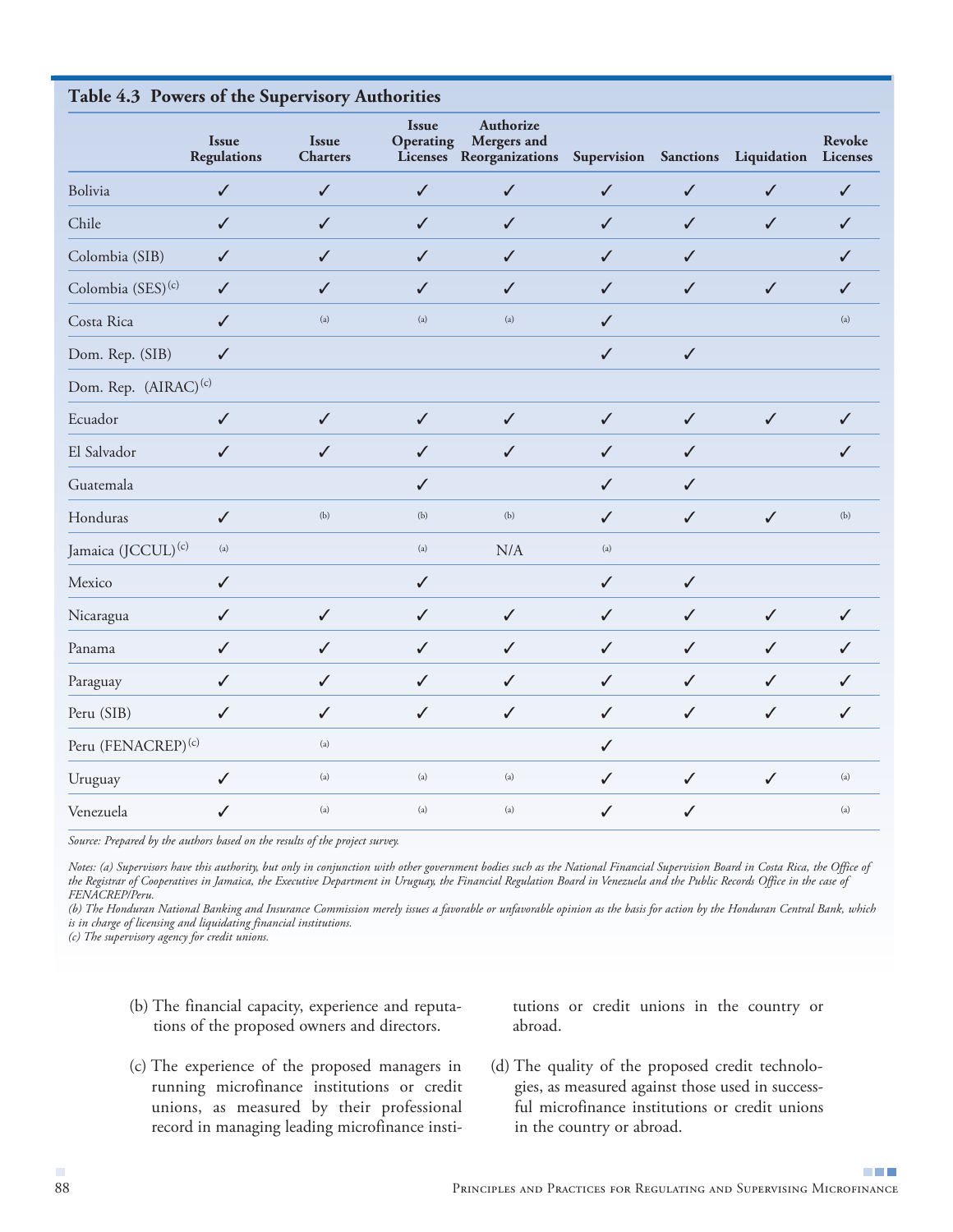| Components                                                                 | Microfinance<br><b>Institutions</b> | Credit<br><b>Unions</b> |
|----------------------------------------------------------------------------|-------------------------------------|-------------------------|
| Knowledge of the Market                                                    |                                     |                         |
| · Macroeconomic outlook                                                    | Yes                                 | Yes                     |
| · Demand for credit by urban and rural microenterprises                    | Yes                                 | Yes                     |
| • Microcredit supply and market competition                                | Yes                                 | Yes                     |
| <b>Institutional Structure</b>                                             |                                     |                         |
| • Legal status and objectives                                              | Yes                                 | No                      |
| · Shareholders                                                             | Yes                                 | No                      |
| • Governance structure                                                     | Yes                                 | No                      |
| · Management team and organization chart                                   | Yes                                 | Yes                     |
| Financial Projections                                                      |                                     |                         |
| · Loan officers, credit technology and incentives policy                   | Yes                                 | Yes                     |
| • Credit terms                                                             | Yes                                 | Yes                     |
| • Staff productivity                                                       | Yes                                 | Yes                     |
| • Seed capital                                                             | Yes                                 | Yes                     |
| • Sources of finance                                                       | Yes                                 | Yes                     |
| • Delinquency and provisions                                               | Yes                                 | Yes                     |
| • Cost coverage and profitability                                          | Yes                                 | Yes                     |
| Risk Management Policies                                                   |                                     |                         |
| • Credit, liquidity, interest rate, foreign exchange and operational risks | Yes                                 | Yes                     |
| · Operating procedures and internal controls                               | Yes                                 | Yes                     |
| · Internal auditing                                                        | Yes                                 | Yes                     |
| • External auditing                                                        | Yes                                 | Yes                     |
| Founding NGOs                                                              |                                     |                         |
| • Transfer of personnel                                                    | Yes                                 | No                      |
| · Transfer of clients                                                      | Yes                                 | No                      |
| • Transfer or replacement of information systems and other infrastructure  | Yes                                 | N <sub>o</sub>          |
| · Proposed activities for the remaining NGO                                | Yes                                 | N <sub>o</sub>          |

*Source: Developed by the authors.*

### *Example*

#### **BOLIVIA**

**Credit Unions.** Executive Order 24439 of 1996 states that all credit unions mobilizing savings or time deposits are required to obtain a license from and be supervised by the Superintendency of Banks and Financial Institutions (SBEF). It allows the credit unions three years to obtain this license.

Credit unions that do not obtain this license are not permitted to mobilize deposits.

As part of this program of bringing prudential supervision to credit unions, the SBEF also did the following: (a) issued credit union regulations and a set of model credit union bylaws; (b) established a credit union supervision unit within the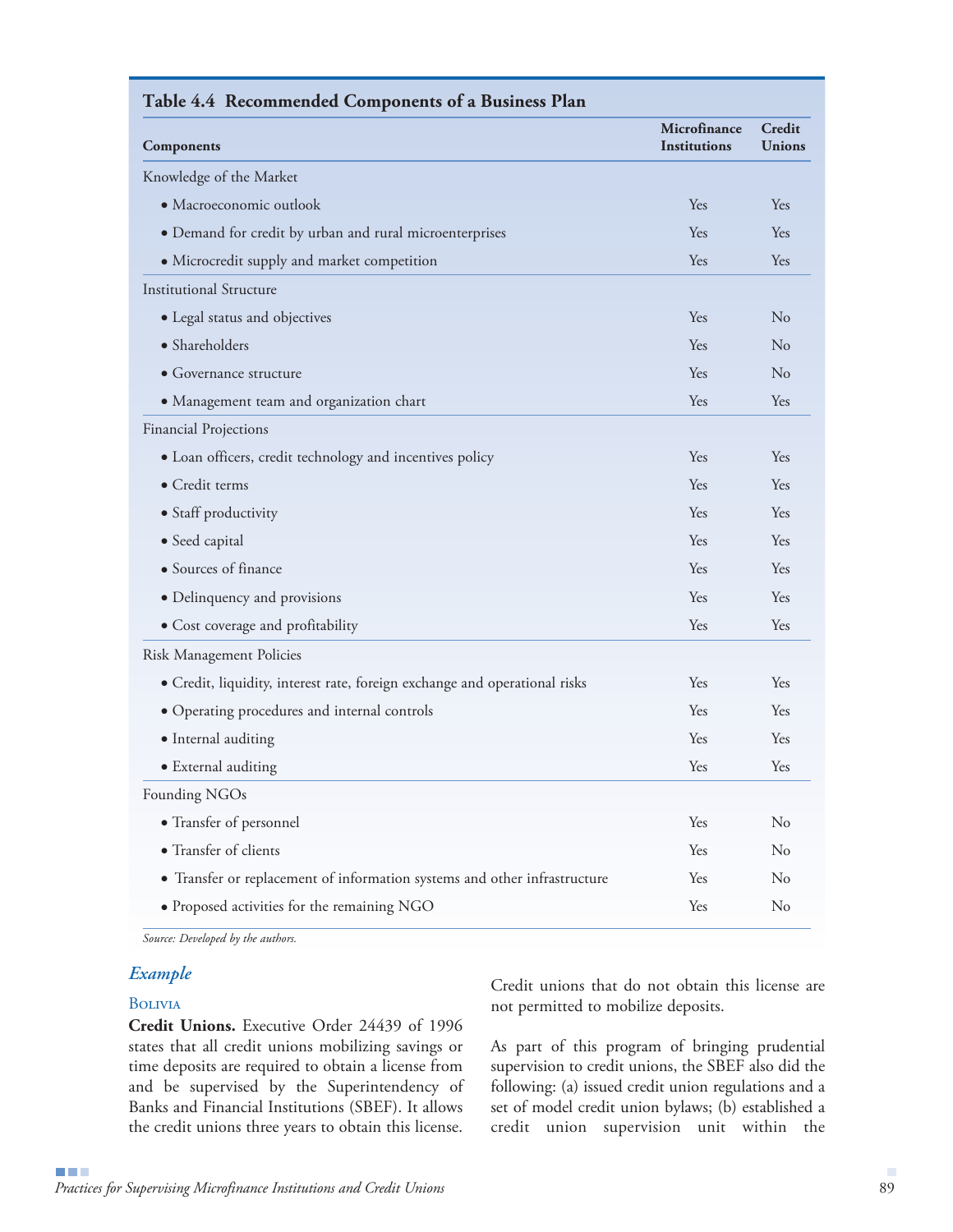Intendency for the Supervision of Nonbank Financial Institutions, including a unit chief and six staff members; and (c) evaluated each credit union that applied for an SBEF operating license on a case-by-case basis.

Of over 200 credit unions, a total of 63 applied to the SBEF for an operating license. The evaluation process consisted of the phases outlined below, designed and implemented by personnel with experience in regulation and in credit union management.

*Phase 1: Assessment of Compliance with Institutional Requirements.* The first phase of the evaluation process verified the completeness and accuracy of the documentation presented by each credit union concerning its legal standing, division of powers within the institution, management structure and the suitability of its board members and managers. These suitability checks included verification of tax compliance and professional credentials and an examination of police records and credit history. This initial phase of the evaluation process ended with the issuance of a preliminary opinion on the quality of the board of directors and managers of the credit union.

*Phase 2: Economic-Financial Appraisal.* The second phase of the evaluation process consisted of an economic-financial assessment of the credit union, covering the time period from 1996 up through the time the credit union applied for the license. Because only the largest credit unions had been submitting data to the SBEF prior to these evaluations, it was necessary to ask the remaining credit unions to submit their financial statements and data on portfolio quality, membership turnover, and other aspects of their operations. This phase of the evaluation process screened out credit unions whose financial viability appeared questionable. Those in a reasonably secure financial position moved on

to the next phase, the on-site assessment.<sup>57</sup>

*Phase 3: On-site Assessment.* The third phase was designed to verify the capacity and entrepreneurial vision of each credit union's directors and managers, the institution's ability to provide reasonably high quality services and its ability to generate timely, reliable financial data for the SBEF and its credit bureau. During these onsite visits, SBEF staff also examined the credit union's lending policies, methodologies and procedures; its organization and staffing levels; and its internal control processes in such areas as deposits, loans and expenditures. During the visits, the credit union's books were also reviewed to see if there were overvalued assets or omitted liabilities.

As of August 2001, this process had resulted in the granting of 24 operating licenses by the SBEF. A number of credit unions are still being evaluated while others have been denied licenses. These latter credit unions have begun to dismantle their deposit-taking operations, converting deposits to shares payable from any annual profits generated by the credit union.

## **Off-site Supervision**

### *Recommendation*

**Microfinance Institutions and Credit Unions.** The supervisory agency should require essentially the same data from credit unions and microfinance institutions as it does from commercial banks.<sup>58</sup> However, it is important for the supervisor to periodically review and simplify data reporting requirements for all financial institutions to avoid burdening them with unnecessary requirements, particularly in the case of smaller financial institutions. As in the case of banks, off-site supervision of credit unions and microfinance institutions

<sup>57</sup> As part of the process of assessing the viability of the credit unions, the SBEF also considered their age, as some of them had been in business for over 30 years and had long-established local and regional markets. Also considered by the SBEF was the number of borrowers that each credit union shared with other financial institutions, a sign of potential overindebtedness among clients. This review showed that 64% of the credit unions' borrowers had loans from only one credit union, indicating a fairly high degree of client loyalty.

<sup>58</sup> However, an adjustment in the reporting interval could be made in certain cases. For example, small credit unions and microfinance institutions and those operating in rural areas could be given longer reporting intervals for some data. Thus, instead of generating weekly or monthly reports, such institutions would produce them on a monthly or quarterly basis, respectively (see the section on Disclosure and Reporting of Financial Information, below, for additional discussion). In general, the data from such institutions are of relatively minor importance in the preparation of aggregate monetary and financial statistics, and so a lower reporting frequency does little harm to the execution of monetary and exchange rate policy.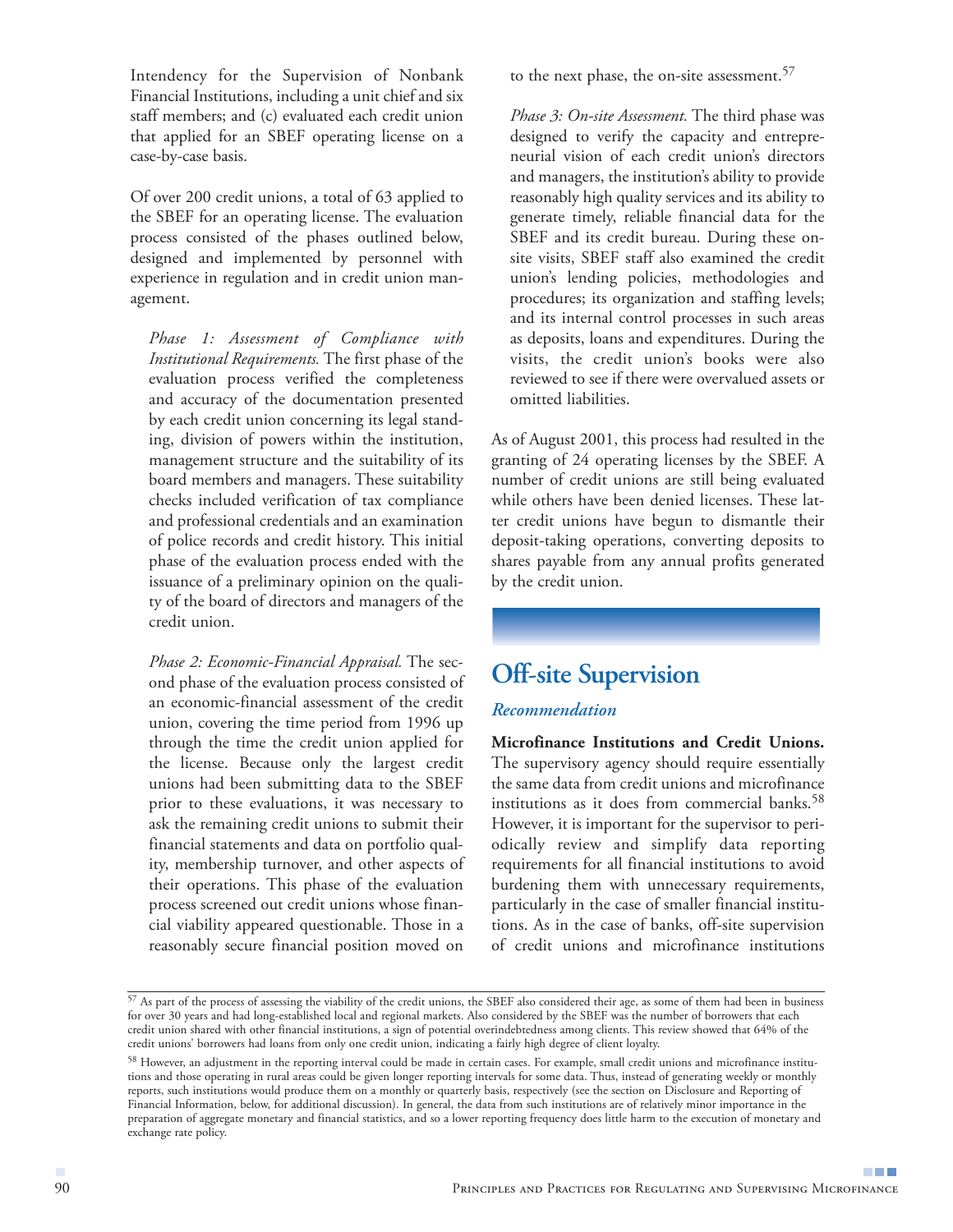should provide data and analyses to support the planning and execution of future on-site inspections. It should also follow up on the findings and instructions of previous inspections.

The supervisory agency should also require all financial institutions to report to the credit bureau, if there is one. The credit bureau allows the supervisor to easily identify overindebted borrowers and compare the loan classifications given to borrowers who have loans with more than one financial institution. This greatly enhances the supervisory agency's ability to monitor the overall risk in the financial system and identify vulnerable institutions (see the section on Credit Bureaus, below).

### *Rationale*

**Microfinance Institutions and Credit Unions.** The reason for requiring standardized data is that the design and administration of the supervisory authority's data bases can be impaired if each type of supervised institution submits different types of data or is allowed to present the same data in different formats.

The unique aspects of analyzing microfinance institutions and credit unions are mainly related to understanding their special characteristics and risks (as discussed earlier in this manual). It is important for the supervisor to receive data for key indicators of the financial health of microfinance institutions and credit unions and compare them to benchmark levels for acceptable and excellent performance. In general, these data are available from the standard reports presented to most supervisory authorities.

### *Example*

### **PERU**

**Microfinance Institutions.** Off-site supervision by the Superintendency of Banking and Insurance (SBS) is performed by teams of analysts verifying the compliance of supervised institutions with established regulations. These teams make prospective evaluations of institutions, examining how they manage risks and identifying trends pointing to potential problems. The SBS also uses the reports of internal and external auditors to support its off-site monitoring.

The basic tool for off-site supervision is the

monthly report SBS prepares on the condition and performance of each supervised institution and its peer group. This report, which presents and analyzes numerous financial and other indicators, is prepared from the financial statements and other information submitted by the supervised institutions. A typical report contains a background section on the intermediary and sections analyzing its assets, credit risks, profitability, solvency and liquidity. The intermediary is then assigned an internal rating based on this evaluation and the report ends with a series of recommendations for future supervision and monitoring.

The SBS does not have an established set of early warning indicators for microfinance institutions, but monitoring efforts focus on portfolio quality and leverage. To improve the quality of the monitoring, staff providing off-site analyses also participate in on-site inspections.

## **On-site Supervision** *Recommendation*

**Microfinance Institutions and Credit Unions.** On-site inspections of credit unions and microfinance institutions should focus on examining their credit methodology, information systems, internal controls and the quality of their human resources. Portfolio evaluations should be conducted using stratified samples since the large number of small borrowers served by these institutions makes the evaluation of a set of loans covering a high percentage of the overall loan portfolio value far too costly.

The supervisory agency should periodically conduct simultaneous on-site inspections of financial institutions that share the same delinquent borrowers. Based on a sample of such borrowers, inspectors should assess how different institutions have evaluated each borrower's ability to pay and structured his or her repayment schedule. The final results of this analysis should be shared with all financial institutions participating in the exercise.

### *Rationale*

**Microfinance Institutions and Credit Unions.** Since a direct evaluation of the loans comprising a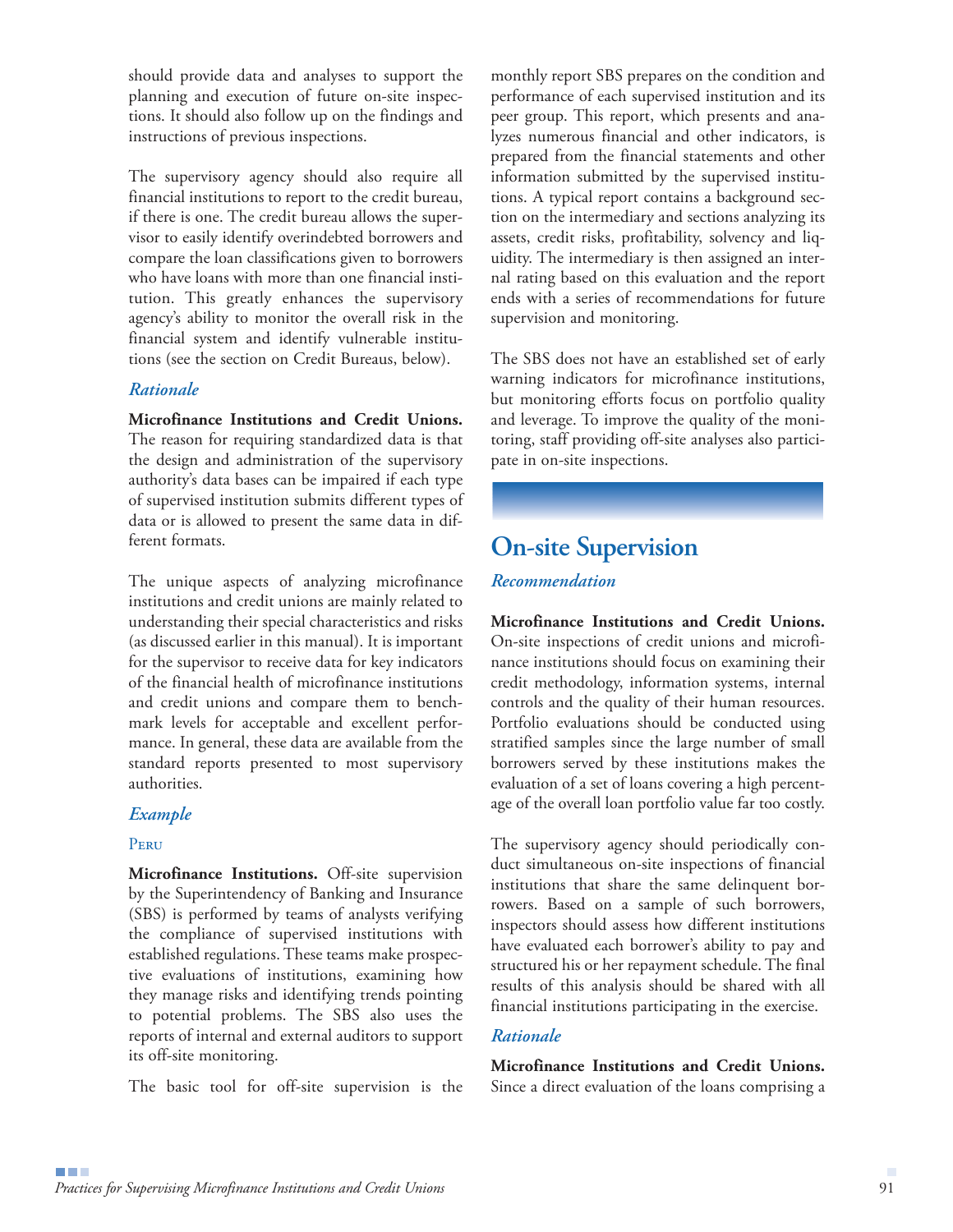high percentage of the overall value of a microenterprise loan portfolio is virtually impossible given the large numbers of small loans involved, the main goal of an on-site inspection should be to identify the strengths and weaknesses of the financial institution's management, processes and systems. As part of this, a portfolio analysis should be done, but it should pay serious attention to the strengths and weaknesses of the processes and procedures that generate the portfolio. These processes and procedures include: credit policies; loan origination practices; loan approval, monitoring and collection procedures; staff salary incentives; and the quality of back-office systems. Also, given the highly decentralized nature of loan approvals in microfinance institutions, internal controls should be evaluated in detail.

### *Example*

#### **BOLIVIA**

**Microfinance Institutions and Credit Unions.** While the Bolivian Superintendency of Banks and Financial Institutions (SBEF) has developed a formal inspection manual, many important inspection procedures are, in fact, established in inspection memorandums and other planning documents. The main SBEF on-site inspection procedures are as follows:

*First step.* The drafting of a planning memorandum outlining: (a) the objectives, strategy and approach of the inspection, (b) the random and induced portfolio samples to be used, (c) other areas subject to inspection, and the methods to be used, and (d) the inspection period. The inspection period and size of the inspection team depend on the size and complexity of the financial institution. The team can consist of anywhere from three to six inspectors (including systems inspectors) and the inspection period can run from three to five weeks in length.

*Second Step.* On-site inspection, with a chief inspector heading up the inspection team and coordinating with the managers and other personnel of the institution being visited.

*Third Step.* Wrap-up with the management and/or directors of the institution, in which the relevant intendent and division chief from SBEF participate, along with the inspection team. In this session, the main conclusions derived from the inspection are discussed, and a first reaction from the financial institution is obtained. The final report is sent to the financial institution within a week.

### **Sanctions**

### *Recommendation*

**Microfinance Institutions.** The supervisory authority should apply the same type of sanctions to microfinance institutions as it does to commercial banks and finance companies.

**Credit Unions.** Sanctions for credit unions should be based on penalties levied on those individuals who have committed infractions, in addition to fines and provisions that reduce the net worth of the credit union.

### *Rationale*

**Microfinance Institutions and Credit Unions**. There is no reason for microfinance institutions which are incorporated, shareholder-based organizations—to be subject to a different type of disciplinary regime than commercial banks or finance companies. Credit unions, which are owned by a large number of small shareholders each with one vote, should be subject to a disciplinary regime that places greater emphasis on the personal responsibility of directors, managers and other personnel.

### **Accounting Standards**

### *Recommendation*

**Microfinance Institutions and Credit Unions.** The supervisory agency—not the accounting profession—should set the standards for the proper recording of transactions by microfinance institutions and credit unions. Of course, the specific standards proposed by the supervisory agency must fit within the context of the overall accounting standards adopted by the country, but there is significant flexibility within these overall standards. Specifically, the standards imposed by the supervisory agency should require the timely recognition of past due loans, the recording of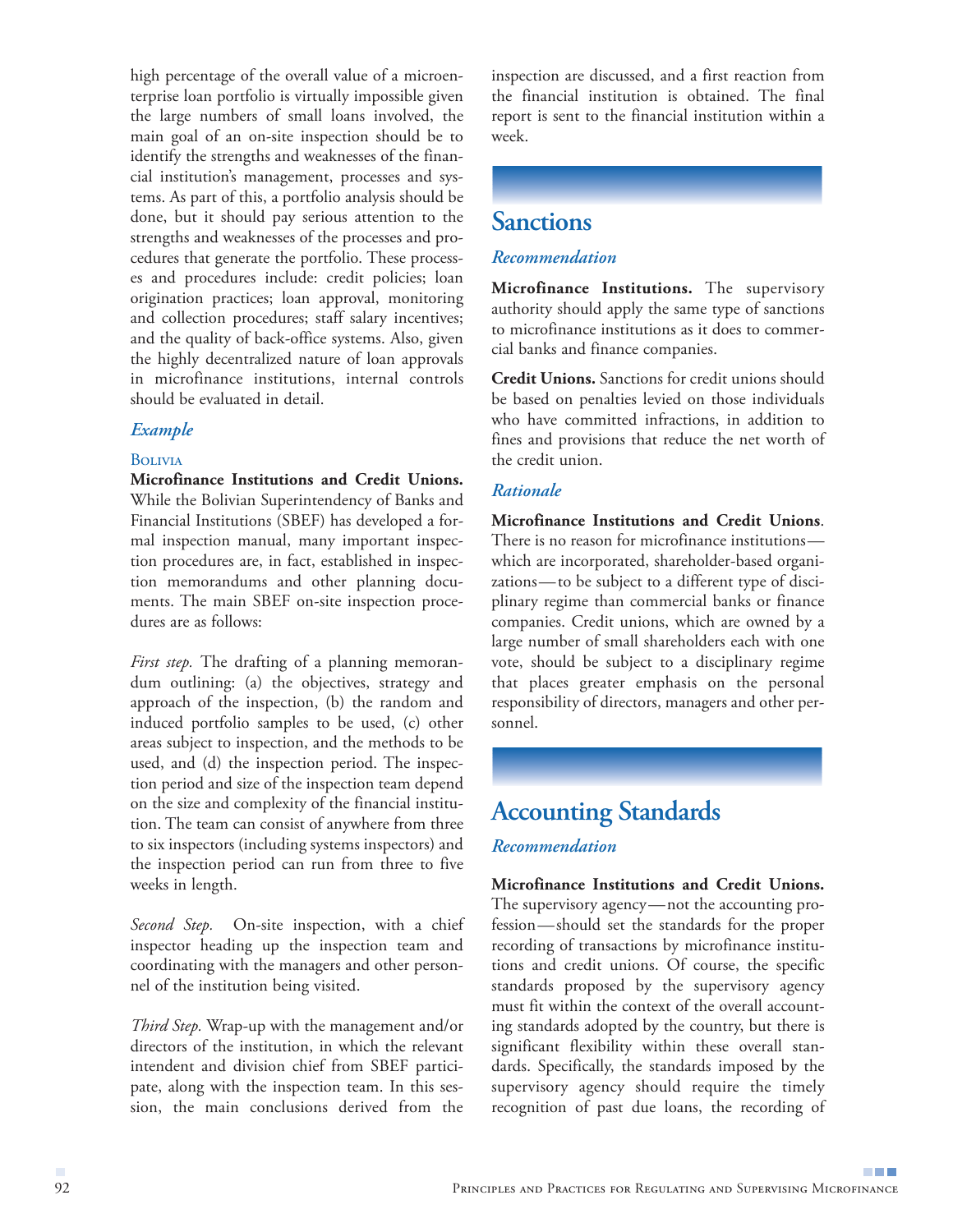restructured loans, the creation of adequate reserves for bad debts and the recording of subsidies received in the form of funding at below-market interest rates. The quality of microfinance institution and credit union loan portfolios should be based primarily on payment arrears. Accordingly, it is important to have accurate accounting data on delinquent, restructured and written-off loans.

### *Rationale*

**Microfinance Institutions and Credit Unions.** Financial market stability is founded on prudent and transparent accounting principles and practices. Not only do these allow the supervisory agency to effectively discharge its duties, but they also help ensure that other interested parties (depositors and investors) have reliable and timely information on financial institutions. Accounting standards should be designed to ensure that the financial information provided by supervised institutions is detailed and specific enough to evaluate large commercial banks as well as microfinance institutions and credit unions.

Transparent accounting standards are essential in enabling any commercial entity's creditors to evaluate its financial condition and performance. This is especially important in the case of financial institutions, which sometimes carry debt loads of more than ten times the value of their equity. In such cases, even fairly minor changes in the value of their assets can completely decimate their equity. Because of this, virtually all banking legislation in Latin America entrusts the supervisory agency not the accounting profession—with establishing accounting standards for financial institutions. These standards are typically based on generally accepted accounting practices in the United States (USGAAP) or the International Accounting Standards (IAS).

### **Disclosure and Reporting of Financial Information**

### *Recommendation*

**Microfinance Institutions and Credit Unions.** In principle, the supervisory agency should hold credit unions and microfinance institutions to the same standards as other financial institutions with respect to the preparation, presentation and disclosure of financial information. This applies to information for the public (including depositors), the financial markets (creditors and investors) and the supervisory agency itself. However, small credit unions and microfinance institutions and those operating in rural areas could be allowed to have less frequent reporting of information on their liabilities (for example, reserve requirements and deposits stratified by size). Disclosure and reporting on the asset side of the balance sheet (including portfolio quality) should be done with the same level of detail and at the same intervals as for other financial institutions.

### *Rationale*

**Microfinance Institutions and Credit Unions.** The content and reporting intervals for disclosing financial information should be based on cost-benefit considerations. Small microfinance institutions and credit unions and those located in rural areas are often not staffed or equipped to readily report the same data at the same intervals as large banks and other financial institutions. To do so would generate large costs that, ultimately, would have to be passed on to clients in the form of higher loan rates or lower deposit rates. In such cases, the supervisory agency must make an effort to establish reporting requirements and procedures that are reasonable given the characteristics of the institutions involved.

Reporting requirements for microfinance institutions and credit unions should also take into account their unique elements, including the added importance of portfolio quality, operating costs and interest rates. Accordingly, it is crucial for both the supervisory authority and the market to be provided with the following types of information:<sup>59</sup>

- (a) Information on portfolio quality, based on a more detailed aging structure than that used for other types of financial institutions (1 to 30 days, 31 to 60 days, 61 to 90 days and over 90 days). This information should also indicate any restructured and written-off loans.
- (b) Information on operating costs, broken down

<sup>59</sup> For a fuller discussion of appropriate transparency standards for microfinance institutions, see CGAP (2001).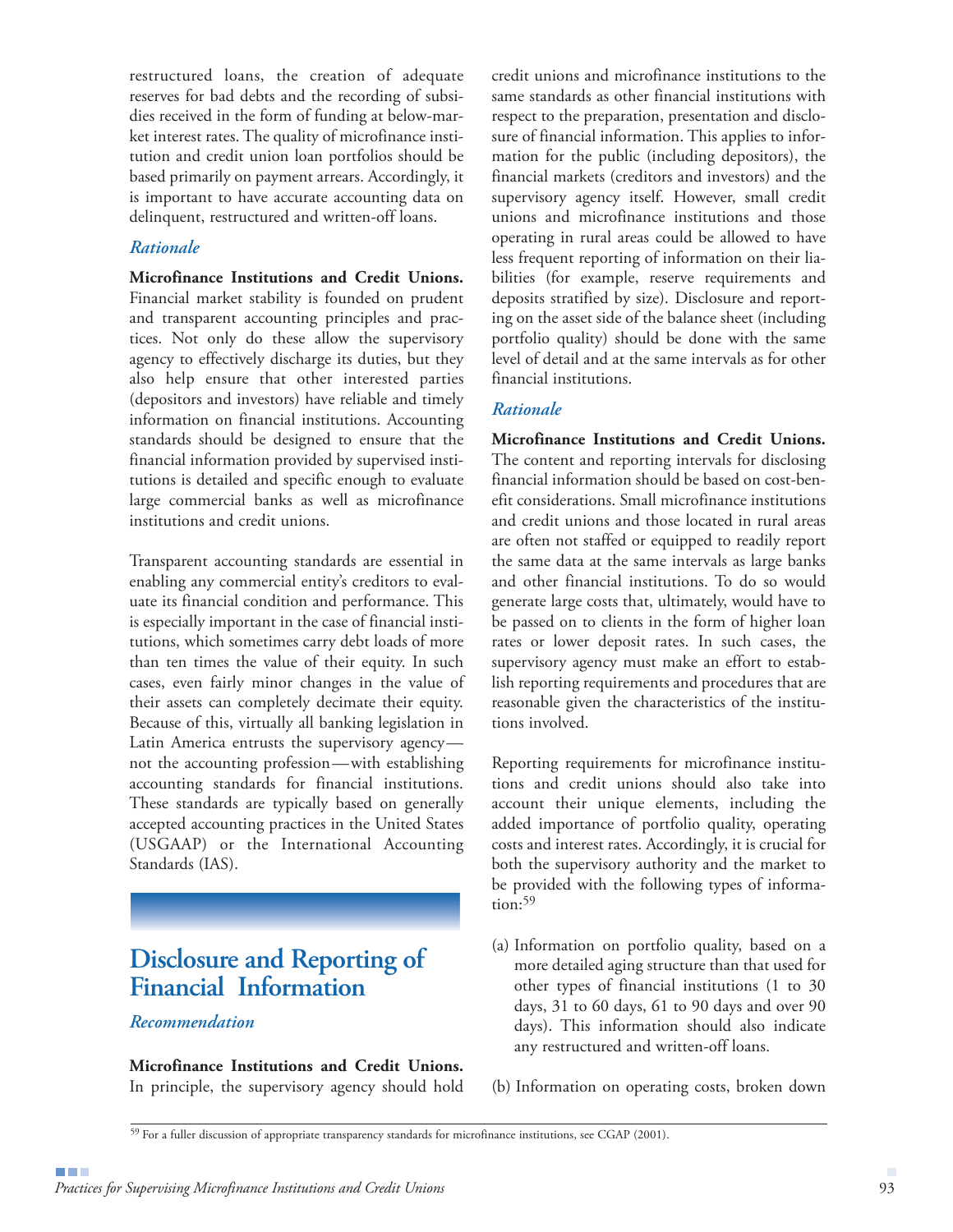| radic 4.) Data to be regularly reported by Financial mstitutions |                                |                                               |                                         |                                                          |                                         |                                                   |                                                     |
|------------------------------------------------------------------|--------------------------------|-----------------------------------------------|-----------------------------------------|----------------------------------------------------------|-----------------------------------------|---------------------------------------------------|-----------------------------------------------------|
|                                                                  | Financial<br><b>Statements</b> | Asset<br>Weighting<br>and Capital<br>Adequacy | Data for<br>the Credit<br><b>Bureau</b> | Liquidity<br>Position/<br><b>Reserve</b><br>Requirements | Loans<br><b>Stratified</b><br>by Amount | <b>Deposits</b><br><b>Stratified</b><br>by Amount | Changes in<br>Bylaws,<br>Ownership or<br>Management |
| Bolivia                                                          | Monthly                        | Monthly                                       | Monthly                                 | Daily                                                    | Monthly                                 | Monthly                                           | Monthly                                             |
| Chile                                                            | Monthly                        | Monthly                                       | Monthly                                 | Daily                                                    |                                         |                                                   | When made                                           |
| Costa Rica                                                       | Monthly                        | Quarterly                                     | Monthly                                 | Monthly                                                  | Monthly                                 | Monthly                                           | When made                                           |
| Dominican Rep.<br>(SIB)                                          | Monthly                        | Every 6<br>months                             | Quarterly                               | Weekly                                                   |                                         |                                                   | When made                                           |
| Dominican Rep.<br>$(AIRAC)^{(a)(b)}$                             | Monthly                        |                                               |                                         |                                                          | Monthly                                 |                                                   | Monthly                                             |
| Ecuador                                                          | Daily                          | Quarterly                                     | Monthly                                 | Weekly                                                   | Monthly                                 | Monthly                                           | When made                                           |
| El Salvador                                                      | Monthly                        | Monthly                                       | Monthly                                 | Daily                                                    | Monthly                                 |                                                   | When made <sup>(c)</sup>                            |
| Guatemala                                                        | Monthly                        | Monthly                                       |                                         | Daily                                                    | Monthly                                 | Monthly                                           | When made                                           |
| Honduras                                                         | Monthly                        | Monthly                                       | Monthly                                 | Biweekly                                                 |                                         |                                                   | When made                                           |
| Jamaica<br>$(ICCUL)^{(b)}$                                       | Monthly                        |                                               |                                         | Monthly                                                  |                                         |                                                   |                                                     |
| Mexico                                                           | Monthly                        |                                               |                                         |                                                          |                                         |                                                   | When made                                           |
| Nicaragua                                                        | Monthly                        | Monthly                                       | Monthly                                 | Daily                                                    | Monthly                                 | Monthly                                           | When made                                           |
| Panama                                                           | Monthly                        | Quarterly                                     |                                         | Weekly                                                   | Quarterly                               | Quarterly                                         | When made                                           |
| Paraguay                                                         | Monthly                        | Monthly                                       | Monthly                                 | Monthly                                                  | Monthly                                 | Monthly                                           | When made <sup>(d)</sup>                            |
| Peru (SIB)                                                       | Monthly                        | Monthly                                       | Monthly                                 | Monthly                                                  | Monthly                                 | Monthly                                           | When made                                           |
| Peru<br>$(FENACREP)^{(b)}$                                       | Quarterly                      | Quarterly                                     | Quarterly                               |                                                          |                                         |                                                   | When made                                           |
| Uruguay                                                          | Monthly                        | Monthly                                       | Quarterly                               | Monthly                                                  | Quarterly                               | Quarterly                                         | When made                                           |
| Venezuela                                                        | Monthly                        | Monthly                                       | Monthly                                 | Weekly                                                   | Quarterly                               | Monthly                                           | When made <sup>(e)</sup>                            |
|                                                                  |                                |                                               |                                         |                                                          |                                         |                                                   |                                                     |

### **Table 4.5 Data to be Regularly Reported by Financial Institutions**

*Source: Prepared by the authors based on the results of the project survey.*

*Notes: (a) Credit unions in the Dominican Republic are required to submit monthly delinquency reports to AIRAC.*

*(b) Supervisory agency for credit unions.* 

*(c) In El Salvador, changes in ownership and control must be reported on a monthly basis.*

*(d) In Paraguay, changes in the bylaws of financial institutions require prior authorization from the Bank Superintendency.*

*(e) Financial institutions in Venezuela are required to report any changes in management every six months.*

by organizational level (main office, branches and agencies) and by occupational type (directors, upper and middle management, loan officers and all other personnel).

- (c) Information on effective interest rates, including any commissions and fees charged and any compensating balances required.
- (d) Indicators of the institution's financial health, covering such areas as loan delinquency, oper-

ating efficiency, capital adequacy and returns on assets and equity. The supervisory agency should also request information on asset-liability mismatches, such as maturity gaps, interest rate repricing gaps and foreign exchange exposures.

### *Example*

No Latin American countries have explicitly established different reporting requirements for small or rural credit unions or microfinance institutions.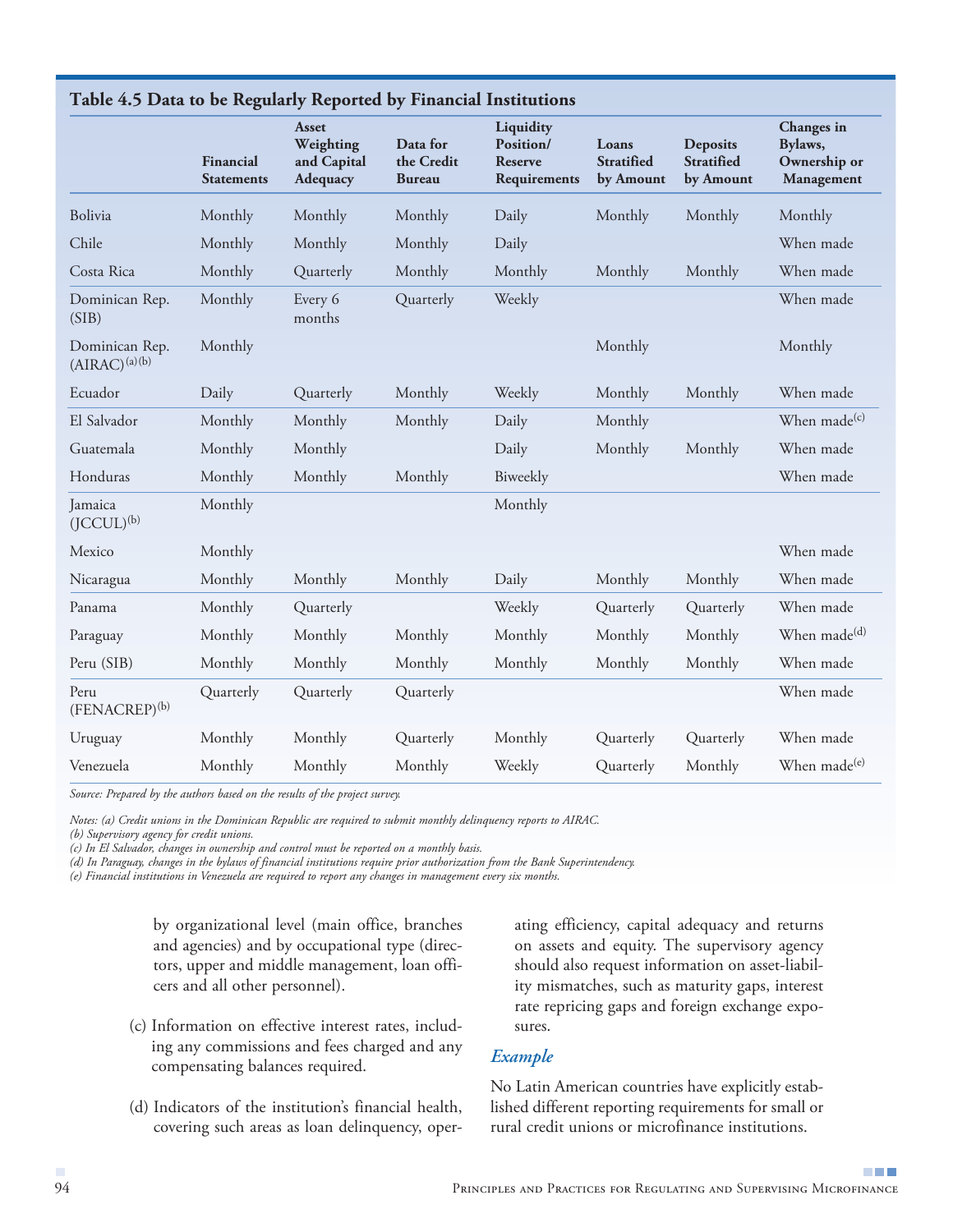### **External Auditing and Risk Rating**

### *Recommendation*

**Microfinance Institutions and Credit Unions.** In general, the supervisory agency should define the scope of work of the external auditors to ensure that their reports are consistent and provide reliable and useful information for the supervisor as well as for investors. In the specific case of microfinance institutions and credit unions, external audits should place additional emphasis on verifying that their credit technologies and internal control procedures are working properly.

The supervisory agency should require that all deposit-taking financial institutions undergo at least one rating per year. This is becoming an increasingly accepted approach in Latin America, given the value of the extra layer of information and opinion provided by rating firms. An exception to this requirement would be made for very small institutions (if such institutions are supervised in the first place) since their asset base might not be able to support the additional cost.

The supervisory authority should not delegate its supervisory responsibility to audit firms or rating agencies. Such an arrangement is not likely to be effective given that these firms are not set up to perform a supervisory function. The work of audit firms and rating agencies is complementary to the task of supervision, not a replacement for it. While the supervisory responsibility should not be delegated in this way, the supervisory agency should nevertheless encourage external auditors and rating agencies to develop appropriate evaluation methods for credit unions and microfinance institutions in their own lines of work, taking the distinctive risk profiles of these institutions into account.

### *Rationale*

**Microfinance Institutions and Credit Unions.** External audits and ratings are an excellent complement to the work performed by bank supervisors. Accordingly, in defining the scope of the work to be performed by external auditors and rating agencies, the supervisory agency should consider

the scope of its own work and the work carried out by the internal auditors of the financial institutions themselves in order to avoid duplications of effort and unnecessary costs. The work performed by external auditors and rating agencies should not be construed as taking the place of the work of the supervisory agency, as the nature and purpose of the work performed by each group are different.<sup>60</sup>

As for ratings, some microfinance institutions and credit unions believe that rating agencies are biased against them. The bias generally stems from an incomplete understanding among rating agencies of the distinctive risk profile of microfinance institutions and credit unions. Though progress has been made in this regard over the past few years, it is important that all such bias be eliminated. Otherwise, ratings would simply represent an unnecessary and counterproductive expense for these institutions since the ratings would send incorrect signals to the market. Such negative bias unfairly complicates the efforts of microfinance institutions and credit unions to access financial markets.

Since the methodology used by rating agencies cannot be dictated by outsiders, the only way to address rating agency bias is for donors and supervisory agencies to support them in learning more about the distinctive risk profiles of microfinance institutions and credit unions. Though this may not have an immediate impact, it will ultimately lead to more accurate ratings.

**Credit Unions.** External auditors play an especially important role in the case of credit unions, particularly in those institutions that are not supervised directly by the bank supervisor. In all cases, in defining the scope of work to be performed by external auditors in credit unions, it is important for the supervisory agency to consider the duties of the supervision committee in these institutions, in order to prevent duplications of effort and unnecessary costs.

### *Example*

### **BOLIVIA**

**Microfinance Institutions.** The Bolivian Superintendency of Banks and Financial Institutions requires all deposit-taking financial institutions to be rated (except credit unions as of now) and all

<sup>60</sup> For a description of auditing standards for microfinance institutions, see CGAP (1998).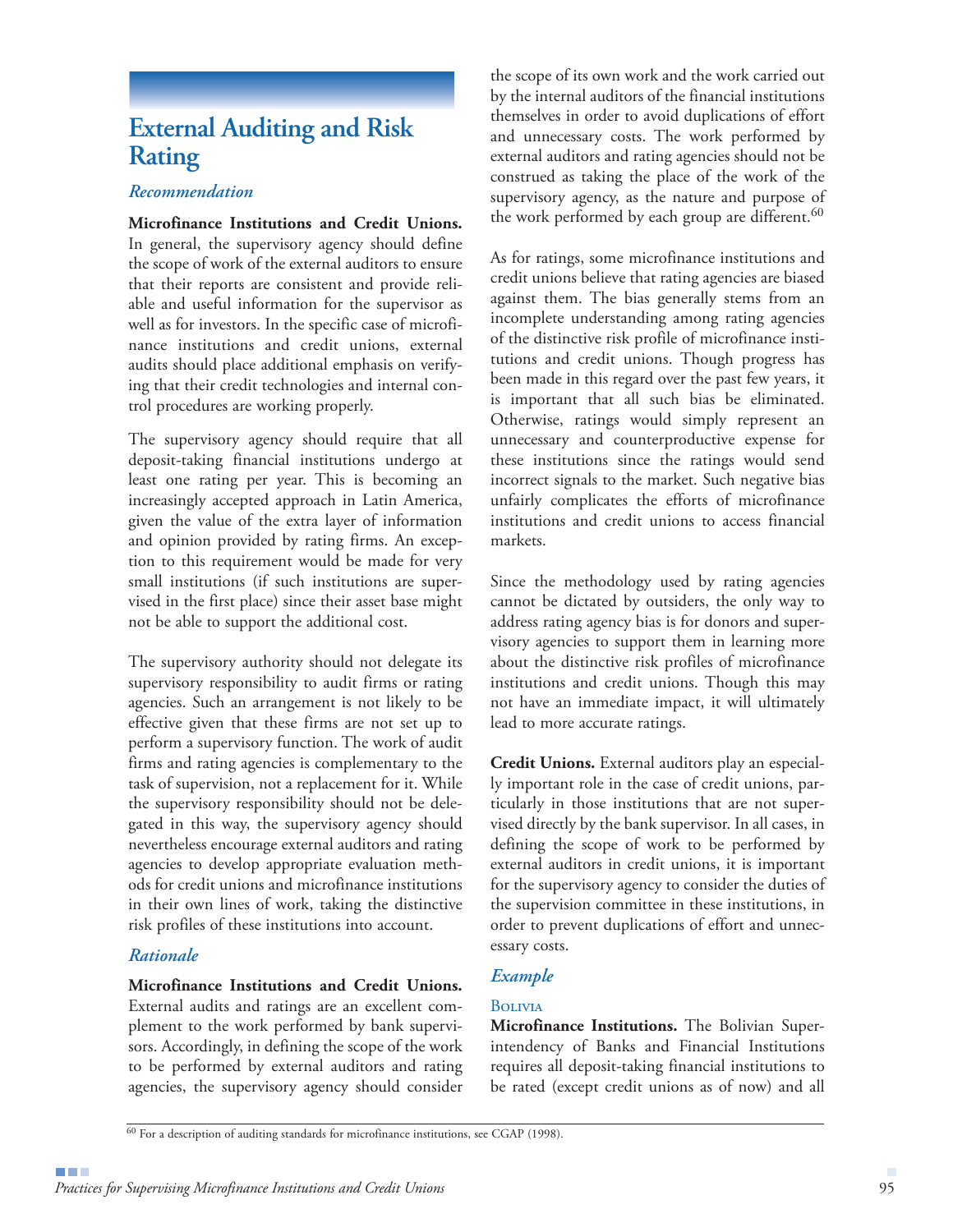ratings to be publicly disseminated. It appears that the ratings have so far resulted in a bias against microfinance institutions. The only microfinance institution rated "A" or better is BancoSol (Solidario). All other microfinance institutions, including leaders such as Caja Los Andes, are rated BBB+ or lower and thus are classified in the same risk category as the lowest-rated banks. This bias also appears to go hand in hand with a relative ignorance of microfinance, since all private financial funds (FFPs) specializing in microfinance are classified in the same or very similar category, as illustrated in the table below.

### **Credit Bureaus**

### *Recommendation*

**Microfinance Institutions and Credit Unions.** The supervisory agency should push for the establishment of a credit bureau that provides up-todate, reliable data on the indebtedness and payment record of individuals and companies. The credit bureau not only improves the supervisor's ability to monitor the credit risks facing financial institutions, but also allows financial institutions to better screen their clients and enhances the access of

### **Table 4.6 Ratings of Bolivian Microfinance Institutions**

**Fitch Ibca Duff & Phelps, as of March 31, 2001 (long-term bond issuer ratings)**

| "A" Rating or Better |              | "BBB" or "BBB+" Rating |            |            | "BB" Rating or Lower |           |           |
|----------------------|--------------|------------------------|------------|------------|----------------------|-----------|-----------|
| Citibank             | AAA          | Banks                  | Unión      | <b>BBB</b> | Consumer             | Acceso    | <b>BB</b> |
| Santa Cruz           | <b>AAA</b>   |                        | Ganadero   | <b>BBB</b> | Loan FFPs            | Fassil    | B         |
| <b>BISA</b>          | AA           | Microcredit FFPs       | Los Andes  | $BBB+$     |                      | Comunidad | B         |
| Do Brasil            | $AA-$        |                        | <b>FIE</b> | $BBB+$     |                      |           |           |
| <b>NAFIBO</b>        | $AA-$        |                        | Prodem     | $BBB+$     |                      |           |           |
| Económico            | $A_{+}$      |                        | Eco-Futuro | <b>BBB</b> |                      |           |           |
| Solidario            | $A+$         |                        |            |            |                      |           |           |
| N. Argentina         | $\mathbf{A}$ |                        |            |            |                      |           |           |

*Source: Superintendency of Banks and Financial Institutions*

#### **Thompson Bankwatch, as of December 31, 2000 (short-term ratings)**

| "A" Rating or Better |      |             | "BBB" or "BBB+" Rating | "BB" Rating or Lower |           |           |              |
|----------------------|------|-------------|------------------------|----------------------|-----------|-----------|--------------|
| Santa Cruz           | AAA  | Banks       | Unión                  | <b>BBB</b>           | Consumer  | Acceso    | <b>BB</b>    |
| <b>BISA</b>          | AA   |             |                        |                      | Loan FFPs | Fassil    | $\, {\bf B}$ |
| Citibank             | AA   | Microcredit | Los Andes              | <b>BBB</b>           |           | Comunidad | $\, {\bf B}$ |
| Do Brasil            | AA   | FFPs        | <b>FIE</b>             | <b>BBB</b>           |           |           |              |
| Económico            | A    |             | Prodem                 | <b>BBB</b>           |           |           |              |
| Solidario            | A    |             | Eco-Futuro             | <b>BBB</b>           |           |           |              |
| N. Argentina         | A    |             |                        |                      |           |           |              |
| Mercantil            | A    |             |                        |                      |           |           |              |
| Nacional             | $A-$ |             |                        |                      |           |           |              |

*Source: Superintendency of Banks and Financial Institutions*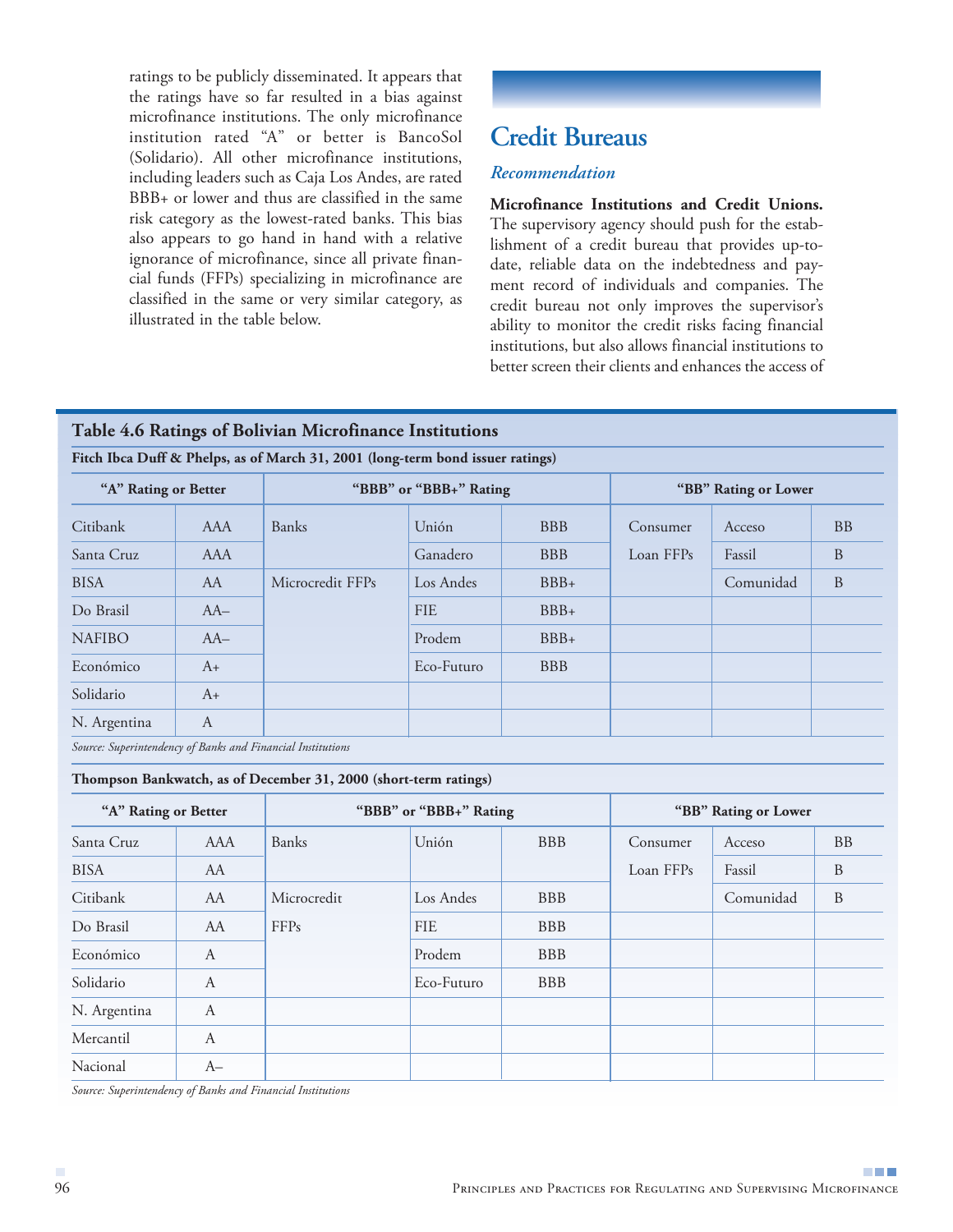low-income populations to the financial system (since a good payment record can partially or wholly supplant the need for physical collateral).

Accordingly, the supervisory agency should be vested with the power to administer a credit bureau, which will record the loans made by all financial institutions. In order to make sure that low-income clients, who usually borrow smaller amounts, are also registered in the system, the credit bureau should not have any minimum cutoff size for the loans that are recorded; rather, all loans should be recorded. The supervisory agency should also be authorized to share its credit bureau information with privately-operated credit bureaus, which could enhance the supervisor's information by supplementing it with credit and payment data from nonfinancial sources.

### *Rationale*

**Microfinance Institutions and Credit Unions.** One of the principal elements of the lending process is the evaluation of the credit history of applicants—how well they have met their obligations in the past. In this regard, a credit bureau plays a useful role in at least three ways. First, it allows financial institutions to access information that prospective borrowers would normally have an incentive to hide (namely, a poor repayment history), and thereby raises the quality of credit decisions. Second, it supports the supervisory agency in analyzing financial institutions. Third, a credit bureau breaks down the information monopoly that many lenders have on the repayment history of their borrowers. This means that good borrowers can more easily shop around among various financial institutions, which promotes healthy competition and tends to reduce interest rates.

A functioning credit bureau is particularly important in the case of lending to microentrepreneurs. Many microentrepreneurs do not have physical collateral to secure a loan and, even if they did, it is often not cost effective for a microfinance institution or credit union to execute this collateral (since the value of the collateral is low compared to the legal and administrative costs involved). Consequently, for many microentrepreneurs, a good repayment history is the closest thing they have to collateral. And for microfinance institutions and credit unions, the information provided by a credit bureau significantly lowers the administrative costs associated with evaluating prospective microenterprise clients.

In many Latin American countries, there is a concern that credit bureaus may violate personal privacy or bank secrecy laws and foster abuse by financial institutions or the government. Clearly, the privacy of individual citizens and, in some cases, the secrecy of their banking and financial transactions must be accorded due consideration. For this reason, and for the public interest in general, it is important that credit bureau operators meet certain minimum technical, professional and ethical standards and that all data processed by credit bureaus are collected, safeguarded and used in an manner consistent with reasonable privacy considerations. The framework governing credit bureaus should also ensure that individuals have the ability to verify their personal information in the credit bureau and, if necessary, request corrections to their record.

However, these legitimate concerns should not prevent the establishment of credit bureaus, given their importance in expanding access to credit and supporting the stability of the financial system. The government should provide an appropriate regulatory framework for credit bureaus or, alternatively, foster self-regulation and the adoption of a code of ethics by the credit bureaus themselves.

### *Example*

Nearly all countries in the region have in place credit bureaus administered by bank supervisory agencies. However, not all countries have information on all borrowers in the financial system and very few include client repayment information from sources other than financial institutions (such as department stores and public utility companies). Moreover, some countries do not keep records of small loans, as in the case of Colombia and Uruguay, whose credit bureaus record only transactions over a specific amount (US\$12,500 in the case of Colombia and US\$18,000 in the case of Uruguay). These types of thresholds effectively exclude all loans provided to microenterprises and, as result, make it harder for low-income borrowers to establish a credit history and obtain loans from other financial institutions.

### **PERU**

**Microfinance Institutions and Credit Unions.** Articles 158 through 160 of the General Law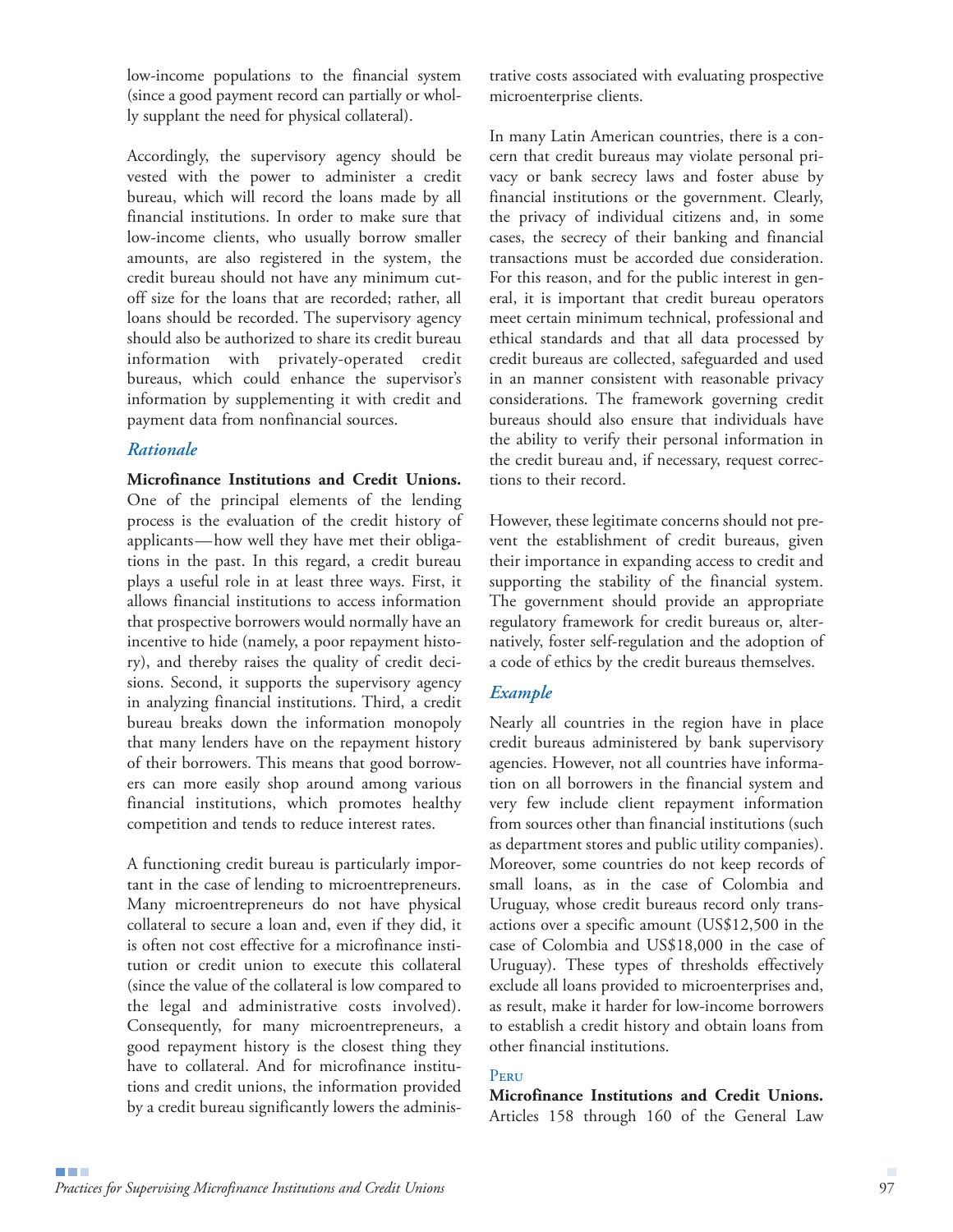Governing the Financial System regulate the functioning of credit bureaus and vest the Superintendency of Banking and Insurance (SBS) with the authority to develop a credit bureau covering financial, credit, commercial and insurance risks that can be accessed by the general public for a fee. To this end, the SBS requires all intermediaries to regularly report data on their clients.

At first, the SBS required only information on borrowers with loan amounts over US\$5,000, which it needed for financial system risk assessment purposes. However, since November 1997, the scope of its credit bureau services has been expanded to include all loans, recording the name of each borrower, his or her identity document number, the loan balance, any overdue payments, the amounts of any approved credit lines and any third-party guarantees.<sup>61</sup> As a result, by 2001, the SBS credit bureau had approximately 1.5 million registered clients and was processing somewhere between 350,000 and 400,000 inquiries per month.

#### **Box 4.1 Improving Credit Bureaus**

The experiences of Bolivia and Peru show that there are certain basic considerations that should be taken into account in establishing private credit bureaus.

- 1. *Minimum requirements with respect to the professional qualifications and integrity of parties seeking to set up and operate private credit bureau services.* Such requirements should not operate as entry barriers but, rather, should ensure that the parties administering such services have the requisite personal integrity (no record of administrative sanctions or criminal acts) and professional and technical training.
- 2. *Mandatory security standards for data collection, storage, protection and access.* There should be recognized guidelines on the use of firewalls and similar devices, as well as bonding requirements and fidelity policies to guard against exploitation or abuse by persons with access to this private information.
- 3. *The right of any individual to access his or her credit information at least once a year in order to make any necessary corrections and updates.* There should be procedures in place by which any individual can review his or her data, ideally, on-line. This service should be provided free of charge or else its cost limited to the cost of providing the service.
- 4. *A streamlined error correction system.* Individuals requesting that their credit bureau data be corrected or updated should not be required to deal with several different agencies or to wait a long time for these changes to be made.
- 5. *The designation of a government body to monitor compliance with regulations governing private credit bureaus.* This does not diminish the importance of establishing mechanisms and incentives promoting self-regulation and the adoption of a code of ethics by the private credit bureaus themselves.

Moreover, the regulatory framework for credit bureaus should address the following issues:

- 6. The obligation of financial institutions and businesses to inform applicants who have been denied a loan whether this denial is based on negative credit information furnished by a credit bureau.
- 7. Appropriate mechanisms and timeframes (e.g., 5 to 7 years) for removing negative information from an individual's payment history.

*Source: Prepared by the authors based on case studies.*

<sup>61</sup> Measure approved in Official Circulars 7099-97 and 7206-97.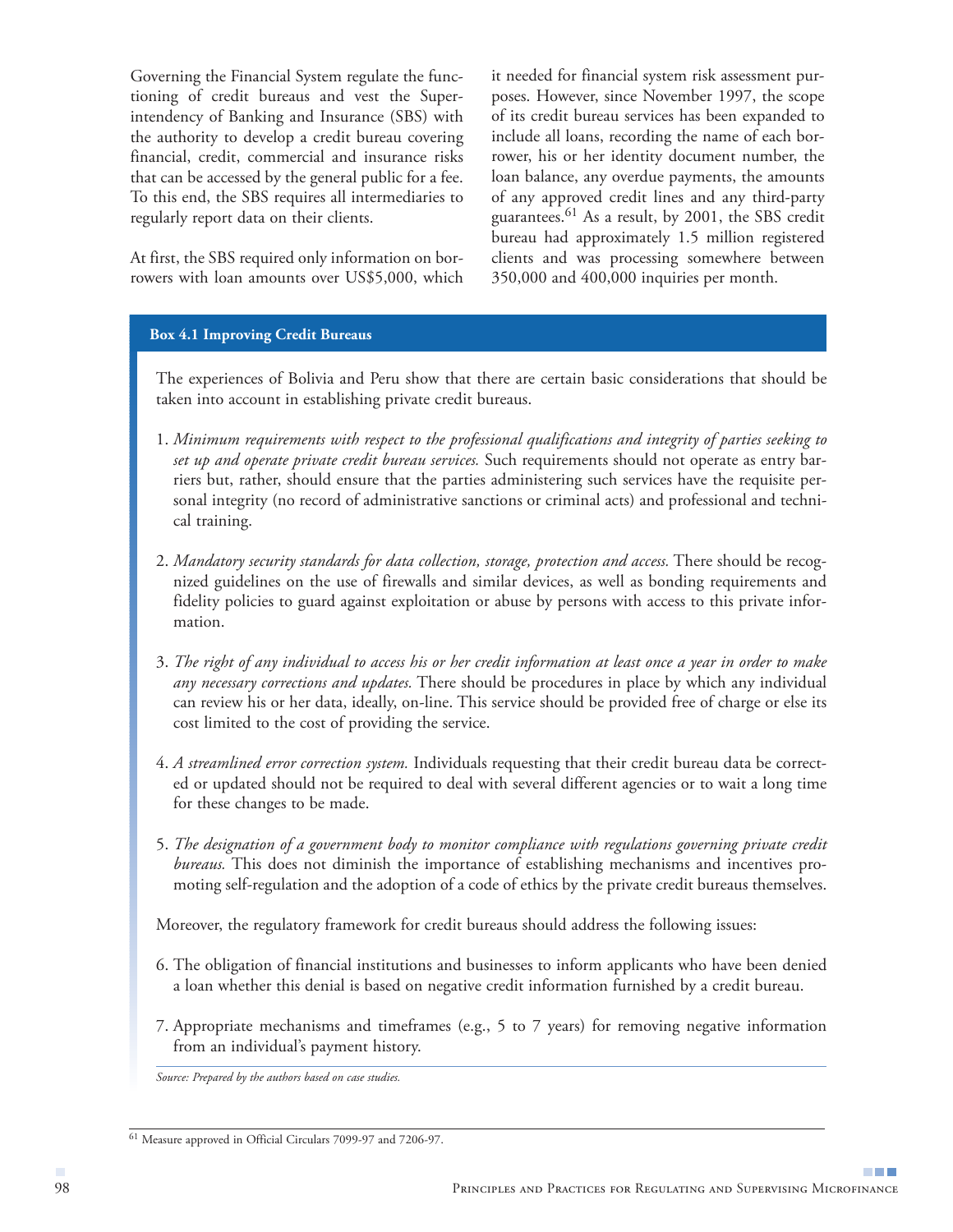The expanded coverage of the SBS credit bureau has been instrumental in promoting the development of microenterprise and consumer credit in Peru by enabling financial institutions to better verify the credit history of prospective borrowers and to monitor their level of overall indebtedness within the financial system. Moreover, there are two private credit bureaus that combine SBS's financial system data with information from other sources, including public utility bill payments, tax compliance and records of protested bills from chambers of commerce. These credit bureaus enhance the completeness of the information compiled by SBS, and they also provide convenient access to individuals who want to check their own credit histories.

The SBS credit bureau sends all financial institutions a report on shared borrowers. From this report, each institution can determine how many of its clients are overindebted because they have loans from several institutions. This report is highly valued by financial institutions because it allows them to compare their penetration of the microfinance market and the riskiness of their portfolio with that of other institutions.

While Peru's credit bureau can be considered a model, it could be improved. There is a significant lag (of two to three months) between a borrower's failure to make a payment and the appearance of this information in the SBS credit bureau. Part of the lag is attributable to the financial institutions and part is attributable to the SBS itself. The establishment of streamlined procedures would significantly improve the quality of the data supplied by the credit bureau.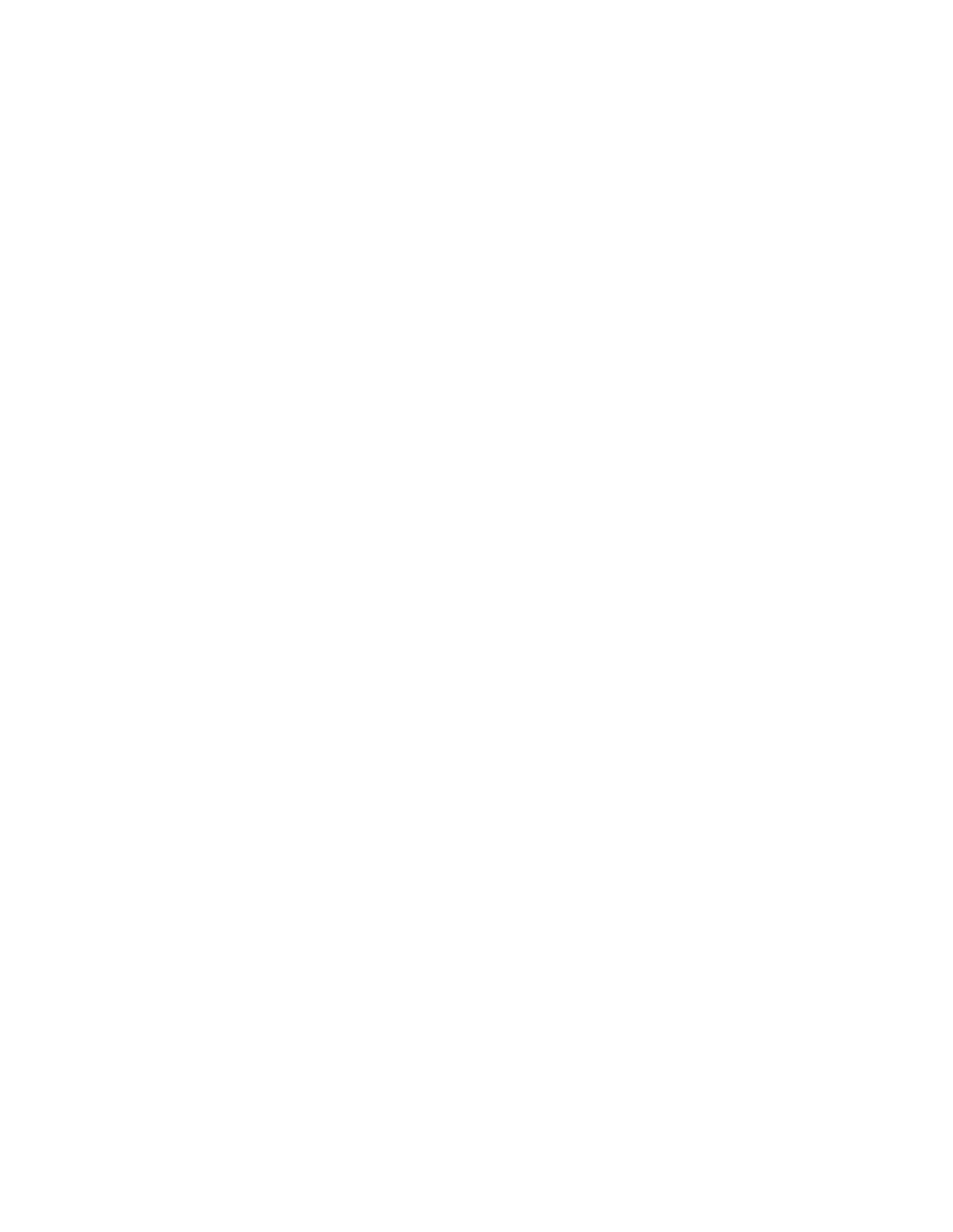# **REFLECTIONS AND PERSPECTIVES** ON THE FUTURE



icrofinance has been around since the mid seventies, much longer if credit unions are included, but it is only in the past decade that the topic has really come to the fore of the development debate. It has done so because it combines several attractive features. It empowers poor people,

directly supports entrepreneurial activity and, as has been shown in the past 10 years, can be provided in a financially sustainable manner. In essence, it is the fusion of development purpose with business practice. The prospect of complete financial sustainability is unusual in development activities that directly target the poor, and this probably explains the great attraction of microfinance.

It has taken a long time to achieve financial sustainability, but the model has now been proven. It works. Microfinance institutions can simultaneously serve the poor and generate enough revenues to sustain all aspects of their operations, including a profit margin. In fact, in many cases they are more profitable than the banks in their respective countries. However, many of them are becoming so large and growing so fast that they will soon outpace the donor community's ability to provide the financing needed to sustain growth. Moreover, the justification for direct donor involvement is gradually decreasing as these institutions continue to demonstrate financial sustainability.

The search for resources has lead many nonprofit microfinance institutions to consider transformation from nonprofit foundations to regulated and supervised (for-profit) financial entities. In a sense, this leap is the ultimate test of sustainability and

professionalism. It implies a fundamental change in governance structure and an irrevocable commitment to financial discipline.

Microfinance institutions have shown that they are willing to make this leap and undergo the necessary adjustments to operate within a regulatory framework. But the regulatory framework must be adjusted to their needs as well. This is not about blanket promotion of microfinance. The primary responsibility of bank supervisors is unquestionably to protect depositors and the financial system as a whole. This is now an accepted fact in the microfinance community and there is really no serious debate about it. Supervisors should not have to compromise their responsibility to depositors, not even in the case of microfinance.

The message of this publication is that no such compromise is necessary. Supervisors can maintain the integrity of the regulatory framework *and* accommodate microfinance at the same time. Appropriate standards are not the same thing as low standards. In fact, in some areas, appropriate standards for microfinance have to be tougher than the existing ones for banks and finance companies. In general though, the key word is simplicity. Microfinance cannot afford unnecessary, overly complex or ineffective regulations.

It is not so difficult to design an appropriate regulatory and supervisory framework for microfinance. While there are some strategic decisions to be made, the technical aspects are reasonably straightforward. Supervisors should therefore not be apprehensive about addressing this issue. In fact, supervisors cannot afford to be complacent or passive, because there are many other actors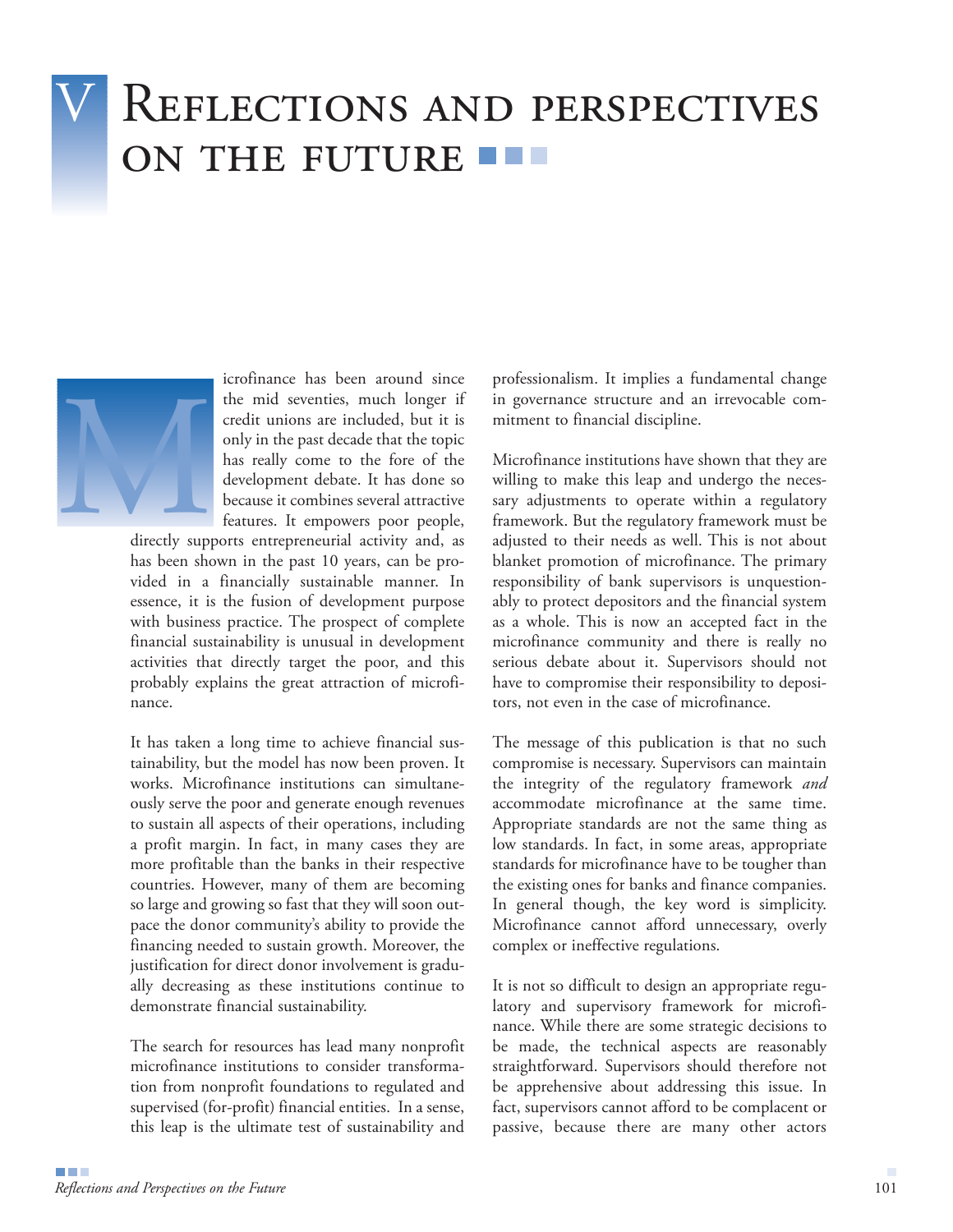involved in this topic that do not have the same appreciation for the priorities and limitations of supervisory agencies. Perhaps this can be seen as a political risk of microfinance.

Microfinance may be prone to some political risk, but in the overall scheme of things it is a manageable issue if supervisors are proactive. A more difficult question for supervisors is what to do about credit unions, which stands out as a topic that will continue to challenge supervisory structures and resources for the foreseeable future.

In the case of microfinance institutions, bank supervisors have control over how many they authorize to operate as regulated and supervised intermediaries. In the case of credit unions, however, bank supervisors face a pre-existing sector with scores or even hundreds of entities operating with little or no prudential oversight. This fact, together with the particular institutional characteristics of credit unions, makes it extremely challenging to design and implement a regulatory and supervisory framework for these entities. As a result, some supervisors have simply chosen to look away and not deal with the issue. Nevertheless, given the great number of depositors in credit unions and their significant share of total deposits in some countries, benign neglect is not a solution.

It is now fairly well understood what type of regulations are needed to control the risk of credit unions, including the importance that needs to be placed on the issues of governance and institutional capital. Supervisors in a few countries, for example Bolivia, have adopted regulatory frameworks that provide strict rules as well as incentives to promote good governance in credit unions. However, these initiatives are all relatively new and there is not yet any conclusive evidence on how effective these frameworks have been in neutralizing the inherent weaknesses in the governance of credit unions.

Even in the case of microfinance, where the situation is more manageable for bank supervisors, more information is still needed to design and implement fully effective regulations. To the alert reader, this publication has revealed at least three areas where further research is needed.

First, the appropriate risk weighting for microfi-

nance loans is still unknown. As argued in the publication, it is presently not possible to conclude whether microenterprise loans should be assigned the same risk weight as commercial and consumer loans. In the Basel I capital accord, microenterprise loans are given a risk weight of unity (1), that is, the same as most commercial and consumer loans. This may or may not be appropriate; there is simply no research to indicate whether microenterprise loans have the same, more or less risk than other types of loans.

Second, the provisioning schedules for microenterprise loans proposed in this publication are based on educated assessments by experts and supervisory authorities, not statistical analyses. Ideally, the provisioning schedule for microenterprise loans should correspond to the expected loan losses at different stages of delinquency. Expected loan losses may depend on many factors and vary among institutions, and no studies have yet been undertaken to establish a reasonable minimum standard that could be used for regulatory purposes.

Third, existing research does not allow bank supervisors to determine whether financial institutions specialized in microfinance should be subject to a different capital adequacy ratio than other financial institutions, such as multipurpose banks and finance companies. On theoretical grounds, it appears that microfinance institutions may be at least somewhat more risky than other financial institutions and therefore should be subjected to somewhat stricter standards. However, there is no empirical research that would allow bank supervisors to confirm whether this is true or not.

Though these are central elements in a regulatory framework for microfinance institutions, the lack of empirical evidence should not prevent bank supervisors from proactively addressing the issue of microfinance. There is enough information and past experience to establish frameworks that, while perhaps not perfect, are good enough to allow the continued and balanced growth of this activity. Given the importance of the regulatory framework for the capacity of microfinance institutions to continue to grow, bank supervisors have a pivotal role to play in the development of the industry. This publication hopefully supports them in assuming this responsibility.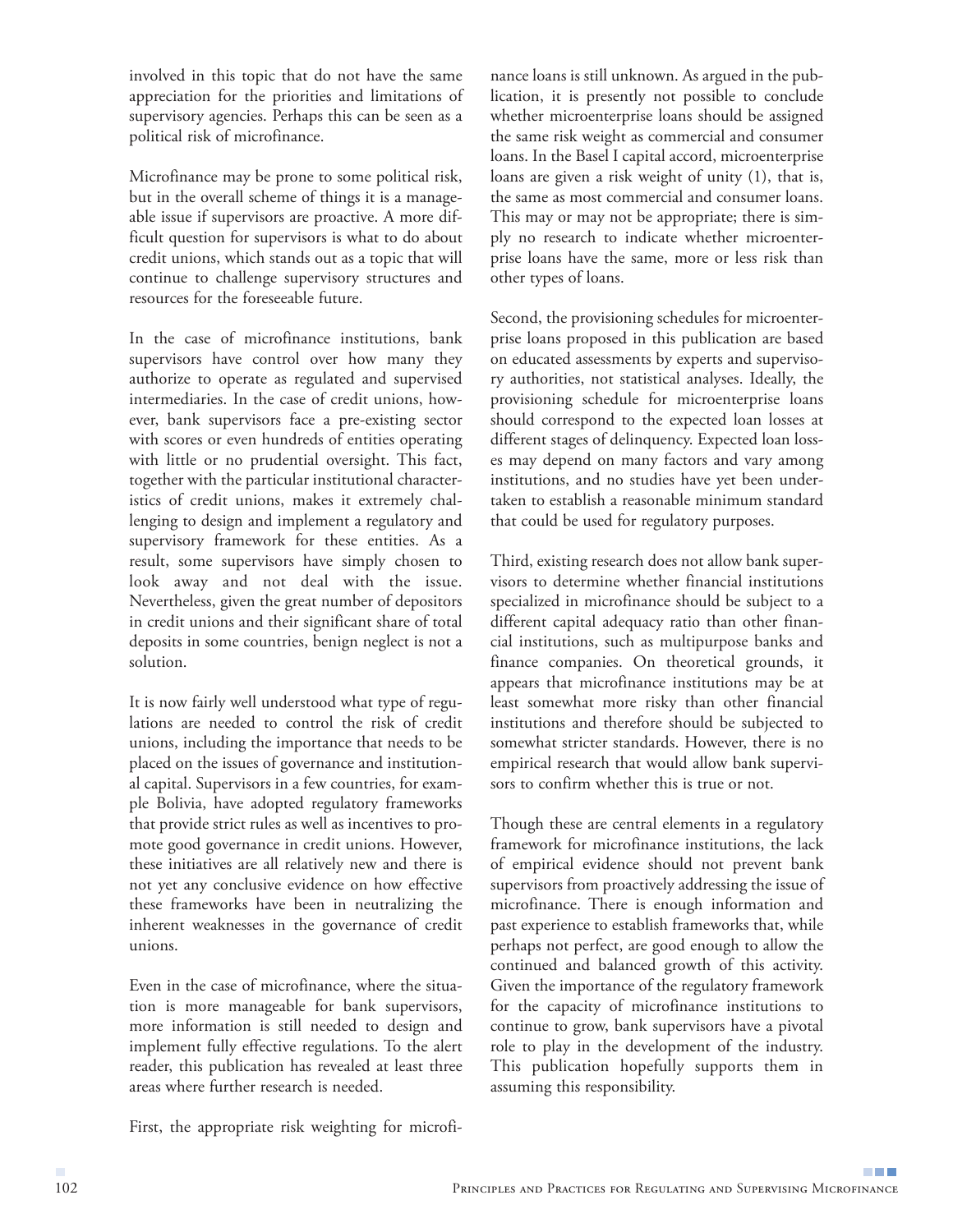# BIBLIOGRAPHY

Alba, Carlos. 2001. Proyecto reforma de políticas y del marco regulatorio para las microfinanzas y las cooperativas de ahorro y crédito en América Latina. (Research Project on the Reform of Policies and the Regulatory Framework for Microfinance and Credit Unions in Latin America.) Washington, D.C.: Report presented to the Inter-American Development Bank.

Arango, Miguel. 2001. Proyecto reforma de políticas y del marco regulatorio para las microfinanzas y las cooperativas de ahorro y crédito en América Latina. (Research Project on the Reform of Policies and the Regulatory Framework for Microfinance and Credit Unions in Latin America.) Washington, D.C.: Report presented to the Inter-American Development Bank.

Berger, Marguerite. 1999. Microfinance, an Emerging Market within the Emerging Markets. Washington, D.C.: Inter-American Development Bank.

Branch, Brian and Christopher Baker. 2000. Overcoming Credit Union Governance Problems. In *Safe Money: Building Effective Credit Unions in Latin America,* eds. Glenn D. Westley and Brian Branch. Baltimore, Maryland: Johns Hopkins University Press.

CGAP. 2001. Disclosure Guidelines for Financial Reporting by Microfinance Institutions. Washington, D.C.: Consultative Group to Assist the Poorest (CGAP).

\_\_\_\_\_\_. 1998. *External Audits of Microfinance Institutions: A Handbook.* Washington, D.C.: Consultative Group to Assist the Poorest (CGAP).

Christen, Robert P. and Richard Rosenberg. 1999. The Rush to Regulate: Legal Frameworks for Microfinance. Washington, D.C.: Consultative Group to Assist the Poorest (CGAP).

Diagne, A., M. Zeller and M. Sharma. 2000. The Empirical Measurements of Household's Access to Credit and Credit Constraints in Developing Countries: Methodological Issues and Evidence. Washington, D.C.: IFPRI.

Dunn, Elizabeth. 1999. Microfinance Clients in Lima, Peru: Baseline Report for AIMS Core Impact Assessment. Washington, D.C.: U.S. Agency for International Development (USAID) and Management Systems International.

Echarte, Luis. 2001. Proyecto reforma de políticas y del marco regulatorio para las microfinanzas y las cooperativas de ahorro y crédito en América Latina. (Research Project on the Reform of Policies and the Regulatory Framework for Microfinance and Credit Unions in Latin America.) Washington, D.C.: Report presented to the Inter-American Development Bank.

Jansson, Tor. 2001. From Village to Wall Street. Washington, D.C.: Inter-American Development Bank.

Marulanda, Beatriz. 2001. Proyecto reforma de políticas y del marco regulatorio para las microfinanzas y las cooperativas de ahorro y crédito en América Latina. (Research Project on the Reform of Policies and the Regulatory Framework for Microfinance and Credit Unions in Latin America.) Washington, D.C.: Report presented to the Inter-American Development Bank.

Morris, Felipe. 2001. Proyecto reforma de políticas y del marco regulatorio para las microfinanzas y las cooperativas de ahorro y crédito en América Latina. (Research Project on the Reform of Policies and the Regulatory Framework for Microfinance and Credit Unions in Latin America.) Washington, D.C.: Report presented to the Inter-American Development Bank.

Pabst, Helmut. 2000. Delegated Supervision in a